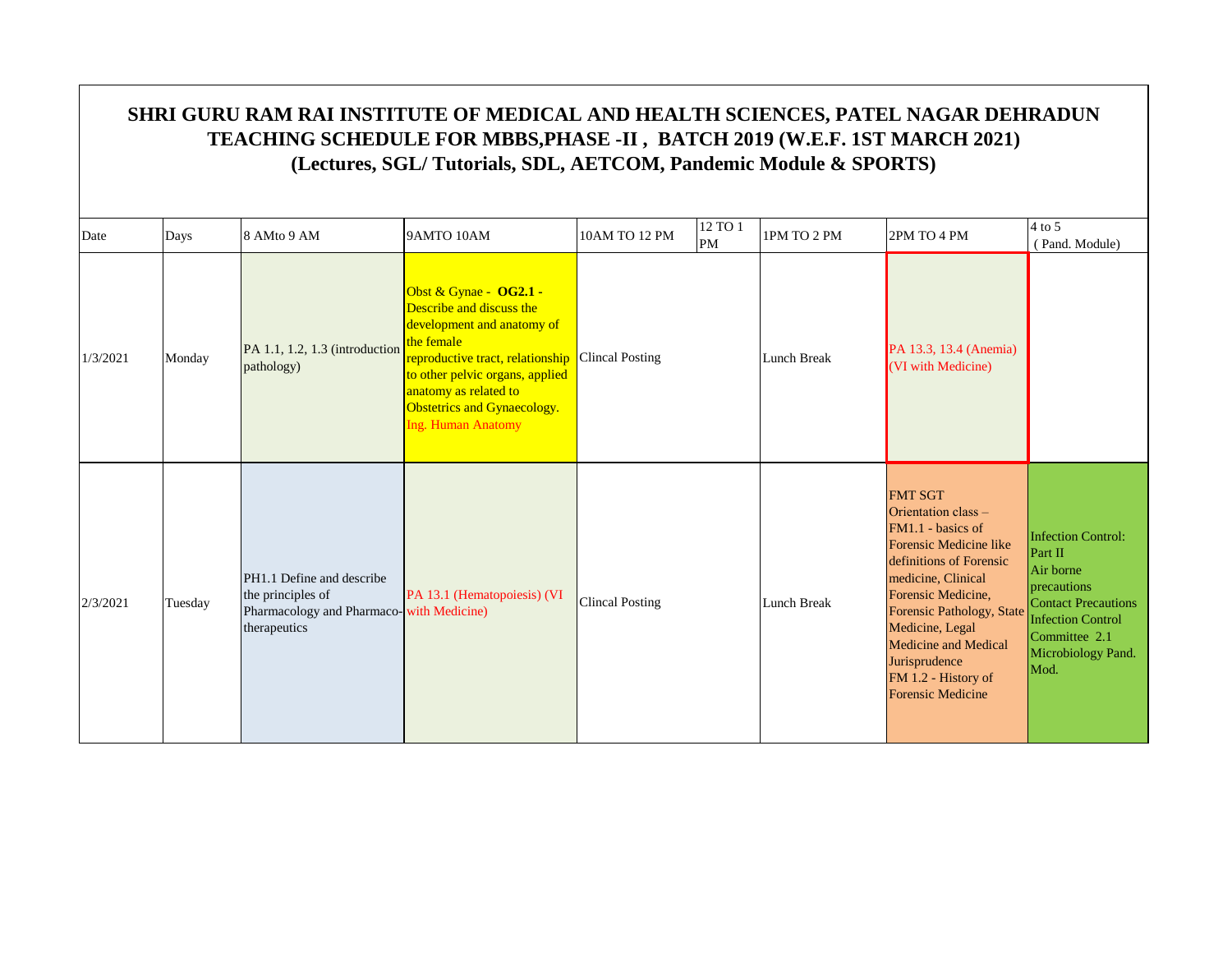| Date     | Days      | 8 AMto 9 AM                                                                                                                                                                                                                                                                                                                                            | 9AMTO 10AM                                                                      | 10AM TO 12 PM          | 12 TO 1<br>PM | 1PM TO 2 PM | 2PM TO 4 PM                                                                                                                                                             | $4$ to 5<br>(Pand. Module) |
|----------|-----------|--------------------------------------------------------------------------------------------------------------------------------------------------------------------------------------------------------------------------------------------------------------------------------------------------------------------------------------------------------|---------------------------------------------------------------------------------|------------------------|---------------|-------------|-------------------------------------------------------------------------------------------------------------------------------------------------------------------------|----------------------------|
| 3/3/2021 | Wednesday | MI 1.1 Introduction to infectious<br>diseases & History                                                                                                                                                                                                                                                                                                | PA 13.2 (Anticoagulants) (VI<br>with Medicine)                                  | <b>Clincal Posting</b> |               | Lunch Break | PH1.3 [SGD] Enumerate<br>and identify drug<br>formulations and drug<br>delivery systems<br>PH 3.7 Prepare a list of<br>essential medicines for a<br>healthcare facility |                            |
| 4/3/2021 | Thursday  | Lecture - 1 hr (Interactive) FM<br>2.1 - death and its types including<br>somatic/clinical/cellular,<br>molecular and brain-death,<br><b>Cortical Death and Brainstem</b><br><b>Death (With Pathology)</b><br><b>FM2.2 - Natural and unnatural</b><br>deaths. (With Pathology)<br>FM2.3 - issues related to sudden<br>natural deaths. (With Pathology) | PH 1.4 Describe absorption,<br>distribution, metabolism &<br>excretion of drugs | <b>Clincal Posting</b> |               | Lunch Break | PA 13.5 (DOAP)                                                                                                                                                          |                            |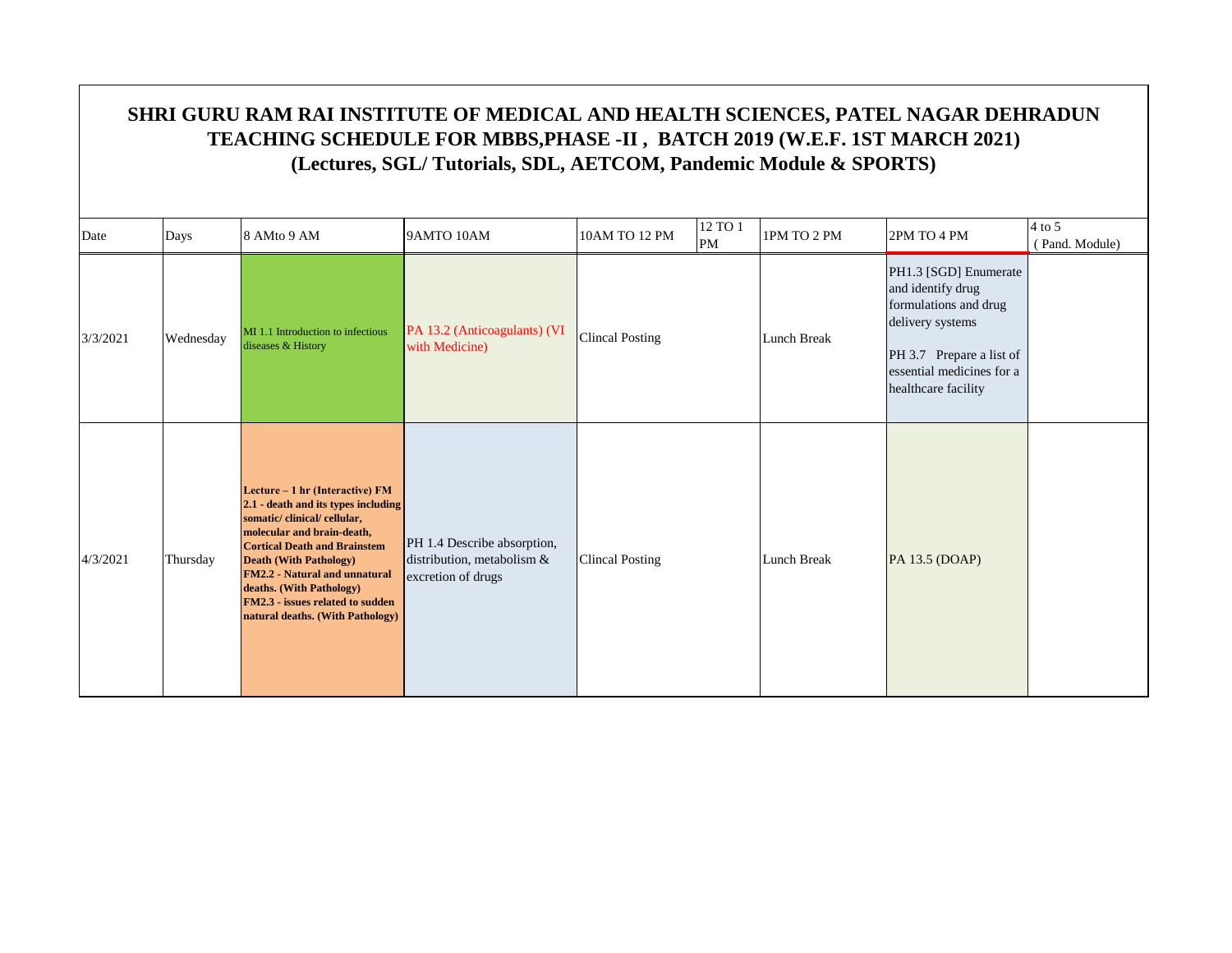|          | SHRI GURU RAM RAI INSTITUTE OF MEDICAL AND HEALTH SCIENCES, PATEL NAGAR DEHRADUN<br>TEACHING SCHEDULE FOR MBBS, PHASE -II, BATCH 2019 (W.E.F. 1ST MARCH 2021)<br>(Lectures, SGL/Tutorials, SDL, AETCOM, Pandemic Module & SPORTS)<br>4 to 5 |                                                                                                                                                                                                                                                              |                                                                                                                                                        |                        |               |             |                                                                                         |                |  |  |  |  |
|----------|---------------------------------------------------------------------------------------------------------------------------------------------------------------------------------------------------------------------------------------------|--------------------------------------------------------------------------------------------------------------------------------------------------------------------------------------------------------------------------------------------------------------|--------------------------------------------------------------------------------------------------------------------------------------------------------|------------------------|---------------|-------------|-----------------------------------------------------------------------------------------|----------------|--|--|--|--|
| Date     | Days                                                                                                                                                                                                                                        | 8 AMto 9 AM                                                                                                                                                                                                                                                  | 9AMTO 10AM                                                                                                                                             | 10AM TO 12 PM          | 12 TO 1<br>PM | 1PM TO 2 PM | 2PM TO 4 PM                                                                             | (Pand. Module) |  |  |  |  |
| 5/3/2021 | Friday                                                                                                                                                                                                                                      | <b>Medicine-Heart Failure,</b><br>IM1.1,1.2,1.3,1.4,1.5,1.6<br>,1.7,1.8,1.9,1.10 lng.<br>Pathology,<br>Microlbiology                                                                                                                                         | MI 1.1 Morphology & physiology of<br>bacteria                                                                                                          | <b>Clincal Posting</b> |               | Lunch Break | MI 1.1 Microscope                                                                       |                |  |  |  |  |
| 6/3/2021 | Saturday                                                                                                                                                                                                                                    | Surgery-Introduction to surgery<br><b>Endocrine and Metabolic</b><br>response to injury, SU1.1<br><b>Describe Basic concepts of</b><br>homeostasis, enumerate the<br>metabolic<br>changes in injury and their<br>mediators Ing. Physiology,<br>Biochemistry. | <b>SDL</b> Pharmacology<br>PH1.1 Define and describe the<br>principles of Pharmacology and<br>Pharmaco-therapeutics                                    | <b>Clincal Posting</b> |               | Lunch Break | PH 1.4[SGD]<br>Describe absorption,<br>distribution, metabolism &<br>excretion of drugs |                |  |  |  |  |
| 7/3/2021 | Sunday                                                                                                                                                                                                                                      | Sunday Off                                                                                                                                                                                                                                                   | Sunday Off                                                                                                                                             | Sunday Off             |               | Sunday Off  | <b>Sports and Other Activities</b>                                                      |                |  |  |  |  |
| 8/3/2021 | Monday                                                                                                                                                                                                                                      | PA 14.1 (Iron metabolism)<br>(VI with Biochemistry)                                                                                                                                                                                                          | Obst & Gynae-OG3.1 -<br>Describe the physiology of<br>ovulation, menstruation,<br>fertilization,<br>implantation and<br>gametogenesis. Ing. Physiology | <b>Clincal Posting</b> |               | Lunch Break | PA 14.2 (Microcytic<br>hypochromic anemia) (VI<br>with Medicine)                        |                |  |  |  |  |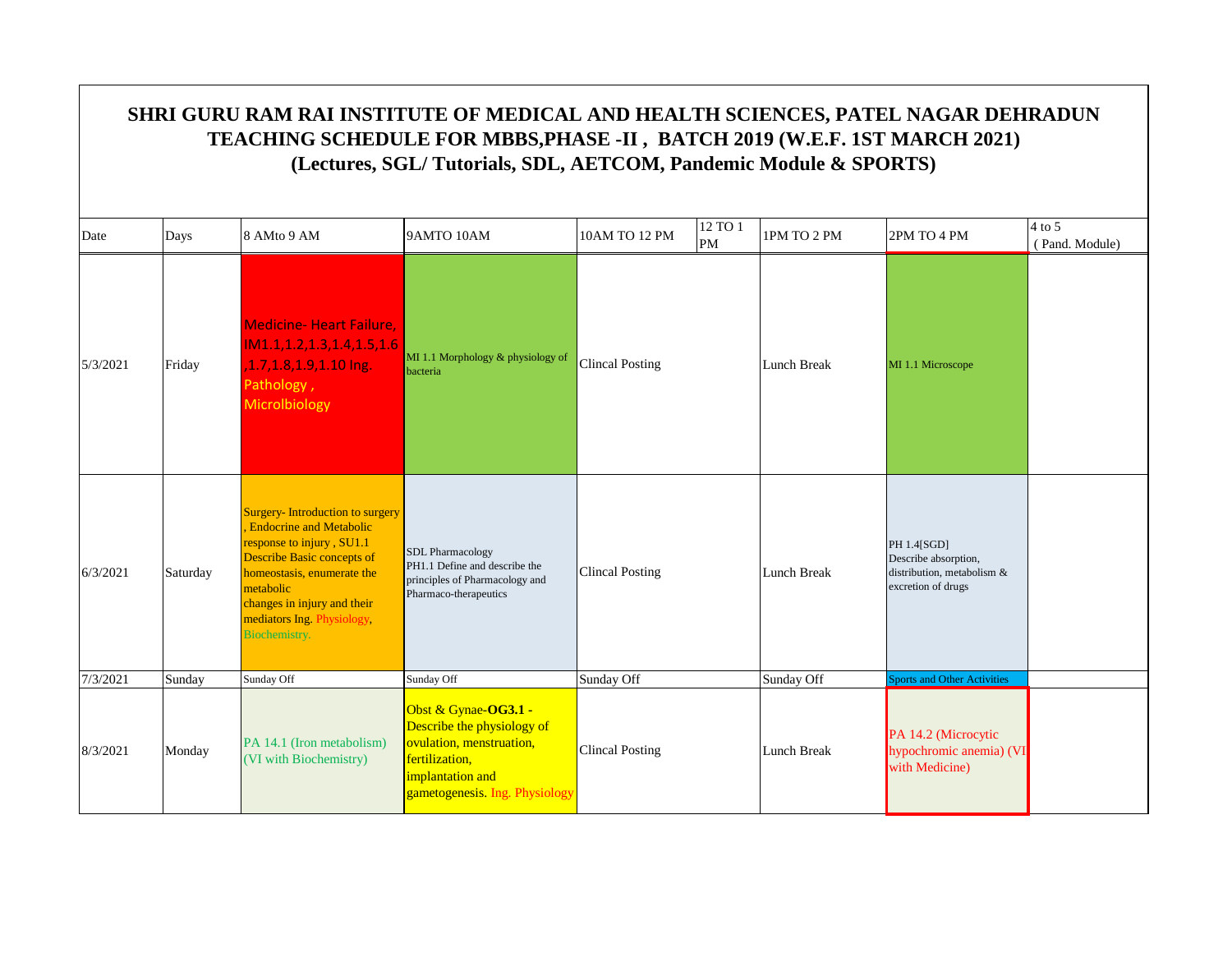| Date                     | Days               | 8 AMto 9 AM                                                                                                                                                                                                                     | 9AMTO 10AM                                                                                                               | 10AM TO 12 PM                        | 12 TO 1<br>PM | 1PM TO 2 PM                      | 2PM TO 4 PM                                                                                                                                                                                                                                                                                                 | $4$ to 5<br>(Pand. Module)                                                                                     |
|--------------------------|--------------------|---------------------------------------------------------------------------------------------------------------------------------------------------------------------------------------------------------------------------------|--------------------------------------------------------------------------------------------------------------------------|--------------------------------------|---------------|----------------------------------|-------------------------------------------------------------------------------------------------------------------------------------------------------------------------------------------------------------------------------------------------------------------------------------------------------------|----------------------------------------------------------------------------------------------------------------|
| 9/3/2021                 | Tuesday            | PH 1.4 Describe absorption,<br>distribution, metabolism &<br>excretion of drugs                                                                                                                                                 | PA 2.1 (Cell injury)                                                                                                     | <b>Clincal Posting</b>               |               | <b>Lunch Break</b>               | <b>FMT SGT</b><br>FM2.5- moment of death,<br>modes of death - coma,<br>asphyxia and syncope (With<br>Psychiatry & Pathology)<br>FM2.6- presumption of death<br>and survivorship<br>FM2.7 - suspended animation                                                                                              | Emerging and Re-<br>emerging<br>infections, early<br>identification and<br>control of new<br>infections 2.2 CM |
| 10/3/2021                | Wednesday          | 41.3 Epidemiology and<br>athogenesis of infectious disease<br><b>HI CM) 8.1</b>                                                                                                                                                 | $PA$ 2.2 (Cell injury)                                                                                                   | <b>Clincal Posting</b>               |               | Lunch Break                      | PH1.2 (SGD)<br>Describe the basis of Evidence<br>based medicine and<br>Therapeutic drug monitoring                                                                                                                                                                                                          |                                                                                                                |
| 11/3/2021                | Thursday           | Maha Shivratri                                                                                                                                                                                                                  | Maha Shivratri                                                                                                           | Maha Shivratri                       |               | Maha Shivratri                   | Maha Shivratri                                                                                                                                                                                                                                                                                              |                                                                                                                |
| 12/3/2021                | Friday             | Medicine - Pneumonia<br>IM3.1,3.2,3.3 Ing. Pathology<br>Microbiology                                                                                                                                                            | MI 1.4 Sterilization and disinfection<br>(VI with surg)                                                                  | <b>Clincal Posting</b>               |               | <b>Lunch Break</b>               | MI 1.5 Sterilization and<br>disinfection (case discussion)<br>(VI surg)                                                                                                                                                                                                                                     |                                                                                                                |
| 13/03/2021<br>14/03/2021 | Saturday<br>Sunday | Surgery, Metabolic reposnse to<br>injury contd. SU1.2 Describe<br>the factors that affect the<br>metabolic response to injury,<br>Ing. Biochemistry<br>SU1.3<br>Describe basic concepts of<br>perioperative care.<br>Sunday Off | <b>SDL</b> Pharmacology<br>PH 1.4<br>Describe absorption, distribution,<br>metabolism & excretion of drugs<br>Sunday Off | <b>Clincal Posting</b><br>Sunday Off |               | <b>Lunch Break</b><br>Sunday Off | PH 1.6 [SGD]<br>Describe principles of<br>Pharmacovigilance & ADR<br>reporting systems &<br>PH 1.7 [SGD]Define, identify<br>and describe the management<br>of adverse drug reactions<br>(ADRs)<br>PH 3.4 (SGD)<br>To recognize and report an<br>adverse drug reaction<br><b>Sports and Other Activities</b> |                                                                                                                |
|                          |                    |                                                                                                                                                                                                                                 |                                                                                                                          |                                      |               |                                  |                                                                                                                                                                                                                                                                                                             |                                                                                                                |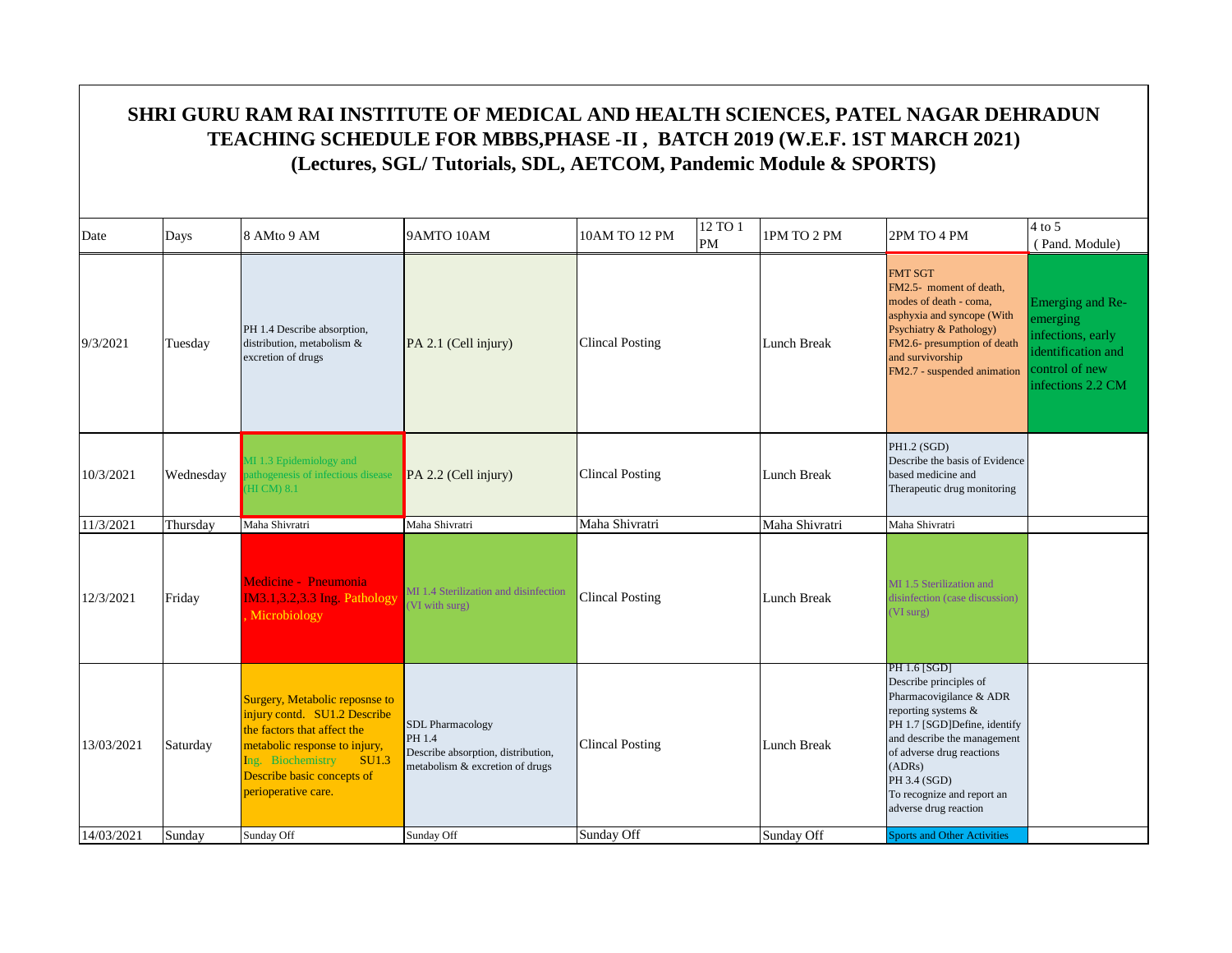| Date       | Days      | 8 AMto 9 AM                                                                                                          | 9AMTO 10AM                                                                                                                                                                                                                       | 10AM TO 12 PM          | 12 TO 1<br>PM | 1PM TO 2 PM        | 2PM TO 4 PM                                                                                                                                                                                                                                                                                                                                                                                             | $4$ to 5<br>(Pand. Module)                                                                              |
|------------|-----------|----------------------------------------------------------------------------------------------------------------------|----------------------------------------------------------------------------------------------------------------------------------------------------------------------------------------------------------------------------------|------------------------|---------------|--------------------|---------------------------------------------------------------------------------------------------------------------------------------------------------------------------------------------------------------------------------------------------------------------------------------------------------------------------------------------------------------------------------------------------------|---------------------------------------------------------------------------------------------------------|
| 15/03/2022 | Monday    | PA 2.4 (Cell death)                                                                                                  | Obst & Gynae - OG4.1-<br>Describe and discuss the basic<br>embryology of fetus, factors<br>influencing fetal growth and<br>development, anatomy and<br>physiology<br>of placenta, and teratogenesis<br><b>Ing. Human Anatomy</b> | <b>Clincal Posting</b> |               | <b>Lunch Break</b> | PA 14.3 (DOAP)                                                                                                                                                                                                                                                                                                                                                                                          |                                                                                                         |
| 16/03/2021 | Tuesday   | PH 1.5<br>Describe general principles of<br>mechanism of drug action                                                 | (Environment) SDL CM - 3.2<br>(souces of water, Purification)<br>on large scale)                                                                                                                                                 | <b>Clincal Posting</b> |               | Lunch Break        | <b>FMT SGT</b><br>FM 2.8- postmortem changes<br>including signs of death,<br>cooling of body, post-mortem<br>lividity, rigor mortis, cadaveric<br>spasm, cold stiffening and heat<br>stiffening<br>FM 2.9 - putrefaction,<br>mummification, adipocere and<br>maceration<br>F <sub>2.10</sub> - Estimation of time<br>since death<br>Lecture, Small group<br>discussion, Autopsy,<br><b>DOAP</b> session | Therapeutic<br>strategies<br>including new drug<br>development, 2.5<br>Pharmacology<br>Pendamics Module |
| 17/03/2021 | Wednesday | MI 1.1 Introduction to virology $&$<br>diagnostic methods                                                            | PA 2.3, 2.5 (Pathological<br>calcification)                                                                                                                                                                                      | Clincal Posting        |               | Lunch Break        | PH 1.7(SGD) Define, identify<br>and describe the management<br>of adverse drug reactions<br>(ADR)<br>PH1.9(SGD) Describe<br>nomenclature of drugs i.e.<br>generic, branded drugs                                                                                                                                                                                                                        |                                                                                                         |
| 18/03/2021 | Thursday  | (Environment) CM - 3.2,<br>3.3 (Purification on water or<br>small scale)                                             | PH 1.5<br>Describe general principles of<br>mechanism of drug action                                                                                                                                                             | Clincal Posting        |               | Lunch Break        | <b>PA 2.8 (DOAP)</b>                                                                                                                                                                                                                                                                                                                                                                                    |                                                                                                         |
| 19/03/2021 | Friday    | <b>Medicine - Liver Disease IM</b><br>5.1.5.2.5.3.5.4.5.5.5.6.5.7.5.8<br>Ing Pathology, Pharmacology<br>Microbiology | MI 1.1 Introduction to Mycology $&$<br>diagnostic methods                                                                                                                                                                        | <b>Clincal Posting</b> |               | Lunch Break        | MI 1.6 Bacterial genetics &<br>drug resistance (HI Pharma)                                                                                                                                                                                                                                                                                                                                              |                                                                                                         |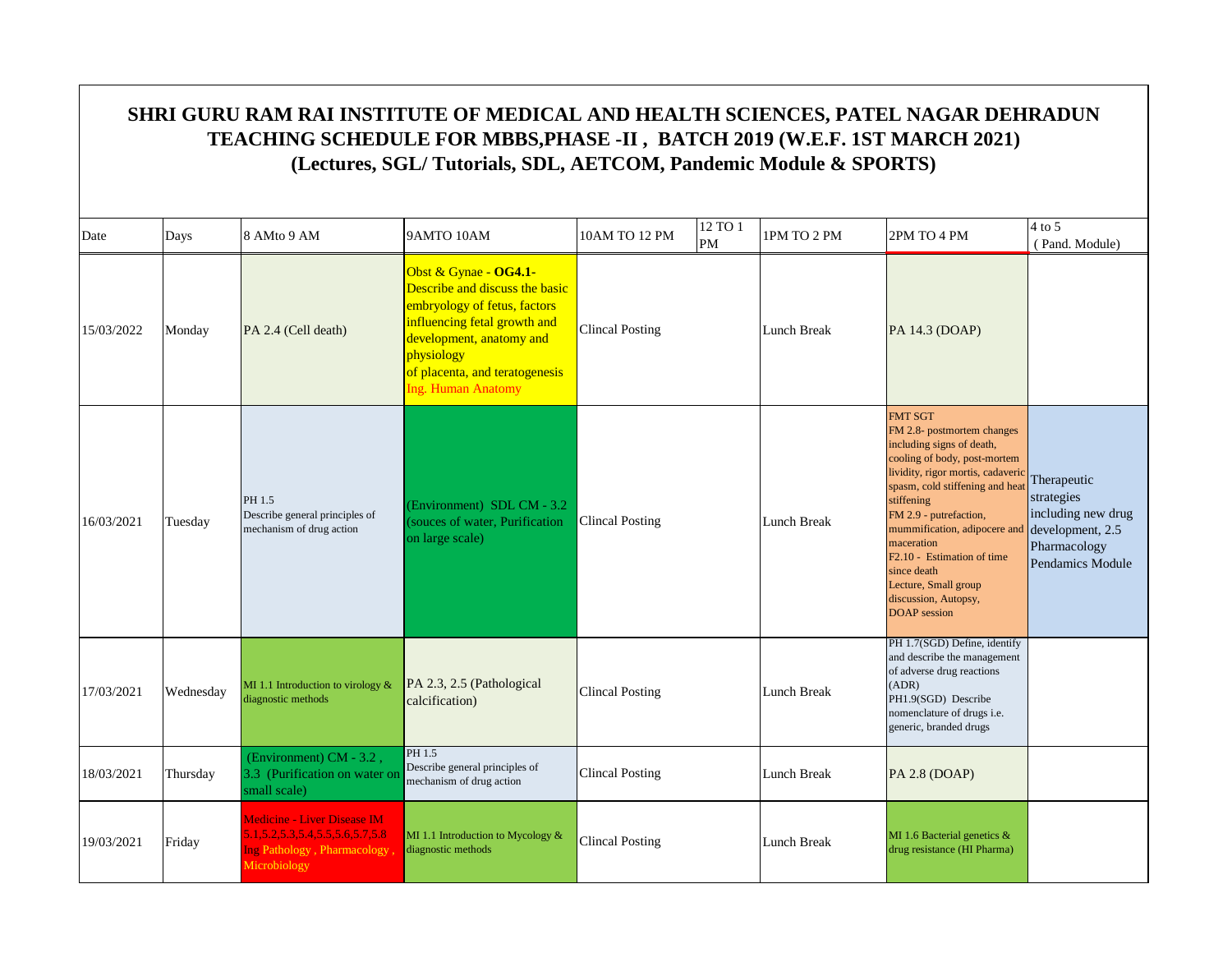| Date       | Days     | 8 AMto 9 AM                                                                                                                                                                             | 9AMTO 10AM                                                                                                                                                                                                                             | 10AM TO 12 PM          | 12 TO 1<br>PM | 1PM TO 2 PM | 2PM TO 4 PM                                                                                                                                                                                                                                                                                                                                                                                               | $4$ to 5<br>(Pand. Module)                                                                                              |
|------------|----------|-----------------------------------------------------------------------------------------------------------------------------------------------------------------------------------------|----------------------------------------------------------------------------------------------------------------------------------------------------------------------------------------------------------------------------------------|------------------------|---------------|-------------|-----------------------------------------------------------------------------------------------------------------------------------------------------------------------------------------------------------------------------------------------------------------------------------------------------------------------------------------------------------------------------------------------------------|-------------------------------------------------------------------------------------------------------------------------|
| 20/03/2021 | Saturday | Surgery, Topic: Shock SU2.1<br>Pathophysiology of shock, types<br>of shock & principles of<br>resuscitation including fluid<br>replacement and monitoring<br>Ing. Pathology, Physiology | (Environment) SDL CM - 3.2<br>(Water Qualigy, Criteteria and<br>Standards)                                                                                                                                                             | <b>Clincal Posting</b> |               | Lunch Break | PH 1.10 Describe parts of a<br>correct, complete and legible<br>generic Prescription. Identify<br>errors in prescription and<br>correct appropriately                                                                                                                                                                                                                                                     |                                                                                                                         |
| 21/03/2021 | Sunday   | Sunday Off                                                                                                                                                                              | Sunday Off                                                                                                                                                                                                                             | Sunday Off             |               | Sunday Off  | Sunday Off                                                                                                                                                                                                                                                                                                                                                                                                |                                                                                                                         |
| 22/03/2021 | Monday   | PA 2.6 (Cellular adaptation)                                                                                                                                                            | Obst & Gynae - OG6.1 -<br>Describe, discuss and<br>demonstrate the clinical<br>features of<br>pregnancy, derive and discuss<br>its differential diagnosis,<br>elaborate<br>the principles underlying and<br>interpret pregnancy tests. | <b>Clincal Posting</b> |               | Lunch Break | PA 15.1,15.2<br>(Macrocytic anemia) (VI<br>with Medicine)                                                                                                                                                                                                                                                                                                                                                 |                                                                                                                         |
| 23/03/2021 | Tuesday  | PH 1.5 Describe general principles<br>of mechanism of drug action                                                                                                                       | MI 1.7 Immune system (SDL)                                                                                                                                                                                                             | <b>Clincal Posting</b> |               | Lunch Break | <b>FMT SGT</b><br>F2.11 - autopsy procedures<br>including post-mortem<br>examination, different types of<br>autopsies, aims and objectives<br>F2.12- legal requirements to<br>conduct post-mortem<br>examination and procedures to $\&$<br>conduct medico-legal post-<br>mortem examination<br>F <sub>2.13</sub> - obscure autopsy<br>Lecture, Small group<br>discussion, Autopsy,<br><b>DOAP</b> session | Vaccination<br>strategies including<br>vaccine development<br>Implementation 2.4<br>CM/Biochemistry<br>Pendamics Module |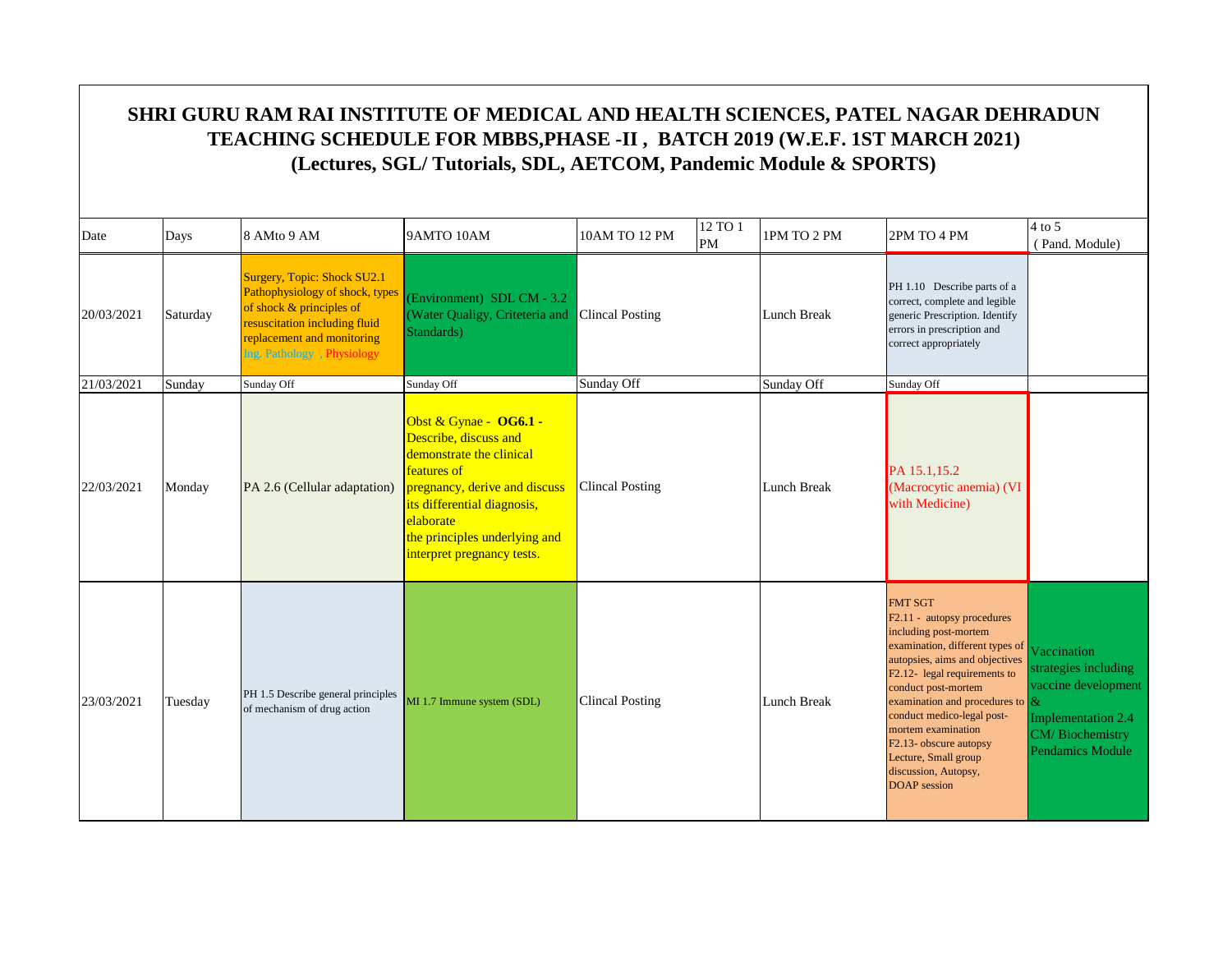| Date       | Days      | 8 AMto 9 AM                                                                                                                                                                                                                                                                                                                                                                                                     | 9AMTO 10AM                                                                             | 10AM TO 12 PM          | 12 TO 1<br>PM | 1PM TO 2 PM        | 2PM TO 4 PM                                                                                                                                           | $4$ to $5$<br>(Pand. Module) |
|------------|-----------|-----------------------------------------------------------------------------------------------------------------------------------------------------------------------------------------------------------------------------------------------------------------------------------------------------------------------------------------------------------------------------------------------------------------|----------------------------------------------------------------------------------------|------------------------|---------------|--------------------|-------------------------------------------------------------------------------------------------------------------------------------------------------|------------------------------|
| 24/03/2021 | Wednesday | MI 1.1 Introduction to Parasitology<br>& diagnostic methods                                                                                                                                                                                                                                                                                                                                                     | PA 2.7 (Cellular ageing and<br>apoptosis)                                              | <b>Clincal Posting</b> |               | Lunch Break        | PH 1.10 Describe parts of a<br>correct, complete and legible<br>generic Prescription. Identify<br>errors in prescription and<br>correct appropriately |                              |
| 25/03/2021 | Thursday  | FM 2.14- examination of<br>clothing, preservation of<br>viscera on post-mortem<br>examination for chemical<br>analysis and other medico-<br>legal purposes, post-mortem<br>artefact.<br>FM2.15- protocols for<br>conduction of medico-legal<br>autopsies in cases of death in<br>custody or following<br>violation of human rights as<br>per National Human Rights<br><b>Commission Guidelines</b><br>(Lecture) | PH 1.8<br>Identify and describe the management Clincal Posting<br>of drug interactions |                        |               | <b>Lunch Break</b> | PA 16.1, 16.2<br>(Hemolytic anemia) (VI<br>with Medicine)                                                                                             |                              |
| 26/03/2021 | Friday    | Medicine-HIV IM<br>$6.1, 6.2, 6.3, 6.4, 6.5, 6.6, 6.7, 6.8, 6.$<br>9,6.10 Ing. Microbiology,<br>Pathology, Parmacology                                                                                                                                                                                                                                                                                          | MI 1.7 Immunity                                                                        | <b>Clincal Posting</b> |               | Lunch Break        | MI 1.7 Ag & Ab                                                                                                                                        |                              |
| 27/03/2021 | Saturday  | Holi Vacation                                                                                                                                                                                                                                                                                                                                                                                                   | Holi Vacation                                                                          | Holi Vacation          |               | Holi Vacation      | Holi Vacation                                                                                                                                         |                              |
| 28/03/2021 | Sunday    | Holi Vacation                                                                                                                                                                                                                                                                                                                                                                                                   | Holi Vacation                                                                          | Holi Vacation          |               | Holi Vacation      | Holi Vacation                                                                                                                                         |                              |
| 29/03/2021 | Monday    | Holi Vacation                                                                                                                                                                                                                                                                                                                                                                                                   | Holi Vacation                                                                          | Holi Vacation          |               | Holi Vacation      | <b>Holi Vacation</b>                                                                                                                                  |                              |
| 30/03/2021 | Tuesday   | Holi Vacation                                                                                                                                                                                                                                                                                                                                                                                                   | Holi Vacation                                                                          | Holi Vacation          |               | Holi Vacation      | Holi Vacation                                                                                                                                         |                              |
| 31/03/2021 | Wednesday | Holi Vacation                                                                                                                                                                                                                                                                                                                                                                                                   | Holi Vacation                                                                          | Holi Vacation          |               | Holi Vacation      | Holi Vacation                                                                                                                                         |                              |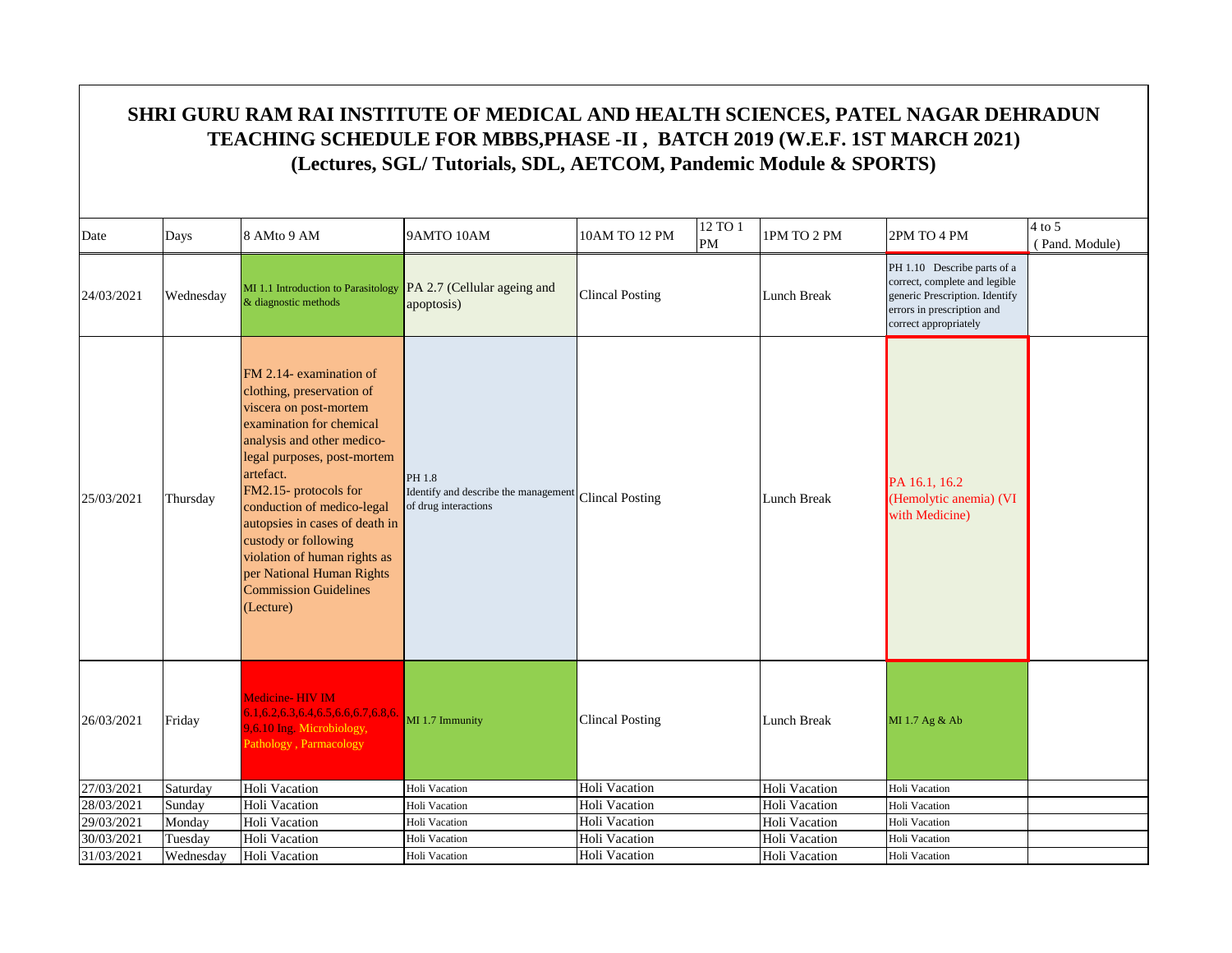| Date     | Days     | 8 AMto 9 AM                                                                                                                                                                      | 9AMTO 10AM                                                                                                                                                                                                                 | 10AM TO 12 PM          | 12 TO 1<br>PM | 1PM TO 2 PM | 2PM TO 4 PM                                                                                                                      | $4$ to 5<br>(Pand. Module) |
|----------|----------|----------------------------------------------------------------------------------------------------------------------------------------------------------------------------------|----------------------------------------------------------------------------------------------------------------------------------------------------------------------------------------------------------------------------|------------------------|---------------|-------------|----------------------------------------------------------------------------------------------------------------------------------|----------------------------|
| 1/4/2021 | Thursday | (Environment) CM - 3.2 (<br><b>Health releated Chemical</b><br>Constituents, and<br><b>Surveillance of Drinking</b><br>Water)                                                    | PH 1.13<br>Describe mechanism of action, types,<br>doses, side effects,<br>indications and contraindications of<br>adrenergic and anti-adrenergic<br>drugs                                                                 | <b>Clincal Posting</b> |               | Lunch Break | PA 15.3 (DOAP)                                                                                                                   |                            |
| 2/4/2021 | Friday   | <b>Medicine-Rheumatology IM-</b><br>7.4,7.5,7.6,7.7,7.8,7.9,7.10,7.11<br>7.12,7.13,7.14,7.19,7.20,7.21,7 MI 1.7 Complement system<br>.22,7.23 Ing - Pharmacology,<br>Orthopedics |                                                                                                                                                                                                                            | <b>Clincal Posting</b> |               | Lunch Break | MI 1.1 Culture Media &<br>methods                                                                                                |                            |
| 3/4/2021 | Saturday | Surgery Shock 2 lecture, SU2.2 PH 1.13<br>Describe the clinical features of<br>shock and its appropriate<br>treatment                                                            | <b>SDL Pharmacology</b><br>Describe mechanism of action, types,<br>doses, side effects.<br>indications and contraindications of<br>adrenergic and anti-adrenergic<br>drugs                                                 | <b>Clincal Posting</b> |               | Lunch Break | PH <sub>2.1</sub><br>Demonstrate understanding of<br>the use of various dosage<br>forms (oral/local/parenteral;<br>solid/liquid) |                            |
| 4/4/2021 | Sunday   | Sunday Off                                                                                                                                                                       | Sunday Off                                                                                                                                                                                                                 | Sunday Off             |               | Sunday Off  | <b>Sports and Other Activities</b>                                                                                               |                            |
| 5/4/2021 | Monday   | PA 15.4 (Macrocytic anemia)                                                                                                                                                      | Obst & Gynae- OG7.1 - (Part<br>1) Describe and discuss the<br>changes in the genital tract,<br>cardiovascular system,<br>respiratory, haematology, renal<br>and<br>gastrointestinal system in<br>pregnancy Ing. Physiology | <b>Clincal Posting</b> |               | Lunch Break | PA 16.3 (Sickle cell<br>anemia and Thalassemia)<br>(VI with Medicine)                                                            |                            |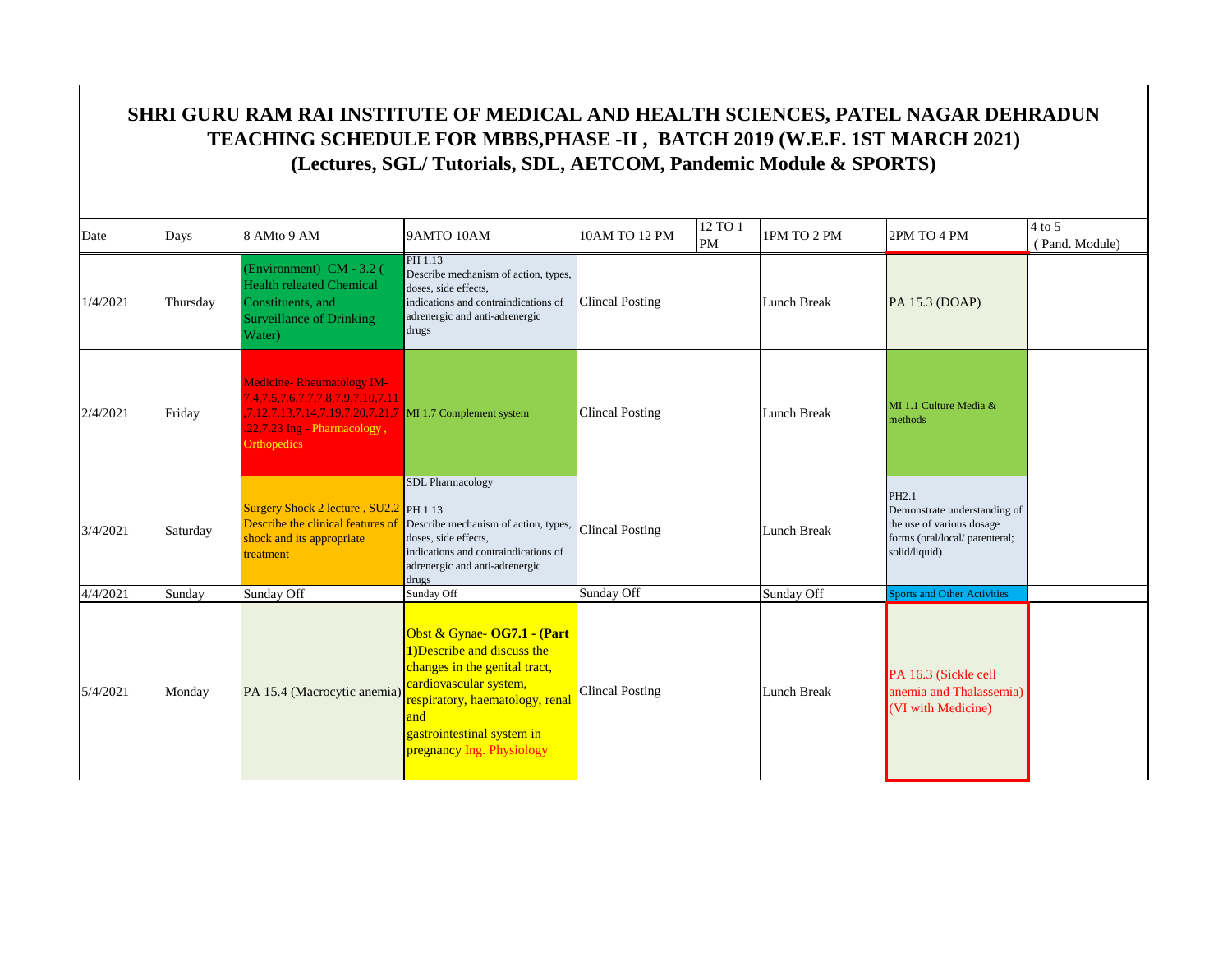|          | SHRI GURU RAM RAI INSTITUTE OF MEDICAL AND HEALTH SCIENCES, PATEL NAGAR DEHRADUN<br>TEACHING SCHEDULE FOR MBBS, PHASE -II, BATCH 2019 (W.E.F. 1ST MARCH 2021)<br>(Lectures, SGL/Tutorials, SDL, AETCOM, Pandemic Module & SPORTS) |                                                                                                                                                                                                                                                    |                                                                                                                                                          |                        |               |             |                                                                                                                                                                                                                                                                                                                                                                                                                                                                            |                                                                                                                                                                           |  |  |  |
|----------|-----------------------------------------------------------------------------------------------------------------------------------------------------------------------------------------------------------------------------------|----------------------------------------------------------------------------------------------------------------------------------------------------------------------------------------------------------------------------------------------------|----------------------------------------------------------------------------------------------------------------------------------------------------------|------------------------|---------------|-------------|----------------------------------------------------------------------------------------------------------------------------------------------------------------------------------------------------------------------------------------------------------------------------------------------------------------------------------------------------------------------------------------------------------------------------------------------------------------------------|---------------------------------------------------------------------------------------------------------------------------------------------------------------------------|--|--|--|
| Date     | Days                                                                                                                                                                                                                              | 8 AMto 9 AM                                                                                                                                                                                                                                        | 9AMTO 10AM                                                                                                                                               | 10AM TO 12 PM          | 12 TO 1<br>PM | 1PM TO 2 PM | 2PM TO 4 PM                                                                                                                                                                                                                                                                                                                                                                                                                                                                | $4$ to 5<br>(Pand. Module)                                                                                                                                                |  |  |  |
| 6/4/2021 | Tuesday                                                                                                                                                                                                                           | PH 1.13<br>Describe mechanism of<br>action, types, doses, side<br>effects,<br>indications and<br>contraindications of<br>adrenergic and anti-<br>adrenergic<br>drugs                                                                               | PA 16.7 (cross match)                                                                                                                                    | <b>Clincal Posting</b> |               | Lunch Break | <b>FMT SGT</b><br>FM 2.17- exhumation<br>FM2.18- Crime Scene<br>Investigation<br>FM8.5 -Medico-legal autopsy<br>in cases of poisoning including<br>preservation and dispatch of<br>viscera for chemical analysis<br>(With Pharmacology)<br>FM2.35- professionalism<br>while conducting autopsy in<br>medicolegal situations,<br>interpretation of findings and<br>making inference/opinion,<br>collection preservation and<br>dispatch of biological or trace<br>evidences | <b>Infection Control:</b><br>Part II<br>Air borne<br>precautions<br><b>Contact Precautions</b><br><b>Infection Control</b><br>Committee 2.1<br>Microbiology Pand.<br>Mod. |  |  |  |
| 7/4/2021 | Wednesday                                                                                                                                                                                                                         | MI 1.7 Ag-Ab reactions                                                                                                                                                                                                                             | PA 16.4, 16.5 (Acquired<br>hemolytic anemia) (VI with<br>Medicine)                                                                                       | <b>Clincal Posting</b> |               | Lunch Break | PH 1.13 [SGD]<br>Describe mechanism of action,<br>types, doses, side effects,<br>indications and<br>contraindications of adrenergic<br>and anti-adrenergic drugs                                                                                                                                                                                                                                                                                                           |                                                                                                                                                                           |  |  |  |
| 8/4/2021 | Thursday                                                                                                                                                                                                                          | FM2.33- ability to use local<br>resources whenever required<br>like in mass disaster<br>situations (with Community<br>Medicine)<br>FM2.34- ability to use local<br>resources whenever required<br>like in mass disaster (with<br>General Medicine, | PH 1.14<br>Describe mechanism of action, types,<br>doses, side effects, indications and<br>contraindications of cholinergic and<br>anticholinergic drugs | <b>Clincal Posting</b> |               | Lunch Break | PA 16.6 (DOAP)                                                                                                                                                                                                                                                                                                                                                                                                                                                             |                                                                                                                                                                           |  |  |  |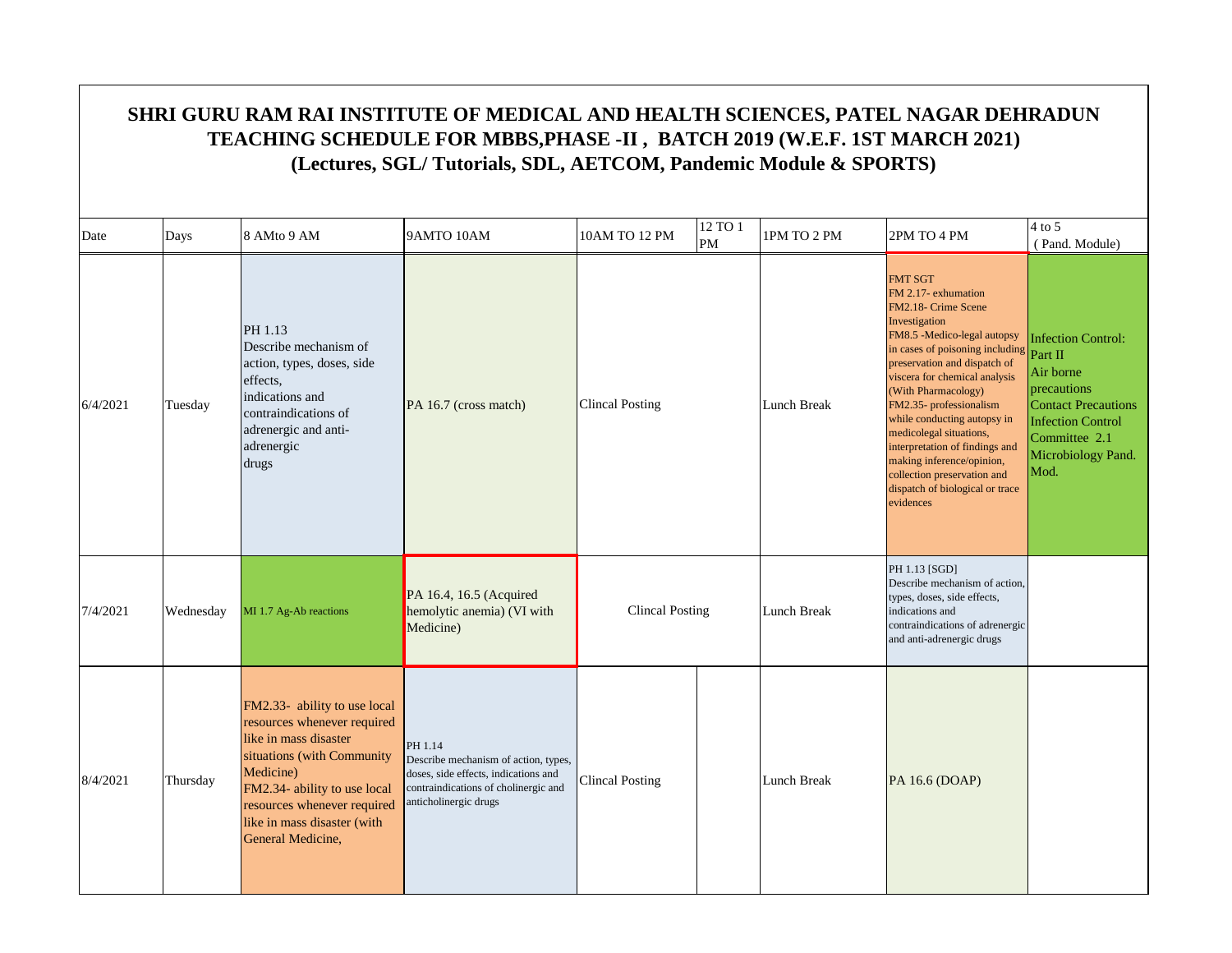| Date      | Days     | 8 AMto 9 AM                                                                                                                                    | 9AMTO 10AM                                                                                                                                                                                                                  | 10AM TO 12 PM          | 12 TO 1<br><b>PM</b> | 1PM TO 2 PM        | 2PM TO 4 PM                                                                                                                                                         | $4$ to 5<br>(Pand. Module) |
|-----------|----------|------------------------------------------------------------------------------------------------------------------------------------------------|-----------------------------------------------------------------------------------------------------------------------------------------------------------------------------------------------------------------------------|------------------------|----------------------|--------------------|---------------------------------------------------------------------------------------------------------------------------------------------------------------------|----------------------------|
| 9/4/2021  | Friday   | <b>Medicine-Acute Myocardial</b><br><b>Infarction/IHD IM.</b><br>16,2.17,2.18,2.19,2.20,2.23<br>Ing. Pathology, Physiology,<br>Biochemistry    | 2.1.2.2.2.3.2.4.2.13.,2.14.2.15.2 MI 1.8 Humoral Immune response<br>(HI path)                                                                                                                                               | <b>Clincal Posting</b> |                      | Lunch Break        | MI 1.1 Biochemical reactions                                                                                                                                        |                            |
| 10/4/2021 | Saturday | SU2.2 Describe the clinical<br>features of shock and its<br>appropriate treatment-<br>Septicaemic shock-<br>pathophysiology and<br>management. | <b>SDL</b> Pharmacology<br>PH 1.13<br>Describe mechanism of action, types,<br>doses, side effects, indications and<br>contraindications of adrenergic and<br>anti-adrenergic drugs                                          | <b>Clincal Posting</b> |                      | Lunch Break        | PH 1.14 [SGD]<br>Describe mechanism of action,<br>types, doses, side<br>effects.indications and<br>contraindications of<br>cholinergic and anticholinergic<br>drugs |                            |
| 11/4/2021 | Sunday   | Sunday Off                                                                                                                                     | Sunday Off                                                                                                                                                                                                                  | Sunday Off             |                      | Sunday Off         | <b>Sports and Other Activities</b>                                                                                                                                  |                            |
| 12/4/2021 | Monday   | PA 3.1 (Amyloidosis)                                                                                                                           | Obst & Gynae - OG7.1 - (Part<br>2) Describe and discuss the<br>changes in the genital tract,<br>cardiovascular system,<br>respiratory, haematology, renal<br>and<br>gastrointestinal system in<br>pregnancy Ing. Physiology | <b>Clincal Posting</b> |                      | <b>Lunch Break</b> | PA 3.2 (DOAP)                                                                                                                                                       |                            |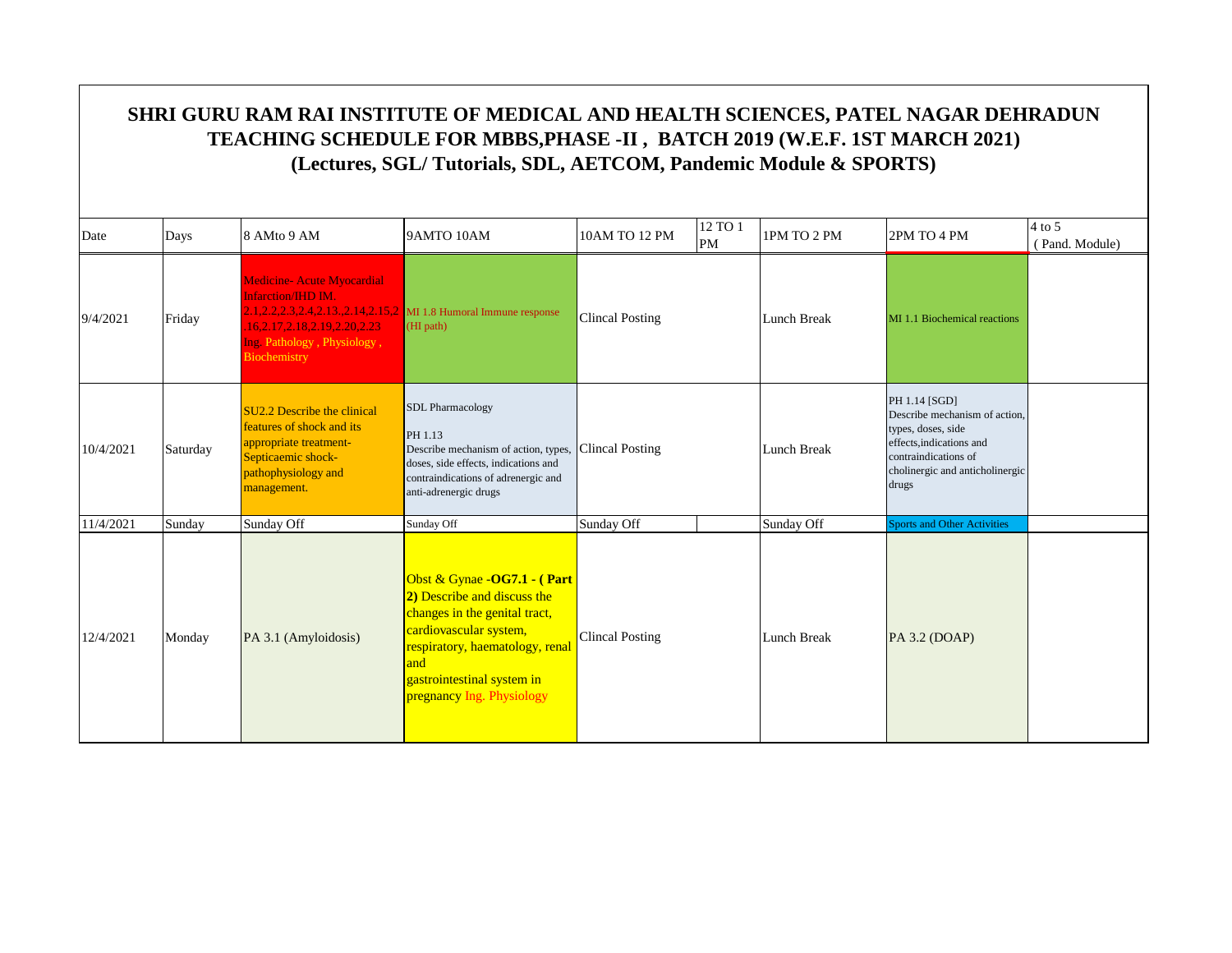|            | SHRI GURU RAM RAI INSTITUTE OF MEDICAL AND HEALTH SCIENCES, PATEL NAGAR DEHRADUN<br>TEACHING SCHEDULE FOR MBBS, PHASE -II, BATCH 2019 (W.E.F. 1ST MARCH 2021)<br>(Lectures, SGL/Tutorials, SDL, AETCOM, Pandemic Module & SPORTS) |                                                                                                                                                   |                                                                                                                                                                                                                                                                                                   |                        |               |                    |                                                                                                                                                                                                                                                                                                                                                                                                                                                                                                                                                                                            |                                                                                                                |  |  |  |
|------------|-----------------------------------------------------------------------------------------------------------------------------------------------------------------------------------------------------------------------------------|---------------------------------------------------------------------------------------------------------------------------------------------------|---------------------------------------------------------------------------------------------------------------------------------------------------------------------------------------------------------------------------------------------------------------------------------------------------|------------------------|---------------|--------------------|--------------------------------------------------------------------------------------------------------------------------------------------------------------------------------------------------------------------------------------------------------------------------------------------------------------------------------------------------------------------------------------------------------------------------------------------------------------------------------------------------------------------------------------------------------------------------------------------|----------------------------------------------------------------------------------------------------------------|--|--|--|
| Date       | Days                                                                                                                                                                                                                              | 8 AMto 9 AM                                                                                                                                       | 9AMTO 10AM                                                                                                                                                                                                                                                                                        | 10AM TO 12 PM          | 12 TO 1<br>PM | 1PM TO 2 PM        | 2PM TO 4 PM                                                                                                                                                                                                                                                                                                                                                                                                                                                                                                                                                                                | $4$ to 5<br>(Pand. Module)                                                                                     |  |  |  |
| 13/04/2021 | Tuesday                                                                                                                                                                                                                           | PH 1.15 Describe<br>mechanism/s of action, types.<br>doses, side effects,<br>indications and<br>contraindications of skeletal<br>muscle relaxants | PA 4.1 (Inflammation) (VI<br>with Surgrey)                                                                                                                                                                                                                                                        | <b>Clincal Posting</b> |               | <b>Lunch Break</b> | <b>EMIL</b><br>FM 2.16 - examination of<br>mutilated bodies or fragments,<br>charred bones and bundle of<br>bones.<br>FM14.9 - Demonstrate<br>examination of & present an<br>opinion after examination of<br>skeletal remains in a<br>simulated/supervised<br>environment,<br>FM2.31- ability to work in a<br>team for conduction of medico<br>legal autopsies in cases of<br>death following alleged<br>negligence medical dowry<br>death, death in custody or<br>following violation of human<br>rights<br>as per National Human Rights<br><b>Commission Guidelines on</b><br>exhumation | Emerging and Re-<br>emerging<br>infections, early<br>identification and<br>control of new<br>infections 2.2 CM |  |  |  |
| 14/04/2021 | Wednesday                                                                                                                                                                                                                         | Ambedkar Jyanti                                                                                                                                   | Ambedkar Jyanti                                                                                                                                                                                                                                                                                   | Ambedkar Jyanti        |               | Ambedkar Jyanti    | Ambedkar Jyanti                                                                                                                                                                                                                                                                                                                                                                                                                                                                                                                                                                            |                                                                                                                |  |  |  |
| 15/04/2022 | Thursday                                                                                                                                                                                                                          | (Environment) CM - 3.2<br>(Water Hardness, Pollution<br>and Harvesting)                                                                           | PH1.16<br>Describe mechanism/s of action.<br>types, doses, side effects, indications<br>and contraindications of the drugs<br>which act by modulating autacoids,<br>including: anti-histaminics, 5-HT<br>modulating drugs, NSAIDs, drugs for<br>gout, anti-rheumatic drugs, drugs for<br>migraine | <b>Clincal Posting</b> |               | Lunch Break        | PA 4.1, 4.2<br>(Inflammation) (VI with<br>Surgrey)                                                                                                                                                                                                                                                                                                                                                                                                                                                                                                                                         |                                                                                                                |  |  |  |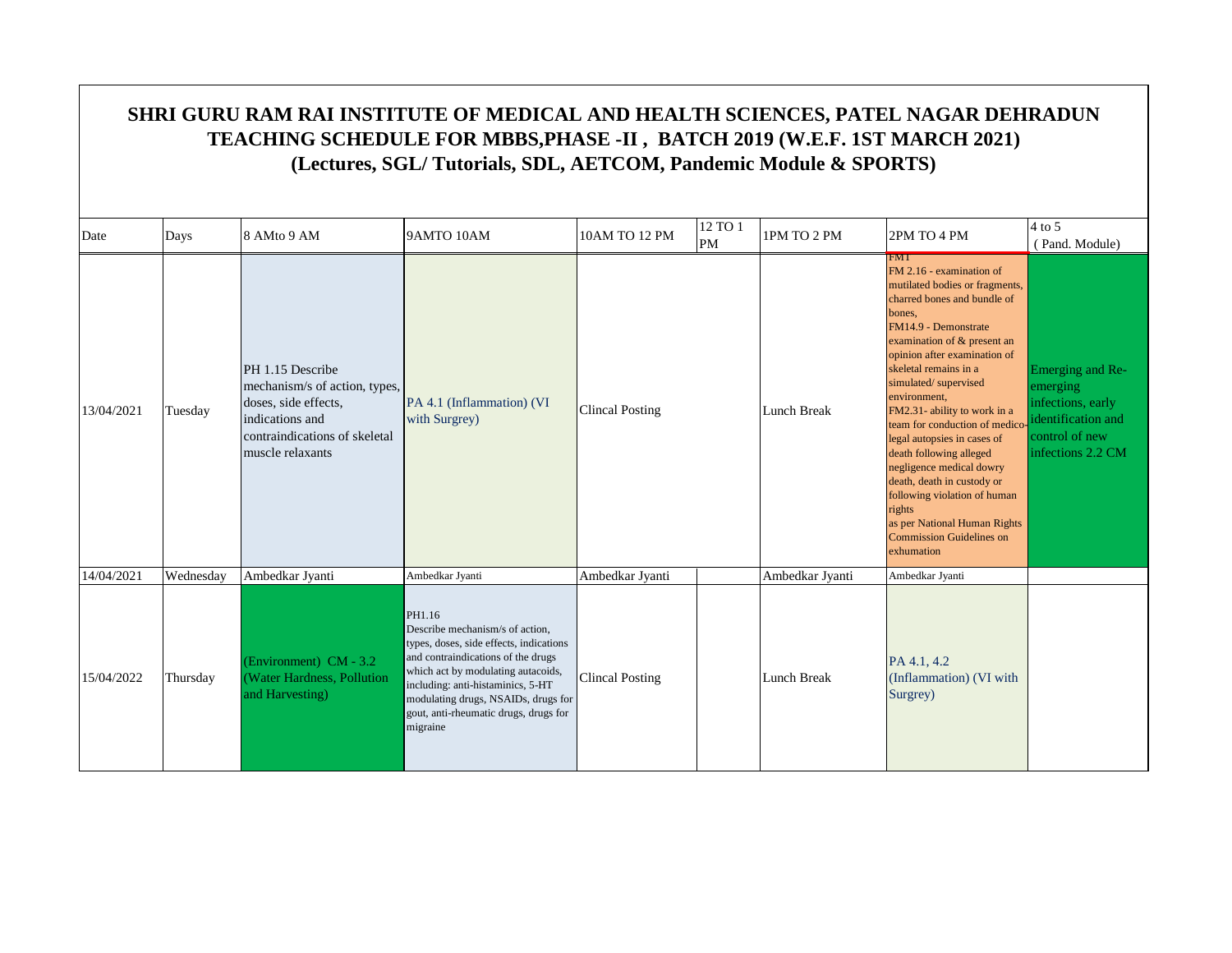| Date       | Days     | 8 AMto 9 AM                                                                                                                                                                                         | 9AMTO 10AM                                                                                                                                                                                                                                                                    | 10AM TO 12 PM          | 12 TO 1<br>PM | 1PM TO 2 PM        | 2PM TO 4 PM                            | $4$ to 5<br>(Pand. Module) |
|------------|----------|-----------------------------------------------------------------------------------------------------------------------------------------------------------------------------------------------------|-------------------------------------------------------------------------------------------------------------------------------------------------------------------------------------------------------------------------------------------------------------------------------|------------------------|---------------|--------------------|----------------------------------------|----------------------------|
| 16/04/2021 | Friday   | <b>Medicine: Fever and Febrile</b><br>Syndrome -<br>4.1.4.2.4.3.4.4.4.5.4.6.4.7.4.8.4.<br>16,4.18,4.22 Ing                                                                                          | MI 1.8 Cell mediated immune<br>response (HI path)                                                                                                                                                                                                                             | <b>Clincal Posting</b> |               | <b>Lunch Break</b> | MI 1.2 Gram stain (DOAP)               |                            |
| 17/04/2021 | Saturday | <b>Surgery, Blood and blood</b><br>components SU3.1 Describe<br>the Indications and appropriate<br>use of blood and blood<br>products and complications of<br>blood transfusion. Ing.<br>Pathology, | (Environment) SDL CM - 3.3<br>(Water borne Diseases)                                                                                                                                                                                                                          | <b>Clincal Posting</b> |               | <b>Lunch Break</b> | Tutorial: PH 1.13, PH 1.14             |                            |
| 18/04/2021 | Sunday   | Sunday Off                                                                                                                                                                                          | Sunday Off                                                                                                                                                                                                                                                                    | Sunday Off             |               | Sunday Off         | Sunday Off                             |                            |
| 19/04/2021 | Monday   | PA 17.1, 17.2 (Aplastic<br>anemia) (VI with Medicine)                                                                                                                                               | Obst & Gynae-OG8.1 -<br>Describe, discuss and<br>demonstrate the clinical<br><b>features</b> of<br>pregnancy, derive and discuss<br>its differential diagnosis,<br>elaborate<br>the principles underlying and<br>interpret pregnancy tests. Ing.<br><b>Community Medicine</b> | Clincal Posting        |               | <b>Lunch Break</b> | PA 4.3 (Granulomatous<br>inflammation) |                            |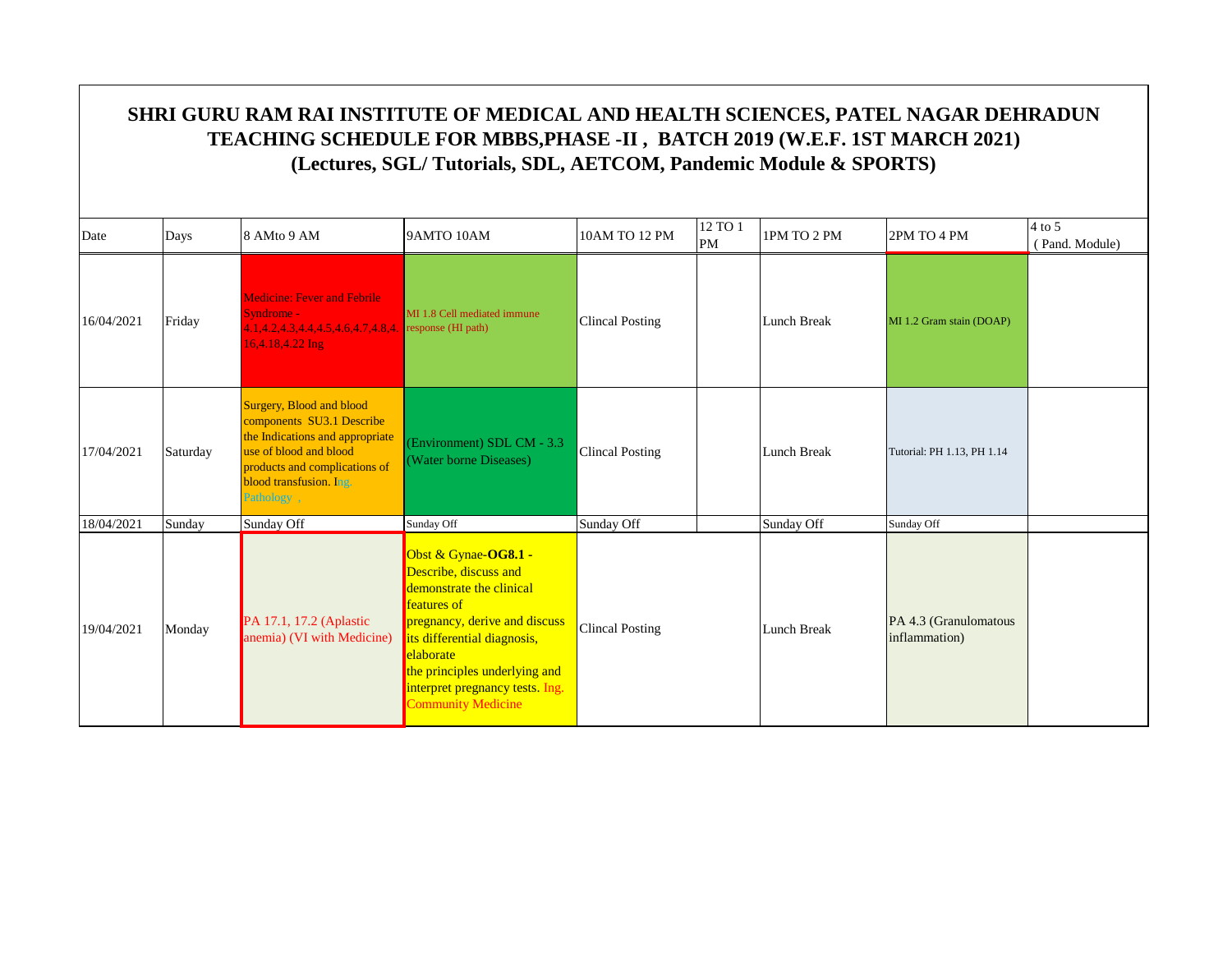|            | SHRI GURU RAM RAI INSTITUTE OF MEDICAL AND HEALTH SCIENCES, PATEL NAGAR DEHRADUN<br>TEACHING SCHEDULE FOR MBBS, PHASE -II, BATCH 2019 (W.E.F. 1ST MARCH 2021)<br>(Lectures, SGL/Tutorials, SDL, AETCOM, Pandemic Module & SPORTS) |                                                                                                                                                                                                                                                                                                              |                                                                                                                                                                                                                                                                                                   |                        |               |             |                                                                                                                                                                                                                                                                       |                                                                                                         |  |  |  |
|------------|-----------------------------------------------------------------------------------------------------------------------------------------------------------------------------------------------------------------------------------|--------------------------------------------------------------------------------------------------------------------------------------------------------------------------------------------------------------------------------------------------------------------------------------------------------------|---------------------------------------------------------------------------------------------------------------------------------------------------------------------------------------------------------------------------------------------------------------------------------------------------|------------------------|---------------|-------------|-----------------------------------------------------------------------------------------------------------------------------------------------------------------------------------------------------------------------------------------------------------------------|---------------------------------------------------------------------------------------------------------|--|--|--|
| Date       | Days                                                                                                                                                                                                                              | 8 AMto 9 AM                                                                                                                                                                                                                                                                                                  | 9AMTO 10AM                                                                                                                                                                                                                                                                                        | 10AM TO 12 PM          | 12 TO 1<br>PM | 1PM TO 2 PM | 2PM TO 4 PM                                                                                                                                                                                                                                                           | $4$ to 5<br>(Pand. Module)                                                                              |  |  |  |
| 20/04/2021 | Tuesday                                                                                                                                                                                                                           | PH1.16<br>Describe mechanism/s of<br>action, types, doses, side<br>effects, indications and<br>contraindications of the drugs<br>which act by modulating<br>autacoids, including: anti-<br>histaminics, 5-HT<br>modulating drugs, NSAIDs,<br>drugs for gout, anti-<br>rheumatic drugs, drugs for<br>migraine | Environment) SDL CM - 3.4<br>(Excreta Disposal)                                                                                                                                                                                                                                                   | <b>Clincal Posting</b> |               | Lunch Break | <b>FMT SGT</b><br>FM 2.19 - Investigation of<br>anaesthetic operative<br>deaths (with Anesthesiology,<br><b>General Surgery</b> )<br>FM14.5- Conduct & prepare<br>post-mortem examination<br>report of varied<br>etiologies in a simulated/<br>supervised environment | Therapeutic<br>strategies<br>including new drug<br>development, 2.5<br>Pharmacology<br>Pendamics Module |  |  |  |
| 21/04/2021 | Wednesday                                                                                                                                                                                                                         | Ram Navmi                                                                                                                                                                                                                                                                                                    | Ram Navmi                                                                                                                                                                                                                                                                                         | Ram Navmi              |               | Ram Navmi   | Ram Navmi                                                                                                                                                                                                                                                             |                                                                                                         |  |  |  |
| 22/04/2021 | Thursday                                                                                                                                                                                                                          | $FM2.30 - latest$<br>decisions/notifications/<br>resolutions/circulars/standing<br>orders related to medico-legal<br>practice issued by<br>Courts/Government<br>authorities etc                                                                                                                              | PH1.16<br>Describe mechanism/s of action,<br>types, doses, side effects, indications<br>and contraindications of the drugs<br>which act by modulating autacoids,<br>including: anti-histaminics, 5-HT<br>modulating drugs, NSAIDs, drugs for<br>gout, anti-rheumatic drugs, drugs for<br>migraine | <b>Clincal Posting</b> |               | Lunch Break | PA 18.1 (Leucocyte<br>disorders)                                                                                                                                                                                                                                      |                                                                                                         |  |  |  |
| 23/04/2021 | Friday                                                                                                                                                                                                                            | <b>Medicine: Hypertension IM-</b><br>8.1, 8.2, 8.3, 8.4, 8.5, 8.6, 8.7, 8.8, 8.<br>20 Ing Pathology,<br>Pharmacology                                                                                                                                                                                         | MI 1.9 Immunological basis of<br>vaccine & UIP (VI paedia)                                                                                                                                                                                                                                        | <b>Clincal Posting</b> |               | Lunch Break | MI 1.2 ZN stain (DOAP)                                                                                                                                                                                                                                                |                                                                                                         |  |  |  |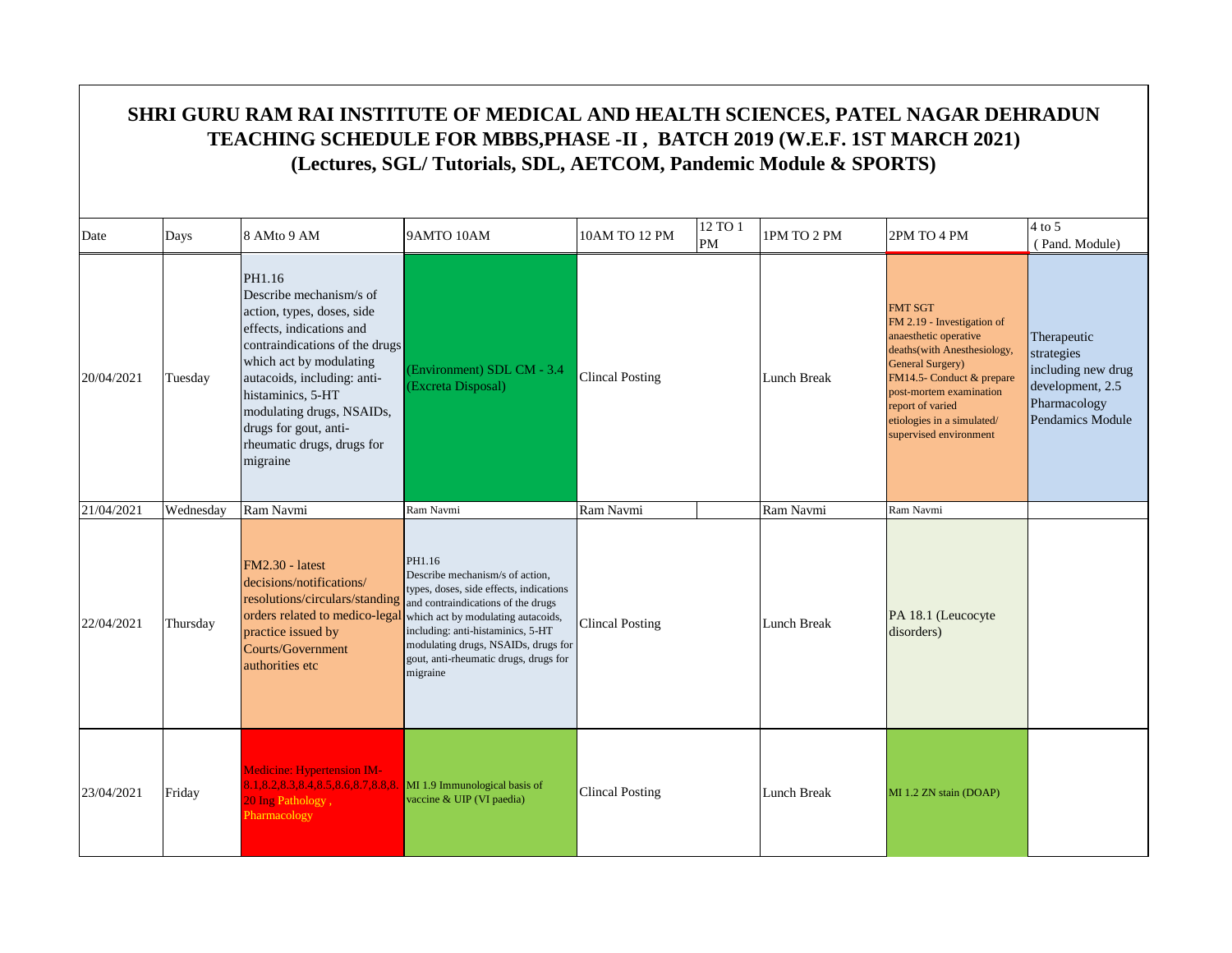| Date       | Days     | 8 AMto 9 AM                                                                                                                                                                                                                     | 9AMTO 10AM                                                                                                                                                                                                                                   | 10AM TO 12 PM          | 12 TO 1<br>PM | 1PM TO 2 PM        | 2PM TO 4 PM                                                                                                                                                                                                                                                                                                                                                       | $4$ to 5<br>(Pand. Module) |
|------------|----------|---------------------------------------------------------------------------------------------------------------------------------------------------------------------------------------------------------------------------------|----------------------------------------------------------------------------------------------------------------------------------------------------------------------------------------------------------------------------------------------|------------------------|---------------|--------------------|-------------------------------------------------------------------------------------------------------------------------------------------------------------------------------------------------------------------------------------------------------------------------------------------------------------------------------------------------------------------|----------------------------|
| 24/04/2021 | Saturday | Surgery, Burns 1 SU4.1 Elicit<br>document and present history in<br>a case of Burns and perform<br>physical examination. Describe<br><b>Pathophysiology of Burns</b><br><b>Electrical and chemical burns</b><br>Ing. Physiology | (Environment) SDL CM - 3.4<br>(Water Carriage System)                                                                                                                                                                                        | <b>Clincal Posting</b> |               | <b>Lunch Break</b> | $2 - 4$ PM<br>IM 17.11 (Integrated<br>Learning)<br>Describe the indications,<br>pharmacology, dose, side<br>effects of abortive therapy in<br>migraine(Integration with<br>General Medicine)<br>$&$ IM 17.12<br>Describe the indications.<br>pharmacology, dose, side<br>effects of prophylactic therapy<br>in migraine<br>(Integration with General<br>Medicine) |                            |
| 25/04/2021 | Sunday   | Sunday Off                                                                                                                                                                                                                      | Sunday Off                                                                                                                                                                                                                                   | Sunday Off             |               | Sunday Off         | Sunday Off                                                                                                                                                                                                                                                                                                                                                        |                            |
| 26/04/2021 | Monday   | PA 5.1 (wound healing) (VI<br>with Surgrey)                                                                                                                                                                                     | Obst & Gynae-OG8.2 - Elicit<br>document and present an<br>obstetric history including<br>menstrual<br>history, last menstrual period,<br>previous obstetric history,<br>comorbid<br>conditions, past medical<br>history and surgical history | <b>Clincal Posting</b> |               | <b>Lunch Break</b> | PA 4.4 (DOAP)                                                                                                                                                                                                                                                                                                                                                     |                            |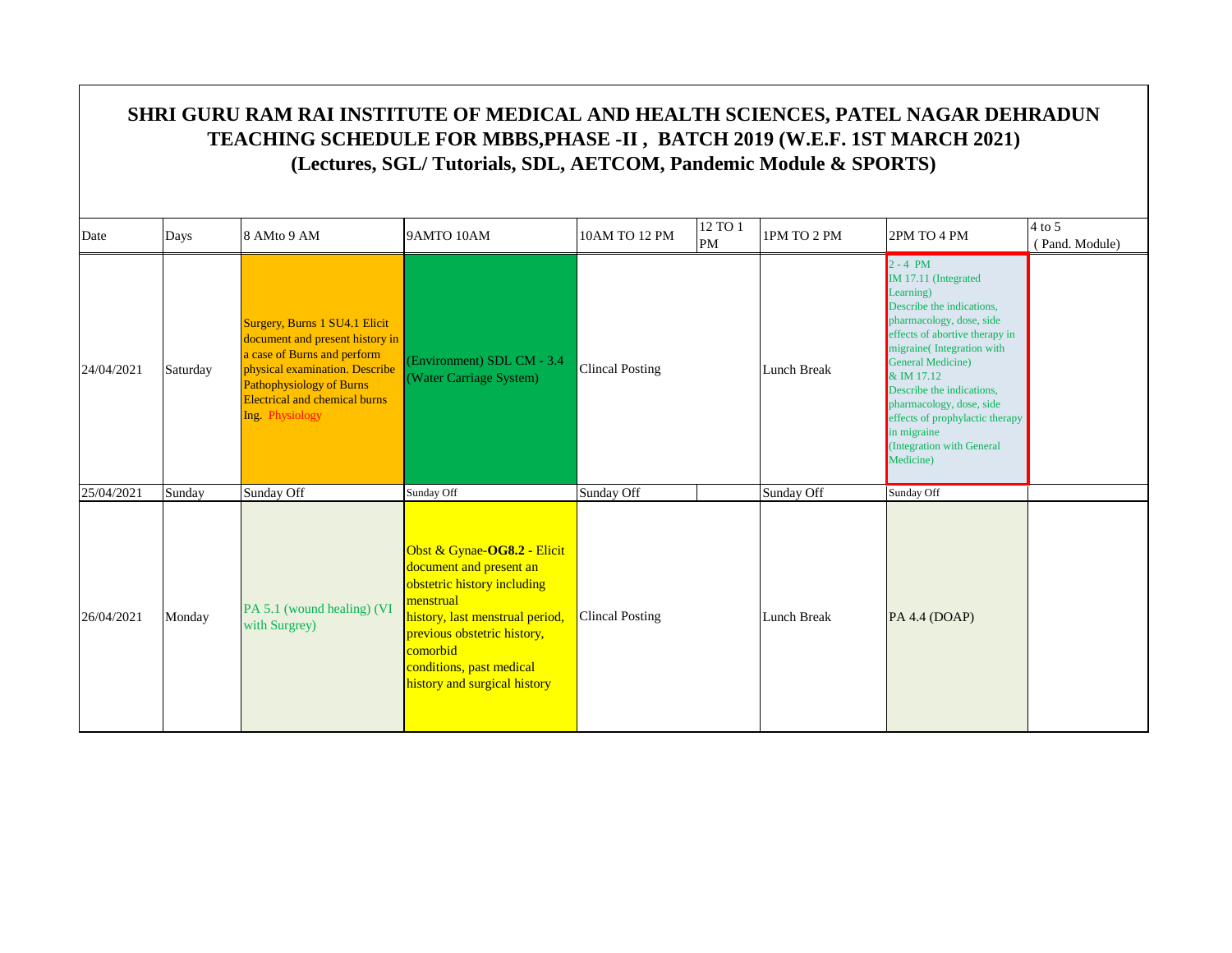|            | SHRI GURU RAM RAI INSTITUTE OF MEDICAL AND HEALTH SCIENCES, PATEL NAGAR DEHRADUN<br>TEACHING SCHEDULE FOR MBBS, PHASE -II, BATCH 2019 (W.E.F. 1ST MARCH 2021)<br>(Lectures, SGL/Tutorials, SDL, AETCOM, Pandemic Module & SPORTS) |                                                                                                                                                                                                                                                                                                              |                                                                                                                                                                   |                        |                      |                    |                                                                                                                                                                                                                                                                                                                                                               |                                                                                                                                                                           |  |  |  |  |
|------------|-----------------------------------------------------------------------------------------------------------------------------------------------------------------------------------------------------------------------------------|--------------------------------------------------------------------------------------------------------------------------------------------------------------------------------------------------------------------------------------------------------------------------------------------------------------|-------------------------------------------------------------------------------------------------------------------------------------------------------------------|------------------------|----------------------|--------------------|---------------------------------------------------------------------------------------------------------------------------------------------------------------------------------------------------------------------------------------------------------------------------------------------------------------------------------------------------------------|---------------------------------------------------------------------------------------------------------------------------------------------------------------------------|--|--|--|--|
| Date       | Days                                                                                                                                                                                                                              | 8 AMto 9 AM                                                                                                                                                                                                                                                                                                  | 9AMTO 10AM                                                                                                                                                        | 10AM TO 12 PM          | 12 TO 1<br><b>PM</b> | 1PM TO 2 PM        | 2PM TO 4 PM                                                                                                                                                                                                                                                                                                                                                   | $4$ to 5<br>(Pand. Module)                                                                                                                                                |  |  |  |  |
| 27/04/2021 | Tuesday                                                                                                                                                                                                                           | PH1.16<br>Describe mechanism/s of<br>action, types, doses, side<br>effects, indications and<br>contraindications of the drugs<br>which act by modulating<br>autacoids, including: anti-<br>histaminics, 5-HT<br>modulating drugs, NSAIDs,<br>drugs for gout, anti-<br>rheumatic drugs, drugs for<br>migraine | MI 1.1 Normal Flora (SDL)                                                                                                                                         | Clincal Posting        |                      | Lunch Break        | <b>FMT SGT</b><br>FM 3.1- IDENTIFICATION<br>Define and describe Corpus<br>Delicti, establishment of<br>identity of living persons<br>including race, Sex, religion,<br>complexion, stature, age<br>determination using<br>morphology, teeth-eruption,<br>decay, bite marks, bones-<br>ossification centres, medico-<br>legal aspects of age (With<br>Anatomy) | <b>Infection Control:</b><br>Part II<br>Air borne<br>precautions<br><b>Contact Precautions</b><br><b>Infection Control</b><br>Committee 2.1<br>Microbiology Pand.<br>Mod. |  |  |  |  |
| 28/04/2021 | Wednesday                                                                                                                                                                                                                         | $\overline{M}$ 1.10 Autoimmunity &<br>mmunodeficiency (VI paedia)                                                                                                                                                                                                                                            | PA 6.1 (Edema) (VI with<br>Medicine)                                                                                                                              | Clincal Posting        |                      | Lunch Break        | PH2.4 (SGD)<br>Demonstrate the correct<br>method of calculation of drug<br>dosage in patients including<br>those used in special situations                                                                                                                                                                                                                   |                                                                                                                                                                           |  |  |  |  |
| 29/04/2021 | Thursday                                                                                                                                                                                                                          | (Nutrition) CM - 5.1<br>Common sources and<br>nutritional requirements) BI<br>8.5, PE 9.1, PE 9.2                                                                                                                                                                                                            | PH 1.17 Describe the mechanism/s of<br>action, types, doses, side effects,<br>indications and contraindications of<br>local anesthetics                           | Clincal Posting        |                      | Lunch Break        | PA 18.2 (Leukemia)                                                                                                                                                                                                                                                                                                                                            |                                                                                                                                                                           |  |  |  |  |
| 30/04/2021 | Friday                                                                                                                                                                                                                            | <b>Medicine: Anemia IM-</b><br>9.1,9.2,9.7,9.8,9.11,9.12,9.14 MI 1.11 Immunology of<br>.9.17.9.18,9.21 Ing.<br>Pathology, Pharmacology                                                                                                                                                                       | transplantation & tumor immunity                                                                                                                                  | <b>Clincal Posting</b> |                      | Lunch Break        | MI1.10 Hypersensitivity                                                                                                                                                                                                                                                                                                                                       |                                                                                                                                                                           |  |  |  |  |
| 1/5/2021   | Saturday                                                                                                                                                                                                                          | <b>SU4.2 Describe Clinical</b><br>features, Diagnose type and<br>extent of burns and<br>plan appropriate treatment.                                                                                                                                                                                          | <b>SDL</b> Pharmacology<br>PH 1.17 Describe the mechanism/s of<br>action, types, doses, side effects,<br>indications and contraindications of<br>local anesthetic | <b>Clincal Posting</b> |                      | <b>Lunch Break</b> | Written Assessment:<br>PH 1.1, PH1.2, PH 1.4, PH<br>1.5, PH 1.6, PH 1.7,<br>PH<br>1.8, PH 1.9.                                                                                                                                                                                                                                                                |                                                                                                                                                                           |  |  |  |  |
| 2/5/2021   | Sunday                                                                                                                                                                                                                            | Sunday Off                                                                                                                                                                                                                                                                                                   | Sunday Off                                                                                                                                                        | Sunday Off             |                      | Sunday Off         | <b>Sports and Other Activities</b>                                                                                                                                                                                                                                                                                                                            |                                                                                                                                                                           |  |  |  |  |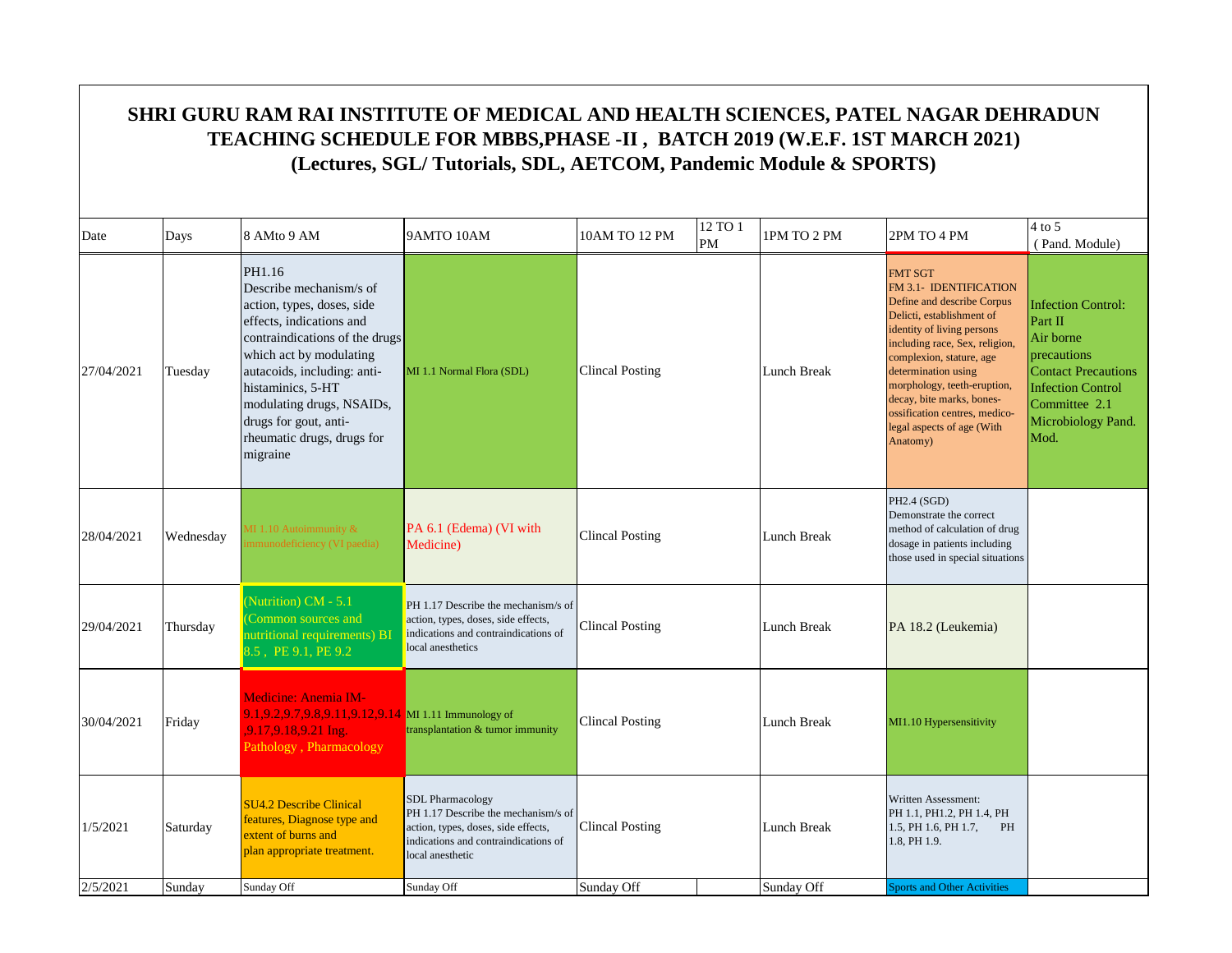#### Date  $\begin{array}{|c|c|c|c|c|c|}\n\hline\n\text{Days} & \text{8 AMto 9 AM} & \text{9AMTO 10AM} & \text{10AM TO 12 PM} & \text{12 TO 1} \\
\hline\n\end{array}$  $\begin{array}{|l|c|c|c|c|}\n 12\, \text{TO 1} & \text{IPM TO 2 PM} & \text{2PM TO 4 PM} & \text{QP} & \text{QP} \\
 \hline\n \text{PM} & & & \text{QP} & \text{QP} & \text{QP} \\
 \end{array}$  ( Pand. Module) **SHRI GURU RAM RAI INSTITUTE OF MEDICAL AND HEALTH SCIENCES, PATEL NAGAR DEHRADUN TEACHING SCHEDULE FOR MBBS,PHASE -II , BATCH 2019 (W.E.F. 1ST MARCH 2021) (Lectures, SGL/ Tutorials, SDL, AETCOM, Pandemic Module & SPORTS)**  $\frac{1}{3}$  Monday PA 18.2 (Leukemia) indications and describe the Clincal Posting Obst & Gynae-**OG8.7 -**  Enumerate the indications for and types of vaccination in pregnancy **OG8.8** - Enumerate the investigations including the use of ultrasound in the initial assessment and monitoring in pregnancy Lunch Break PA 6.2, 6.3 (Shock) (VI with Surgrey) 4/5/2021 Tuesday PH 1.18 Describe the mechanism/s of action, types, doses, side effects, indications and contraindications of **PA** 6.4 (Thrombosis) **Clincal Posting Lunch Break** general anaesthetics, and preanesthetic medications FMT SGT FM3.3 Mechanical injuries and wounds: abrasion, bruise, laceration, stab wound, incised wound, chop wound, defense wound, selfinflicted/fabricated wounds and their medico-legal aspects (With General Surgery) FM3.4 Mechanical injuries and wounds: Define injury, assault & hurt. Describe IPC pertaining to injuries (With General Surgery) Infection Control: Part II Air borne precautions **Contact Precautions** Infection Control Committee 2.1 Microbiology Pand. Mod.  $5/5/2021$  Wednesday MI 2.1 Rheumatic fever (VI with GM<sub>G</sub> PA 6.5, 6.6 (Ischemia, embolism) Lunch Break Clincal Posting PH2.3 Demonstrate the appropriate setting up of an intravenous drip in a simulated environment Clincal Posting Clincal Posting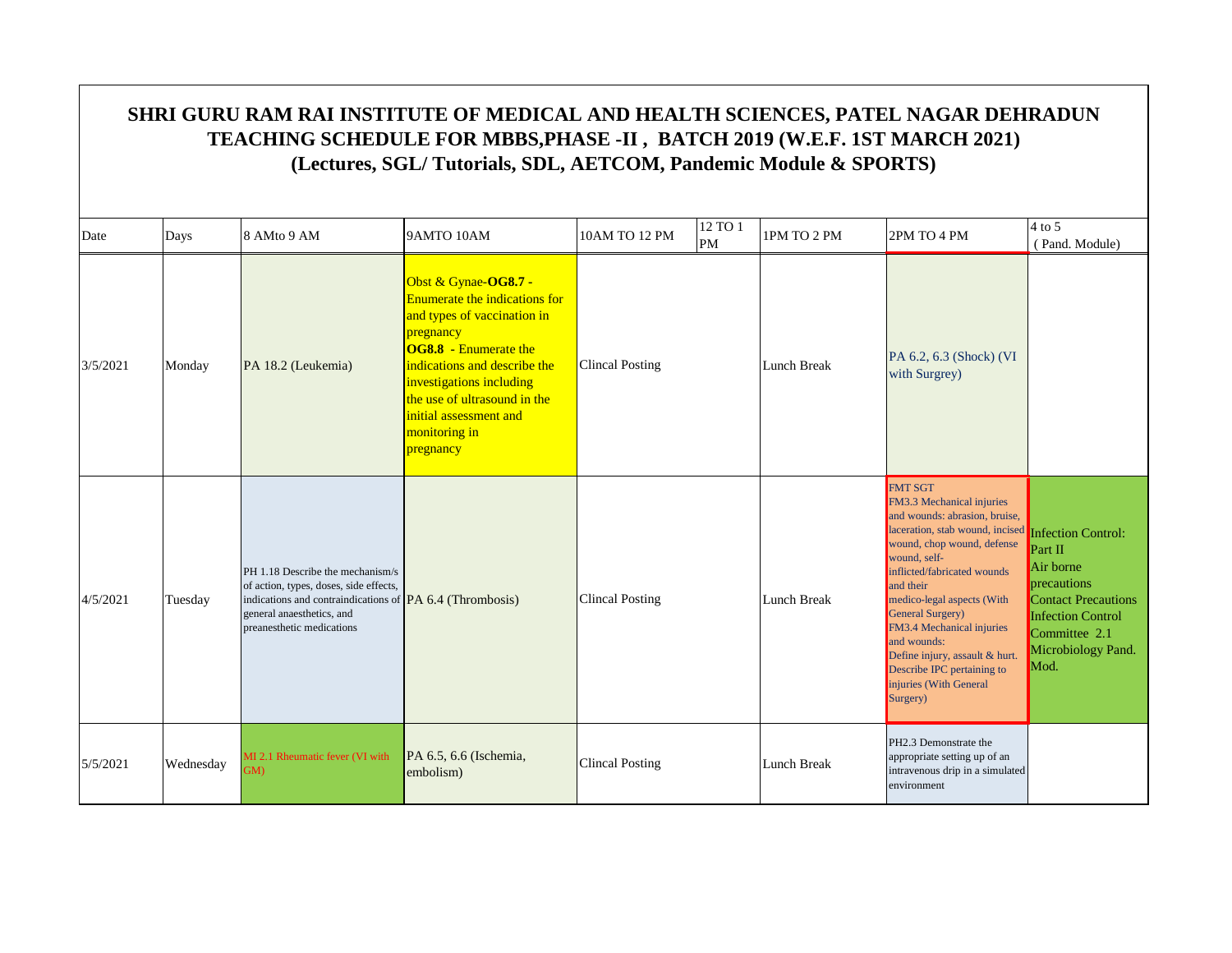|          | SHRI GURU RAM RAI INSTITUTE OF MEDICAL AND HEALTH SCIENCES, PATEL NAGAR DEHRADUN<br>TEACHING SCHEDULE FOR MBBS, PHASE -II, BATCH 2019 (W.E.F. 1ST MARCH 2021)<br>(Lectures, SGL/Tutorials, SDL, AETCOM, Pandemic Module & SPORTS) |                                                                                                                                                                                                                                                                                                                                |                                                                                                                                                                                |                            |         |             |                                                                               |                            |  |  |  |  |
|----------|-----------------------------------------------------------------------------------------------------------------------------------------------------------------------------------------------------------------------------------|--------------------------------------------------------------------------------------------------------------------------------------------------------------------------------------------------------------------------------------------------------------------------------------------------------------------------------|--------------------------------------------------------------------------------------------------------------------------------------------------------------------------------|----------------------------|---------|-------------|-------------------------------------------------------------------------------|----------------------------|--|--|--|--|
| Date     | Days                                                                                                                                                                                                                              | 8 AMto 9 AM                                                                                                                                                                                                                                                                                                                    | 9AMTO 10AM                                                                                                                                                                     | 10AM TO 12 PM<br><b>PM</b> | 12 TO 1 | 1PM TO 2 PM | 2PM TO 4 PM                                                                   | $4$ to 5<br>(Pand. Module) |  |  |  |  |
| 6/5/2021 | Thursday                                                                                                                                                                                                                          | FM 8.1 - history of Toxicology<br>(with Pharmacology)<br>FM 8.2 - Terms in Toxicology,<br>Forensic Toxicology, Clinical<br>Toxicology and poison (with<br>Pharmacology)<br>FM 8.3 - various types of poisons,<br>Toxicokinetics, and<br>Toxicodynamics and diagnosis of<br>poisoning in living and dead (with<br>Pharmacology) | $PH 1.18$ Describe the mechanism/s of<br>action, types, doses, side effects,<br>indications and contraindications of<br>general anaesthetics, and<br>preanesthetic medications | <b>Clincal Posting</b>     |         | Lunch Break | PA 6.7 (DOAP)                                                                 |                            |  |  |  |  |
| 7/5/2021 | Friday                                                                                                                                                                                                                            | <b>Medicine: Acute Kidney</b><br>injury and chronic renal<br>failure - IM<br>10.6,10.7,10.8,10.9,10.10,10 GM)<br>11.10.19.10.25.10.26.10.27.<br>10.28,10.29,10.30,10.31 Ing.<br>Pathology, Pharmacology                                                                                                                        | 10.1,10.1,10.2,10.3,10.4,10.5 MI 2.2 Infective endocarditis (VI with                                                                                                           | <b>Clincal Posting</b>     |         | Lunch Break | MI 2.3 Rheumatic fever $&$<br>infective Endocarditis (DOAP)<br>(HI with Path) |                            |  |  |  |  |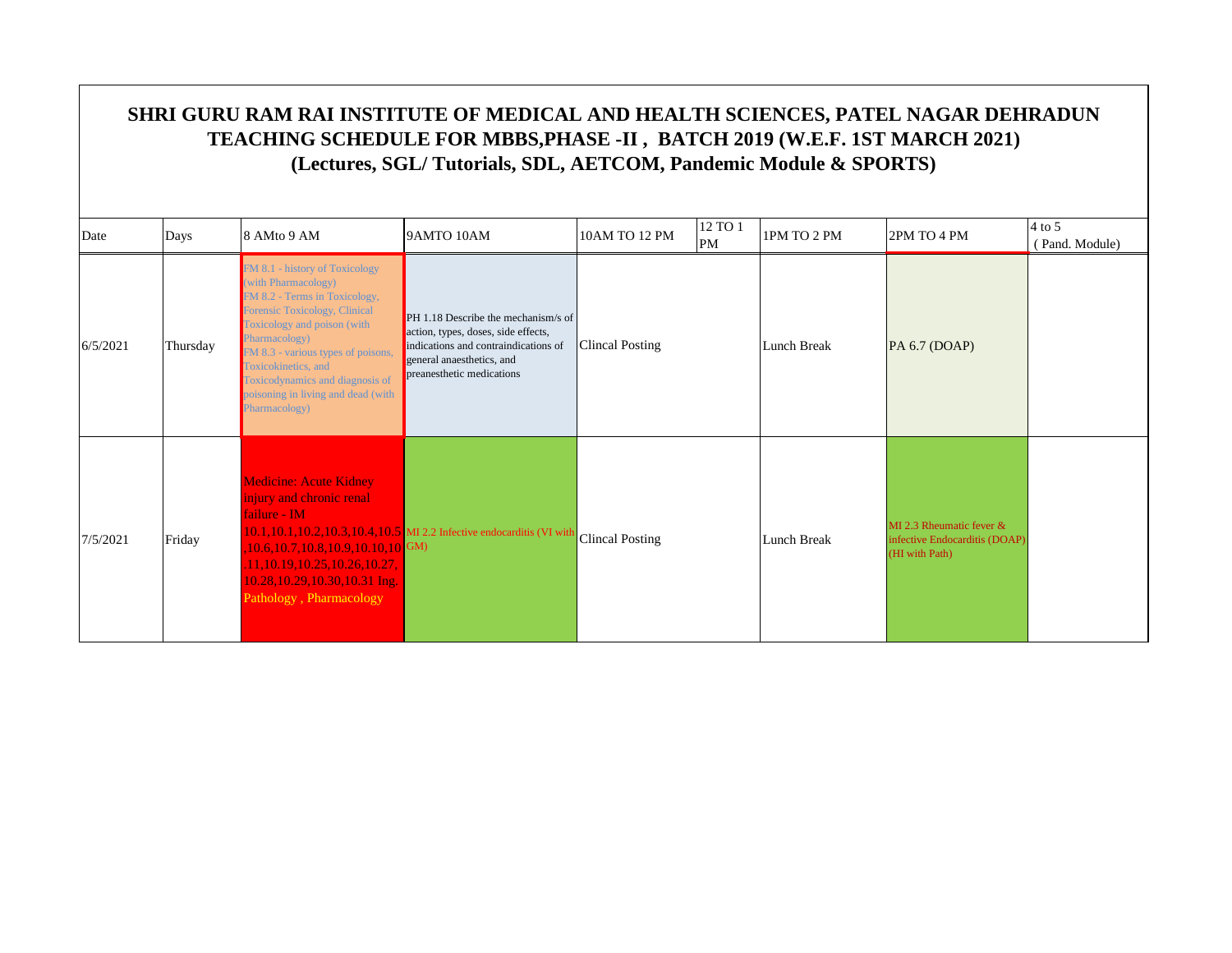| Date     | Days     | 8 AMto 9 AM                                                                                                                                     | 9AMTO 10AM                                                                                                                                                                                                 | 10AM TO 12 PM          | 12 TO 1<br>PM | 1PM TO 2 PM        | 2PM TO 4 PM                                                                                                                                                                                                                                                                                             | $4$ to 5<br>(Pand. Module) |
|----------|----------|-------------------------------------------------------------------------------------------------------------------------------------------------|------------------------------------------------------------------------------------------------------------------------------------------------------------------------------------------------------------|------------------------|---------------|--------------------|---------------------------------------------------------------------------------------------------------------------------------------------------------------------------------------------------------------------------------------------------------------------------------------------------------|----------------------------|
| 8/5/2021 | Saturday | Complications of burns and<br>their management,<br>Rehabilitation in burns, Burn<br>contractures SU4.3 Medicolegal<br>aspects in burn injuries. | <b>SDL</b> Pharmacology<br>PH 1.18 Describe the<br>mechanism/s of action, types,<br>doses, side effects, indications<br>and contraindications of<br>general anaesthetics, and<br>preanesthetic medications | <b>Clincal Posting</b> |               | <b>Lunch Break</b> | $2-3$ PM<br>PH 4.1 Administer drugs<br>through various routes in<br>a simulated environment<br>using mannequins<br>$3 - 4 PM$<br>IM 11.19 (Integrated<br>Learning)<br>Demonstrate and counsel<br>patients on the correct<br>technique toadminister<br>insulin<br>(Integration with General<br>medicine) |                            |
| 9/5/2021 | Sunday   | Sunday Off                                                                                                                                      | Sunday Off                                                                                                                                                                                                 | Sunday Off             |               | Sunday Off         | <b>Sports and Other Activities</b>                                                                                                                                                                                                                                                                      |                            |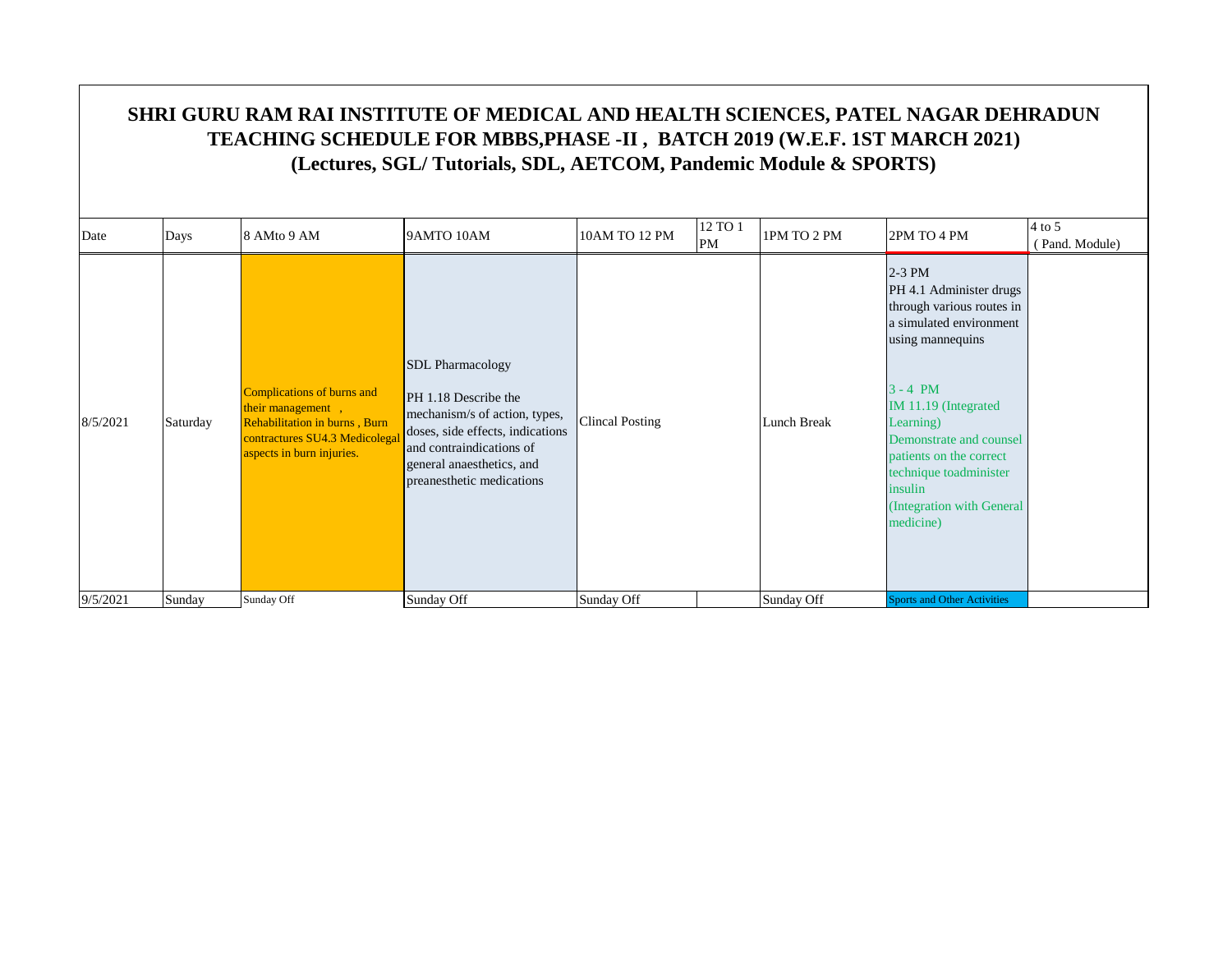|           |        |                                                      |                                                                                                                                                                                                                                                                                                                                  |                 | 12 TO 1 |             |                    | $4$ to 5       |
|-----------|--------|------------------------------------------------------|----------------------------------------------------------------------------------------------------------------------------------------------------------------------------------------------------------------------------------------------------------------------------------------------------------------------------------|-----------------|---------|-------------|--------------------|----------------|
| Date      | Days   | 8 AMto 9 AM                                          | 9AMTO 10AM                                                                                                                                                                                                                                                                                                                       | 10AM TO 12 PM   | PM      | 1PM TO 2 PM | 2PM TO 4 PM        | (Pand. Module) |
| 10/5/2021 | Monday | PA 19.1 (Lymphadenopathy) labor<br>(VI with Surgrey) | Obst & Gynae-OG13.1 -(Part<br>1) Enumerate and discuss the<br>physiology of normal labor,<br>mechanism<br>of labor in occipito-anterior<br>presentation; monitoring of<br>including partogram; conduct<br>of labor, pain relief; principles<br>induction and acceleration of<br>labor; management of third<br>stage of<br>labor. | Clincal Posting |         | Lunch Break | PA 7.2 (Neoplasia) |                |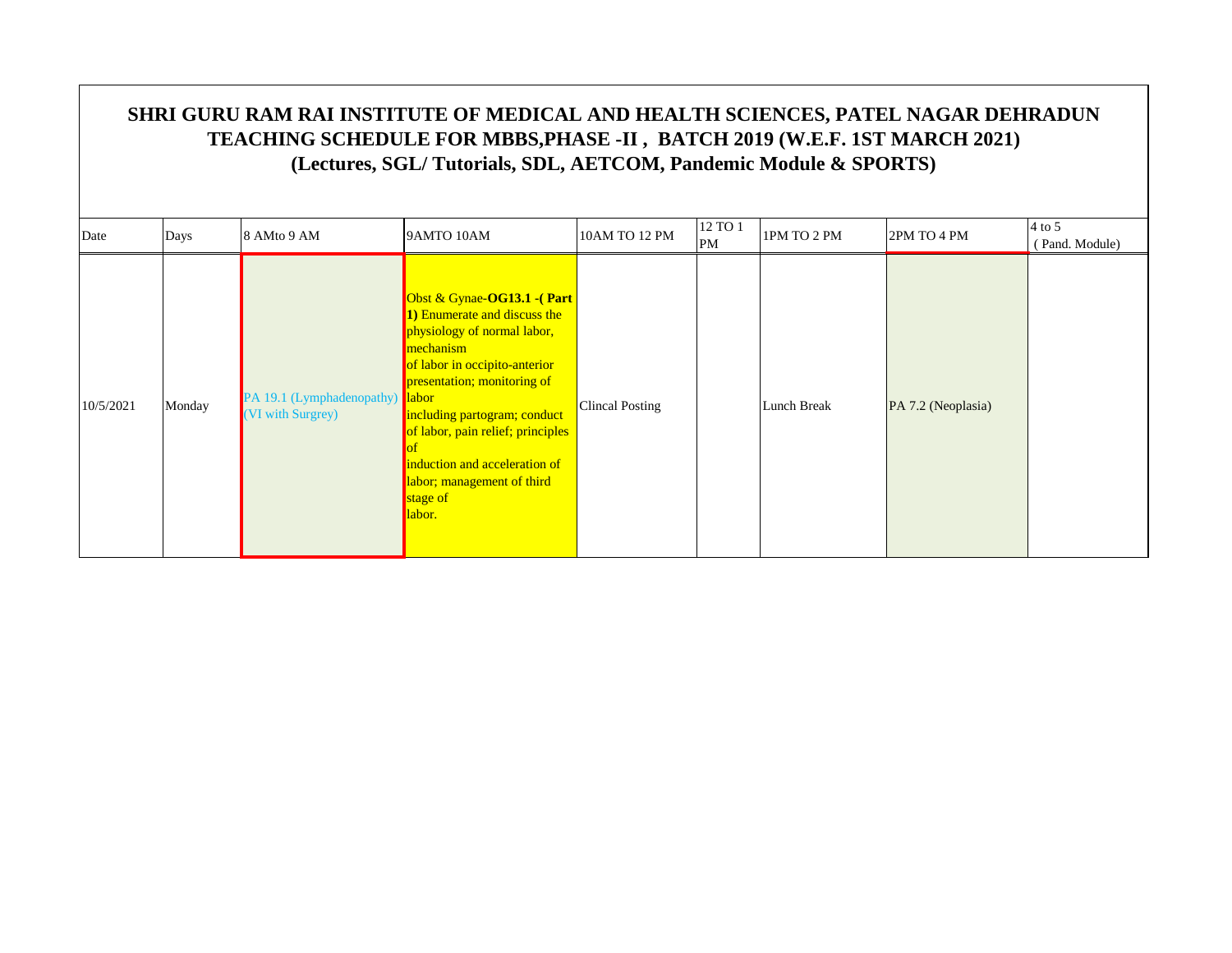|           | SHRI GURU RAM RAI INSTITUTE OF MEDICAL AND HEALTH SCIENCES, PATEL NAGAR DEHRADUN<br>TEACHING SCHEDULE FOR MBBS, PHASE -II, BATCH 2019 (W.E.F. 1ST MARCH 2021)<br>(Lectures, SGL/Tutorials, SDL, AETCOM, Pandemic Module & SPORTS) |                                                                                                                                                                                                                                                                                                                                                                                   |                                                             |                        |               |             |                                                                                                                                                                                                                                                                                                                                                                                                                                          |                                                                                                                |  |  |  |
|-----------|-----------------------------------------------------------------------------------------------------------------------------------------------------------------------------------------------------------------------------------|-----------------------------------------------------------------------------------------------------------------------------------------------------------------------------------------------------------------------------------------------------------------------------------------------------------------------------------------------------------------------------------|-------------------------------------------------------------|------------------------|---------------|-------------|------------------------------------------------------------------------------------------------------------------------------------------------------------------------------------------------------------------------------------------------------------------------------------------------------------------------------------------------------------------------------------------------------------------------------------------|----------------------------------------------------------------------------------------------------------------|--|--|--|
| Date      | Days                                                                                                                                                                                                                              | 8 AMto 9 AM                                                                                                                                                                                                                                                                                                                                                                       | 9AMTO 10AM                                                  | 10AM TO 12 PM          | 12 TO 1<br>PM | 1PM TO 2 PM | 2PM TO 4 PM                                                                                                                                                                                                                                                                                                                                                                                                                              | $4$ to 5<br>(Pand. Module)                                                                                     |  |  |  |
| 11/5/2021 | Tuesday                                                                                                                                                                                                                           | PH 1.19<br>Describe the mechanism/s of<br>action, types, doses, side effects,<br>indications and contraindications of<br>the drugs which act on CNS,<br>(including anxiolytics, sedatives &<br>hypnotics, anti-psychotic,<br>antidepressant<br>drugs, anti-maniacs, opioid agonists<br>and antagonists, drugs used for<br>neurodegenerative disorders, anti-<br>epileptics drugs) | PA 7.1 (Neoplasia)                                          | <b>Clincal Posting</b> |               | Lunch Break | FMT, SGT<br>FM 14.6 - medico-legal<br>aspects from examination<br>of hair (human & animal)<br>fibre, semen & other<br>biological fluids<br>FM 14.7 - Demonstrate<br>$\&$ identify that a<br>particular stain is blood<br>and identify<br>the species of its origin<br>(With Pathology,<br>Physiology)<br>FM14.8 - correct<br>technique to perform and<br>identify ABO & RH<br>blood group of a person<br>(With Pathology,<br>Physiology) | Emerging and Re-<br>emerging<br>infections, early<br>identification and<br>control of new<br>infections 2.2 CM |  |  |  |
| 12/5/2021 | Wednesday                                                                                                                                                                                                                         | MI 2.4 Microbial agents causing<br>unaemia (VI with GM)                                                                                                                                                                                                                                                                                                                           | PA 19.2 (Tuberculous<br>lymphadenitis) (VI with<br>Surgrey) | <b>Clincal Posting</b> |               | Lunch Break | <b>PH 4.1 [Skill</b><br>Assessment] Administer<br>drugs through various<br>routes in a simulated<br>environment using<br>mannequins<br>PH 1.11 [SGD]<br>Describe various routes<br>of drug administration,<br>eg., Oral, SC, IV, IM, S/L                                                                                                                                                                                                 |                                                                                                                |  |  |  |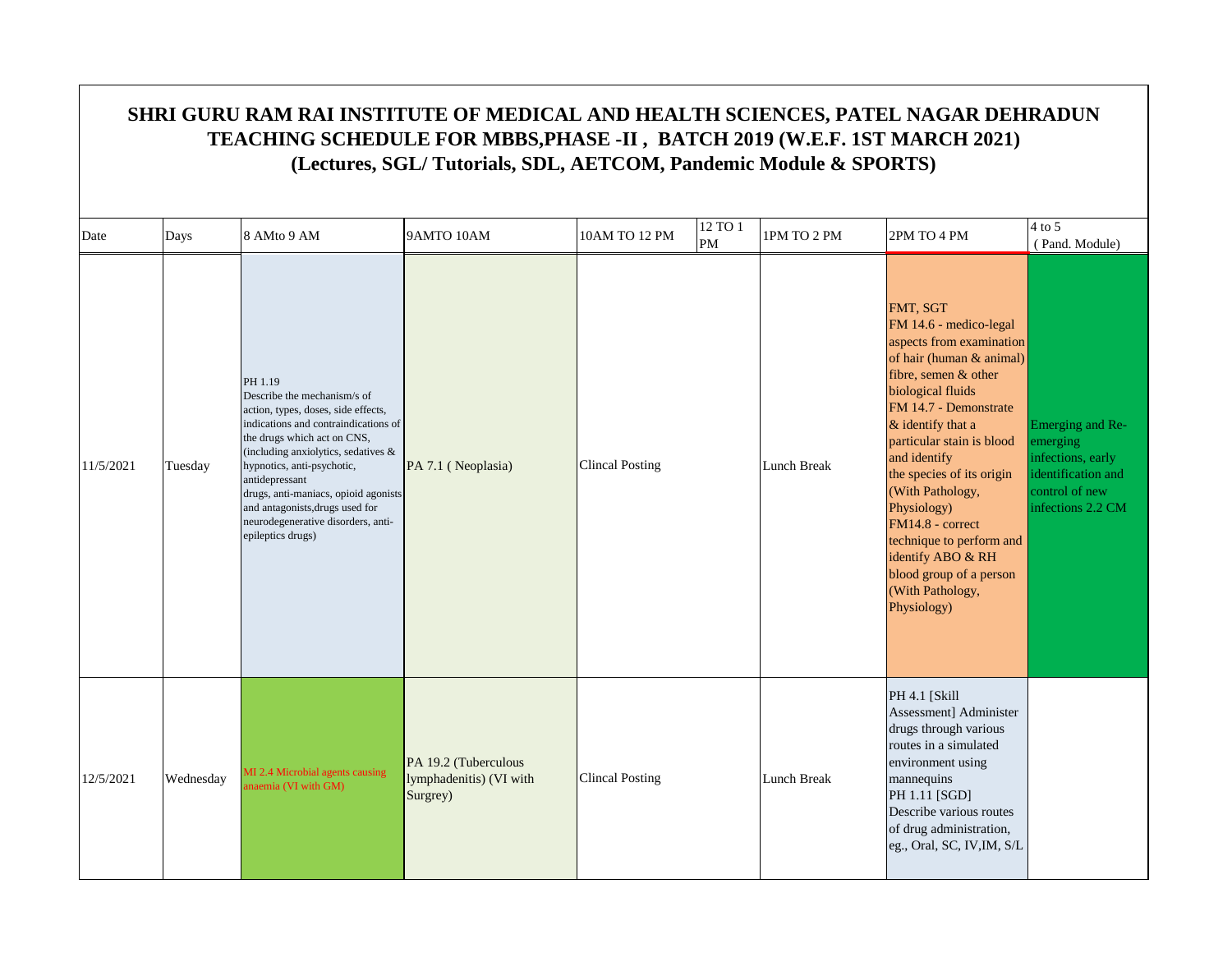| Date       | Days     | 8 AMto 9 AM                                                                  | 9AMTO 10AM                                                                                                                                                                                                                                                                                                                                                                              | 10AM TO 12 PM          | 12 TO 1<br>$\mathbf{PM}$ | 1PM TO 2 PM | 2PM TO 4 PM    | $4$ to 5<br>(Pand. Module) |
|------------|----------|------------------------------------------------------------------------------|-----------------------------------------------------------------------------------------------------------------------------------------------------------------------------------------------------------------------------------------------------------------------------------------------------------------------------------------------------------------------------------------|------------------------|--------------------------|-------------|----------------|----------------------------|
| 13/05/2021 | Thursday | (Nutrition) $CM - 5.2$<br>(Nutritional Assessment) PE<br>9.4, PE 9.5, PE 9.6 | PH 1.19<br>Describe the mechanism/s of<br>action, types, doses, side<br>effects, indications and<br>contraindications of the drugs<br>which act on CNS,<br>(including anxiolytics,<br>sedatives & hypnotics, anti-<br>psychotic, antidepressant<br>drugs, anti-maniacs, opioid<br>agonists and antagonists,<br>drugs used for<br>neurodegenerative disorders,<br>anti-epileptics drugs) | <b>Clincal Posting</b> |                          | Lunch Break | PA 19.3 (DOAP) |                            |
| 14/05/2021 | Friday   | Id Ul Fitar                                                                  | Id Ul Fitar                                                                                                                                                                                                                                                                                                                                                                             | Id Ul Fitar            |                          | Id Ul Fitar | Id Ul Fitar    |                            |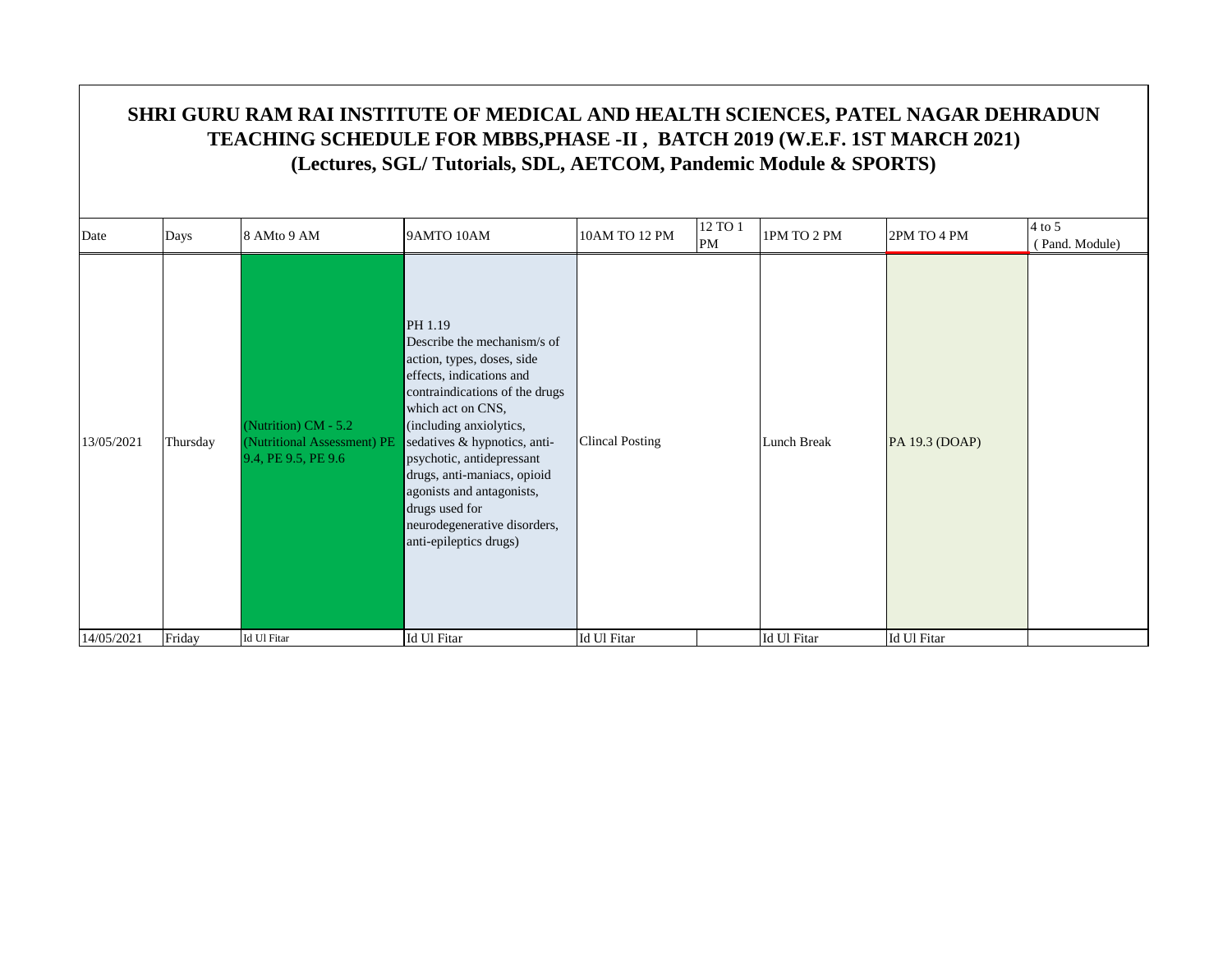#### Date  $\begin{array}{|c|c|c|c|c|c|}\n\hline\n\text{Days} & \text{8 AMto 9 AM} & \text{9AMTO 10AM} & \text{10AM TO 12 PM} & \text{12 TO 1} \\
\hline\n\end{array}$  $\begin{array}{|l|c|c|c|c|}\n 12\, \text{TO 1} & \text{IPM TO 2 PM} \\
 \hline\n \text{PM} & \text{IPM TO 2 PM} \\
 \end{array}$  ( Pand. Module) **SHRI GURU RAM RAI INSTITUTE OF MEDICAL AND HEALTH SCIENCES, PATEL NAGAR DEHRADUN TEACHING SCHEDULE FOR MBBS,PHASE -II , BATCH 2019 (W.E.F. 1ST MARCH 2021) (Lectures, SGL/ Tutorials, SDL, AETCOM, Pandemic Module & SPORTS)** 15/05/2022 Saturday Wound healing and wound care SU5.1 Describe normal wound healing and factors affecting healing.Ing. Pathology (Nutrition) SDL CM - 5.5 (Nutritional Subclem - 3.3)<br>(Nutritional Surveillance) Clincal Posting Lunch Break PH 4.1 (SGD)Administer drugs through various routes in a simulated environment using mannequins PH 1.11 [SGD] Describe various routes of drug administration, eg., Oral, SC, IV,IM, S/L 16/05/2021 Sunday Sunday Off Sunday Off Sunday Off Sunday Off Sunday Off Sunday Off Sunday Off Sunday Off Sunday Off Obst & Gynae-**OG13.1 - (Part 2)** Enumerate and discuss the physiology of normal labor, Clincal Posting

| 17/05/2021 | Monday | PA 7.4 (Paraneoplastic<br>syndrome) | <u> ODST &amp; Gynae-OGI3.1 - (Part</u><br><b>2)</b> Enumerate and discuss the<br>physiology of normal labor,<br>mechanism<br>of labor in occipito-anterior<br>presentation; monitoring of<br>labor<br>including partogram; conduct<br>of labor, pain relief; principles<br>induction and acceleration of<br>labor; management of third<br>stage of<br>labor. | <b>Clincal Posting</b> |  | Lunch Break | PA 19.4 (Hodgkins and<br>non hodgkins lymphoma)<br>(VI with Surgrey) |  |
|------------|--------|-------------------------------------|---------------------------------------------------------------------------------------------------------------------------------------------------------------------------------------------------------------------------------------------------------------------------------------------------------------------------------------------------------------|------------------------|--|-------------|----------------------------------------------------------------------|--|
|------------|--------|-------------------------------------|---------------------------------------------------------------------------------------------------------------------------------------------------------------------------------------------------------------------------------------------------------------------------------------------------------------------------------------------------------------|------------------------|--|-------------|----------------------------------------------------------------------|--|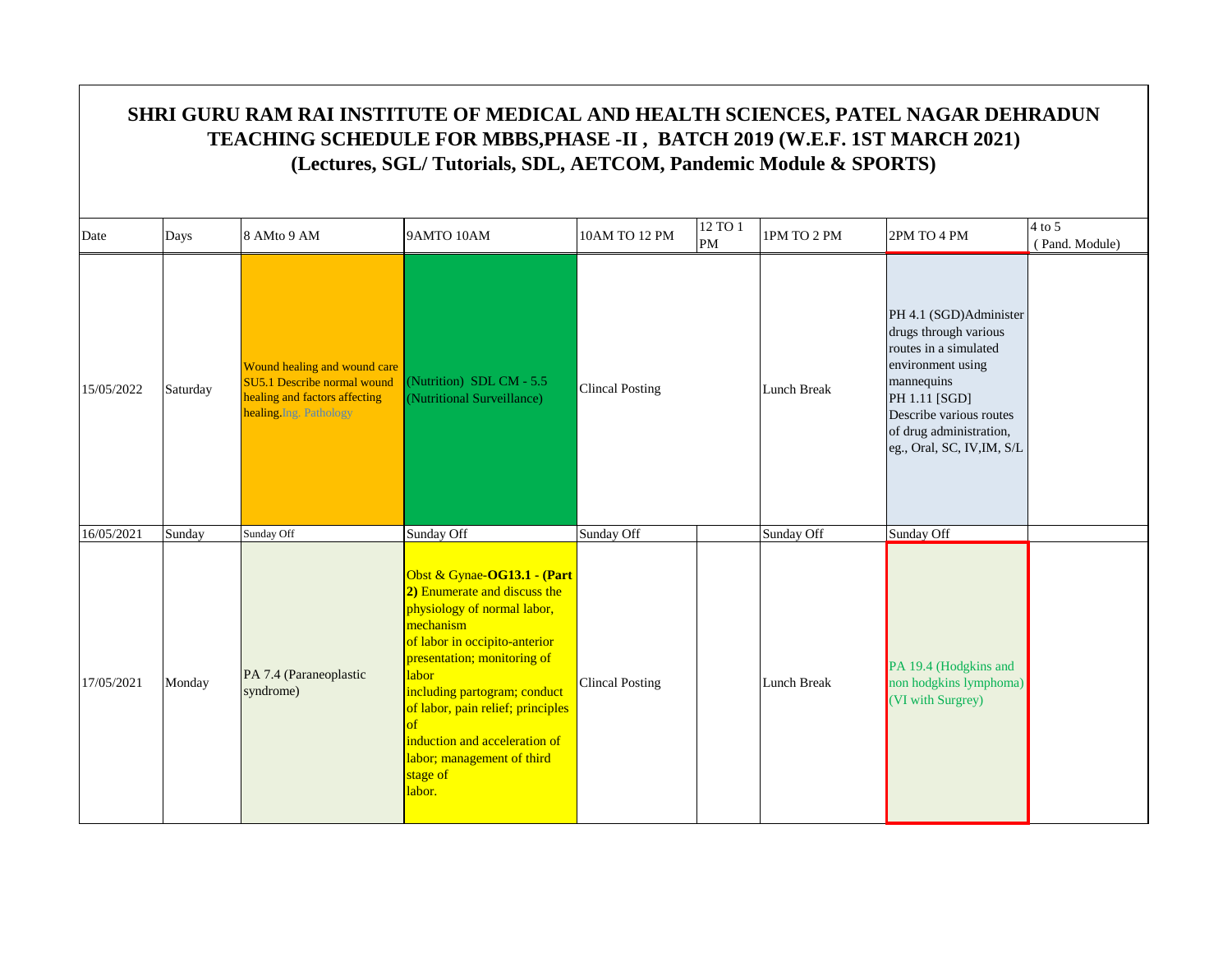|            | SHRI GURU RAM RAI INSTITUTE OF MEDICAL AND HEALTH SCIENCES, PATEL NAGAR DEHRADUN<br>TEACHING SCHEDULE FOR MBBS, PHASE -II, BATCH 2019 (W.E.F. 1ST MARCH 2021)<br>(Lectures, SGL/Tutorials, SDL, AETCOM, Pandemic Module & SPORTS) |                                                                                                                                                                                                                                                                                                                                                                                             |                                                                                       |                        |               |             |                                                                                                                                                                                                                                                                                                                                                                                                                                                                                                                             |                                                                                                         |  |  |  |
|------------|-----------------------------------------------------------------------------------------------------------------------------------------------------------------------------------------------------------------------------------|---------------------------------------------------------------------------------------------------------------------------------------------------------------------------------------------------------------------------------------------------------------------------------------------------------------------------------------------------------------------------------------------|---------------------------------------------------------------------------------------|------------------------|---------------|-------------|-----------------------------------------------------------------------------------------------------------------------------------------------------------------------------------------------------------------------------------------------------------------------------------------------------------------------------------------------------------------------------------------------------------------------------------------------------------------------------------------------------------------------------|---------------------------------------------------------------------------------------------------------|--|--|--|
| Date       | Days                                                                                                                                                                                                                              | 8 AMto 9 AM                                                                                                                                                                                                                                                                                                                                                                                 | 9AMTO 10AM                                                                            | 10AM TO 12 PM          | 12 TO 1<br>PM | 1PM TO 2 PM | 2PM TO 4 PM                                                                                                                                                                                                                                                                                                                                                                                                                                                                                                                 | $4$ to 5<br>(Pand. Module)                                                                              |  |  |  |
| 18/05/2021 | Tuesday                                                                                                                                                                                                                           | PH 1.19<br>Describe the mechanism/s of<br>action, types, doses, side effects,<br>indications and contraindications of<br>the drugs which act on CNS,<br>(including anxiolytics, sedatives $\&$<br>hypnotics, anti-psychotic,<br>antidepressant<br>drugs, anti-maniacs, opioid agonists 12.12,<br>and antagonists, drugs used for<br>neurodegenerative disorders, anti-<br>epileptics drugs) | (Nutrition) SDL CM - 5.6<br>(NNP, Nutritional<br>Programmes) IM, 9.15, IM<br>PE 29.5. | <b>Clincal Posting</b> |               | Lunch Break | <b>FMT</b><br>$FM 14.2$ - clinical<br>examination in a<br>suspected case of<br>poisoning & prepare<br>medico-legal report in a<br>simulated/supervised<br>environment (With<br>general medicine)<br>FM 14.3 - collecting,<br>preserving and dispatch<br>of the exhibits in a<br>suspected case of<br>poisoning, along with<br>clinical examination<br>(With general medicine)<br>FM 8.7 - simple Bedside<br>clinic tests to detect<br>poison/drug in a patient's<br>body fluids (With<br>Pharmacology, General<br>medicine) | Therapeutic<br>strategies<br>including new drug<br>development, 2.5<br>Pharmacology<br>Pendamics Module |  |  |  |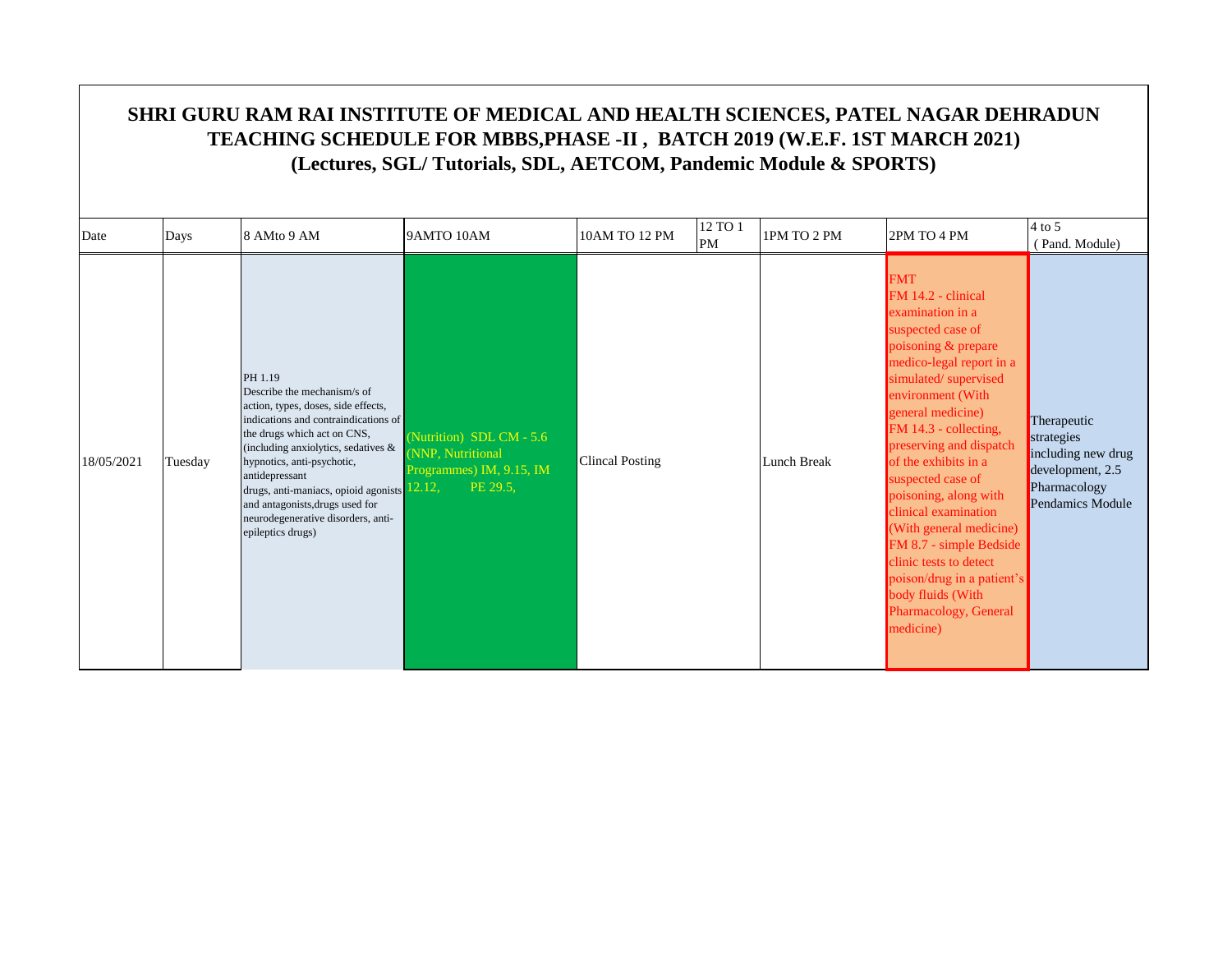| Date       | Days      | 8 AMto 9 AM                            | 9AMTO 10AM              | 10AM TO 12 PM          | 12 TO 1<br>PM | 1PM TO 2 PM | 2PM TO 4 PM                                                                                                                                                                                                                                                                                                                                                                                          | 4 to 5<br>(Pand. Module) |
|------------|-----------|----------------------------------------|-------------------------|------------------------|---------------|-------------|------------------------------------------------------------------------------------------------------------------------------------------------------------------------------------------------------------------------------------------------------------------------------------------------------------------------------------------------------------------------------------------------------|--------------------------|
| 19/05/2021 | Wednesday | MI 2.5 Malaria I (VI with GM)<br>IM4.8 | PA 7.3 (Carcinogenesis) | <b>Clincal Posting</b> |               | Lunch Break | PH 1.19(SGD)<br>Describe the<br>mechanism/s of action,<br>types, doses, side effects,<br>indications and<br>contraindications of the<br>drugs which act on CNS,<br>(including anxiolytics,<br>sedatives & hypnotics,<br>anti-psychotic,<br>antidepressant<br>drugs, anti-maniacs,<br>opioid agonists and<br>antagonists, drugs used<br>for neurodegenerative<br>disorders, anti-epileptics<br>drugs) |                          |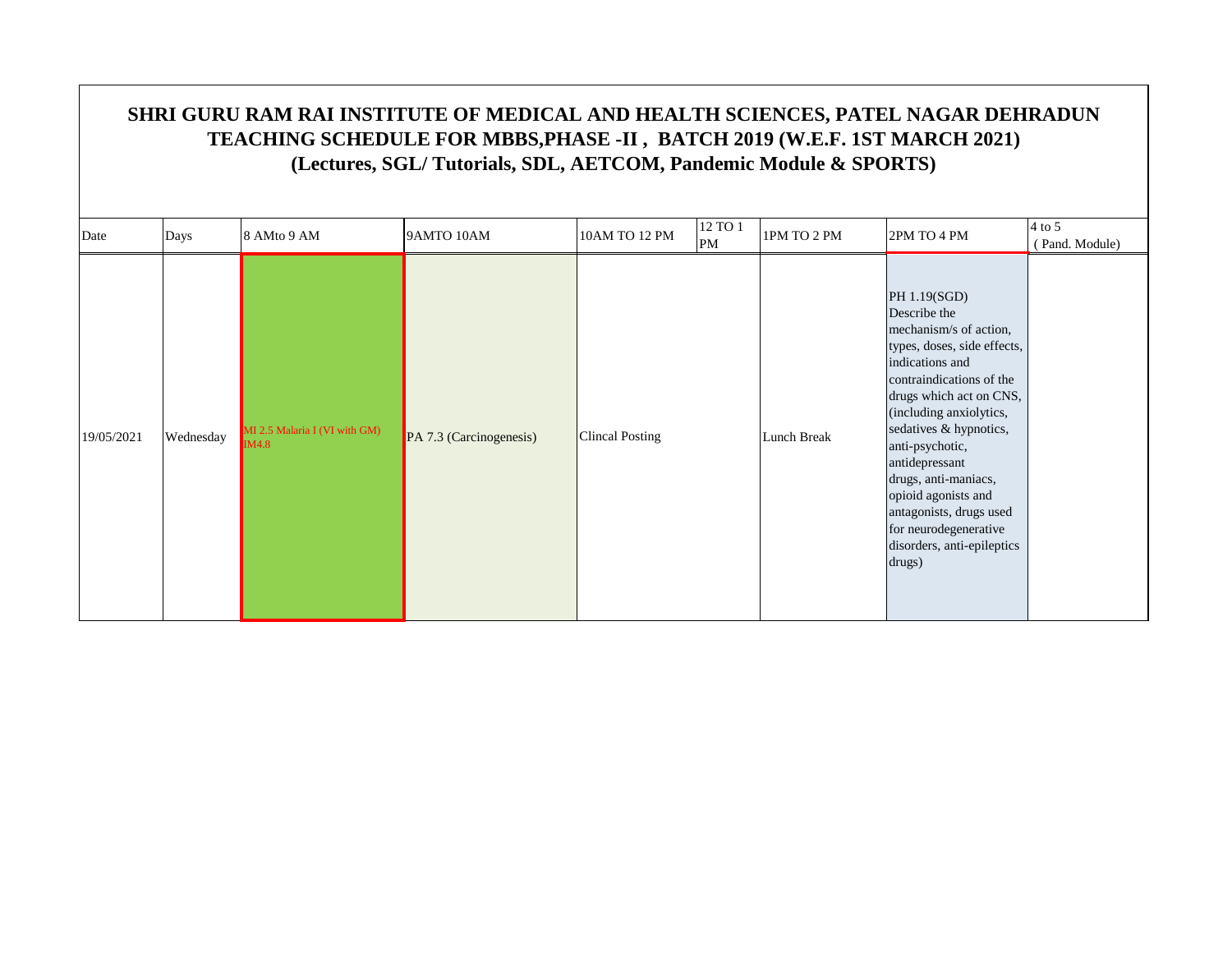|            | SHRI GURU RAM RAI INSTITUTE OF MEDICAL AND HEALTH SCIENCES, PATEL NAGAR DEHRADUN<br>TEACHING SCHEDULE FOR MBBS, PHASE -II, BATCH 2019 (W.E.F. 1ST MARCH 2021)<br>(Lectures, SGL/Tutorials, SDL, AETCOM, Pandemic Module & SPORTS) |                                                                                                                                                                                                                                                                    |                                                                                                                                                                                                                                                                                                                                                                                     |                        |                      |                    |                                          |                            |  |  |  |  |
|------------|-----------------------------------------------------------------------------------------------------------------------------------------------------------------------------------------------------------------------------------|--------------------------------------------------------------------------------------------------------------------------------------------------------------------------------------------------------------------------------------------------------------------|-------------------------------------------------------------------------------------------------------------------------------------------------------------------------------------------------------------------------------------------------------------------------------------------------------------------------------------------------------------------------------------|------------------------|----------------------|--------------------|------------------------------------------|----------------------------|--|--|--|--|
| Date       | Days                                                                                                                                                                                                                              | 8 AMto 9 AM                                                                                                                                                                                                                                                        | 9AMTO 10AM                                                                                                                                                                                                                                                                                                                                                                          | 10AM TO 12 PM          | 12 TO 1<br><b>PM</b> | 1PM TO 2 PM        | 2PM TO 4 PM                              | $4$ to 5<br>(Pand. Module) |  |  |  |  |
| 20/05/2021 | Thursday                                                                                                                                                                                                                          | FM 8.4 - Laws in relations to<br>poisons including NDPS Act,<br>Medico-legal aspects of poisons<br>(With Pharmacology)<br>FM 8.6 - general symptoms,<br>principles of diagnosis and<br>management of common poisons<br>encountered in India (With<br>Pharmacology) | PH 1.19<br>Describe the mechanism/s of<br>action, types, doses, side<br>effects, indications and<br>contraindications of the drugs<br>which act on CNS (including<br>anxiolytics, sedatives &<br>hypnotics, anti-psychotic,<br>antidepressant drugs, anti-<br>maniacs, opioid agonists and<br>antagonists, drugs used for<br>neurodegenerative disorders,<br>anti-epileptics drugs) | <b>Clincal Posting</b> |                      | <b>Lunch Break</b> | PA 7.3 (Carcinogenesis)                  |                            |  |  |  |  |
| 21/05/2021 | Friday                                                                                                                                                                                                                            | <b>Medicine: Diabetes mellitus-</b><br>ĪΜ<br>11.1, 11.2, 11.3, 11.4, 11.5, 11.6<br>11.18,11.22,11.23,11.24 Ing.<br>Pathology, Pharmacology                                                                                                                         | MI 2.5 Malaria II & babesiosis (HI<br>with Path) PA 10.1                                                                                                                                                                                                                                                                                                                            | <b>Clincal Posting</b> |                      | Lunch Break        | MI 1.2 Stool routine<br>microcopy (DOAP) |                            |  |  |  |  |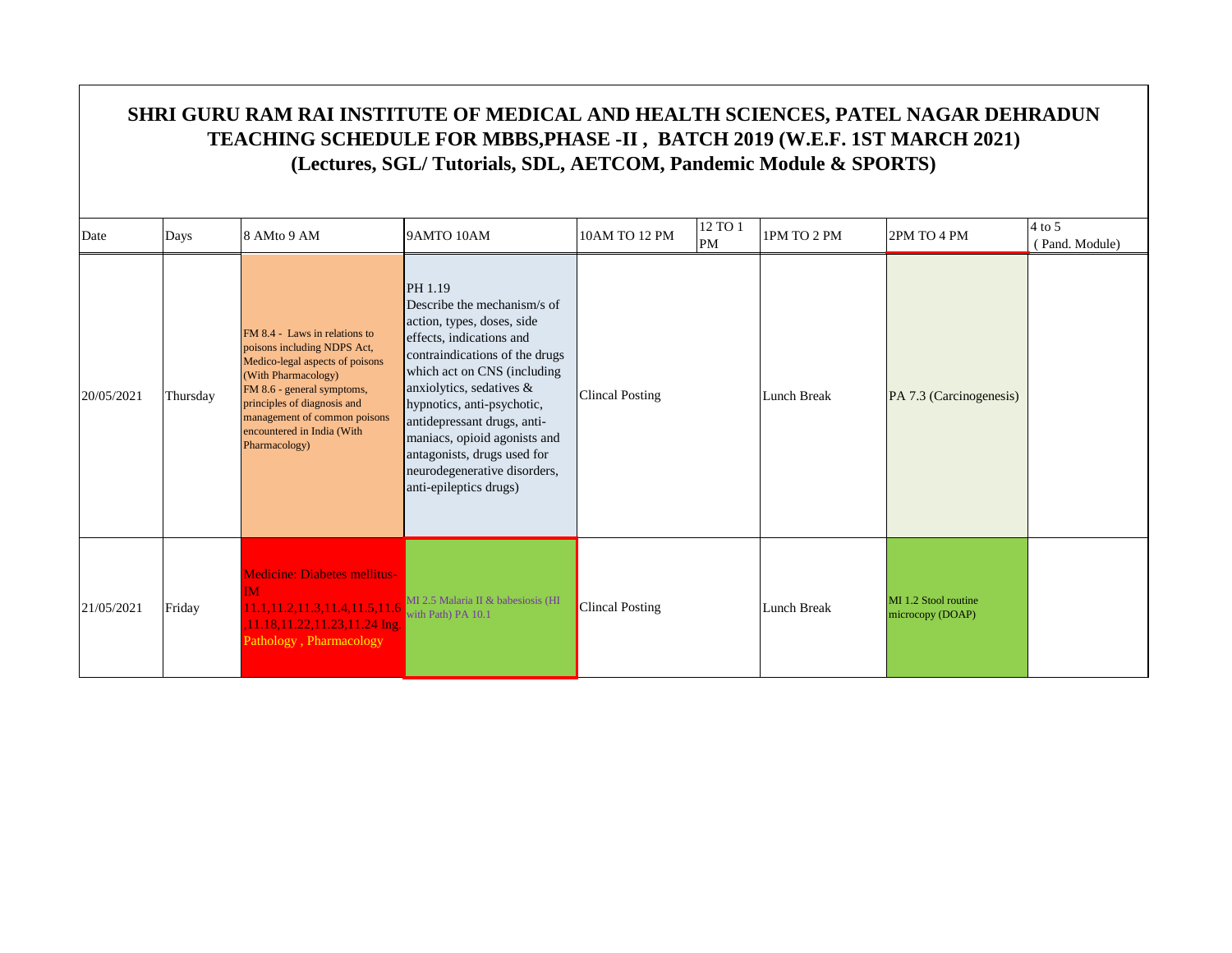| Date       | Days     | 8 AMto 9 AM                                                                                                                                                                                                                                             | 9AMTO 10AM                                                                                                                   | 10AM TO 12 PM          | 12 TO 1<br>PM | 1PM TO 2 PM | 2PM TO 4 PM                                                                                                                                                                                                                                                                                                                                                                               | $4$ to 5<br>(Pand. Module) |
|------------|----------|---------------------------------------------------------------------------------------------------------------------------------------------------------------------------------------------------------------------------------------------------------|------------------------------------------------------------------------------------------------------------------------------|------------------------|---------------|-------------|-------------------------------------------------------------------------------------------------------------------------------------------------------------------------------------------------------------------------------------------------------------------------------------------------------------------------------------------------------------------------------------------|----------------------------|
| 22/05/2021 | Saturday | Wound healing and wound care<br>SU5.2 Elicit, document and<br>present a history in a patient<br>presenting with wounds.<br>SU5.3 Differentiate the various<br>types of wounds, Lump, ulcer<br>sinus, fistula- plan and observe<br>management of wounds. | (Epidemiology) SDL CM - $7.1$<br>(Definition, Principles uses,<br><b>Mortality Rates and Ratio)</b>                          | <b>Clincal Posting</b> |               | Lunch Break | PH 1.19 (SGD)<br>Describe the mechanism/s of<br>action, types, doses, side<br>effects, indications and<br>contraindications of the drugs<br>which act on CNS (including<br>anxiolytics, sedatives &<br>hypnotics, anti-psychotic,<br>antidepressant drugs, anti-<br>maniacs, opioid agonists and<br>antagonists, drugs used for<br>neurodegenerative disorders,<br>anti-epileptics drugs) |                            |
| 23/05/2021 | Sunday   | Sunday Off                                                                                                                                                                                                                                              | Sunday Off                                                                                                                   | Sunday Off             |               | Sunday Off  | Sunday Off                                                                                                                                                                                                                                                                                                                                                                                |                            |
| 24/05/2021 | Monday   | PA 7.5 (Immune response to<br>cancer)                                                                                                                                                                                                                   | Obst & Gynae-OG14.1 -<br><b>Enumerate and discuss the</b><br>diameters of maternal pelvis<br>and types Ing. Human<br>Anatomy | <b>Clincal Posting</b> |               | Lunch Break | PA 19.5 (DOAP)                                                                                                                                                                                                                                                                                                                                                                            |                            |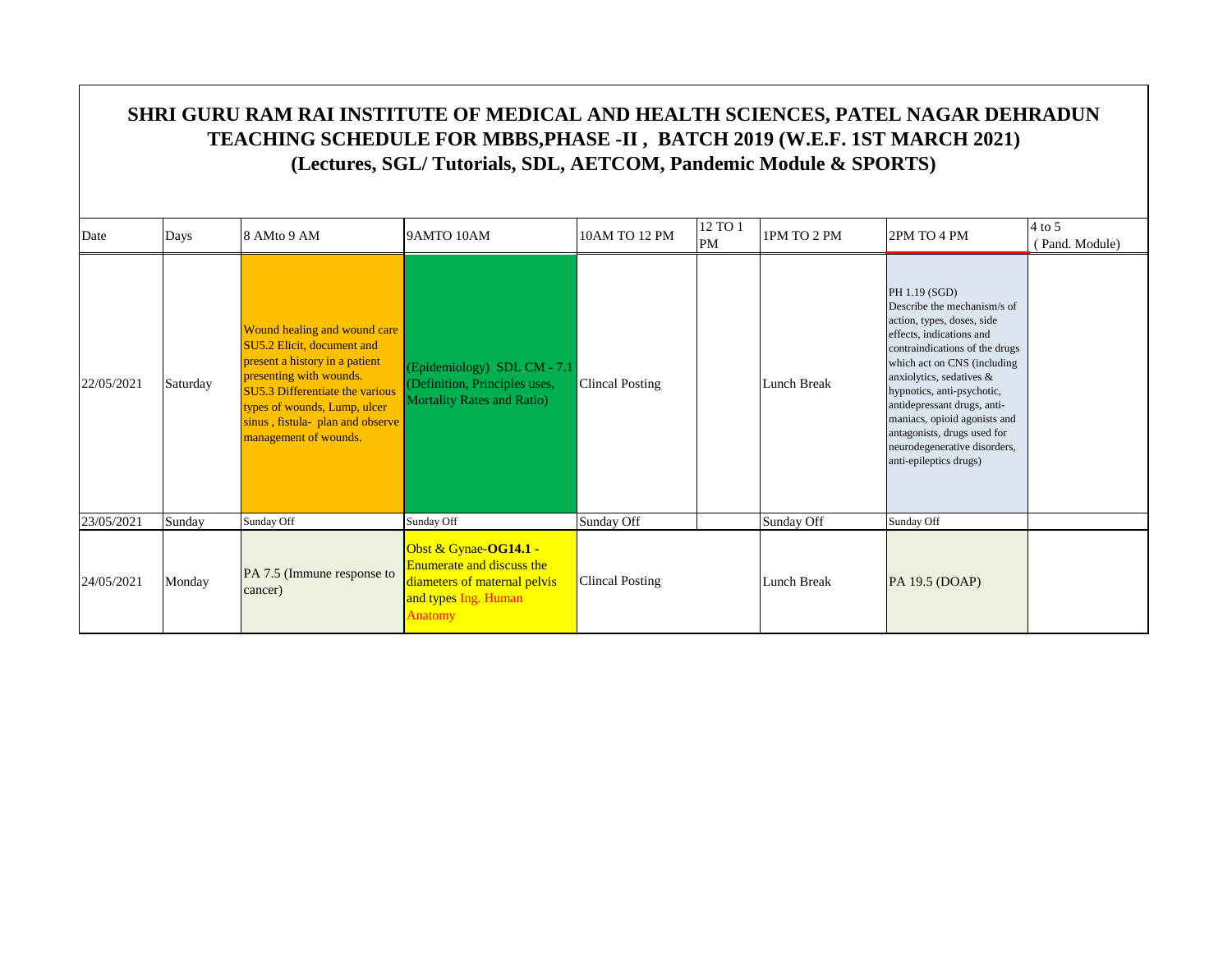|            | SHRI GURU RAM RAI INSTITUTE OF MEDICAL AND HEALTH SCIENCES, PATEL NAGAR DEHRADUN<br>TEACHING SCHEDULE FOR MBBS, PHASE -II, BATCH 2019 (W.E.F. 1ST MARCH 2021)<br>(Lectures, SGL/Tutorials, SDL, AETCOM, Pandemic Module & SPORTS) |                                                                                                                                                                                                                                                                                                                                                                              |                                                                                                                                                                                                                                                                                                                                                                               |                        |               |             |                                                                                                                                                                                                                                                                                                                                                                                                                                                                                                                                                                     |                                                                                                         |  |  |  |
|------------|-----------------------------------------------------------------------------------------------------------------------------------------------------------------------------------------------------------------------------------|------------------------------------------------------------------------------------------------------------------------------------------------------------------------------------------------------------------------------------------------------------------------------------------------------------------------------------------------------------------------------|-------------------------------------------------------------------------------------------------------------------------------------------------------------------------------------------------------------------------------------------------------------------------------------------------------------------------------------------------------------------------------|------------------------|---------------|-------------|---------------------------------------------------------------------------------------------------------------------------------------------------------------------------------------------------------------------------------------------------------------------------------------------------------------------------------------------------------------------------------------------------------------------------------------------------------------------------------------------------------------------------------------------------------------------|---------------------------------------------------------------------------------------------------------|--|--|--|
| Date       | Days                                                                                                                                                                                                                              | 8 AMto 9 AM                                                                                                                                                                                                                                                                                                                                                                  | 9AMTO 10AM                                                                                                                                                                                                                                                                                                                                                                    | 10AM TO 12 PM          | 12 TO 1<br>PM | 1PM TO 2 PM | 2PM TO 4 PM                                                                                                                                                                                                                                                                                                                                                                                                                                                                                                                                                         | $4$ to 5<br>(Pand. Module)                                                                              |  |  |  |
| 25/05/2021 | Tuesday                                                                                                                                                                                                                           | PH 1.19<br>Describe the mechanism/s of<br>action, types, doses, side effects,<br>indications and contraindications of<br>the drugs which act on CNS<br>(including anxiolytics, sedatives &<br>hypnotics, anti-psychotic,<br>antidepressant drugs, anti-maniacs,<br>opioid agonists and antagonists,<br>drugs used for neurodegenerative<br>disorders, anti-epileptics drugs) | MI 2.5 Trypanosomes (SDL)                                                                                                                                                                                                                                                                                                                                                     | <b>Clincal Posting</b> |               | Lunch Break | <b>FMT</b><br>FM 8.8 - basic methodologies<br>in treatment of poisoning:<br>decontamination, supportive<br>therapy, antidote therapy,<br>procedures<br>of enhanced elimination (With<br>Pharmacology, General<br>Medicine)<br>FM 8.10 - general principles of tests and<br>Analytical Toxicology and give their performance<br>a brief description of analytical<br>methods available for<br>toxicological<br>analysis: Chromatography -<br>Thin Layer Chromatography,<br>Gas Chromatography, Liquid<br>Chromatography and Atomic<br><b>Absorption Spectroscopy</b> | Sample Collection,<br>Microbial<br>diagnosis, Serologic<br>parameters<br>2.3 Microbiology<br>Pand. Mod. |  |  |  |
| 26/05/2021 | Wednesday                                                                                                                                                                                                                         | MI 2.5 Filarial worms (VI with<br>GM)                                                                                                                                                                                                                                                                                                                                        | PA 8.1 (Basic diagnostic<br>cytology) (VI with Surgrey)                                                                                                                                                                                                                                                                                                                       | <b>Clincal Posting</b> |               | Lunch Break | Tutorial:PH1.19                                                                                                                                                                                                                                                                                                                                                                                                                                                                                                                                                     |                                                                                                         |  |  |  |
| 27/05/2021 | Thursday                                                                                                                                                                                                                          | (Epidemiology) CM $-7.2$<br>(Dynamics of Disease<br>Transmission)                                                                                                                                                                                                                                                                                                            | PH 1.19<br>Describe the mechanism/s of action,<br>types, doses, side effects, indications<br>and contraindications of the drugs<br>which act on CNS (including<br>anxiolytics, sedatives & hypnotics,<br>anti-psychotic, antidepressant drugs,<br>anti-maniacs, opioid agonists and<br>antagonists, drugs used for<br>neurodegenerative disorders, anti-<br>epileptics drugs) | <b>Clincal Posting</b> |               | Lunch Break | PA 8.2, 8.3 (DOAP)                                                                                                                                                                                                                                                                                                                                                                                                                                                                                                                                                  |                                                                                                         |  |  |  |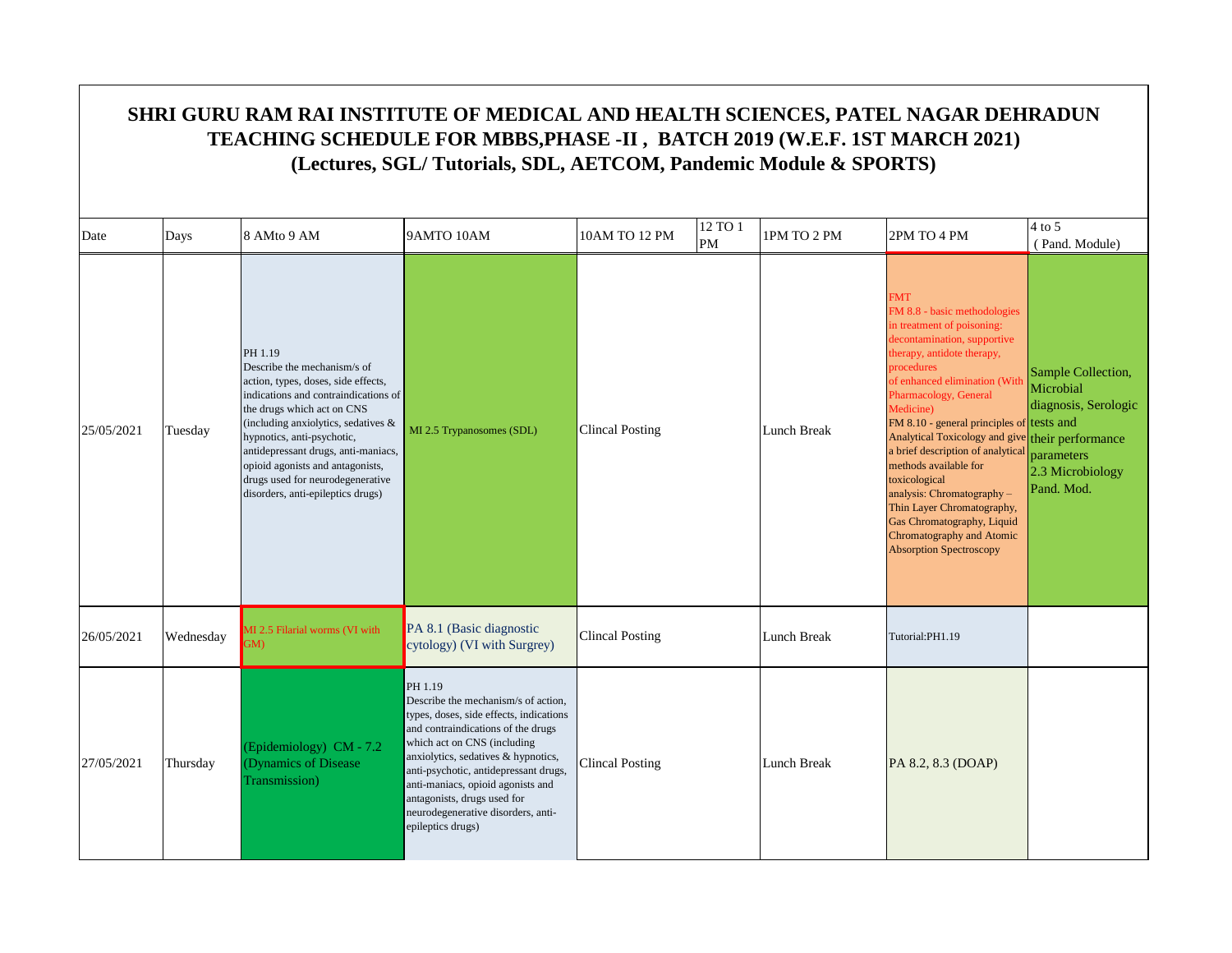| Date       | Days     | 8 AMto 9 AM                                                                                                                                                                         | 9AMTO 10AM                                                                                                                                                                                                                                                                                  | 10AM TO 12 PM          | 12 TO 1<br>PM | 1PM TO 2 PM | 2PM TO 4 PM                                                                                                                                                                                                                         | $4$ to $5$<br>(Pand. Module) |
|------------|----------|-------------------------------------------------------------------------------------------------------------------------------------------------------------------------------------|---------------------------------------------------------------------------------------------------------------------------------------------------------------------------------------------------------------------------------------------------------------------------------------------|------------------------|---------------|-------------|-------------------------------------------------------------------------------------------------------------------------------------------------------------------------------------------------------------------------------------|------------------------------|
| 28/05/2021 | Friday   | <b>Medicine: Thyroid Dysfunction -</b><br>$M$<br>12.1, 12.2, 12.3, 12.4, 12.12, 12.13 MI 2.5 Leishmania (HI with Path)<br>Ing. Pharmacology, Community<br>Medicine, General Surgery |                                                                                                                                                                                                                                                                                             | <b>Clincal Posting</b> |               | Lunch Break | MI 2.6 Malaria & filaria<br>(DOAP)                                                                                                                                                                                                  |                              |
| 29/05/2021 | Saturday | Wound healing and wound care<br>SU5.3 Differentiate the various<br>types of wounds, Lump, ulcer<br>sinus, fistula-continued<br>SU5.4 Discuss medico legal<br>aspects of wounds      | $MI$ 2.7 HIV I (VI with GM)                                                                                                                                                                                                                                                                 | <b>Clincal Posting</b> |               | Lunch Break | $2 - 4$ PM<br>IM 19.8 (Integrated<br>Learning)<br>Discuss and describe the<br>pharmacology, dose, side<br>effects and interactions<br>used in the drug therapy<br>of Parkinson's syndrome<br>(Integration with General<br>Medicine) |                              |
| 30/05/2021 | Sunday   | Sunday Off                                                                                                                                                                          | Sunday Off                                                                                                                                                                                                                                                                                  | Sunday Off             |               | Sunday Off  | Sunday Off                                                                                                                                                                                                                          |                              |
| 31/05/2021 | Monday   | PA 19.6 (Splenomegaly) (VI<br>with Medicine, Surgrey)                                                                                                                               | Obst & Gynae-OG16.3 -<br>Describe and discuss causes,<br>clinical features, diagnosis,<br>investigations; monitoring of<br>fetal well-being, including<br>ultrasound<br>and fetal Doppler; principles of<br>management; prevention and<br>counselling in intrauterine<br>growth retardation | <b>Clincal Posting</b> |               | Lunch Break | PA 19.7 (DOAP)                                                                                                                                                                                                                      |                              |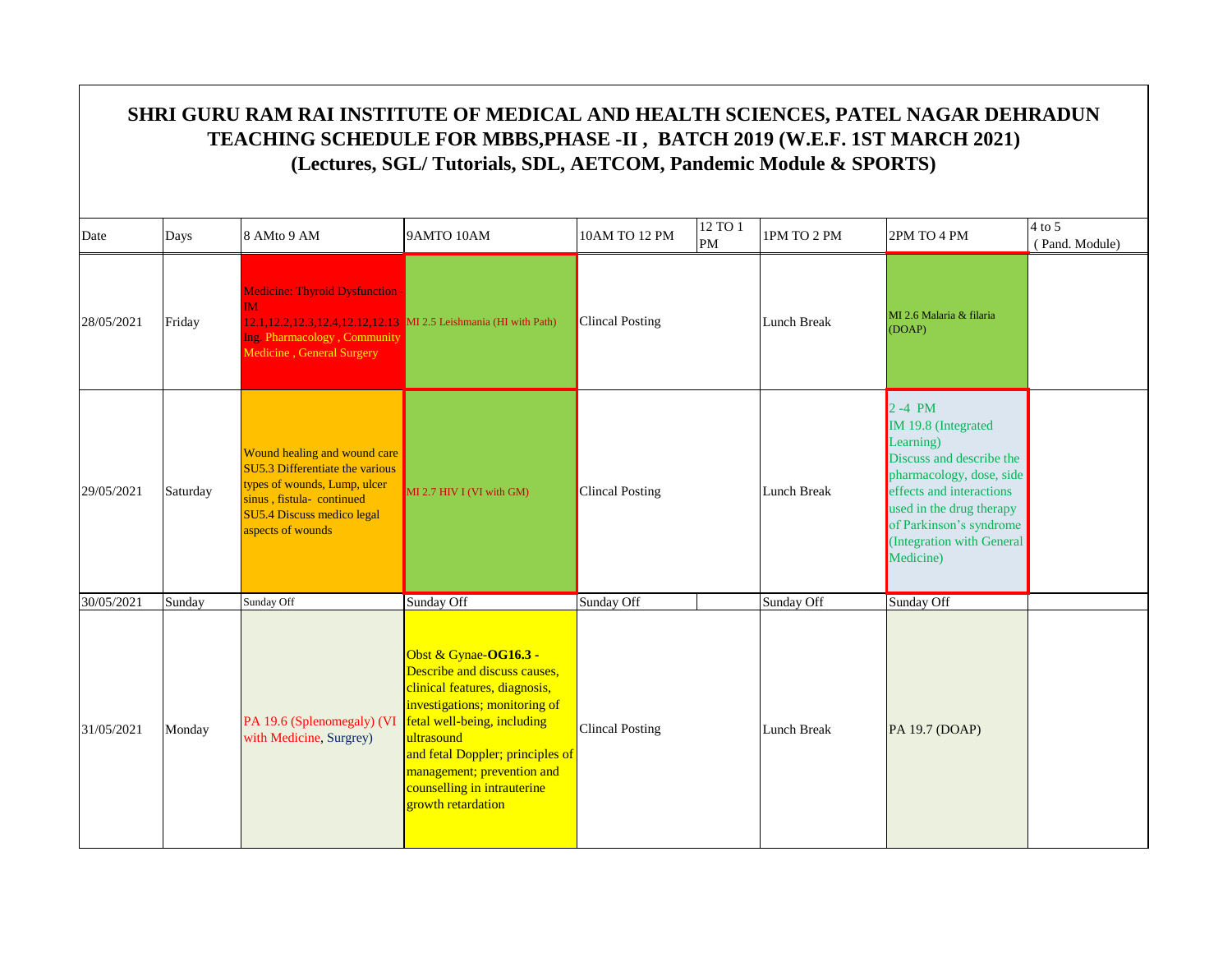|                      |                  |                                                                                                                                                                                                                                                                                                                                                                              | SHRI GURU RAM RAI INSTITUTE OF MEDICAL AND HEALTH SCIENCES, PATEL NAGAR DEHRADUN<br>TEACHING SCHEDULE FOR MBBS, PHASE -II, BATCH 2019 (W.E.F. 1ST MARCH 2021)<br>(Lectures, SGL/Tutorials, SDL, AETCOM, Pandemic Module & SPORTS) |                        |                      |                    |                                                                                                                                                                                                                                                                                                                                                                                                                                          |                                                                                                                                           |
|----------------------|------------------|------------------------------------------------------------------------------------------------------------------------------------------------------------------------------------------------------------------------------------------------------------------------------------------------------------------------------------------------------------------------------|-----------------------------------------------------------------------------------------------------------------------------------------------------------------------------------------------------------------------------------|------------------------|----------------------|--------------------|------------------------------------------------------------------------------------------------------------------------------------------------------------------------------------------------------------------------------------------------------------------------------------------------------------------------------------------------------------------------------------------------------------------------------------------|-------------------------------------------------------------------------------------------------------------------------------------------|
| Date                 | Days             | 8 AMto 9 AM                                                                                                                                                                                                                                                                                                                                                                  | 9AMTO 10AM                                                                                                                                                                                                                        | 10AM TO 12 PM          | 12 TO 1<br><b>PM</b> | 1PM TO 2 PM        | 2PM TO 4 PM                                                                                                                                                                                                                                                                                                                                                                                                                              | $4$ to 5<br>(Pand. Module)                                                                                                                |
| 1/6/2021             | Tuesday          | PH 1.19<br>Describe the mechanism/s of<br>action, types, doses, side effects,<br>indications and contraindications of<br>the drugs which act on CNS<br>(including anxiolytics, sedatives &<br>hypnotics, anti-psychotic,<br>antidepressant drugs, anti-maniacs,<br>opioid agonists and antagonists,<br>drugs used for neurodegenerative<br>disorders, anti-epileptics drugs) | PA 21.1 (Hemostasis)                                                                                                                                                                                                              | <b>Clincal Posting</b> |                      | <b>Lunch Break</b> | <b>FMT</b><br>FM 9.1 General<br>Principles and basic<br>methodologies in<br>treatment of poisoning:<br>decontamination,<br>supportive therapy,<br>antidote therapy,<br>procedures of enhanced<br>elimination with regard<br>to: Caustics<br>Inorganic – sulphuric,<br>nitric, and hydrochloric<br>acids; Organic-<br>Carboloic Acid (phenol),<br>Oxalic and<br>acetylsalicylic acids<br>(with Pharmacology,<br><b>General Medicine</b> ) | Sample Collection,<br>Microbial<br>diagnosis, Serologic<br>tests and<br>their performance<br>parameters<br>2.3 Microbiology<br>Pand. Mod. |
| 2/6/2021             | Wednesday        | MI 2.7 HIV II (HI with Path)                                                                                                                                                                                                                                                                                                                                                 | PA 9.1 (Immunity) (HI with<br>micro) (VI with pedia)                                                                                                                                                                              | <b>Clincal Posting</b> |                      | Lunch Break        | Tutorial: 1.19                                                                                                                                                                                                                                                                                                                                                                                                                           |                                                                                                                                           |
| 3/6/2021             | Thursday         |                                                                                                                                                                                                                                                                                                                                                                              |                                                                                                                                                                                                                                   |                        |                      |                    |                                                                                                                                                                                                                                                                                                                                                                                                                                          |                                                                                                                                           |
| 4/6/2021             | Fridav           |                                                                                                                                                                                                                                                                                                                                                                              |                                                                                                                                                                                                                                   |                        |                      |                    |                                                                                                                                                                                                                                                                                                                                                                                                                                          |                                                                                                                                           |
| 5/6/2021<br>6/6/2021 | Saturday         |                                                                                                                                                                                                                                                                                                                                                                              | 1st Terminal Exam                                                                                                                                                                                                                 |                        |                      |                    |                                                                                                                                                                                                                                                                                                                                                                                                                                          |                                                                                                                                           |
| 7/6/2021             | Sunday<br>Monday |                                                                                                                                                                                                                                                                                                                                                                              |                                                                                                                                                                                                                                   |                        |                      |                    |                                                                                                                                                                                                                                                                                                                                                                                                                                          |                                                                                                                                           |
| 8/6/2021             | Tuesday          |                                                                                                                                                                                                                                                                                                                                                                              |                                                                                                                                                                                                                                   |                        |                      |                    |                                                                                                                                                                                                                                                                                                                                                                                                                                          |                                                                                                                                           |
| 9/6/2021             | Wednesday        |                                                                                                                                                                                                                                                                                                                                                                              |                                                                                                                                                                                                                                   |                        |                      |                    |                                                                                                                                                                                                                                                                                                                                                                                                                                          |                                                                                                                                           |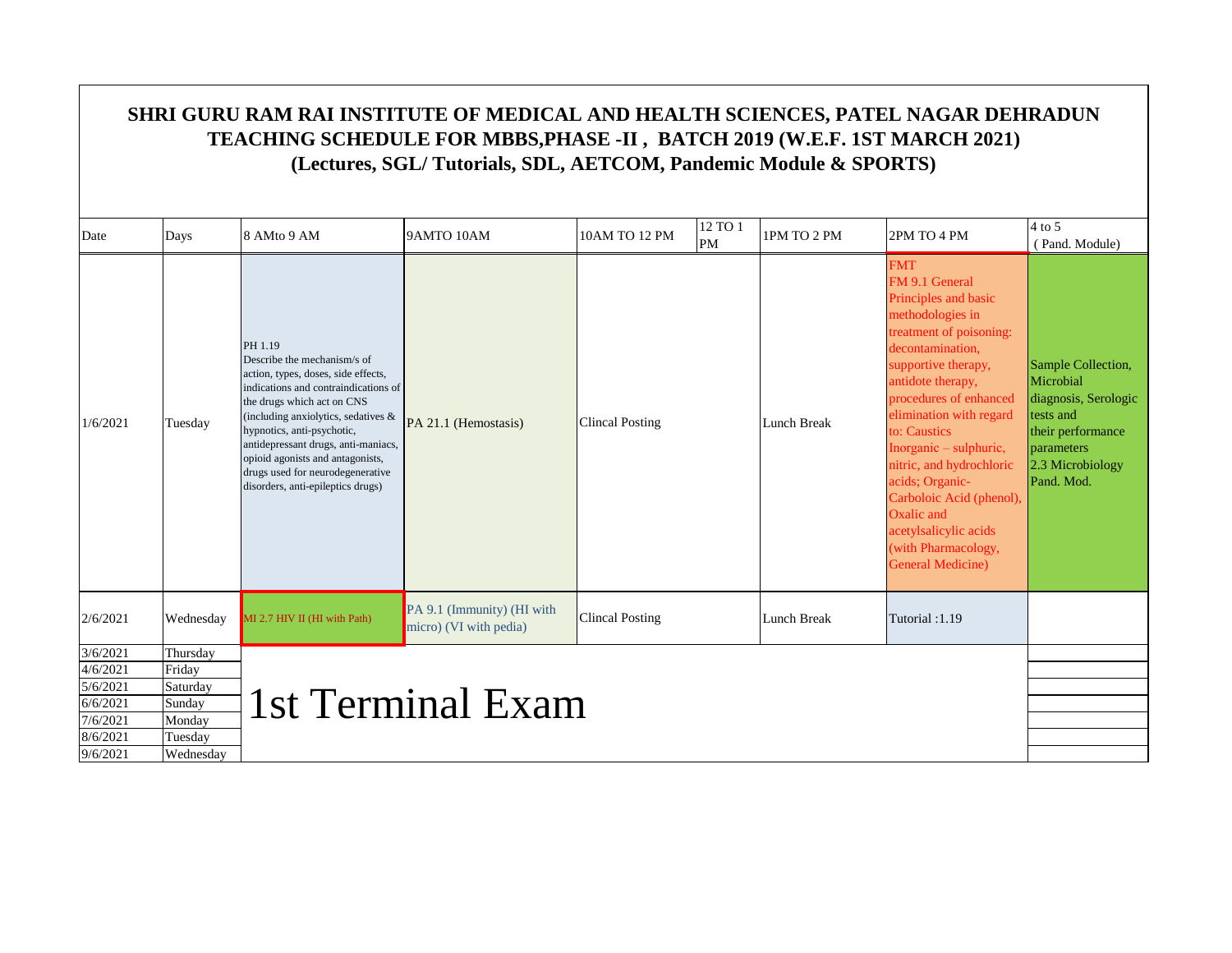|            | SHRI GURU RAM RAI INSTITUTE OF MEDICAL AND HEALTH SCIENCES, PATEL NAGAR DEHRADUN                                                              |                                                                                                                                                                                                                                                                                    |                                                                                                                                                                                                                                                           |                        |               |                    |                                                                                                                                                                                                                                                    |                            |  |  |  |  |
|------------|-----------------------------------------------------------------------------------------------------------------------------------------------|------------------------------------------------------------------------------------------------------------------------------------------------------------------------------------------------------------------------------------------------------------------------------------|-----------------------------------------------------------------------------------------------------------------------------------------------------------------------------------------------------------------------------------------------------------|------------------------|---------------|--------------------|----------------------------------------------------------------------------------------------------------------------------------------------------------------------------------------------------------------------------------------------------|----------------------------|--|--|--|--|
|            | TEACHING SCHEDULE FOR MBBS, PHASE -II, BATCH 2019 (W.E.F. 1ST MARCH 2021)<br>(Lectures, SGL/Tutorials, SDL, AETCOM, Pandemic Module & SPORTS) |                                                                                                                                                                                                                                                                                    |                                                                                                                                                                                                                                                           |                        |               |                    |                                                                                                                                                                                                                                                    |                            |  |  |  |  |
| Date       | Days                                                                                                                                          | 8 AMto 9 AM                                                                                                                                                                                                                                                                        | 9AMTO 10AM                                                                                                                                                                                                                                                | 10AM TO 12 PM          | 12 TO 1<br>PM | 1PM TO 2 PM        | 2PM TO 4 PM                                                                                                                                                                                                                                        | $4$ to 5<br>(Pand. Module) |  |  |  |  |
| 10/6/2021  | Thursday                                                                                                                                      | FM 9.2 - General Principles<br>and basic methodologies in<br>treatment of poisoning:<br>decontamination, supportive<br>therapy, antidote therapy,<br>procedures of enhanced<br>elimination with regard to<br>Phosphorus, Iodine, Barium<br>(with Pharmacology, Genera<br>Medicine) | PH 1.24<br>Describe the mechanism's of<br>action, types, doses, side<br>effects.<br>indications and<br>contraindications of the drugs<br>affecting renal systems<br>including diuretics,<br>antidiuretics-vasopressin and<br>analogues                    | <b>Clincal Posting</b> |               | <b>Lunch Break</b> | PA 20.1 (DOAP)                                                                                                                                                                                                                                     |                            |  |  |  |  |
| 11/6/2021  | Friday                                                                                                                                        | <b>Medicine: Common</b><br><b>Malignancies IM-</b><br>13.1, 13.2, 13.3, 13.4, 13.5, 13.6<br>Ing. Pathology,<br><b>Biochemistry, Pharmacology</b>                                                                                                                                   | MI 3.1 Introduction to GI infection &<br>viral diarrhoea (VI with Paedia)                                                                                                                                                                                 | <b>Clincal Posting</b> |               | Lunch Break        | MI 3.1 diarrhoea due to<br>enterobact. (VI with GM)                                                                                                                                                                                                |                            |  |  |  |  |
| 12/6/2021  | Saturday                                                                                                                                      | <b>Surgical infections SU6.1</b><br>Define and describe the<br>aetiology and pathogenesis of<br>surgica Infections-Acute<br>infections -Cellulitis, absccess,<br>carbuncle, erysipelas. Ing<br>Microbiology                                                                        | <b>SDL Pharmacology</b><br>PH 1.24<br>Describe the mechanism/s of action,<br>types, doses, side effects,<br>indications and contraindications of<br>the drugs affecting renal systems<br>including diuretics, antidiuretics-<br>vasopressin and analogues | <b>Clincal Posting</b> |               | Lunch Break        | PH 3.1<br>Write a rational, correct and<br>legible generic prescription for<br>a given<br>condition and communicate<br>the same to the patient<br>PH3.8 Communicate<br>effectively with a patient on<br>the proper use of<br>prescribed medication |                            |  |  |  |  |
| 13/06/2021 | Sunday                                                                                                                                        | Sunday Off                                                                                                                                                                                                                                                                         | Sunday Off                                                                                                                                                                                                                                                | Sunday Off             |               | Sunday Off         | <b>Sports and Other Activities</b>                                                                                                                                                                                                                 |                            |  |  |  |  |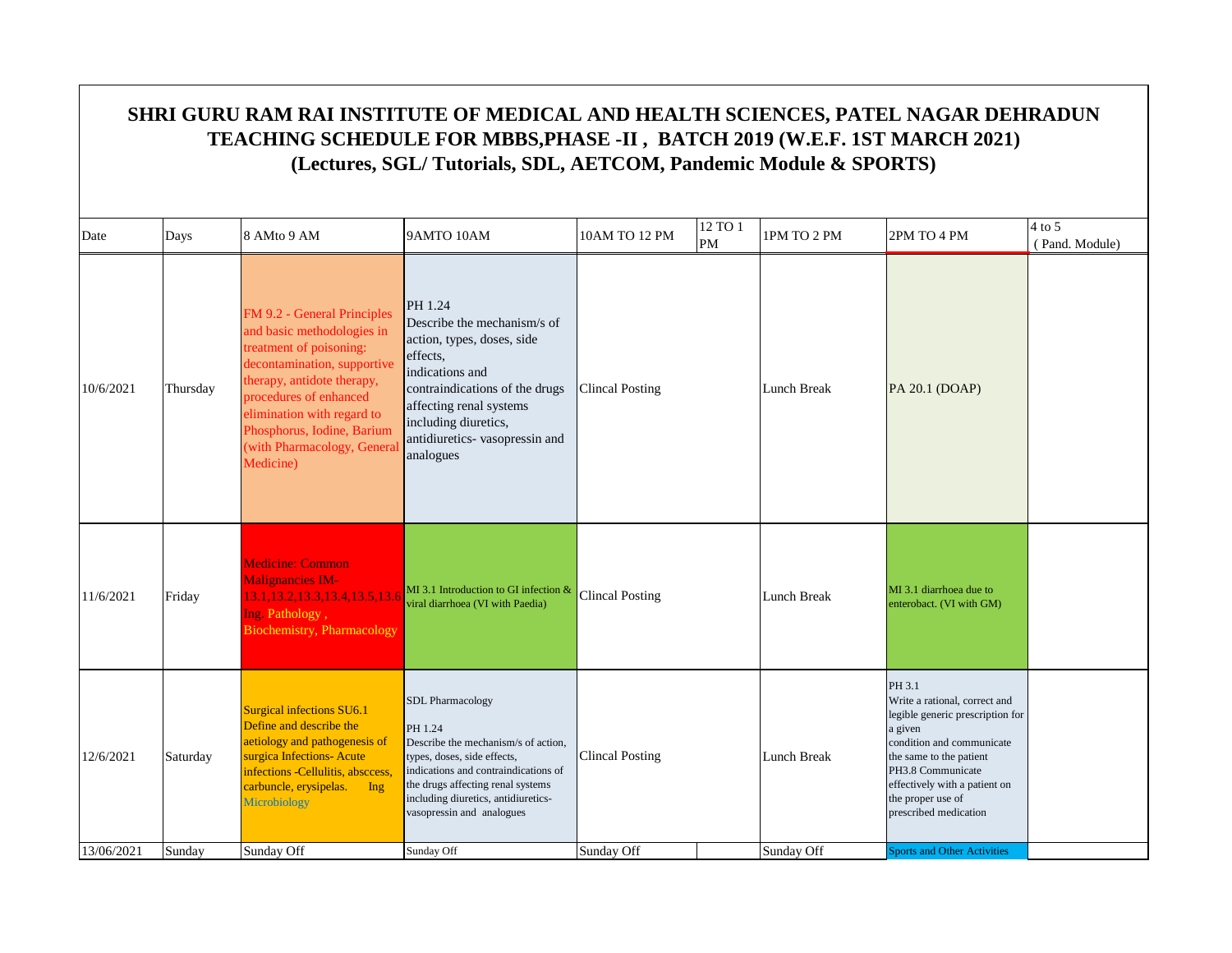|            |           |                                                                                                                                                                                                   | SHRI GURU RAM RAI INSTITUTE OF MEDICAL AND HEALTH SCIENCES, PATEL NAGAR DEHRADUN<br>TEACHING SCHEDULE FOR MBBS, PHASE -II, BATCH 2019 (W.E.F. 1ST MARCH 2021)<br>(Lectures, SGL/Tutorials, SDL, AETCOM, Pandemic Module & SPORTS)                                                                                                              |                                |             |                                                                                                                                                                                                                                                                                                                                   |                                                                                                                |
|------------|-----------|---------------------------------------------------------------------------------------------------------------------------------------------------------------------------------------------------|------------------------------------------------------------------------------------------------------------------------------------------------------------------------------------------------------------------------------------------------------------------------------------------------------------------------------------------------|--------------------------------|-------------|-----------------------------------------------------------------------------------------------------------------------------------------------------------------------------------------------------------------------------------------------------------------------------------------------------------------------------------|----------------------------------------------------------------------------------------------------------------|
| Date       | Days      | 8 AMto 9 AM                                                                                                                                                                                       | 9AMTO 10AM                                                                                                                                                                                                                                                                                                                                     | 12 TO 1<br>10AM TO 12 PM<br>PM | 1PM TO 2 PM | 2PM TO 4 PM                                                                                                                                                                                                                                                                                                                       | $4$ to 5<br>(Pand. Module)                                                                                     |
| 14/06/2021 | Monday    | PA 9.2 (Hypersensitivity<br>reaction) (HI with micro)                                                                                                                                             | Obst & Gynae-OG 17.1 -<br>Describe and discuss the<br>physiology of lactation<br>OG 17.2 - Counsel in a<br>simulated environment, care of<br>the breast, importance<br>and the technique of breast<br>feeding OG 17.3 - Describe<br>and discuss the clinical<br>features, diagnosis and<br>management of mastitis and<br><b>breast abscess</b> | <b>Clincal Posting</b>         | Lunch Break | PA 21.2, 21.3 (ITP &<br>hemophilia) (HI with<br>medicine & pedia)                                                                                                                                                                                                                                                                 |                                                                                                                |
| 15/06/2022 | Tuesday   | PH 1.25<br>Describe the mechanism/s of<br>action, types, doses, side<br>effects, indications and<br>acting on blood, like<br>anticoagulants, antiplatelets,<br>fibrinolytics, plasma<br>expanders | contraindications of the drugs <b>PA</b> 12.2 (PCM, Starvation, VI<br>with Biochemistry, Pedia)                                                                                                                                                                                                                                                | <b>Clincal Posting</b>         | Lunch Break | FMT, SGT<br>FM 9.3- General Principles<br>and basic methodologies in<br>treatment of poisoning:<br>decontamination, supportive<br>therapy, antidote therapy,<br>procedures of enhanced<br>elimination with regard to<br>Arsenic, lead, mercury,<br>copper, iron, cadmium and<br>thallium (with Pharmacology,<br>General Medicine) | Emerging and Re-<br>emerging<br>infections, early<br>identification and<br>control of new<br>infections 2.2 CM |
| 16/06/2021 | Wednesday | MI 3.1 Cholera                                                                                                                                                                                    | PA 9.2 (hypersensitivity) (HI<br>with micro)                                                                                                                                                                                                                                                                                                   | <b>Clincal Posting</b>         | Lunch Break | Tutorial: 1.24                                                                                                                                                                                                                                                                                                                    |                                                                                                                |
| 17/06/2021 | Thursday  | (Epidemiology) CM - 7.3<br>(Sources of Epidemilogical<br>Data)                                                                                                                                    | PH 1.25<br>Describe the mechanism/s of action,<br>types, doses, side effects, indications<br>and contraindications of the drugs<br>acting on blood, like anticoagulants,<br>antiplatelets, fibrinolytics, plasma<br>expanders                                                                                                                  | <b>Clincal Posting</b>         | Lunch Break | PA 9.3 (HLA system)<br>(HI with Micro)                                                                                                                                                                                                                                                                                            |                                                                                                                |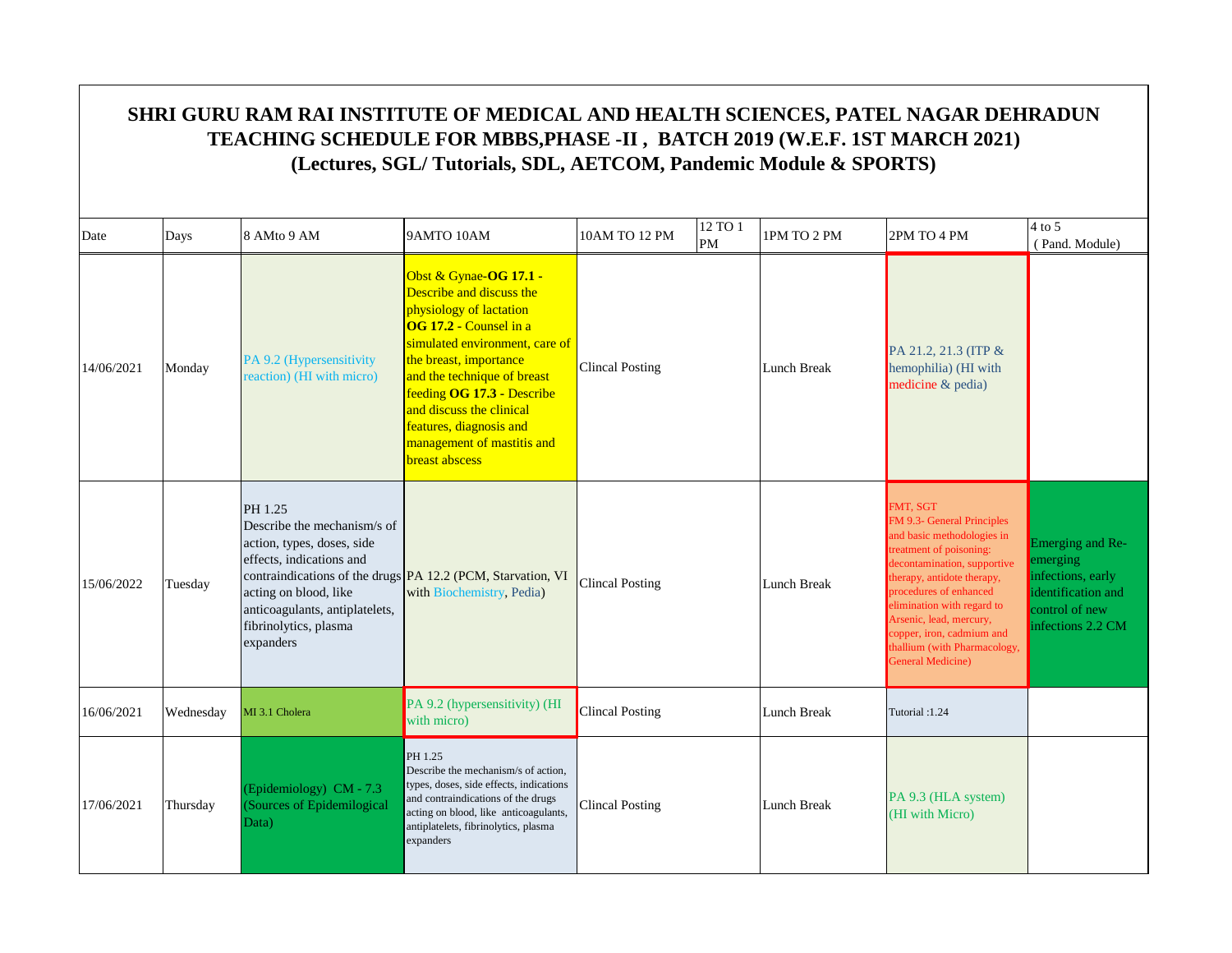| Date       | Days     | 8 AMto 9 AM                                                                                                                                                       | 9AMTO 10AM                                                                                                                                                                                                                                               | 10AM TO 12 PM          | 12 TO 1<br>$\mathbf{PM}$ | 1PM TO 2 PM        | 2PM TO 4 PM                                                                                                                                                           | 4 to 5<br>(Pand. Module) |
|------------|----------|-------------------------------------------------------------------------------------------------------------------------------------------------------------------|----------------------------------------------------------------------------------------------------------------------------------------------------------------------------------------------------------------------------------------------------------|------------------------|--------------------------|--------------------|-----------------------------------------------------------------------------------------------------------------------------------------------------------------------|--------------------------|
| 18/06/2021 | Friday   | <b>Medicine: Obesity- IM</b><br>14.1, 14.2, 14.3, 14.4, 14.5, 14.1<br>3,14.14,14.15 Ing. Pathology<br>Pharmacology                                                | MI 3.1 Bacillary dysentary                                                                                                                                                                                                                               | <b>Clincal Posting</b> |                          | <b>Lunch Break</b> | $MI 1.2 Gram + ZN (DOAP)$                                                                                                                                             |                          |
| 19/06/2021 | Saturday | SU6.1Surgical infections contd<br>Gas gangrene, tetanus.<br><b>Surgical infections Chronic</b><br>infections-Tuberculosis,<br>Actinomycosis, Leprosy,<br>syphilis | <b>SDL</b> Pharmacology<br>PH 1.25<br>Describe the mechanism/s of action,<br>types, doses, side effects, indications<br>and contraindications of the drugs<br>acting on blood, like anticoagulants,<br>antiplatelets, fibrinolytics, plasma<br>expanders | <b>Clincal Posting</b> |                          | Lunch Break        | PH4.2<br>Demonstrate the effects of<br>drugs on blood pressure<br>(vasopressor and vaso-<br>depressors with appropriate<br>blockers) using computer<br>aided learning |                          |
| 20/06/2021 | Sunday   | Sunday Off                                                                                                                                                        | Sunday Off                                                                                                                                                                                                                                               | Sunday Off             |                          | Sunday Off         | Sunday Off                                                                                                                                                            |                          |
| 21/06/2021 | Monday   | PA 21.4 (DIC) (VI with<br>medicine)                                                                                                                               | Obst & Gynae-OG19.1 -<br>Describe and discuss the<br>physiology of puerperium, its<br>complications, diagnosis and<br>management; counselling for<br>contraception, puerperal<br>sterilization                                                           | <b>Clincal Posting</b> |                          | Lunch Break        | PA 9.4 (Autoimmunity)<br>(VI with medicine)                                                                                                                           |                          |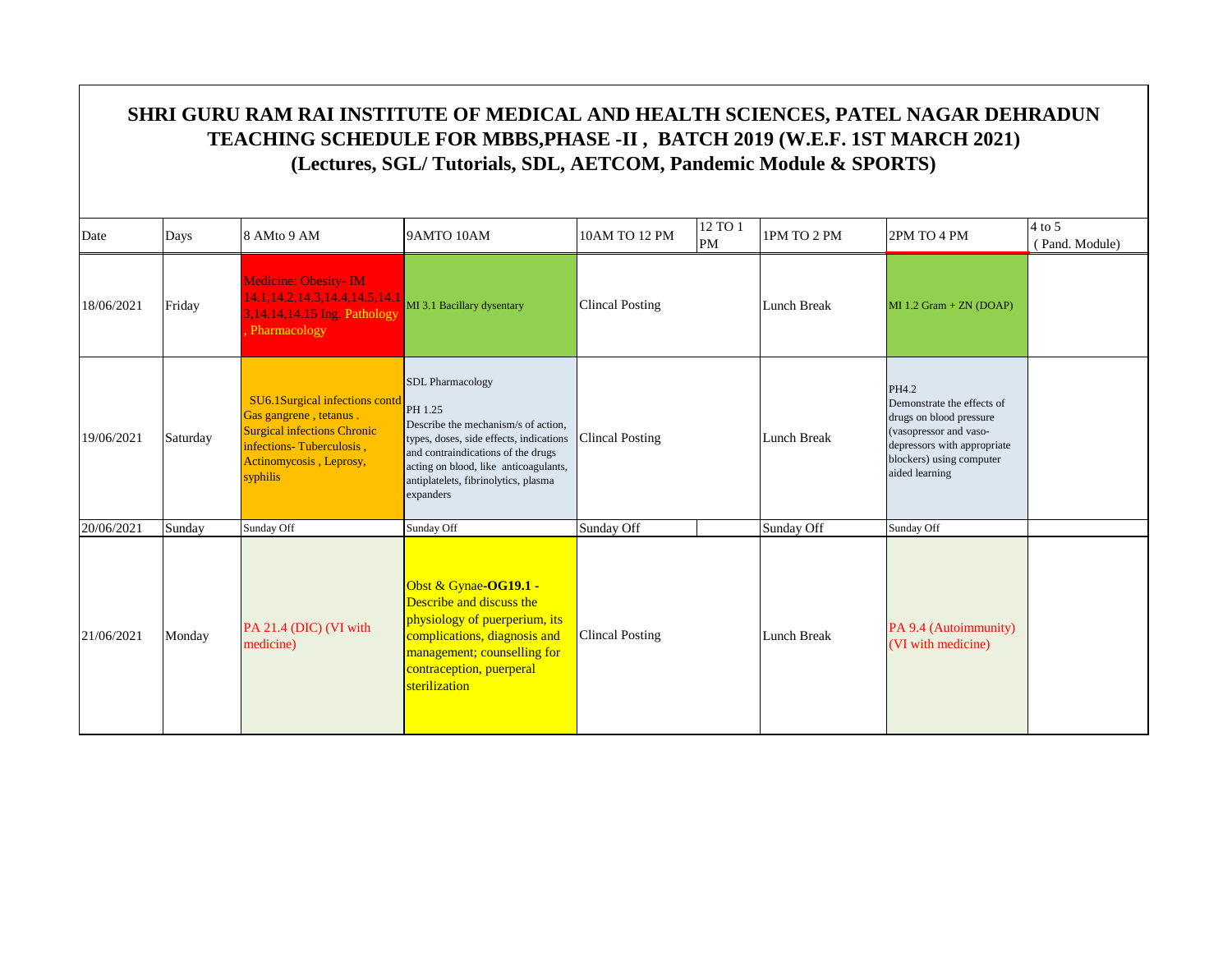|            | SHRI GURU RAM RAI INSTITUTE OF MEDICAL AND HEALTH SCIENCES, PATEL NAGAR DEHRADUN<br>TEACHING SCHEDULE FOR MBBS, PHASE -II, BATCH 2019 (W.E.F. 1ST MARCH 2021)<br>(Lectures, SGL/Tutorials, SDL, AETCOM, Pandemic Module & SPORTS) |                                                                                                                                                                                                                                                                                                                                                                   |                                                                                                                                                                                           |                        |               |             |                                                                                                                                                                                                                                                                                                            |                                                                                                                                           |  |  |  |
|------------|-----------------------------------------------------------------------------------------------------------------------------------------------------------------------------------------------------------------------------------|-------------------------------------------------------------------------------------------------------------------------------------------------------------------------------------------------------------------------------------------------------------------------------------------------------------------------------------------------------------------|-------------------------------------------------------------------------------------------------------------------------------------------------------------------------------------------|------------------------|---------------|-------------|------------------------------------------------------------------------------------------------------------------------------------------------------------------------------------------------------------------------------------------------------------------------------------------------------------|-------------------------------------------------------------------------------------------------------------------------------------------|--|--|--|
| Date       | Days                                                                                                                                                                                                                              | 8 AMto 9 AM                                                                                                                                                                                                                                                                                                                                                       | 9AMTO 10AM                                                                                                                                                                                | 10AM TO 12 PM          | 12 TO 1<br>PM | 1PM TO 2 PM | 2PM TO 4 PM                                                                                                                                                                                                                                                                                                | $4$ to 5<br>(Pand. Module)                                                                                                                |  |  |  |
| 22/06/2021 | Tuesday                                                                                                                                                                                                                           | PH 1.26<br>Describe mechanisms of action,<br>types, doses, side effects,<br>the drugs modulating the rennin<br>angiotensin<br>and aldosterone system                                                                                                                                                                                                              | indications and contraindications of <b>(Epidemiology)</b> SDL CM - 7.5<br>(Epidemiological Designs)                                                                                      | <b>Clincal Posting</b> |               | Lunch Break | FMT, SGT<br>FM 9.4 - General Principles<br>and basic methodologies in<br>treatment of poisoning:<br>decontamination, supportive<br>therapy, antidote therapy,<br>procedures of enhanced<br>elimination with regard to<br>Ethanol,<br>methanol, ethylene glycol<br>(with Pharmacology, General<br>Medicine) | Sample Collection,<br>Microbial<br>diagnosis, Serologic<br>tests and<br>their performance<br>parameters<br>2.3 Microbiology<br>Pand. Mod. |  |  |  |
| 23/06/2021 | Wednesday                                                                                                                                                                                                                         | MI 3.1 Parasitic dysentary                                                                                                                                                                                                                                                                                                                                        | <b>PA 21.5 (DIC, vit K)</b><br>deficiency) (VI with medicine)                                                                                                                             | <b>Clincal Posting</b> |               | Lunch Break | PH4.2<br>Demonstrate the effects of<br>drugs on blood pressure<br>(vasopressor and vaso-<br>depressors with appropriate<br>blockers) using computer<br>aided learning                                                                                                                                      |                                                                                                                                           |  |  |  |
| 24/06/2021 | Thursday                                                                                                                                                                                                                          | FM9.6 - General Principles and<br>basic methodologies in treatment of<br>poisoning: decontamination,<br>supportive therapy, antidote<br>therapy, procedures of enhanced<br>elimination with regard to<br>Ammonia, carbon monoxide,<br>hydrogen cyanide & derivatives,<br>methyl isocyanate, tear (riot<br>control) gases (with Pharmacology,<br>General Medicine) | PH 1.26<br>Describe mechanisms of action,<br>types, doses, side effects, indications<br>and contraindications of the drugs<br>modulating the rennin angiotensin<br>and aldosterone system | <b>Clincal Posting</b> |               | Lunch Break | PA 9.6 (HIV & AIDS)<br>(VI with medicine, HI<br>with micro)                                                                                                                                                                                                                                                |                                                                                                                                           |  |  |  |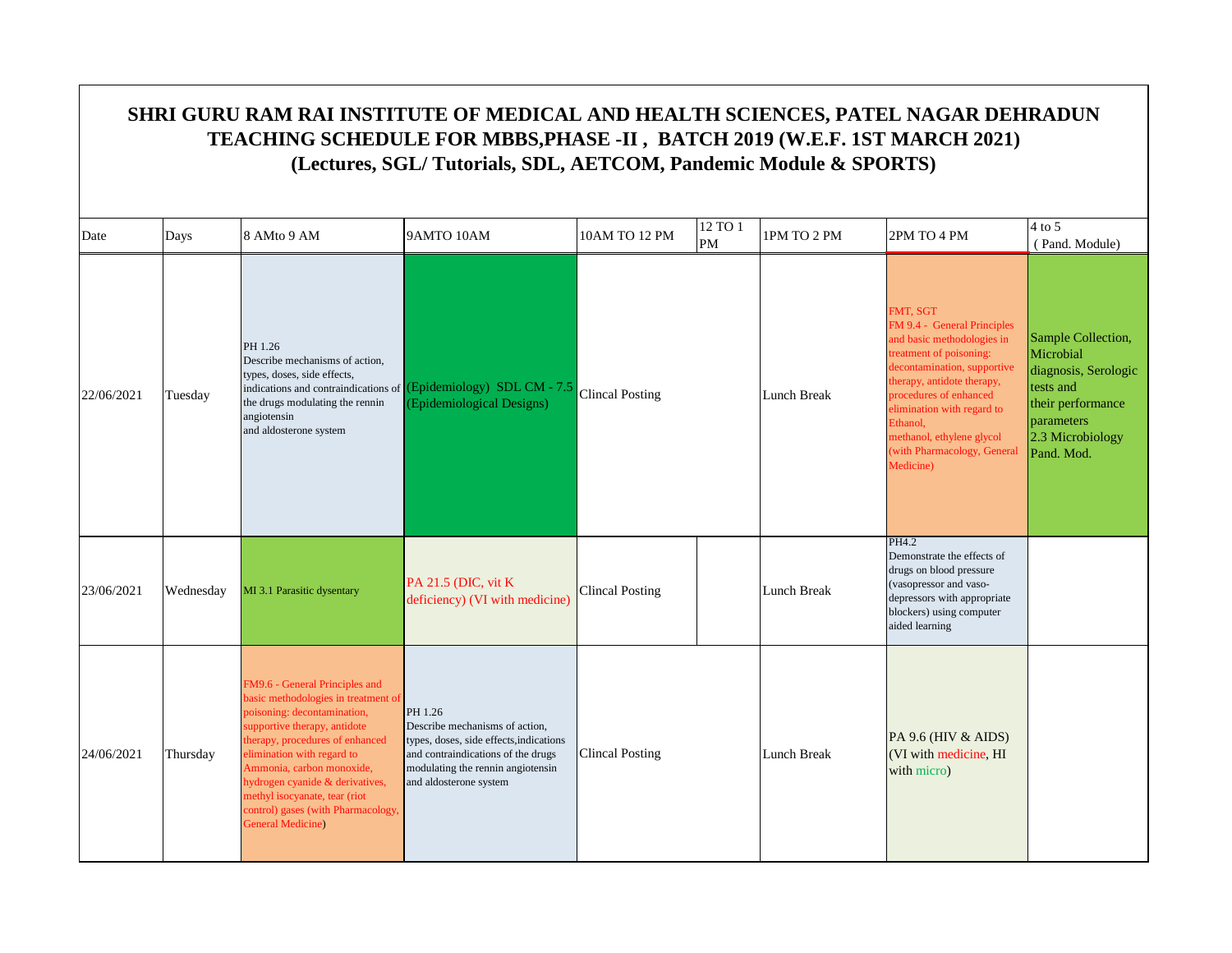| Date       | Days     | 8 AMto 9 AM                                                                                                                              | 9AMTO 10AM                                                                                                                                                                              | 10AM TO 12 PM          | 12 TO 1<br>PM | 1PM TO 2 PM        | 2PM TO 4 PM                                                                                                                                                           | $4$ to 5<br>(Pand. Module)                                                                                                                |
|------------|----------|------------------------------------------------------------------------------------------------------------------------------------------|-----------------------------------------------------------------------------------------------------------------------------------------------------------------------------------------|------------------------|---------------|--------------------|-----------------------------------------------------------------------------------------------------------------------------------------------------------------------|-------------------------------------------------------------------------------------------------------------------------------------------|
| 25/06/2021 | Friday   | Medicine: GI Bleeding IM-<br>15.1, 15.2, 15.3, 15.10, 15.11, 15.<br>12,15.14,15.15,15.16 Ing.<br>Phatology, Pharmacology, Gen<br>Surgery | MI 3.5 Food poisoning (VI with GM) Clincal Posting                                                                                                                                      |                        |               | <b>Lunch Break</b> | MI 3.2 Diarrhoea & dysentry,<br>stool (DOAP) (VI with GM)                                                                                                             |                                                                                                                                           |
| 26/06/2021 | Saturday | <b>SU6.2 Enumerate Prophylactic</b><br>and therapeutic antibiotics<br>Plan appropriate management                                        | MI 3.1 Antibiotic associated<br>diarrhoea (SDL)                                                                                                                                         | <b>Clincal Posting</b> |               | <b>Lunch Break</b> | PH4.2<br>Demonstrate the effects of<br>drugs on blood pressure<br>(vasopressor and vaso-<br>depressors with appropriate<br>blockers) using computer<br>aided learning |                                                                                                                                           |
| 27/06/2021 | Sunday   | Sunday Off                                                                                                                               | Sunday Off                                                                                                                                                                              | Sunday Off             |               | Sunday Off         | Sunday Off                                                                                                                                                            |                                                                                                                                           |
| 28/06/2021 | Monday   | PA 22.1, 22.2 (Blood)<br>grouping & compatibility)<br>(VI with gynae)                                                                    | Obst & Gynae OG9.1 -<br>Classify, define and discuses<br>the aetiology and management<br>$\sigma$<br>abortions including threatened,<br>incomplete, inevitable, missed<br>and<br>septic | <b>Clincal Posting</b> |               | Lunch Break        | PA 9.5 (SLE) (VI with<br>medicine)                                                                                                                                    |                                                                                                                                           |
| 29/06/2021 | Tuesday  | PH 1.27<br>Describe the mechanisms of action,<br>types, doses, side effects,<br>antihypertensive drugs and drugs<br>used in shock        | indications and contraindications of MI 3.3 Enteric fever (HI with Path)                                                                                                                | <b>Clincal Posting</b> |               | <b>Lunch Break</b> | MI 3.4 Lab diagnosis of<br>enteric fever (DOAP) (VI with<br>GM)                                                                                                       | Sample Collection,<br>Microbial<br>diagnosis, Serologic<br>tests and<br>their performance<br>parameters<br>2.3 Microbiology<br>Pand. Mod. |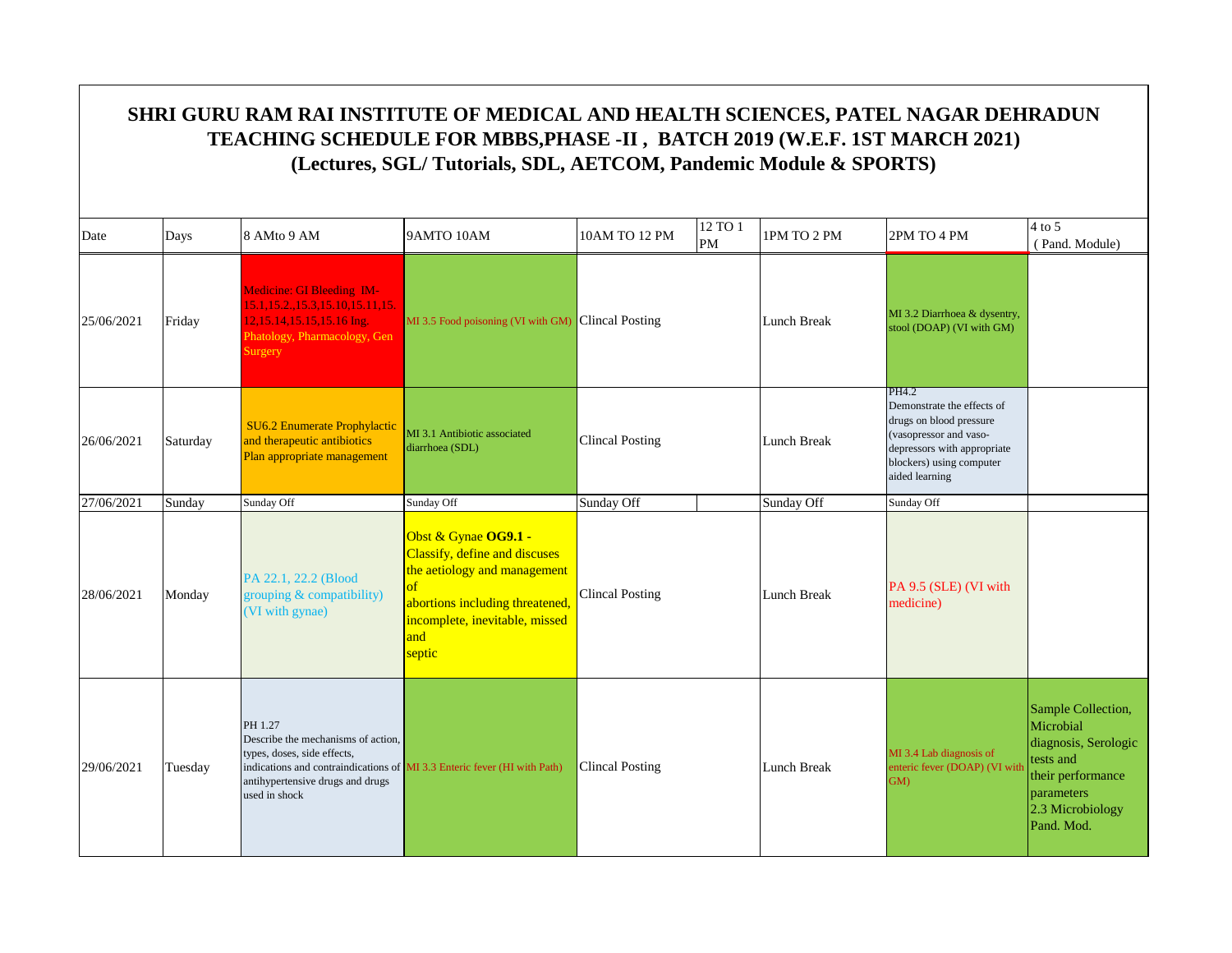| Date       | Days      | 8 AMto 9 AM                                                                                                                                                                                                                                        | 9AMTO 10AM                                                                                                                                                                | 10AM TO 12 PM          | 12 TO 1<br>PM | 1PM TO 2 PM | 2PM TO 4 PM                                                                                | 4 to 5<br>(Pand. Module) |
|------------|-----------|----------------------------------------------------------------------------------------------------------------------------------------------------------------------------------------------------------------------------------------------------|---------------------------------------------------------------------------------------------------------------------------------------------------------------------------|------------------------|---------------|-------------|--------------------------------------------------------------------------------------------|--------------------------|
| 30/06/2021 | Wednesday | MI 3.6 Acid peptic disorder (HI<br>with Pharma)                                                                                                                                                                                                    | PA 9.7 (Autoimmune diseases) Clincal Posting                                                                                                                              |                        |               | Lunch Break | 2-4 PM<br>Written Assessment<br>PH1.24, PH1.25                                             |                          |
| 1/7/2021   | Thursday  | (Epidemiology) CM - 7.5<br>(Analytical Epidemiology)                                                                                                                                                                                               | PH 1.27<br>Describe the mechanisms of action,<br>types, doses, side effects, indications<br>and contraindications of<br>antihypertensive drugs and drugs<br>used in shock | <b>Clincal Posting</b> |               | Lunch Break | PA 22.4, 22.6 (Blood<br>component, Transfusion<br>reaction) (VI with<br>medicine, Surgrey) |                          |
| 2/7/2021   | Friday    | <b>Medicine : Diarrheal</b><br><b>Disorders IM-</b><br>16.1, 16.2, 16.3, 16.6, 16.11, 16.<br>12,16.13,16.14,16.15,16.16,1 MI 3.7 Hepatitis A & E<br>6.17 Ing. Microbiology,<br>Pathology, Pharmacology,<br>Gen Surgery                             |                                                                                                                                                                           | <b>Clincal Posting</b> |               | Lunch Break | MI 3.7 Hepatitis B, C & D (HI<br>with Path) PA 22.5                                        |                          |
| 3/7/2021   | Saturday  | Surgical audit and research<br><b>SU7.1 Describe the Planning</b><br>and conduct of Surgical audit<br>Ing (<br><b>Community Medicin</b><br>SU7.2 Describe the principles<br>and steps of clinical research in<br>general Surgery. Ing O<br>ommunit | <b>SDL</b> Pharmacology                                                                                                                                                   | <b>Clincal Posting</b> |               | Lunch Break | PH 3.2 Perform and interpret a<br>critical appraisal (audit) of a<br>given prescription    |                          |
| 4/7/2021   | Sunday    | Sunday Off                                                                                                                                                                                                                                         | Sunday Off                                                                                                                                                                | Sunday Off             |               | Sunday Off  | <b>Sports and Other Activities</b>                                                         |                          |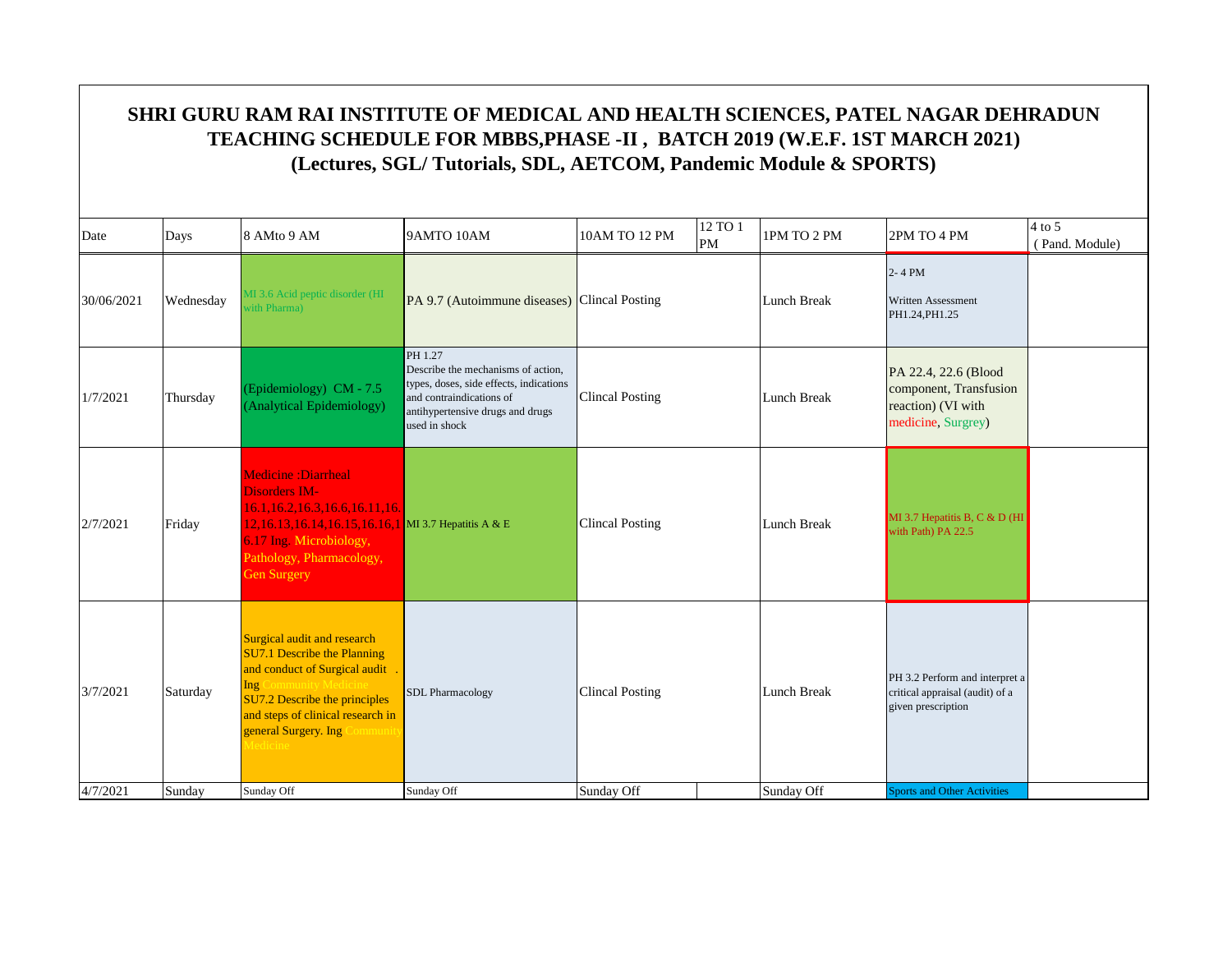|          | SHRI GURU RAM RAI INSTITUTE OF MEDICAL AND HEALTH SCIENCES, PATEL NAGAR DEHRADUN<br>TEACHING SCHEDULE FOR MBBS, PHASE -II, BATCH 2019 (W.E.F. 1ST MARCH 2021)<br>(Lectures, SGL/Tutorials, SDL, AETCOM, Pandemic Module & SPORTS) |                                                                                                                                                                                                                                                                                      |                                                                                                                                                                                                                                                                   |                        |               |             |                                                                              |                                                                                                                                           |  |  |  |  |
|----------|-----------------------------------------------------------------------------------------------------------------------------------------------------------------------------------------------------------------------------------|--------------------------------------------------------------------------------------------------------------------------------------------------------------------------------------------------------------------------------------------------------------------------------------|-------------------------------------------------------------------------------------------------------------------------------------------------------------------------------------------------------------------------------------------------------------------|------------------------|---------------|-------------|------------------------------------------------------------------------------|-------------------------------------------------------------------------------------------------------------------------------------------|--|--|--|--|
|          |                                                                                                                                                                                                                                   |                                                                                                                                                                                                                                                                                      |                                                                                                                                                                                                                                                                   |                        |               |             |                                                                              |                                                                                                                                           |  |  |  |  |
| Date     | Days                                                                                                                                                                                                                              | 8 AMto 9 AM                                                                                                                                                                                                                                                                          | 9AMTO 10AM                                                                                                                                                                                                                                                        | 10AM TO 12 PM          | 12 TO 1<br>PM | 1PM TO 2 PM | 2PM TO 4 PM                                                                  | 4 to 5<br>(Pand. Module)                                                                                                                  |  |  |  |  |
| 5/7/2021 | Monday                                                                                                                                                                                                                            | PA 10.1(Malaria)(VI with<br>medicine, HI with<br>micro)Pathology                                                                                                                                                                                                                     | Obst & Gynae-OG9.3 -<br>Discuss the aetiology, clinical<br>features, differential diagnosis<br>$\alpha$<br>acute abdomen in early<br>pregnancy (with a focus on<br>ectopic<br>pregnancy) and enumerate the<br>principles of medical and<br>surgical<br>management | <b>Clincal Posting</b> |               | Lunch Break | PA 22.5,22.7(HI with<br>micro)Pathology                                      |                                                                                                                                           |  |  |  |  |
| 6/7/2021 | Tuesday                                                                                                                                                                                                                           | PH 1.28<br>Describe the mechanisms of action,<br>types, doses, side effects,<br>indications and contraindications of PA 10.4(Common bacterial,<br>the drugs used in ischemic heart<br>disease (stable, unstable angina and<br>myocardial infarction), peripheral<br>vascular disease | viral, protozoal and helminthic<br>diseases) SDL Pathology                                                                                                                                                                                                        | <b>Clincal Posting</b> |               | Lunch Break | MI 3.8 Viral Hepatitis (Case<br>discussion) (VI with GM) IM                  | Sample Collection,<br>Microbial<br>diagnosis, Serologic<br>tests and<br>their performance<br>parameters<br>2.3 Microbiology<br>Pand. Mod. |  |  |  |  |
| 7/7/2021 | Wednesday                                                                                                                                                                                                                         | MI 4.1 Introduction to anaerobic<br>infections & infection d/t<br>nonsporing anaerobes                                                                                                                                                                                               | PA 23.2(Clinical pathology)                                                                                                                                                                                                                                       | <b>Clincal Posting</b> |               | Lunch Break | PH3.3<br>Perform a critical evaluation of<br>the drug promotional literature |                                                                                                                                           |  |  |  |  |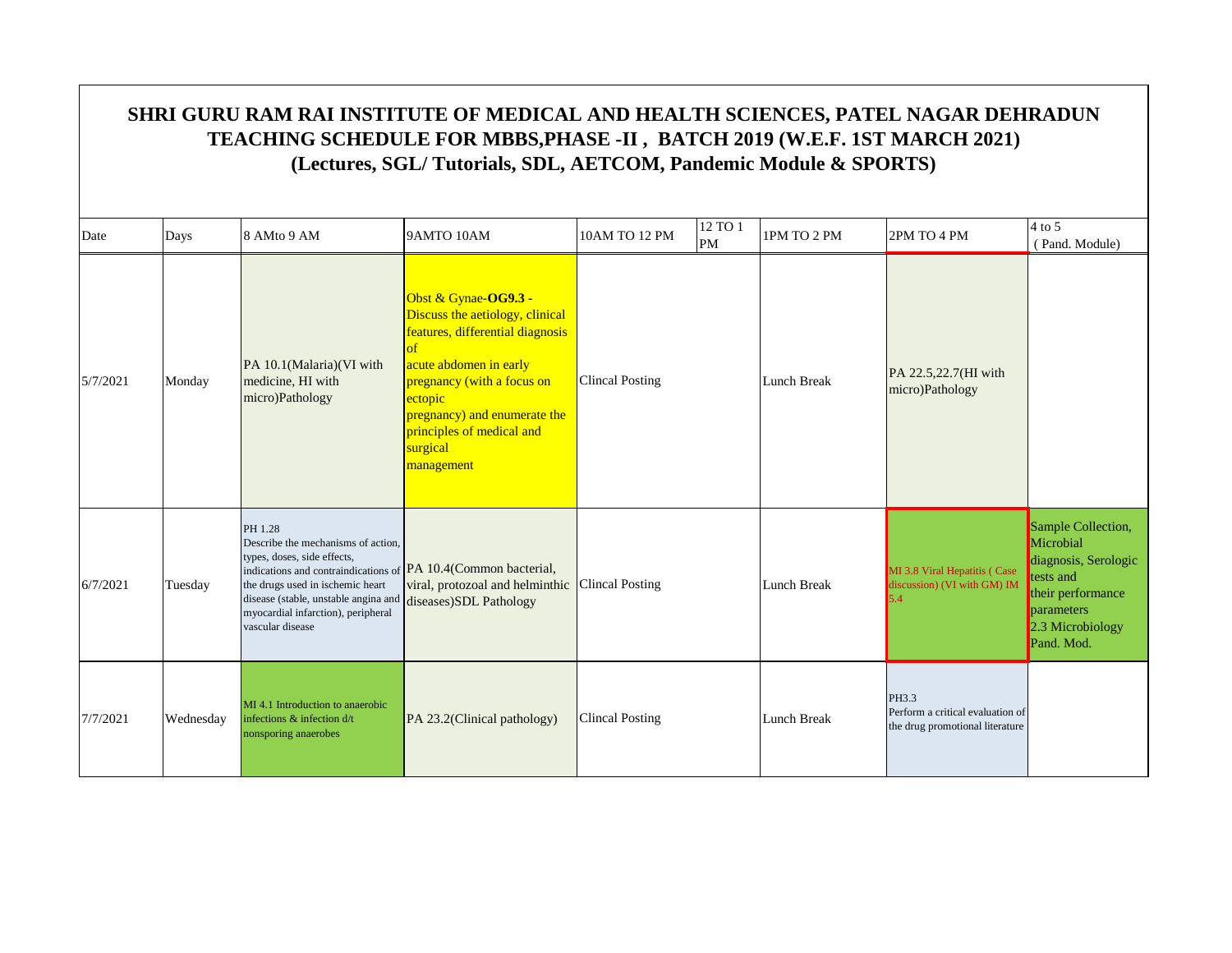| Date      | Days     | 8 AMto 9 AM                                                                                                                                                                                                                                                                                                                                                                                 | 9AMTO 10AM                                                                                                                                                                                                                                                                 | 10AM TO 12 PM          | 12 TO 1<br>PM | 1PM TO 2 PM        | 2PM TO 4 PM                                                                         | $4$ to 5<br>(Pand. Module) |
|-----------|----------|---------------------------------------------------------------------------------------------------------------------------------------------------------------------------------------------------------------------------------------------------------------------------------------------------------------------------------------------------------------------------------------------|----------------------------------------------------------------------------------------------------------------------------------------------------------------------------------------------------------------------------------------------------------------------------|------------------------|---------------|--------------------|-------------------------------------------------------------------------------------|----------------------------|
| 8/7/2021  | Thursday | FM 9.5 - General Principles and<br>basic methodologies in treatment of<br>poisoning: decontamination,<br>supportive therapy, antidote<br>therapy, procedures of enhanced<br>elimination with regard to<br>Organophosphates, Carbamates<br>(with Pharmacology, General<br>Medicine)                                                                                                          | PH 1.28<br>Describe the mechanisms of action.<br>types, doses, side effects, indications<br>and contraindications of the drugs<br>used in ischemic heart disease (stable, Clincal Posting<br>unstable angina and myocardial<br>infarction), peripheral vascular<br>disease |                        |               | <b>Lunch Break</b> | PA 23.1(DOAP)                                                                       |                            |
| 9/7/2021  | Friday   | <b>Medicine: Headache IM-</b><br>17.1.17.6.17.10.17.11.17.12.<br>17.13 Ing. Microbiology,<br>Pathology, Pharmacology                                                                                                                                                                                                                                                                        | MI 4.1 Clostridium (gas gangrene)<br>(VI with GM)                                                                                                                                                                                                                          | <b>Clincal Posting</b> |               | <b>Lunch Break</b> | 113.1 Soil transmitted<br>elmintic infection & parasit<br>iarrhoea (VI with Paedia) |                            |
| 10/7/2021 | Saturday | <b>Surgery-Ethics in surgery</b><br>SU8.1 Describe the principles of<br>Ethics as it pertains to General<br>Surgery, Ing. Forensic<br>Medicine, AETCOM SU8.2<br>Demonstrate Professionalism<br>and empathy to the patient<br>undergoing General Surgery,<br>Forensic Medicine, AETCOM<br><b>SU8.3 Discuss Medico-legal</b><br>issues in surgical practice. Ing<br>Forensic Medicine, AETCOM | <b>SDL</b> Pharmacology<br>PH4.2<br>Effects of drugs on blood pressure<br>(vasopressor and vaso-depressors<br>with appropriate blockers) using<br>computer<br>aided learning                                                                                               | <b>Clincal Posting</b> |               | Lunch Break        | PH3.3<br>Perform a critical evaluation of<br>the drug promotional literature        |                            |
| 11/7/2021 | Sunday   | Sunday Off                                                                                                                                                                                                                                                                                                                                                                                  | Sunday Off                                                                                                                                                                                                                                                                 | Sunday Off             |               | Sunday Off         | <b>Sports and Other Activities</b>                                                  |                            |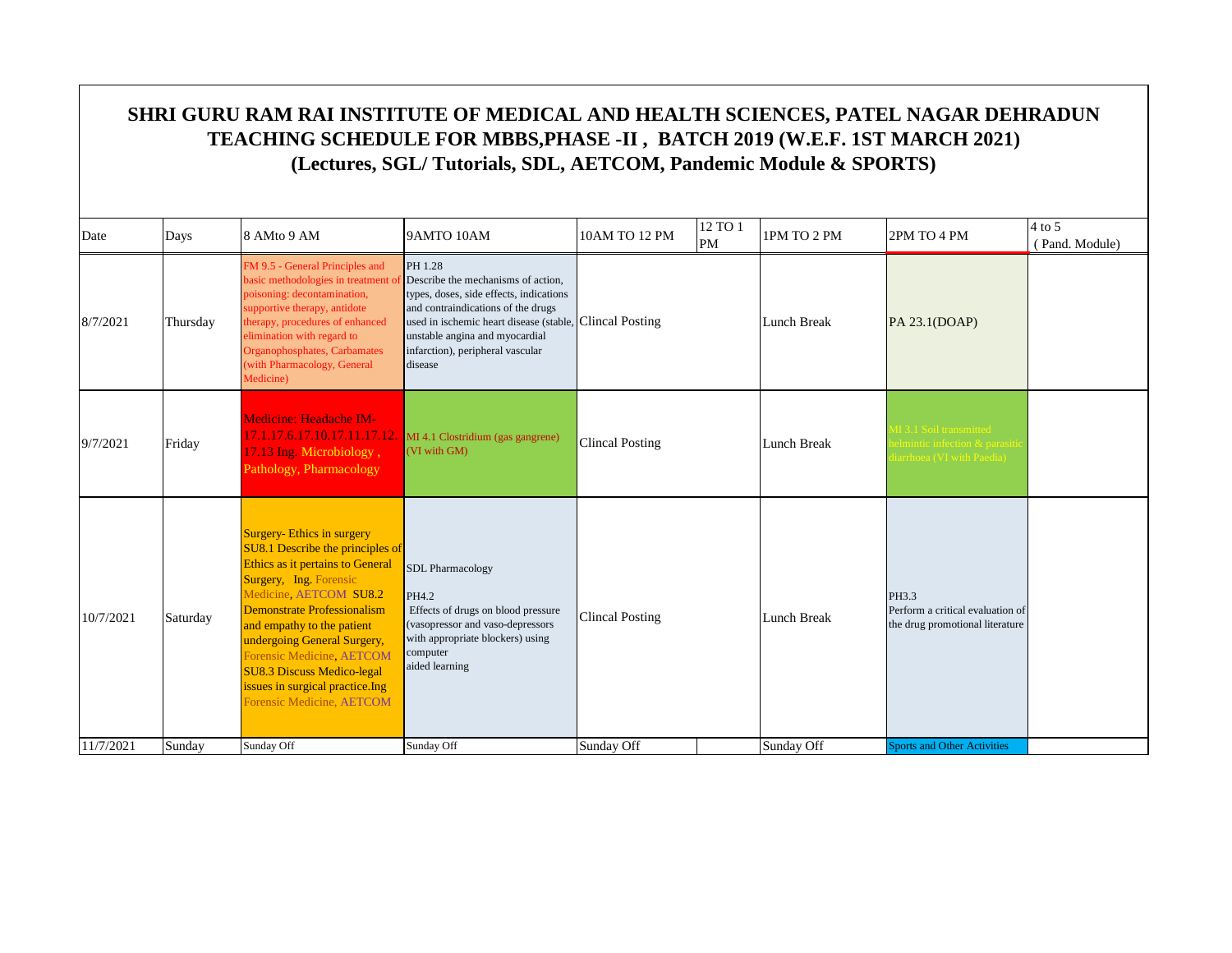| Date       | Days      | 8 AMto 9 AM                                                                                                                                                           | 9AMTO 10AM                                                                                                                                                                                                                                        | 10AM TO 12 PM          | 12 TO 1<br>PM | 1PM TO 2 PM        | 2PM TO 4 PM                                                                                                                                                                                                                                                                                                                                        | $4$ to $5$<br>(Pand. Module)                                                                                   |
|------------|-----------|-----------------------------------------------------------------------------------------------------------------------------------------------------------------------|---------------------------------------------------------------------------------------------------------------------------------------------------------------------------------------------------------------------------------------------------|------------------------|---------------|--------------------|----------------------------------------------------------------------------------------------------------------------------------------------------------------------------------------------------------------------------------------------------------------------------------------------------------------------------------------------------|----------------------------------------------------------------------------------------------------------------|
| 12/7/2021  | Monday    | PA 10.2, 10.3(Cysticercosis,<br>leprosy) (VI with medicine,<br>HI with micro)                                                                                         | Obst & Gynae-OG9.4 -<br>Discuss the clinical features,<br>laboratory investigations,<br>ultrasonography, differential<br>diagnosis, principles of<br>management<br>and follow up of gestational<br>trophoblastic neoplasms Ing.<br>Radiodiagnosis | <b>Clincal Posting</b> |               | Lunch Break        | PA 23.3(DOAP)                                                                                                                                                                                                                                                                                                                                      |                                                                                                                |
| 13/07/2021 | Tuesday   | PH 1.29<br>Describe the mechanisms of action.<br>types, doses, side effects,<br>indications and contraindications of<br>the drugs used in congestive heart<br>failure | PA 11.3(Storage disorders in<br>infancy and childhood)                                                                                                                                                                                            | <b>Clincal Posting</b> |               | <b>Lunch Break</b> | MI 1.2 Gram & ZN stain<br>(DOAP)                                                                                                                                                                                                                                                                                                                   | Emerging and Re-<br>emerging<br>infections, early<br>identification and<br>control of new<br>infections 2.2 CM |
| 14/07/2021 | Wednesday | MI 4.1 Clostridium (tetanus) (VI<br>with GM)                                                                                                                          | PA 24.1(Oral cancers)                                                                                                                                                                                                                             | <b>Clincal Posting</b> |               | Lunch Break        | $2 - 4$ PM<br>(Integrated Learning)<br>IM 1.24<br>Describe and discuss the<br>pharmacology of drugs<br>including indications $\&$<br>contraindications in the<br>management of heart failure<br>including diuretics, ACE<br>inhibitors, Beta blockers,<br>aldosterone antagonists and<br>cardiac glycosides (Integration<br>with General Medicine) |                                                                                                                |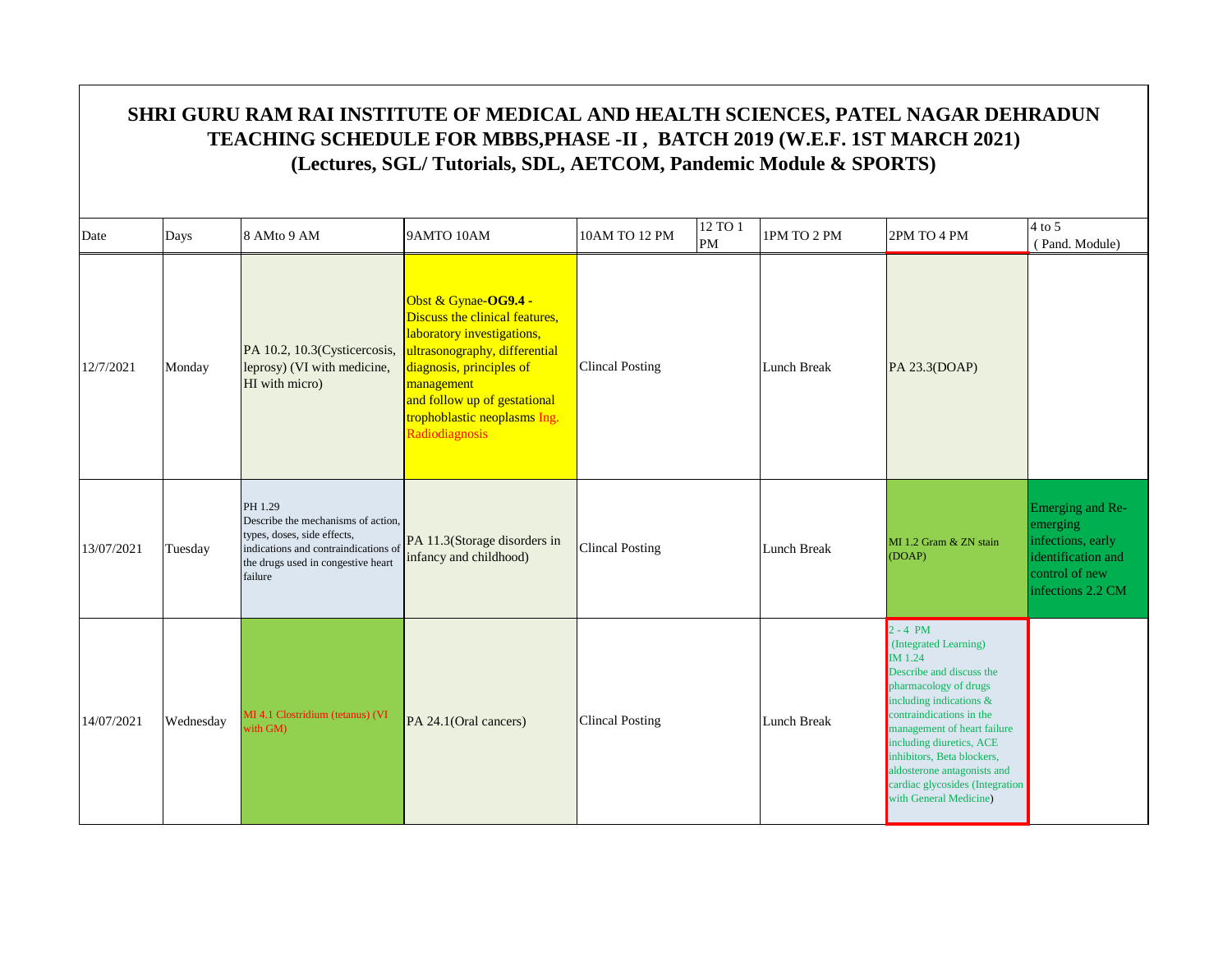| Date       | Days     | 8 AMto 9 AM                                                                                                                                                                                                                                                                                                         | 9AMTO 10AM                                                                                                                                  | 10AM TO 12 PM          | 12 TO 1<br>PM | 1PM TO 2 PM        | 2PM TO 4 PM                               | $4$ to 5<br>(Pand. Module) |
|------------|----------|---------------------------------------------------------------------------------------------------------------------------------------------------------------------------------------------------------------------------------------------------------------------------------------------------------------------|---------------------------------------------------------------------------------------------------------------------------------------------|------------------------|---------------|--------------------|-------------------------------------------|----------------------------|
| 15/07/2022 | Thursday | (Epidemiology) CM - 7.5<br>(Experimental Epidemiology                                                                                                                                                                                                                                                               | PH 1.30<br>Describe the mechanisms of action.<br>types, doses, side effects, indications<br>and contraindications of the<br>antiarrhythmics | <b>Clincal Posting</b> |               | <b>Lunch Break</b> | PA 11.1(Cytogenetic<br>abnormalities)     |                            |
| 16/07/2021 | Friday   | <b>Medicine: Cerebrovascular</b><br><b>Accident-IM</b><br>18.1, 18.2, 18.10, 18.11, 18.12,<br>18.13.18.14,18.15,18.16 Ing.<br>Anatomy, Pathology,<br>Physiology                                                                                                                                                     | MI 4.1 Anaerobiasis                                                                                                                         | <b>Clincal Posting</b> |               | <b>Lunch Break</b> | MI 1.2 Stool routine<br>microscopy (DOAP) |                            |
| 17/07/2021 | Saturday | Investigation of surgical patient<br><b>SU9.1 Choose appropriate</b><br>biochemical, microbiological,<br>pathological,<br>imaging investigations and<br>interpret the investigative data<br>in a surgical patient. Diagnostic<br>and imaging techniques in<br>surgery .Ing. Biochemistry,<br>Microbiology Pathology | (Epidemiology) SDL CM - 7.7<br>(Investigation of an outbreak)                                                                               | <b>Clincal Posting</b> |               | Lunch Break        | Tutorial: PH1.26.PH1.27                   |                            |
| 18/07/2021 | Sunday   | Sunday Off                                                                                                                                                                                                                                                                                                          | Sunday Off                                                                                                                                  | Sunday Off             |               | Sunday Off         | Sunday Off                                |                            |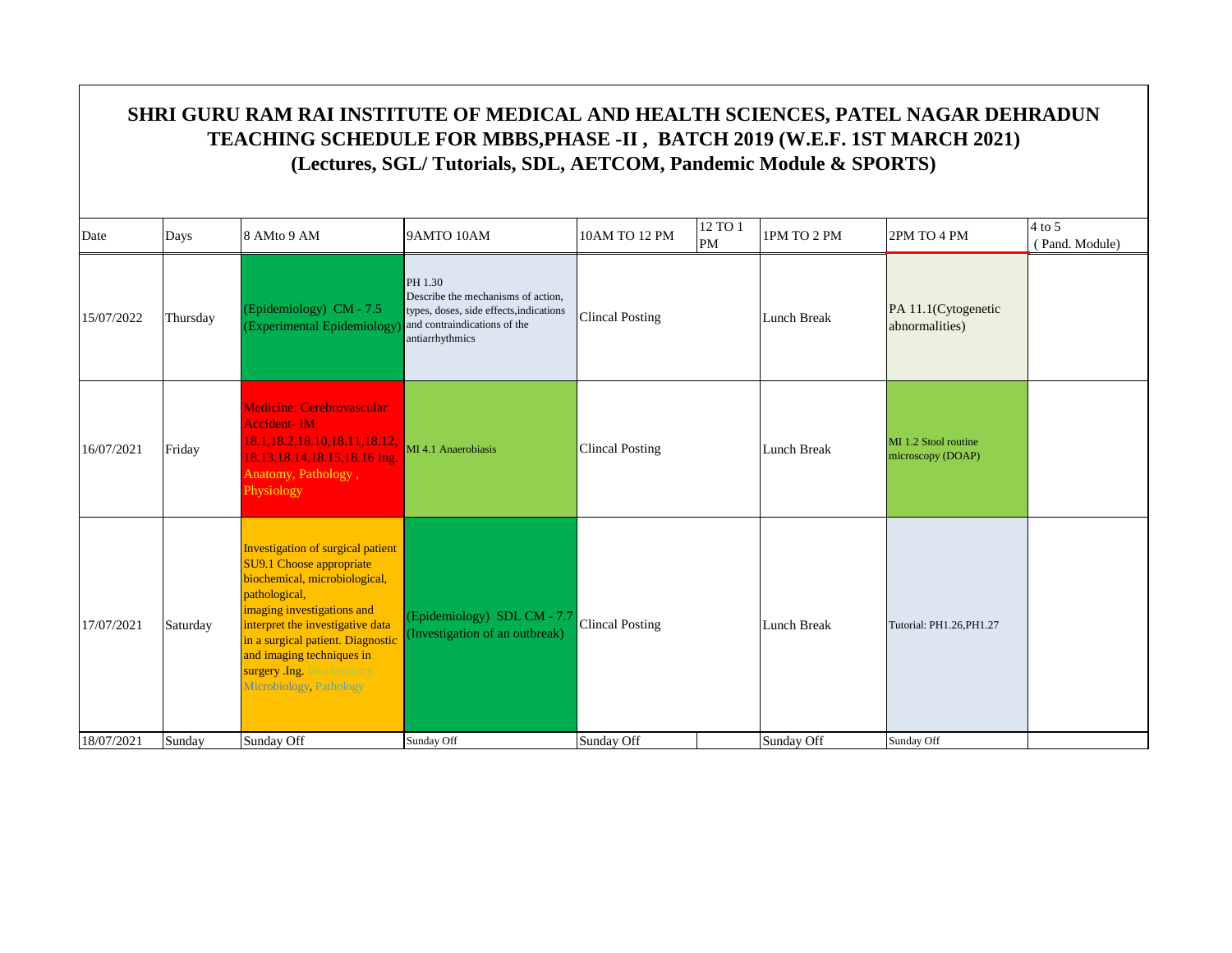| Date       | Days      | 8 AMto 9 AM                                                                                                                                                                                                                                                                                                                            | 9AMTO 10AM                                                                                                                                                                   | 10AM TO 12 PM          | 12 TO 1<br>PM | 1PM TO 2 PM        | 2PM TO 4 PM                                                | $4$ to 5<br>(Pand. Module)                                                                                 |
|------------|-----------|----------------------------------------------------------------------------------------------------------------------------------------------------------------------------------------------------------------------------------------------------------------------------------------------------------------------------------------|------------------------------------------------------------------------------------------------------------------------------------------------------------------------------|------------------------|---------------|--------------------|------------------------------------------------------------|------------------------------------------------------------------------------------------------------------|
| 19/07/2021 | Monday    | PA 11.2(Tumors of<br>childhood)                                                                                                                                                                                                                                                                                                        | Obst & Gynae-OG9.5 -<br>Describe the etiopathology,<br>impact on maternal and fetal<br>health and<br>principles of management of<br>hyperemesis gravidarum                   | <b>Clincal Posting</b> |               | Lunch Break        | PA 24.2,24.3(Peptic<br>ulcer disease)(VI with<br>medicine) |                                                                                                            |
| 20/07/2021 | Tuesday   | PH 1.30<br>Describe the mechanisms of<br>action, types, doses, side<br>effects, indications and<br>contraindications of the<br>antiarrhythmics                                                                                                                                                                                         | (Epidemiology )SDL CM - 7.8<br>(Association and Causation)                                                                                                                   | <b>Clincal Posting</b> |               | <b>Lunch Break</b> | MI 1.2 Gram & ZN stain<br>(DOAP)                           | Therapeutic<br>strategies<br>including new drug<br>development, 2.5<br>Medicine<br><b>Pendamics Module</b> |
| 21/07/2021 | Wednesday | Id Ul Juha                                                                                                                                                                                                                                                                                                                             | Id Ul Juha                                                                                                                                                                   | Id Ul Juha             |               | Id Ul Juha         |                                                            |                                                                                                            |
| 22/07/2021 | Thursday  | FM 9.5 - General Principles<br>and basic methodologies in<br>treatment of poisoning:<br>decontamination, supportive<br>therapy, antidote therapy,<br>procedures of enhanced<br>elimination with regard to<br>Organochlorines,<br>Pyrethroids, Paraquat,<br>Aluminium and Zinc<br>phosphide (with<br>Pharmacology, General<br>Medicine) | PH 1.31<br>Describe the mechanisms of action.<br>types, doses, side effects, indications<br>and contraindications of the drugs<br>used in the management of<br>dyslipidemias | <b>Clincal Posting</b> |               | <b>Lunch Break</b> | PA 24.4(Carcinoma of<br>stomach)(VI with<br>surgery)       |                                                                                                            |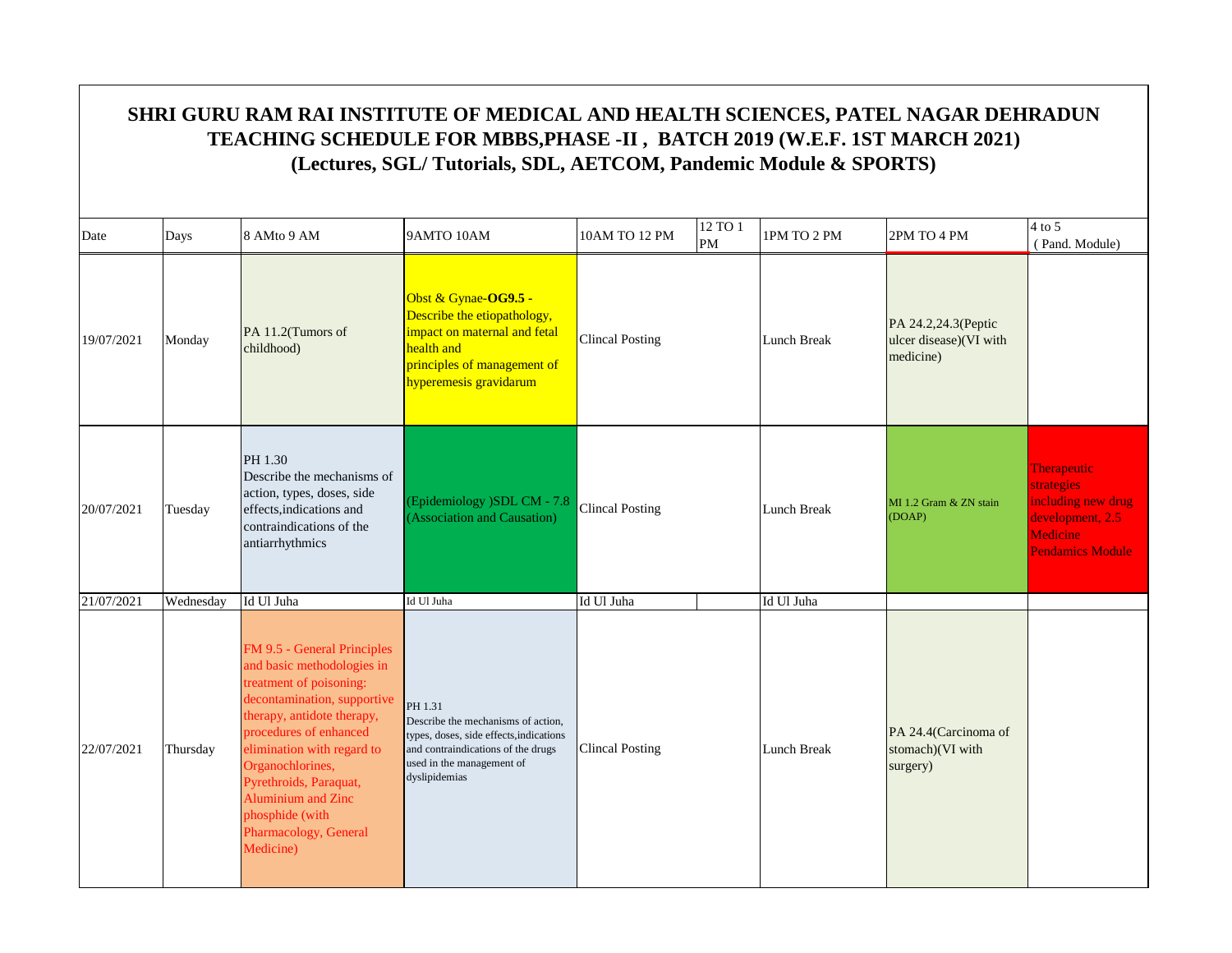|            | SHRI GURU RAM RAI INSTITUTE OF MEDICAL AND HEALTH SCIENCES, PATEL NAGAR DEHRADUN<br>TEACHING SCHEDULE FOR MBBS, PHASE -II, BATCH 2019 (W.E.F. 1ST MARCH 2021)<br>(Lectures, SGL/Tutorials, SDL, AETCOM, Pandemic Module & SPORTS) |                                                                                                                                                                     |                                                                     |                        |               |             |                                                                                                                                                                                                                                                                                                                                                                                                                                                                                                                                                                                                                                                                                                                                                                                                       |                            |  |  |  |
|------------|-----------------------------------------------------------------------------------------------------------------------------------------------------------------------------------------------------------------------------------|---------------------------------------------------------------------------------------------------------------------------------------------------------------------|---------------------------------------------------------------------|------------------------|---------------|-------------|-------------------------------------------------------------------------------------------------------------------------------------------------------------------------------------------------------------------------------------------------------------------------------------------------------------------------------------------------------------------------------------------------------------------------------------------------------------------------------------------------------------------------------------------------------------------------------------------------------------------------------------------------------------------------------------------------------------------------------------------------------------------------------------------------------|----------------------------|--|--|--|
| Date       | Days                                                                                                                                                                                                                              | 8 AMto 9 AM                                                                                                                                                         | 9AMTO 10AM                                                          | 10AM TO 12 PM          | 12 TO 1<br>PM | 1PM TO 2 PM | 2PM TO 4 PM                                                                                                                                                                                                                                                                                                                                                                                                                                                                                                                                                                                                                                                                                                                                                                                           | $4$ to 5<br>(Pand. Module) |  |  |  |
| 23/07/2021 | Friday                                                                                                                                                                                                                            | <b>Medicine: Movement</b><br>Disorders IM-<br>19.1, 19.2, 19.8, 19.9 Ing.<br>Pharmacology                                                                           | MI 4.1 Miscellaneous bacterial<br>infection of skin and soft tissue | <b>Clincal Posting</b> |               | Lunch Break | MI 1.2 Stool routine<br>microscopy (DOAP)                                                                                                                                                                                                                                                                                                                                                                                                                                                                                                                                                                                                                                                                                                                                                             |                            |  |  |  |
| 24/07/2021 | Saturday                                                                                                                                                                                                                          | <b>Investigation of surgical patient</b><br>SU9.2 Biological basis for early<br>detection of cancer and<br>multidisciplinary<br>approach in management of<br>cancer | FM10.1 (i, ii, iii)<br>(with Pharmacology, General<br>Medicine) SDL | <b>Clincal Posting</b> |               | Lunch Break | $2 - 4$ PM<br>(Integrated Learning)<br><b>FM10.1</b><br><b>Describe General Principles</b><br>and basic methodologies in<br>reatment of poisoning:<br>decontamination, supportive<br>therapy, antidote therapy,<br>procedures of enhanced<br>elimination with regard to:<br>i. Antipyretics - Paracetamol,<br><b>Salicylates</b><br>ii. A nti-Infectives (Common<br>antibiotics – an overview)<br>iii. Neuropsychotoxicology<br>Barbiturates,<br>benzodiazepines, phenytoin,<br>lithium, haloperidol,<br>neuroleptics, tricyclics<br>iv. N arcotic Analgesics,<br><b>Anaesthetics</b> , and Muscle<br>Relaxants<br>Cardiovascular Toxicology<br>Cardiotoxic plants - oleander,<br>odollam, aconite, digitalis<br>vi. Gastro-Intestinal and<br><b>Endocrinal Drugs - Insulin</b><br>njection $w/$ n FM |                            |  |  |  |
| 25/07/2021 | Sunday                                                                                                                                                                                                                            | Sunday Off                                                                                                                                                          | Sunday Off                                                          | Sunday Off             |               | Sunday Off  | Sunday Off                                                                                                                                                                                                                                                                                                                                                                                                                                                                                                                                                                                                                                                                                                                                                                                            |                            |  |  |  |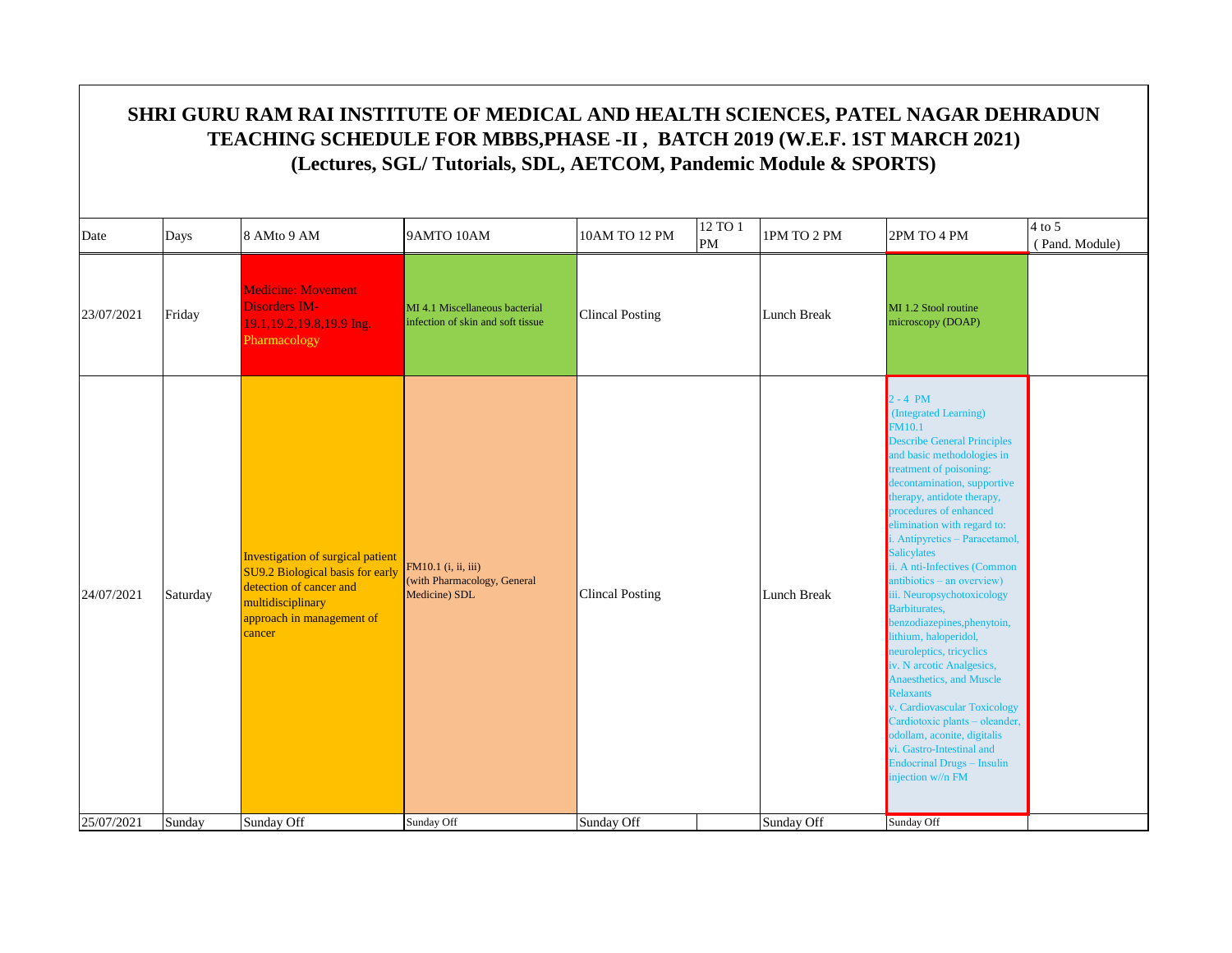| Date       | Days    | 8 AMto 9 AM                                                                                                                                                        | 9AMTO 10AM                                                                                                                                                                                                                | 10AM TO 12 PM          | 12 TO 1<br>PM | 1PM TO 2 PM | 2PM TO 4 PM                           | $4$ to 5<br>(Pand. Module)                                                                                                                         |
|------------|---------|--------------------------------------------------------------------------------------------------------------------------------------------------------------------|---------------------------------------------------------------------------------------------------------------------------------------------------------------------------------------------------------------------------|------------------------|---------------|-------------|---------------------------------------|----------------------------------------------------------------------------------------------------------------------------------------------------|
| 26/07/2021 | Monday  | PA 12.1 (Environmental<br>diseases) (HI with<br>community medicine)                                                                                                | Obst & Gynae-OG10.1 -<br>Define, classify and describe<br>the aetiology, pathogenesis,<br>clinical<br>features, ultrasonography,<br>differential diagnosis and<br>management of<br>antepartum haemorrhage in<br>pregnancy | <b>Clincal Posting</b> |               | Lunch Break | PA 24.5 (Tuberculosis of<br>intestine |                                                                                                                                                    |
| 27/07/2021 | Tuesday | PH 1.20<br>Describe the effects of acute<br>and chronic ethanol intake<br>PH 1.21 Describe the<br>symptoms and management<br>of methanol and ethanol<br>poisonings | MI 4.2 Bone & soft tissue infections<br>(VI with ortho)                                                                                                                                                                   | <b>Clincal Posting</b> |               | Lunch Break | MI 1.2 Gram & ZN stain<br>(DOAP)      | Sample Collection,<br>Microbial<br>diagnosis, Serologic<br>tests and<br>their performance<br><b>parameters</b><br>$2.3$ Microbiology<br>Pand. Mod. |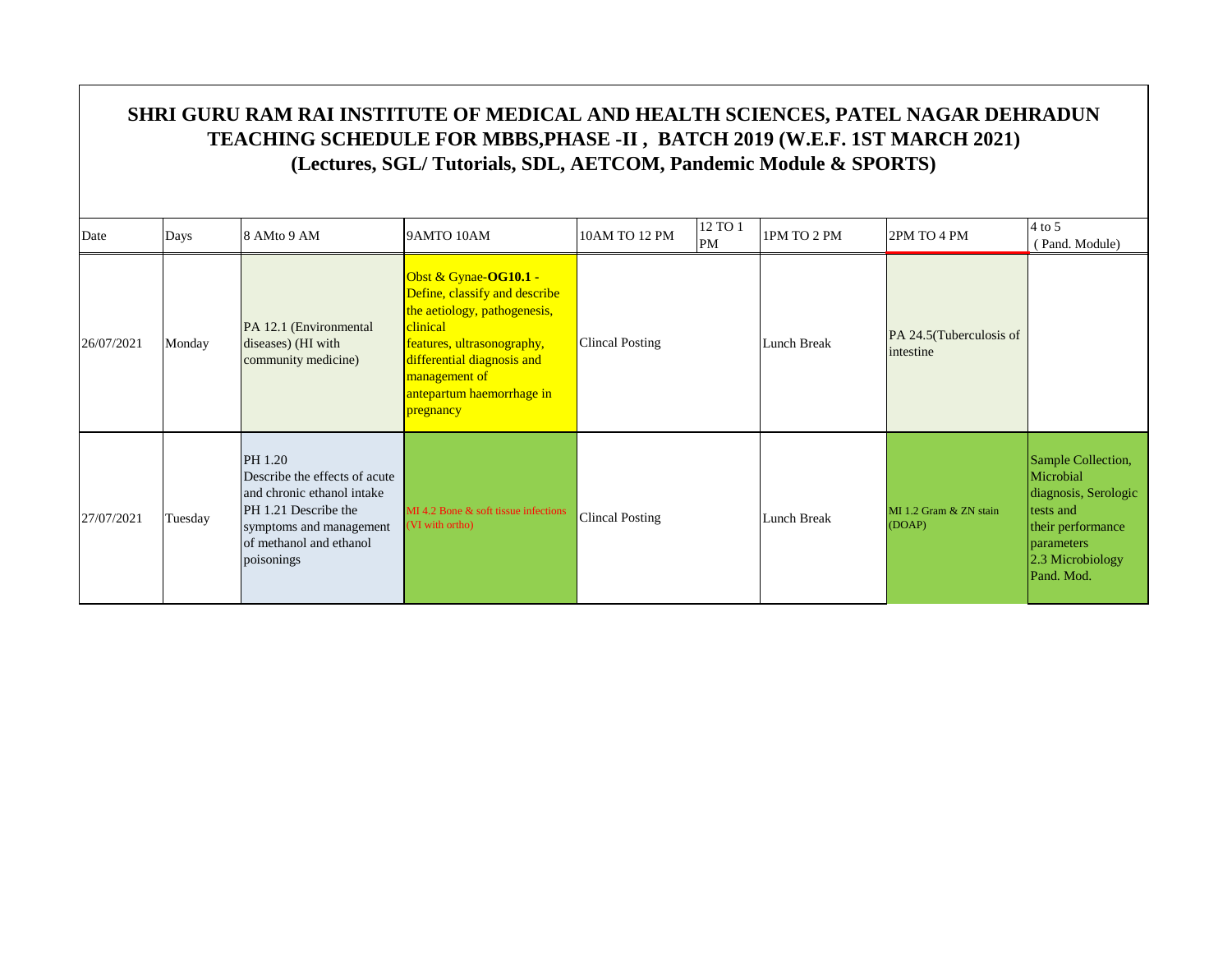| Date       | Days      | 8 AMto 9 AM                                                                                  | 9AMTO 10AM                                                                                                                                                                                                                         | 10AM TO 12 PM          | 12 TO 1<br>PM | 1PM TO 2 PM        | 2PM TO 4 PM                                                                                                                                                                                                                                                                                                                                                                                                                                                                                                                                                                                                                                                                                                                                                                                                    | $4$ to 5<br>(Pand. Module) |
|------------|-----------|----------------------------------------------------------------------------------------------|------------------------------------------------------------------------------------------------------------------------------------------------------------------------------------------------------------------------------------|------------------------|---------------|--------------------|----------------------------------------------------------------------------------------------------------------------------------------------------------------------------------------------------------------------------------------------------------------------------------------------------------------------------------------------------------------------------------------------------------------------------------------------------------------------------------------------------------------------------------------------------------------------------------------------------------------------------------------------------------------------------------------------------------------------------------------------------------------------------------------------------------------|----------------------------|
| 28/07/2021 | Wednesday | $MI$ 4.3 Introduction to skin & soft<br>tissue infections & cellulitis                       | PA 12.3(Obesity) (VI with<br>medicine)                                                                                                                                                                                             | <b>Clincal Posting</b> |               | Lunch Break        | $2 - 4 PM$<br>(Integrated Learning)<br><b>FM10.1</b><br><b>Describe General Principles</b><br>and basic methodologies in<br>reatment of poisoning:<br>econtamination, supportive<br>herapy, antidote therapy,<br>procedures of enhanced<br>elimination with regard to:<br>Antipyretics - Paracetamol,<br><b>Salicylates</b><br>ii. A nti-Infectives (Common<br>antibiotics – an overview)<br>iii. Neuropsychotoxicology<br><b>Barbiturates,</b><br>benzodiazepines, phenytoin,<br>lithium, haloperidol,<br>neuroleptics, tricyclics<br>iv. N arcotic Analgesics,<br><b>Anaesthetics</b> , and Muscle<br><b>Relaxants</b><br>. Cardiovascular Toxicology<br>Cardiotoxic plants - oleander,<br>odollam, aconite, digitalis<br>vi. Gastro-Intestinal and<br><b>Endocrinal Drugs - Insulin</b><br>njection w//n FM |                            |
| 29/07/2021 | Thursday  | (Disaster Management) CM<br>13.1, 13.2 (Definition,<br>Concept, Management cycle)<br>FM 2.33 | PH 1.22 [SGD]<br>Describe drugs of abuse (dependence,<br>addiction, stimulants,<br>depressants, psychedelics, drugs used<br>for criminal offences)<br>& PH 1.23 [SGD]<br>Describe the process and mechanism<br>of drug deaddiction | <b>Clincal Posting</b> |               | <b>Lunch Break</b> | PA 24.6(Inflammatory<br>bowel disease)(VI with<br>surgery)                                                                                                                                                                                                                                                                                                                                                                                                                                                                                                                                                                                                                                                                                                                                                     |                            |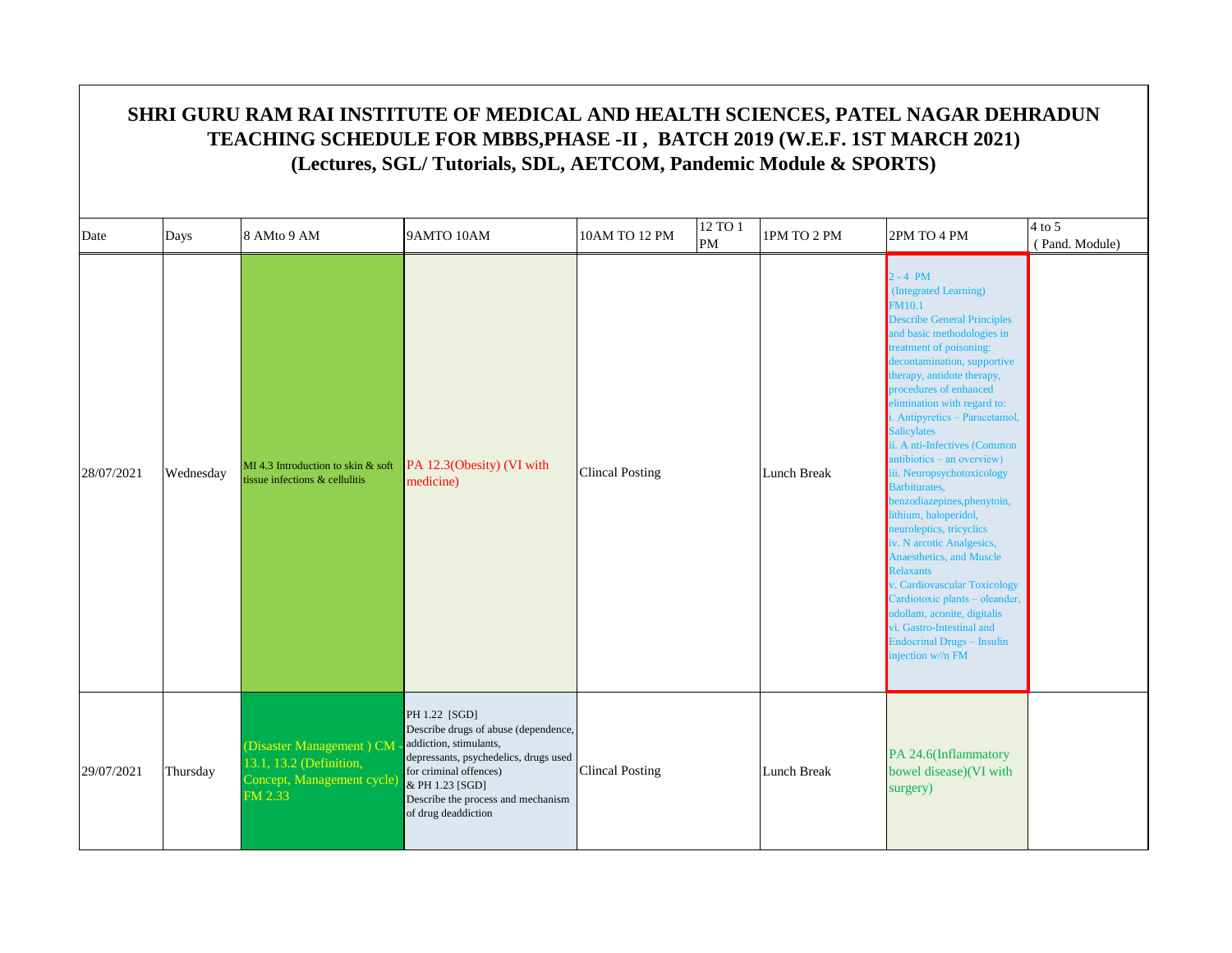| Date       | Days     | 8 AMto 9 AM                                                                                                                                                                                                                                                                                                                | 9AMTO 10AM                                                                                                                                                                             | 10AM TO 12 PM          | 12 TO 1<br>PM | 1PM TO 2 PM        | 2PM TO 4 PM                                                                  | $4$ to 5<br>(Pand. Module) |
|------------|----------|----------------------------------------------------------------------------------------------------------------------------------------------------------------------------------------------------------------------------------------------------------------------------------------------------------------------------|----------------------------------------------------------------------------------------------------------------------------------------------------------------------------------------|------------------------|---------------|--------------------|------------------------------------------------------------------------------|----------------------------|
| 30/07/2021 | Friday   | <b>Medicine: Envenomation IM-</b><br>20.1, 20.3, 20.7, 20.8, 20.9 Ing.<br>Pharmacology                                                                                                                                                                                                                                     | <b>II 4.3 Leprosy (VI with DVL)</b>                                                                                                                                                    | <b>Clincal Posting</b> |               | Lunch Break        | $\overline{1}$ 4.3 S. aureus & beta<br>emolytic Streptococcus (V<br>th Surg) |                            |
| 31/07/2021 | Saturday | Pre, intra and post-operative<br>management SU10.1 Describe<br>the principles of perioperative<br>management of common<br>surgical procedures- SU12.2<br>Describe and discuss the<br>methods of estimation and<br>replacement of<br>the fluid and electrolyte<br>requirements in the surgical<br>patient, Ing. Physiology, | MI 4.3 Tissue nematodes (SDL)                                                                                                                                                          | <b>Clincal Posting</b> |               | <b>Lunch Break</b> | Tutorial: 1.31, 1.20, 1.21                                                   |                            |
| 1/8/2021   | Sunday   | Sunday Off                                                                                                                                                                                                                                                                                                                 | Sunday Off                                                                                                                                                                             | Sunday Off             |               | Sunday Off         | <b>Sports and Other Activities</b>                                           |                            |
| 2/8/2021   | Monday   | PA 24.7(Carcinoma of<br>colon)(VI with<br>surgery)Pathology                                                                                                                                                                                                                                                                | Obst & Gynae-OG10.2 -<br><b>Enumerate the indications and</b><br>describe the appropriate use of<br>blood and blood products, their<br>complications and<br>management. Ing. Pathology | <b>Clincal Posting</b> |               | Lunch Break        | PA 25.1(Bilirubin<br>metabolism)(VI with<br>biochemistry, medicine)          |                            |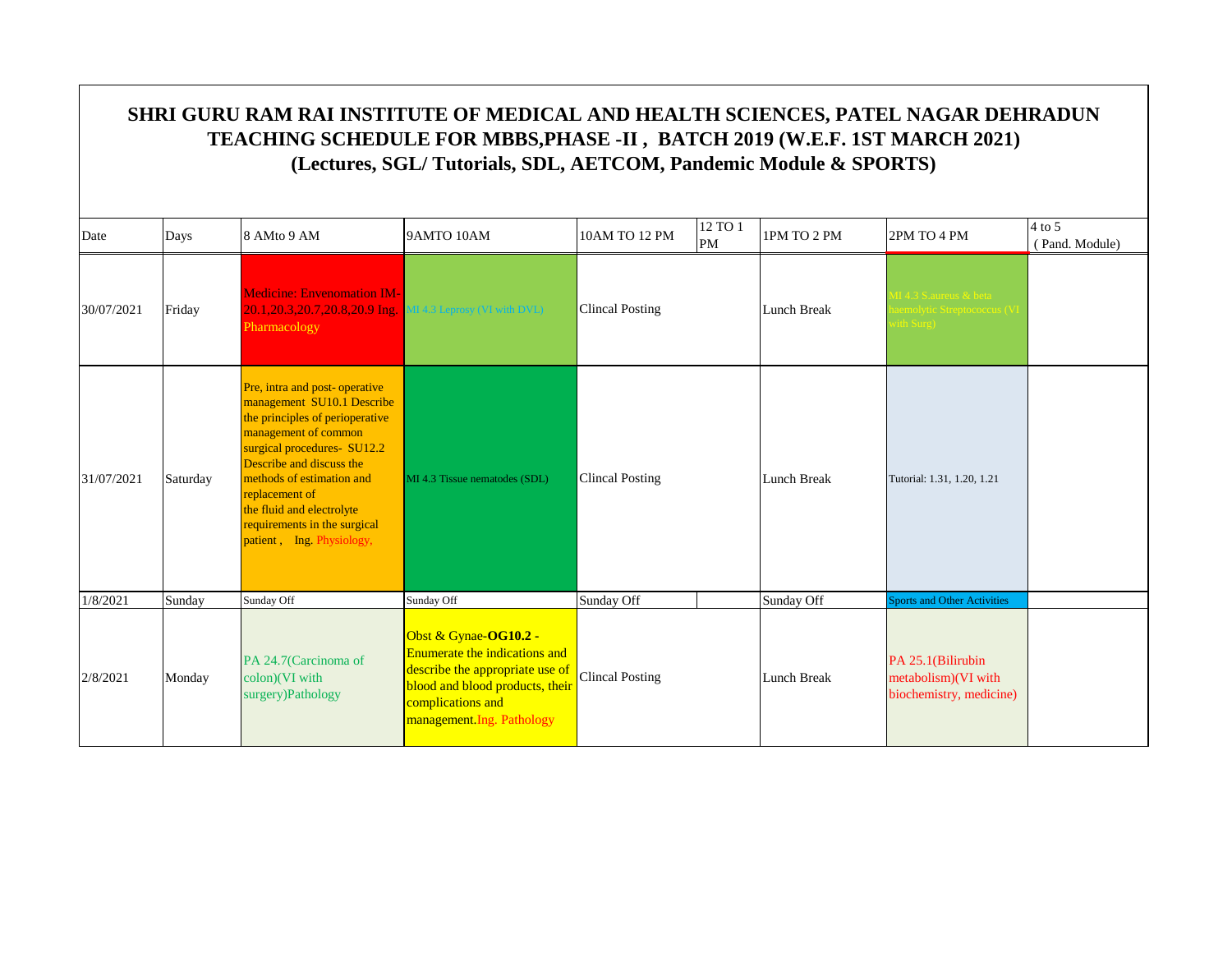|          | SHRI GURU RAM RAI INSTITUTE OF MEDICAL AND HEALTH SCIENCES, PATEL NAGAR DEHRADUN<br>TEACHING SCHEDULE FOR MBBS, PHASE -II, BATCH 2019 (W.E.F. 1ST MARCH 2021)<br>(Lectures, SGL/Tutorials, SDL, AETCOM, Pandemic Module & SPORTS) |                                                                                                                                                                                                                                                                                                                                                                                                                                                                                                                                                               |                                                                                                                                                                                     |                        |               |                    |                                                     |                                                                                                                         |  |  |  |
|----------|-----------------------------------------------------------------------------------------------------------------------------------------------------------------------------------------------------------------------------------|---------------------------------------------------------------------------------------------------------------------------------------------------------------------------------------------------------------------------------------------------------------------------------------------------------------------------------------------------------------------------------------------------------------------------------------------------------------------------------------------------------------------------------------------------------------|-------------------------------------------------------------------------------------------------------------------------------------------------------------------------------------|------------------------|---------------|--------------------|-----------------------------------------------------|-------------------------------------------------------------------------------------------------------------------------|--|--|--|
| Date     | Days                                                                                                                                                                                                                              | 8 AMto 9 AM                                                                                                                                                                                                                                                                                                                                                                                                                                                                                                                                                   | 9AMTO 10AM                                                                                                                                                                          | 10AM TO 12 PM          | 12 TO 1<br>PM | 1PM TO 2 PM        | 2PM TO 4 PM                                         | $4$ to 5<br>(Pand. Module)                                                                                              |  |  |  |
| 3/8/2021 | Tuesday                                                                                                                                                                                                                           | PH 1.51 Describe occupational and<br>environmental pesticides, food<br>adulterants, pollutants and insect<br>repellents<br>PH 1.52 Describe management of<br>common poisoning, insecticides,<br>common sting and bites                                                                                                                                                                                                                                                                                                                                        | PA 2.7(carcinoma of colon)                                                                                                                                                          | <b>Clincal Posting</b> |               | <b>Lunch Break</b> | MI 1.2 Stool routine<br>microscopy (DOAP)           | Vaccination<br>strategies including<br>vaccine development<br>Implementation 2.4<br>CM/Biochemistry<br>Pendamics Module |  |  |  |
| 4/8/2021 | Wednesday                                                                                                                                                                                                                         | Herpes viruses (VL with                                                                                                                                                                                                                                                                                                                                                                                                                                                                                                                                       | PA 25.2 (Hepatic failure)(VI<br>with medicine and<br>surgery)Pathology                                                                                                              | <b>Clincal Posting</b> |               | Lunch Break        | Written Assessment:<br>1.20, 1.21, 1.22, 1.23, 1.31 |                                                                                                                         |  |  |  |
| 5/8/2021 | Thursday                                                                                                                                                                                                                          | FM 10.1(iv-vi) - General Principles<br>and basic methodologies in<br>treatment of poisoning:<br>decontamination, supportive<br>therapy, antidote therapy,<br>procedures of enhanced elimination<br>with regard to:<br>iii. phenytoin, lithium, haloperidol,<br>neuroleptics, tricyclics<br>iv. Narcotic Analgesics,<br>Anaesthetics, and Muscle Relaxant<br>v. Cardiovascular Toxicology<br>Cardiotoxic plants - oleander,<br>odollam, aconite, digitalis<br>vi. Gastro-Intestinal and<br>Endocrinal Drugs - Insulin (with<br>Pharmacology, General Medicine) | PH 1.32<br>Describe the mechanism/s of action.<br>types, doses, side effects, indications<br>and contraindications of drugs used in Clincal Posting<br>bronchial asthma<br>and COPD |                        |               | <b>Lunch Break</b> | PA 25.3(Hepatitis)(VI<br>with medicine)             |                                                                                                                         |  |  |  |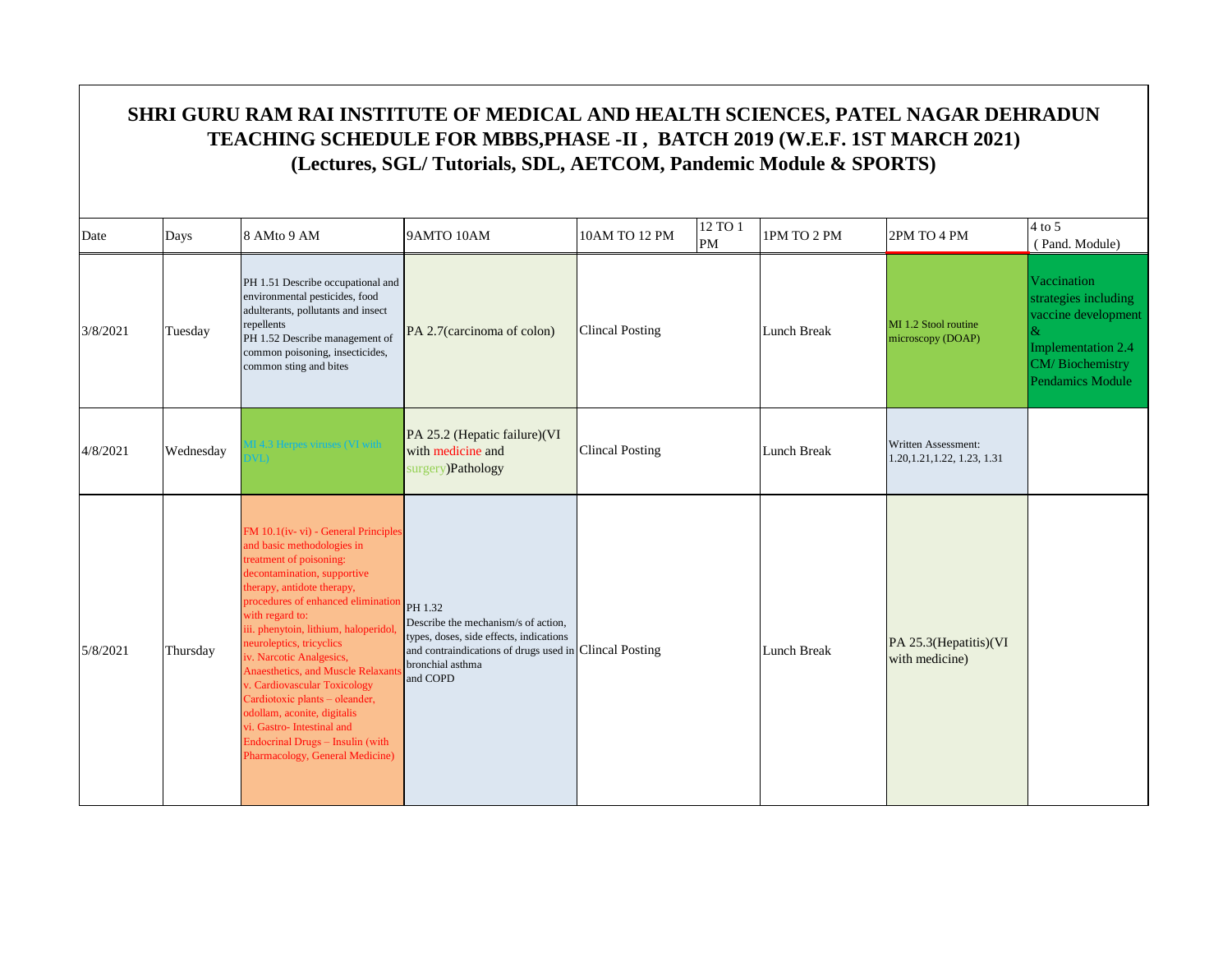#### Date  $\begin{array}{|c|c|c|c|c|c|}\n\hline\n\text{Days} & \text{8 AMto 9 AM} & \text{9AMTO 10AM} & \text{10AM TO 12 PM} & \text{12 TO 1} \\
\hline\n\end{array}$  $\begin{array}{|l|c|c|c|c|}\n 12\, \text{TO 1} & \text{IPM TO 2 PM} & \text{2PM TO 4 PM} & \text{QP} & \text{QP} \\
 \hline\n \text{PM} & & & \text{QP} & \text{QP} & \text{QP} \\
 \end{array}$  ( Pand. Module) **SHRI GURU RAM RAI INSTITUTE OF MEDICAL AND HEALTH SCIENCES, PATEL NAGAR DEHRADUN TEACHING SCHEDULE FOR MBBS,PHASE -II , BATCH 2019 (W.E.F. 1ST MARCH 2021) (Lectures, SGL/ Tutorials, SDL, AETCOM, Pandemic Module & SPORTS)** 6/8/2021 Friday Medicine: Poisioning IM-21.1,21.2,21.3,21.4,21.6 Ing. Pharmacology MI 5.1 Introduction to CNS MI 5.1 Introduction to CNS<br>
Clincal Posting<br>
Clincal And Subcutaneous mycoses and subcutaneous mycoses 7/8/2021 Saturday Pre, intra and post- operative management - 2nd lecture - SU10.1 Describe the principles of perioperative management of common surgical procedures, Dyselectrolytemia: Na+, K +,  $Ca + 1, Mg + 1$ SDL Pharmacology PH 1.32 Mechanism/s of action, types, doses, side effects, indications and contraindications of drugs used in bronchial asthma and COPD Module 2.2 The foundations of bioethics, FMT (AETCOM) (Concept of Health and Disease) CM - 1.1,  $1.2, 1.3,$ 1.4 Lunch Break Tutorial : PH 1.26, PH1.27,1.28, 1.29, 1.30 8/8/2021 Sunday Sunday Sunday Off Sunday Off Sunday Off Sunday Off Sports and Other Activities 9/8/2021 Monday PA 26.1(Pneumonia) (VI with medicine, HI with micro) Obst & Gynae-**OG12.1 - (Part 1)** Define, classify and describe the etiology and pathophysiology, early detection, investigations; principles of management of hypertensive disorders of pregnancy and eclampsia, complications of eclampsia. Ing. General Medicine Lunch Break PA 25.4(Cirrhosis)(VI with medicine and surgery) 10/8/2021 Tuesday PH 1.33 Describe the mechanism of action, types, doses, side effects, indications and contraindications of  $\overline{PA}$  25.5 (portal hypertension) the drugs used in cough (antitussives, expectorants/ mucolytics) (VI with medicine, surgery) Lunch Break MI 5.1 Acute pyogenic meningitis (VI with GM) Emerging and Reemerging infections, early identification and control of new infections 2.2 CM Clincal Posting Clincal Posting Clincal Posting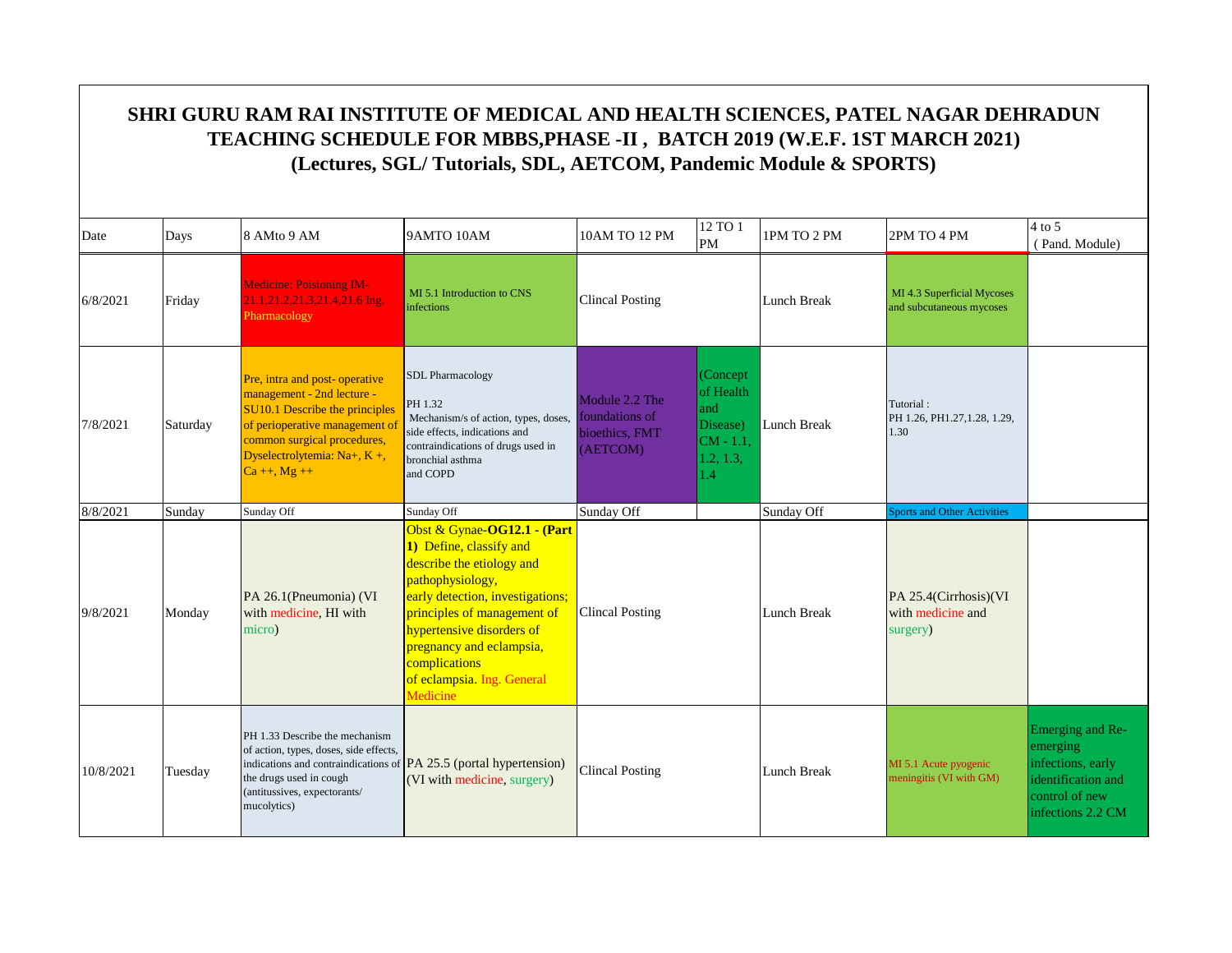| Date       | Days      | 8 AMto 9 AM                                                                                                                                                                                        | 9AMTO 10AM                                                                                                                                                                                                                                                                                                                                                     | 10AM TO 12 PM          | 12 TO 1<br>PM | 1PM TO 2 PM | 2PM TO 4 PM                                                                 | $4$ to 5<br>(Pand. Module) |
|------------|-----------|----------------------------------------------------------------------------------------------------------------------------------------------------------------------------------------------------|----------------------------------------------------------------------------------------------------------------------------------------------------------------------------------------------------------------------------------------------------------------------------------------------------------------------------------------------------------------|------------------------|---------------|-------------|-----------------------------------------------------------------------------|----------------------------|
| 11/8/2021  | Wednesday | MI 4.3 Viral exanthematous<br>infections (other than herpes)                                                                                                                                       | PA 26.2 (Lung abscess) (VI<br>with medicine, HI with micro)                                                                                                                                                                                                                                                                                                    | Clincal Posting        |               | Lunch Break | Written Assessment:<br>PH 1.26, PH1.27, 1.28, 1.29,<br>1.30                 |                            |
| 12/8/2021  | Thursday  | (Disaster Management) CM<br>13.3, (Manmade Disasters)                                                                                                                                              | PH 1.34<br>Describe the mechanism/s of action.<br>types, doses, side effects, indications<br>and contraindications of the drugs<br>used as below:<br>1. Acid-peptic disease & GERD<br>2. Antiemetics and prokinetics<br>3. Antidiarrhoeals<br>4. Laxatives<br>5.Inflammatory Bowel Disease<br>6. Irritable Bowel Disorders, biliary<br>and pancreatic diseases | Clincal Posting        |               | Lunch Break | PA 25.6 (DOAP)                                                              |                            |
| 13/08/2021 | Friday    | <b>Medicine: Mineral fluid</b><br><b>Electrolyte and Acid base</b><br>disorders IM-<br>22.1, 22.2, 22.3, 22.4, 22.5, 22.6<br>22.7.22.8.22.9.22.10.22.11.2<br>2.12,22.13 Pathology,<br>Pharmacology | MI 5.1 Chronic bacterial meningitis<br>(HI with Path)                                                                                                                                                                                                                                                                                                          | <b>Clincal Posting</b> |               | Lunch Break | MI 5.1 Viral meningitis (Polio<br>coxsachie and others) (VI with<br>Paedia) |                            |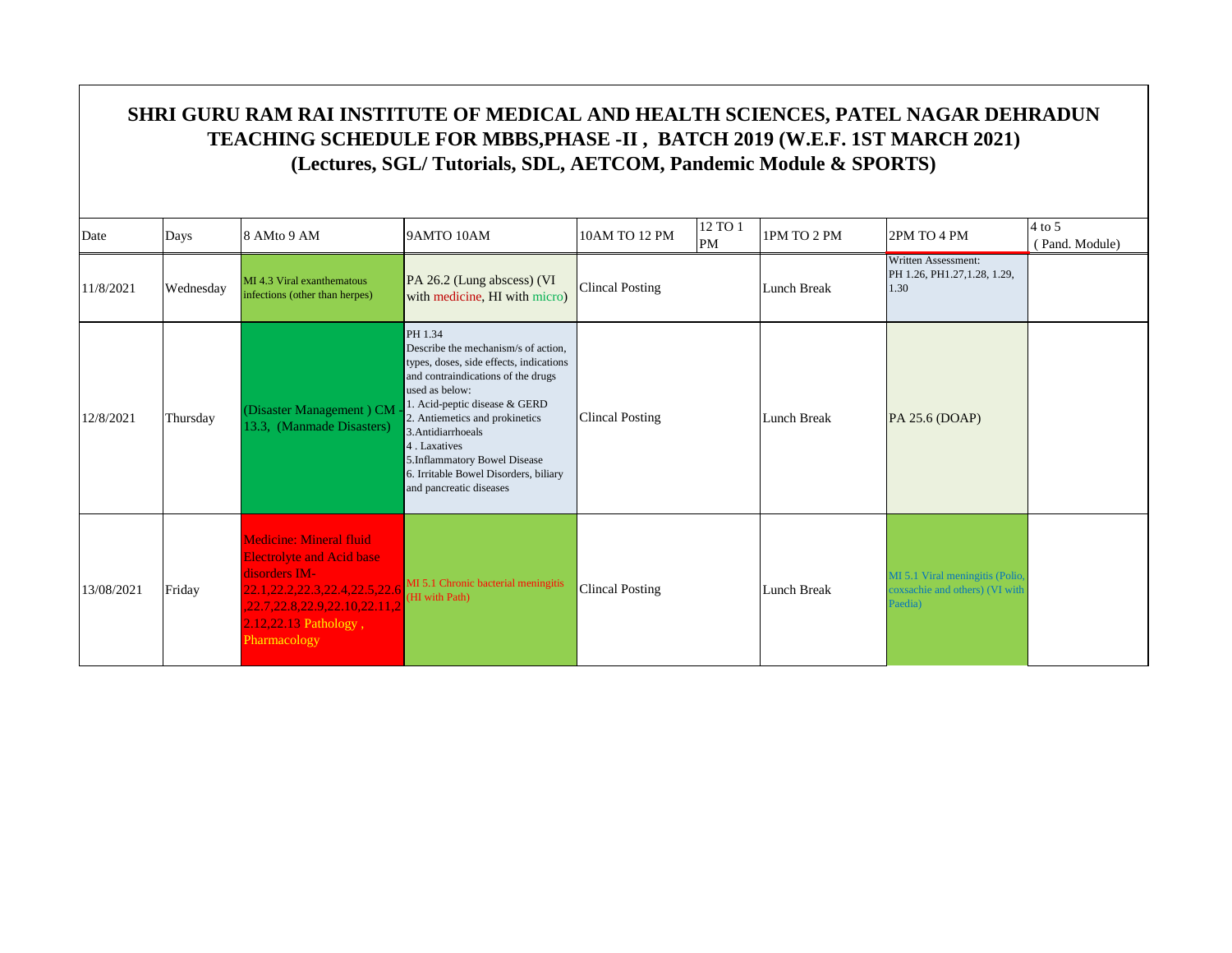| Date       | Days     | 8 AMto 9 AM                                               | 9AMTO 10AM                                                                                                                                                                                                                                                                                                                                                                                      | 10AM TO 12 PM                           | 12 TO 1<br>PM                                                                 | 1PM TO 2 PM       | 2PM TO 4 PM                                                                                                                                                                                                                                                                                                                                                                                                                                                    | $4$ to 5<br>(Pand. Module) |
|------------|----------|-----------------------------------------------------------|-------------------------------------------------------------------------------------------------------------------------------------------------------------------------------------------------------------------------------------------------------------------------------------------------------------------------------------------------------------------------------------------------|-----------------------------------------|-------------------------------------------------------------------------------|-------------------|----------------------------------------------------------------------------------------------------------------------------------------------------------------------------------------------------------------------------------------------------------------------------------------------------------------------------------------------------------------------------------------------------------------------------------------------------------------|----------------------------|
| 14/08/2021 | Saturday | SU11.1 Describe principles of<br>Preoperative assessment. | <b>SDL Pharmacology</b><br>PH 1.34<br>Mechanism/s of action, types, doses,<br>side effects, indications and<br>contraindications of the drugs used as Module 2.3: Health<br>below:<br>1. Acid-peptic disease & GERD<br>2. Antiemetics and prokinetics<br>3. Antidiarrhoeals<br>4. Laxatives<br>5.Inflammatory Bowel Disease<br>6. Irritable Bowel Disorders, biliary<br>and pancreatic diseases | care as a right (FMT<br><b>AETCOM</b> ) | (Concept)<br>of Health<br>and<br>Disease)<br>$CM - 1.1$ ,<br>1.2, 1.3,<br>1.4 | Lunch Break       | $2 - 3 PM$<br>(Integrated Learning)<br>IM 15.15<br>Describe and enumerate the<br>indications, pharmacology and<br>side effects of<br>pharmacotherapy of acid<br>peptic disease including<br>Helicobacter pylori<br>(Integration with General<br>medicine)<br>$3-4$ pm<br><b>PE 24.5</b><br>Discuss the role of antibiotics.<br>antispasmodics, anti-secretory<br>drugs, probiotics, anti-emetics<br>in acute diarrheal diseases<br>(Integration withPediatrics |                            |
| 15/08/2022 | Sunday   | Inddependence Day                                         | Inddependence Day                                                                                                                                                                                                                                                                                                                                                                               | Inddependence Day                       |                                                                               | Inddependence Day | Inddependence Day                                                                                                                                                                                                                                                                                                                                                                                                                                              |                            |
| 16/08/2021 | Monday   | PA 27.1(Arteriosclerosis)(V)<br>with medicine)            | Obst & Gynae-OG12.1 - (<br>Part 2) Define, classify and<br>describe the etiology and<br>pathophysiology,<br>early detection, investigations;<br>principles of management of<br>hypertensive disorders of<br>pregnancy and eclampsia,<br>complications<br>of eclampsia. Ing General<br>Medicine                                                                                                  | <b>Clincal Posting</b>                  |                                                                               | Lunch Break       | PA 26.3(Obstructive<br>airway disease)(VI with<br>medicine, HI with micro)                                                                                                                                                                                                                                                                                                                                                                                     |                            |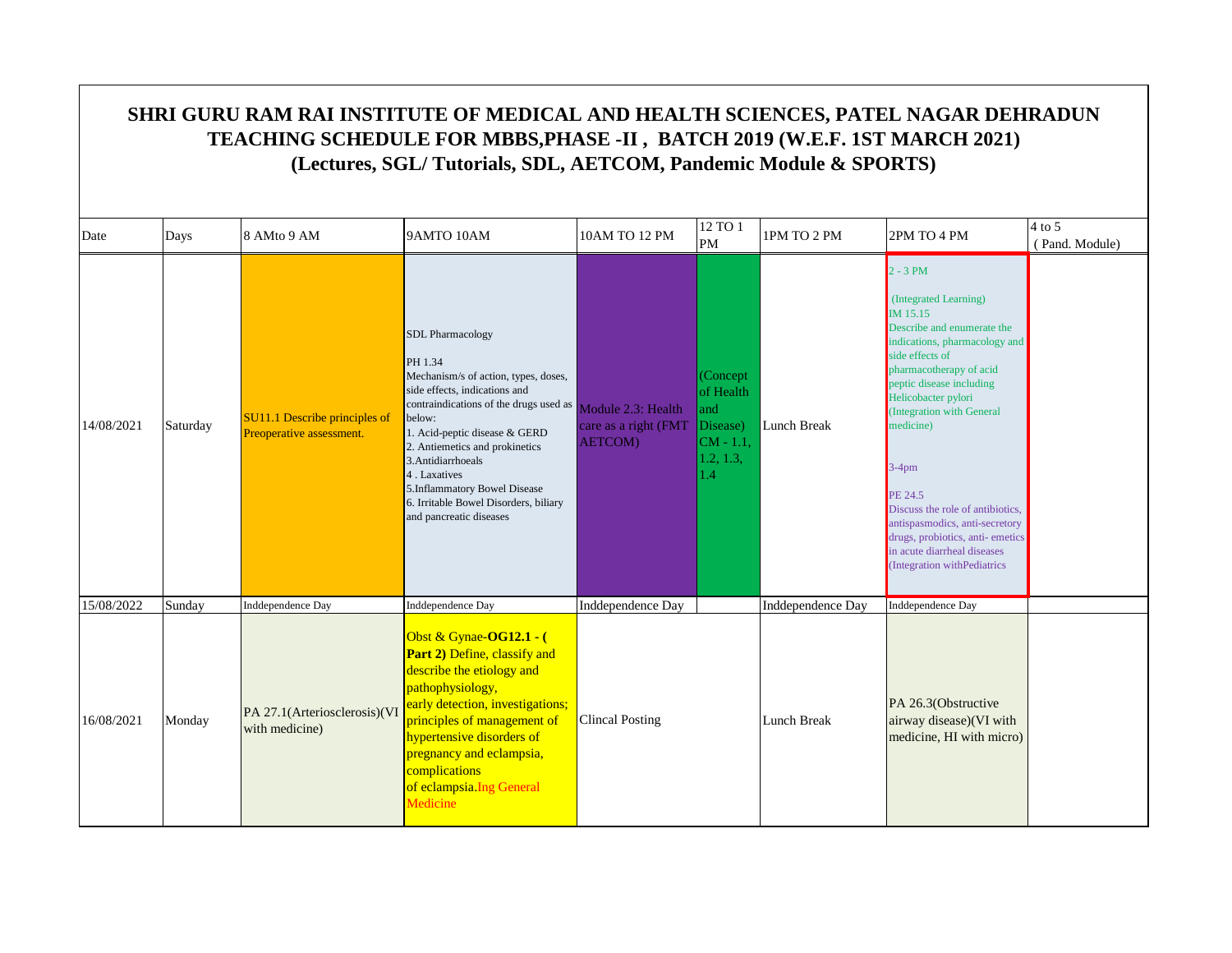|            | SHRI GURU RAM RAI INSTITUTE OF MEDICAL AND HEALTH SCIENCES, PATEL NAGAR DEHRADUN<br>TEACHING SCHEDULE FOR MBBS, PHASE -II, BATCH 2019 (W.E.F. 1ST MARCH 2021)<br>(Lectures, SGL/Tutorials, SDL, AETCOM, Pandemic Module & SPORTS) |                                                                                                                                                                                                                                                                                                                                                                |                                                                                             |                        |                      |             |                                                                                                                                                                                                                                                                                                                                                                                                                                                                                                                                   |                                                                                                                   |  |  |  |
|------------|-----------------------------------------------------------------------------------------------------------------------------------------------------------------------------------------------------------------------------------|----------------------------------------------------------------------------------------------------------------------------------------------------------------------------------------------------------------------------------------------------------------------------------------------------------------------------------------------------------------|---------------------------------------------------------------------------------------------|------------------------|----------------------|-------------|-----------------------------------------------------------------------------------------------------------------------------------------------------------------------------------------------------------------------------------------------------------------------------------------------------------------------------------------------------------------------------------------------------------------------------------------------------------------------------------------------------------------------------------|-------------------------------------------------------------------------------------------------------------------|--|--|--|
| Date       | Days                                                                                                                                                                                                                              | 8 AMto 9 AM                                                                                                                                                                                                                                                                                                                                                    | 9AMTO 10AM                                                                                  | 10AM TO 12 PM          | 12 TO 1<br><b>PM</b> | 1PM TO 2 PM | 2PM TO 4 PM                                                                                                                                                                                                                                                                                                                                                                                                                                                                                                                       | $4$ to 5<br>(Pand. Module)                                                                                        |  |  |  |
| 17/08/2021 | Tuesday                                                                                                                                                                                                                           | PH 1.34<br>Describe the mechanism/s of<br>action, types, doses, side effects,<br>indications and contraindications of<br>the drugs used as below:<br>1. Acid-peptic disease & GERD<br>2. Antiemetics and prokinetics<br>3. Antidiarrhoeals<br>4. Laxatives<br>5.Inflammatory Bowel Disease<br>6. Irritable Bowel Disorders, biliary<br>and pancreatic diseases | (Disaster Management) SDL<br>CM - 13.4 (National Disasters<br><b>Management Authority</b> ) | <b>Clincal Posting</b> |                      | Lunch Break | MI 5.2 Viral encephalitis<br>(HSV, arbovirus, Nipah,<br>Hendra and others)                                                                                                                                                                                                                                                                                                                                                                                                                                                        | <b>Therapeutic</b><br>strategies<br>including new drug<br>development, 2.5<br>Medicine<br><b>Pendamics Module</b> |  |  |  |
| 18/08/2021 | Wednesday                                                                                                                                                                                                                         | MI 5.2 Viral encephalitis (Rabies)<br>VI with GM)                                                                                                                                                                                                                                                                                                              | PA 27.2 (aortic aneurysm)(VI<br>with medicine)                                              | <b>Clincal Posting</b> |                      | Lunch Break | $2 - 3$ PM<br>[Integrated Learning]<br>IM 6.13<br>Describe and enumerate the<br>indications and side effects of<br>drugs for bacterial, viral and<br>other types of diarrhea<br>&IM16.13<br>Describe and enumerate the<br>indications, pharmacology and<br>side effects of<br>pharmacotherapy for parasitic<br>causes of diarrhea<br>&IM 16.14<br>Describe and enumerate the<br>indications, pharmacology and<br>side effects of<br>pharmacotherapy for bacterial<br>and viral diarrhea<br>(Integration with General<br>medicine) |                                                                                                                   |  |  |  |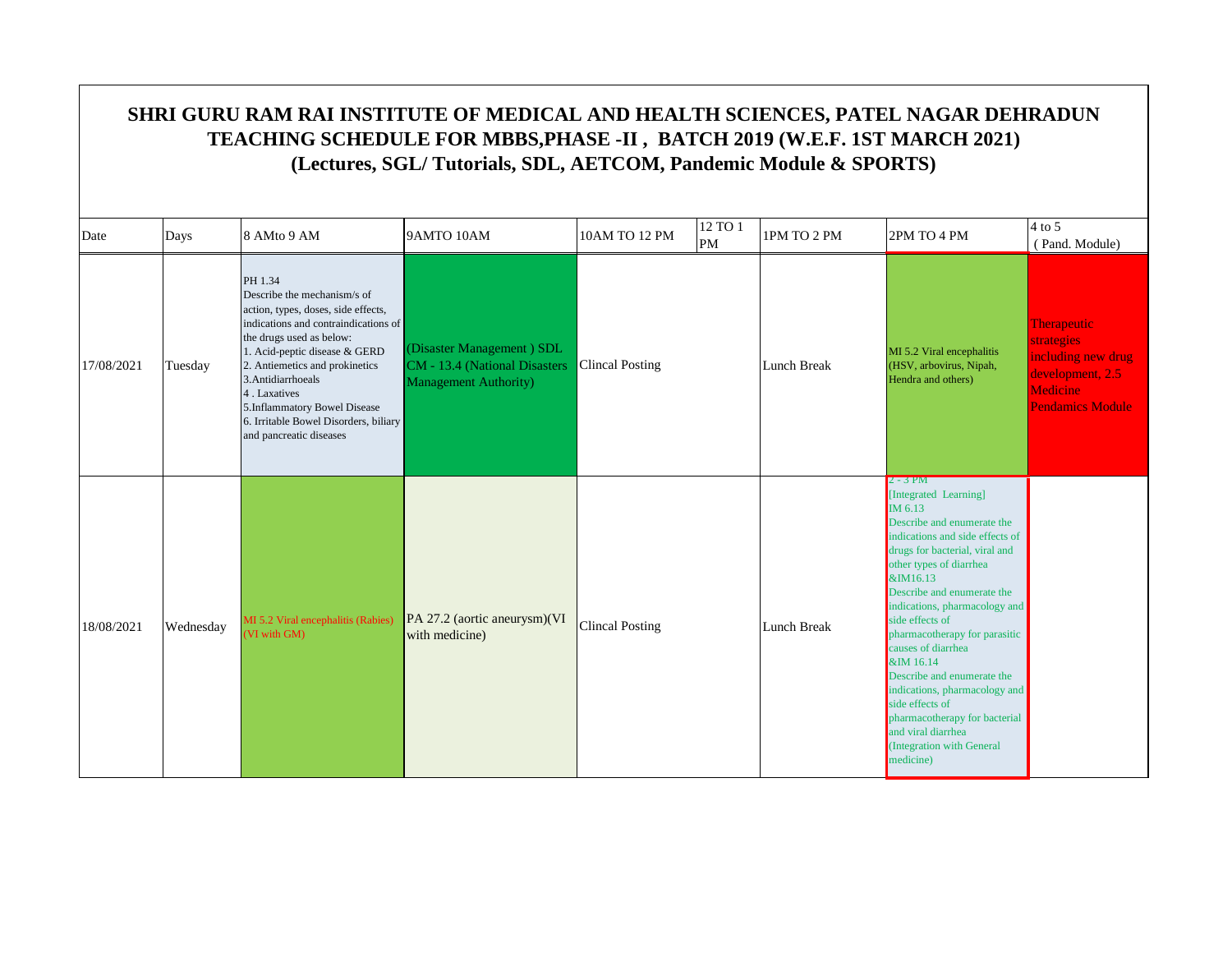| Date       | Days     | 8 AMto 9 AM                                                                                                                                                                                                                                                                         | 9AMTO 10AM                                                                                                                                                                                                                          | 10AM TO 12 PM                                                                                                  | 12 TO 1<br>PM | 1PM TO 2 PM        | 2PM TO 4 PM                                                                                                                                                                                                                                                                                                                                                                                                                                                      | $4$ to 5<br>(Pand. Module) |
|------------|----------|-------------------------------------------------------------------------------------------------------------------------------------------------------------------------------------------------------------------------------------------------------------------------------------|-------------------------------------------------------------------------------------------------------------------------------------------------------------------------------------------------------------------------------------|----------------------------------------------------------------------------------------------------------------|---------------|--------------------|------------------------------------------------------------------------------------------------------------------------------------------------------------------------------------------------------------------------------------------------------------------------------------------------------------------------------------------------------------------------------------------------------------------------------------------------------------------|----------------------------|
| 19/08/2021 | Thursday | FM 11.1 - features and<br>management of Snake bite<br>(with General Medicine)                                                                                                                                                                                                       | PH1.35<br>Describe the mechanism/s of action.<br>types, doses, side effects,<br>indications and contraindications of<br>drugs used in hematological<br>disorders like:<br>1. Drugs used in anemias<br>2. Colony Stimulating factors | <b>Clincal Posting</b>                                                                                         |               | <b>Lunch Break</b> | PA 27.3(Heart failure)<br>(VI with medicine,<br>physiology)                                                                                                                                                                                                                                                                                                                                                                                                      |                            |
| 20/08/2021 | Friday   | <b>Medicine: Nutritional and</b><br><b>Vitamin Deficiencies IM-</b><br>23.1.23.2.23.3.23.4                                                                                                                                                                                          | MI 5.2 Slow viral infections & prions Clincal Posting                                                                                                                                                                               |                                                                                                                |               | <b>Lunch Break</b> | MI 5.1 & 5.2 Parasitic<br>infections of CNS (free-living<br>amoebae, toxoplasmosis,<br>cerebral malaria and sleeping<br>sickness)                                                                                                                                                                                                                                                                                                                                |                            |
| 21/08/2021 | Saturday | Nutrition SU12.1 Enumerate the<br>causes and consequences of<br>malnutrition in the<br>surgical patient SU12.3<br>Discuss the nutritional<br>requirements of surgical<br>patients, the<br>methods of providing nutritional<br>support and their complications.<br>Ing. Biochemistry | MI 5.1 $\&$ 5.2 Parasitic infections of<br>CNS (Neurocysticercosis) (VI with<br>GM)                                                                                                                                                 | Module 2.1: The foundations of<br>$\alpha$ communication - 2<br>Dr. S.Kumar, Dr. AV Mathur,<br>Dr. Anjali, MEU |               | Lunch Break        | $2 - 3 PM$<br>[Integrated Learning]<br>IM 15.14<br>Describe and enumerate the<br>indications, pharmacology and<br>side effects of<br>pharmacotherapy of pressors<br>used in the treatment of<br>Upper GI bleed (Integration<br>with General medicine)<br>$3-4$ PM<br>[Integrated Learning]<br>IM 14.13<br>Describe and enumerate the<br>indications, pharmacology and<br>side effects of<br>pharmacotherapy for<br>obesity(Integration with<br>General medicine) |                            |
| 22/08/2021 | Sunday   | Raksha Bandhan                                                                                                                                                                                                                                                                      | Raksha Bandhan                                                                                                                                                                                                                      | Raksha Bandhan                                                                                                 |               | Raksha Bandhan     | Raksha Bandhan                                                                                                                                                                                                                                                                                                                                                                                                                                                   |                            |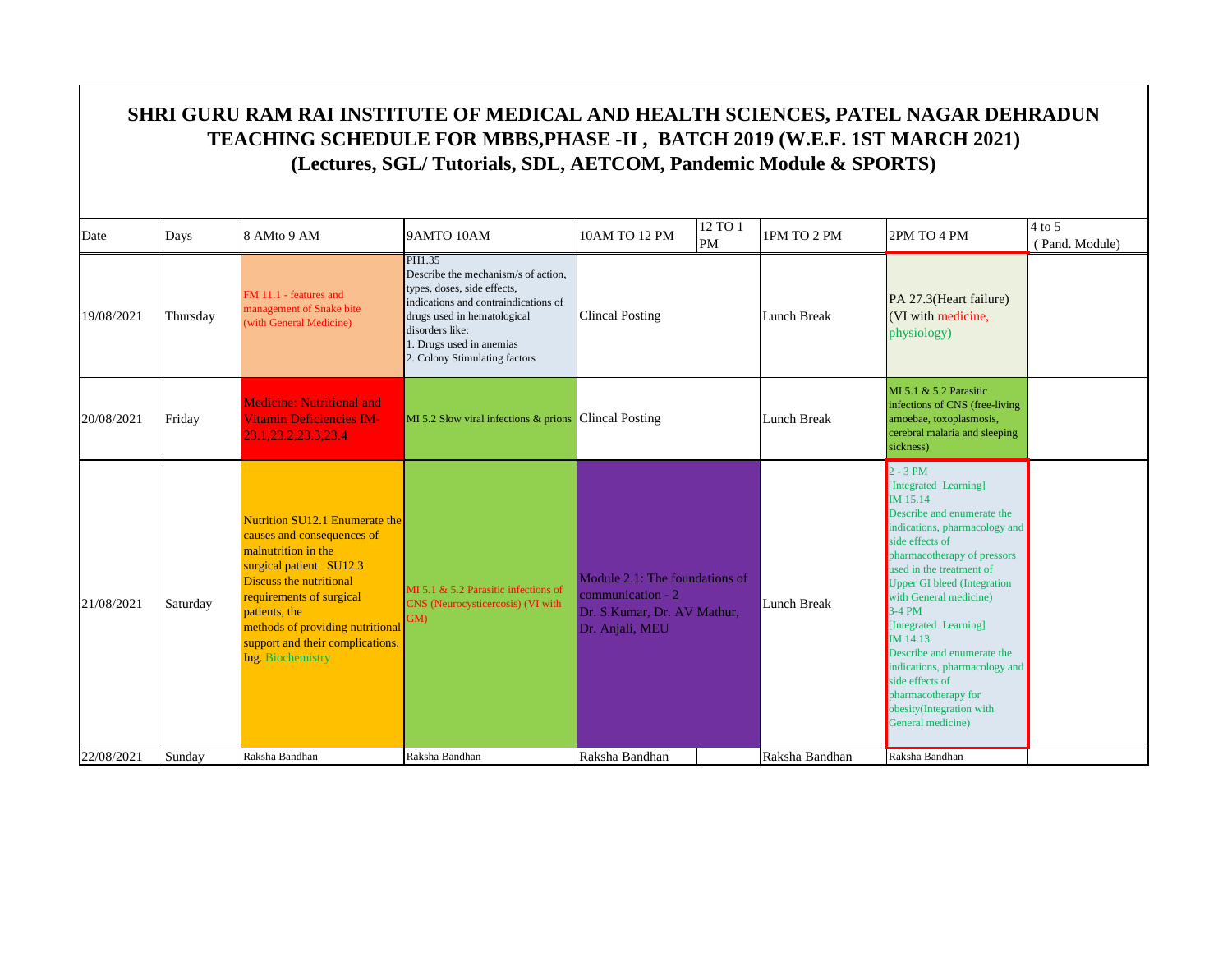| Date       | Days      | 8 AMto 9 AM                                                                                                                                                                                                            | 9AMTO 10AM                                                                                                                                                                                                                                                                                    | 10AM TO 12 PM          | 12 TO 1<br><b>PM</b> | 1PM TO 2 PM        | 2PM TO 4 PM                                                                                                                                                                                                   | $4$ to 5<br>(Pand. Module)                                                                                                   |
|------------|-----------|------------------------------------------------------------------------------------------------------------------------------------------------------------------------------------------------------------------------|-----------------------------------------------------------------------------------------------------------------------------------------------------------------------------------------------------------------------------------------------------------------------------------------------|------------------------|----------------------|--------------------|---------------------------------------------------------------------------------------------------------------------------------------------------------------------------------------------------------------|------------------------------------------------------------------------------------------------------------------------------|
| 23/08/2021 | Monday    | PA 26.5(Occupational lung<br>disease)(VI with medicine,<br>CM                                                                                                                                                          | Obst & Gynae OG12.1 - (Part<br>3) Define, classify and<br>describe the etiology and<br>pathophysiology,<br>early detection, investigations;<br>principles of management of<br>hypertensive disorders of<br>pregnancy and eclampsia,<br>complications<br>of eclampsia. Ing General<br>Medicine | <b>Clincal Posting</b> |                      | <b>Lunch Break</b> | PA 27.5(Ischemic heart<br>disease)(VI with<br>medicine)Pathology                                                                                                                                              |                                                                                                                              |
| 24/08/2021 | Tuesday   | PH 1.36<br>Describe the mechanism of action.<br>types, doses, side effects,<br>indications and contraindications of<br>drugs used in endocrine disorders<br>(diabetes mellitus, thyroid disorders<br>and osteoporosis) | MI 5.1 Fungal meningitis<br>(Cryptococcus and others) (VI with<br>GM)                                                                                                                                                                                                                         | <b>Clincal Posting</b> |                      | Lunch Break        | MI 5.3 Meningitis (DOAP)                                                                                                                                                                                      | Vaccination<br>strategies including<br>vaccine development<br>&<br>Implementation 2.4<br>CM/Biochemistry<br>Pendamics Module |
| 25/08/2021 | Wednesday | MI 6.1 Intro to RT infections                                                                                                                                                                                          | PA 27.4(Rheumatic fever)(VI<br>with medicine, HI with<br>micro)Pathology                                                                                                                                                                                                                      | <b>Clincal Posting</b> |                      | <b>Lunch Break</b> | $2 - 4 PM$<br>[Integrated Learning]<br>IM 12.13<br>Describe the pharmacology,<br>indications, adverse reaction,<br>interactions of thyroxine and<br>antithyroid drugs (Intergration<br>with General medicine) |                                                                                                                              |
| 26/08/2021 | Thursday  | (Occupational Health) CM .<br>11.1, 11.4 (Occupational<br>Illness, Ergonomics) PA 26.                                                                                                                                  | PH 1.36<br>Describe the mechanism of action.<br>types, doses, side effects,<br>indications and contraindications of<br>drugs used in endocrine<br>disorders (diabetes mellitus, thyroid<br>disorders and osteoporosis)                                                                        | Clincal Posting        |                      | Lunch Break        | PA<br>26.4(Tuberculosis)(VI<br>with medicine, HI with<br>micro)                                                                                                                                               |                                                                                                                              |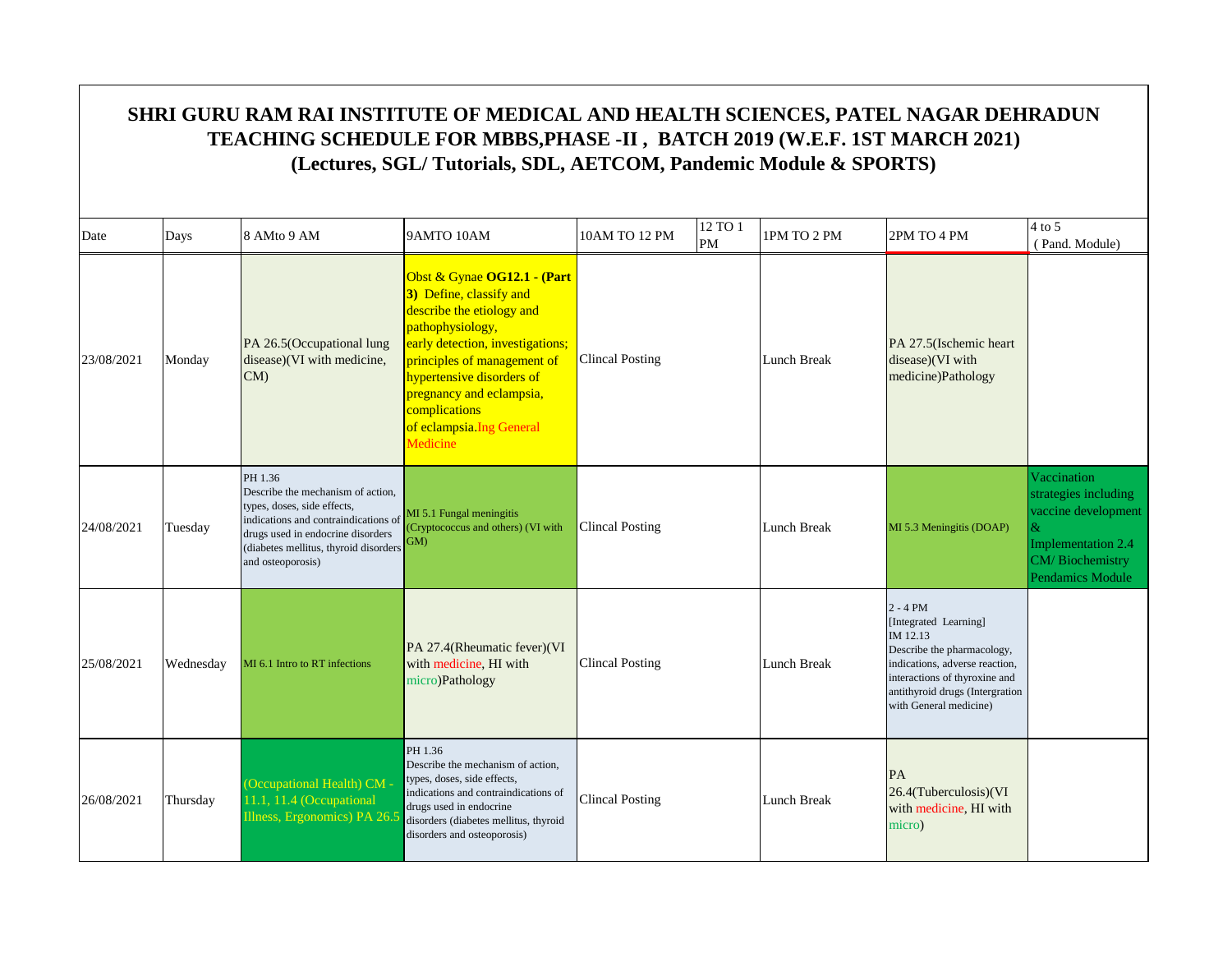|            | SHRI GURU RAM RAI INSTITUTE OF MEDICAL AND HEALTH SCIENCES, PATEL NAGAR DEHRADUN<br>TEACHING SCHEDULE FOR MBBS, PHASE -II, BATCH 2019 (W.E.F. 1ST MARCH 2021)<br>(Lectures, SGL/Tutorials, SDL, AETCOM, Pandemic Module & SPORTS) |                                                                                                                                                                                                                                                                                                                                                                                                                                     |                                                                                                                            |                                                                                               |                                                                                                         |             |                                                                                                                                                                                                                                                  |                                                                                                                                |  |  |  |
|------------|-----------------------------------------------------------------------------------------------------------------------------------------------------------------------------------------------------------------------------------|-------------------------------------------------------------------------------------------------------------------------------------------------------------------------------------------------------------------------------------------------------------------------------------------------------------------------------------------------------------------------------------------------------------------------------------|----------------------------------------------------------------------------------------------------------------------------|-----------------------------------------------------------------------------------------------|---------------------------------------------------------------------------------------------------------|-------------|--------------------------------------------------------------------------------------------------------------------------------------------------------------------------------------------------------------------------------------------------|--------------------------------------------------------------------------------------------------------------------------------|--|--|--|
| Date       | Days                                                                                                                                                                                                                              | 8 AMto 9 AM                                                                                                                                                                                                                                                                                                                                                                                                                         | 9AMTO 10AM                                                                                                                 | 10AM TO 12 PM                                                                                 | 12 TO 1<br><b>PM</b>                                                                                    | 1PM TO 2 PM | 2PM TO 4 PM                                                                                                                                                                                                                                      | $4$ to 5<br>(Pand. Module)                                                                                                     |  |  |  |
| 27/08/2021 | Friday                                                                                                                                                                                                                            | <b>Medicine- Miscellaneous</b><br>infections IM-<br>25.1, 25.2, 25.3, 25.8 Ing-<br>Pathology, Microbiology,<br>Pharmacology, AETCOM                                                                                                                                                                                                                                                                                                 | MI 6.1 Bordetella                                                                                                          | <b>Clincal Posting</b>                                                                        |                                                                                                         | Lunch Break | MI 6.1 Bacterial pharyngitis                                                                                                                                                                                                                     |                                                                                                                                |  |  |  |
| 28/08/2021 | Saturday                                                                                                                                                                                                                          | <b>Transplantation SU13.1</b><br>Describe the immunological<br>basis of organ transplantation.<br>Ing. Microbiology, SU13.2<br>Discuss the Principles of<br>immunosuppressive<br>therapy.Enumerate<br>Indications, describe surgical<br>principles, management of<br>organ transplantation Ing.<br>Microbiology, Pharmacology<br><b>SU13.3 Discuss the legal and</b><br>ethical issues concerning organ<br>donation.<br>Ing. AETCOM | MI 5.2 Prevention of rabies and polio communication - 2<br>(SDL)                                                           | Module 2.1: The<br>foundations of<br>Dr. S.Kumar, Dr. AV<br>Mathur, Dr. Anjali,<br><b>MEU</b> | (Occupati<br>onal<br>Health)<br>$CM - 11.1$<br>11.4<br>(Occupati<br>onal<br>Illness,<br>Ergonomic<br>s) | Lunch Break | $2 - 4 PM$<br>[Integrated Learning]<br>IM 11.16<br>Discuss and describe the<br>pharmacologic therapies for<br>diabetes their indications,<br>contraindications, adverse<br>reactions and interactions<br>(Intergration with General<br>medicine) |                                                                                                                                |  |  |  |
| 29/08/2021 | Sunday                                                                                                                                                                                                                            | Sunday Off                                                                                                                                                                                                                                                                                                                                                                                                                          | Sunday Off                                                                                                                 | Sunday Off                                                                                    |                                                                                                         | Sunday Off  | Sunday Off                                                                                                                                                                                                                                       |                                                                                                                                |  |  |  |
| 30/08/2021 | Monday                                                                                                                                                                                                                            | Janmashtami                                                                                                                                                                                                                                                                                                                                                                                                                         | Janmashtami                                                                                                                | Janmashtami                                                                                   |                                                                                                         | Janmashtami | Janmashtami                                                                                                                                                                                                                                      |                                                                                                                                |  |  |  |
| 31/08/2021 | Tuesday                                                                                                                                                                                                                           | PH 1.36<br>Describe the mechanism of action,<br>types, doses, side<br>effects, indications and<br>contraindications of drugs used in<br>endocrine disorders (diabetes<br>mellitus, thyroid disorders and<br>osteoporosis)                                                                                                                                                                                                           | FM 11.1 features and management of<br>scorpion sting, bee and wasp sting<br>and spider bite (with General<br>Medicine) SDL | <b>Clincal Posting</b>                                                                        |                                                                                                         | Lunch Break | MI 6.1 Bacterial lobar<br>oneumonia (VI with GM)                                                                                                                                                                                                 | Vaccination<br>strategies including<br>vaccine development<br><b>Implementation 2.4</b><br>CM/Biochemistry<br>Pendamics Module |  |  |  |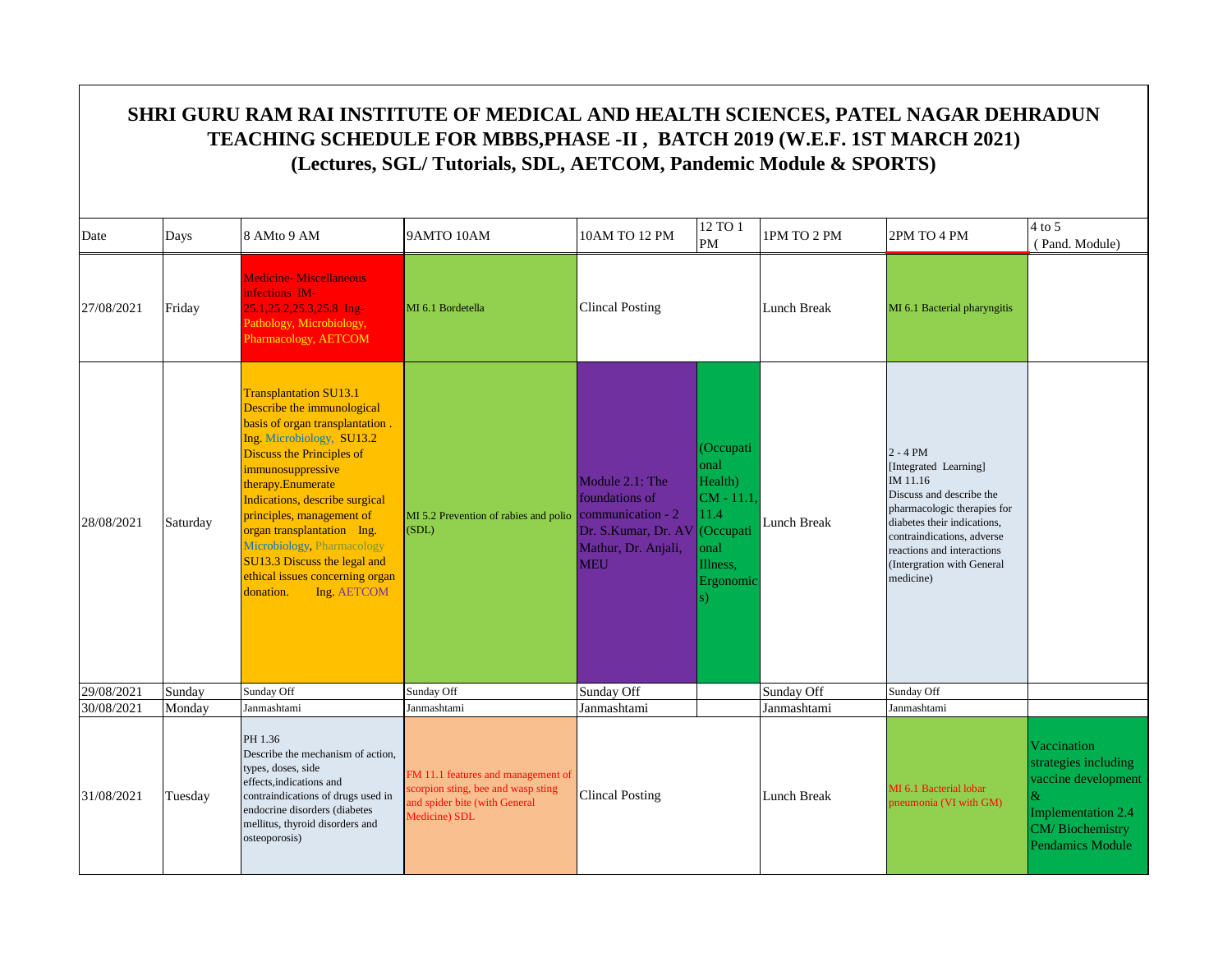| Date     | Days      | 8 AMto 9 AM                                                                                                                                                                                                                                                                                                                                                                                 | 9AMTO 10AM                                                                                                                                                                                                   | 10AM TO 12 PM                                                                                                    | 12 TO 1<br>PM | 1PM TO 2 PM        | 2PM TO 4 PM                                                                           | $4$ to 5<br>(Pand. Module) |
|----------|-----------|---------------------------------------------------------------------------------------------------------------------------------------------------------------------------------------------------------------------------------------------------------------------------------------------------------------------------------------------------------------------------------------------|--------------------------------------------------------------------------------------------------------------------------------------------------------------------------------------------------------------|------------------------------------------------------------------------------------------------------------------|---------------|--------------------|---------------------------------------------------------------------------------------|----------------------------|
| 1/9/2021 | Wednesday | MI 6.1 Bacterial atypical<br>Pneumonia                                                                                                                                                                                                                                                                                                                                                      | PA 27.6(Infective<br>endocarditis)(VI with<br>medicine, HI with micro)                                                                                                                                       | <b>Clincal Posting</b>                                                                                           |               | Lunch Break        | PH.2.2<br>Prepare oral rehydration<br>solution from ORS packet and<br>explain its use |                            |
| 2/9/2021 | Thursday  | FM 12.1 - features and<br>management of abuse/poisoning<br>with following chemicals: Tobacc<br>cannabis, amphetamines, cocaine,<br>hallucinogens, designer drugs &<br>solvent (with General Medicine)                                                                                                                                                                                       | PH1.37<br>Describe the mechanisms of action.<br>types, doses, side effects, indications<br>and contraindications of the drugs<br>used as sex<br>hormones, their analogues and<br>anterior Pituitary hormones | <b>Clincal Posting</b>                                                                                           |               | Lunch Break        | PA 26.6(Tumors of lung<br>and pleura)(VI with<br>medicine)                            |                            |
| 3/9/2021 | Friday    | Medicine--Geriatrics IM 24.1,<br>24.3, 24.4 24.5, 24.6, 24.7 24.8,<br>24.9.24.10.24.11.24.12.24.13.2<br>$4.14,24.15$ Ing-community<br>medicine                                                                                                                                                                                                                                              | MI 6.1 Parasitic lung infections                                                                                                                                                                             | <b>Clincal Posting</b>                                                                                           |               | <b>Lunch Break</b> | MI 6.1 Pneumonia d/t GNB                                                              |                            |
| 4/9/2021 | Saturday  | Basic surgical skills SU14.1<br>Describe Aseptic techniques,<br>sterilization and disinfection.<br><b>SU14.2 Describe Surgical</b><br>approaches, incisions and the<br>use of appropriate<br>instruments in Surgery in<br>general. SU14.3 Describe the<br>materials and methods used for<br>surgical wound<br>closure and anastomosis<br>(sutures, knots and needles)<br>Ing. Microbiology, | <b>SDL</b> Pharmacology<br>PH.2.2<br>Prepare oral rehydration<br>solution from ORS packet and<br>explain its use                                                                                             | Module 2.4: Working in a health<br>care team, Dr. S. Kumar, Dr.<br>A.V. Mathur, Dr. Anjali MEU,<br><b>AETCOM</b> |               | <b>Lunch Break</b> | <b>Written Assessment</b><br>PH 1.34, PH 1.35, 1.36                                   |                            |
| 5/9/2021 | Sunday    | Sunday Off                                                                                                                                                                                                                                                                                                                                                                                  | Sunday Off                                                                                                                                                                                                   | Sunday Off                                                                                                       |               | Sunday Off         | Sunday Off                                                                            |                            |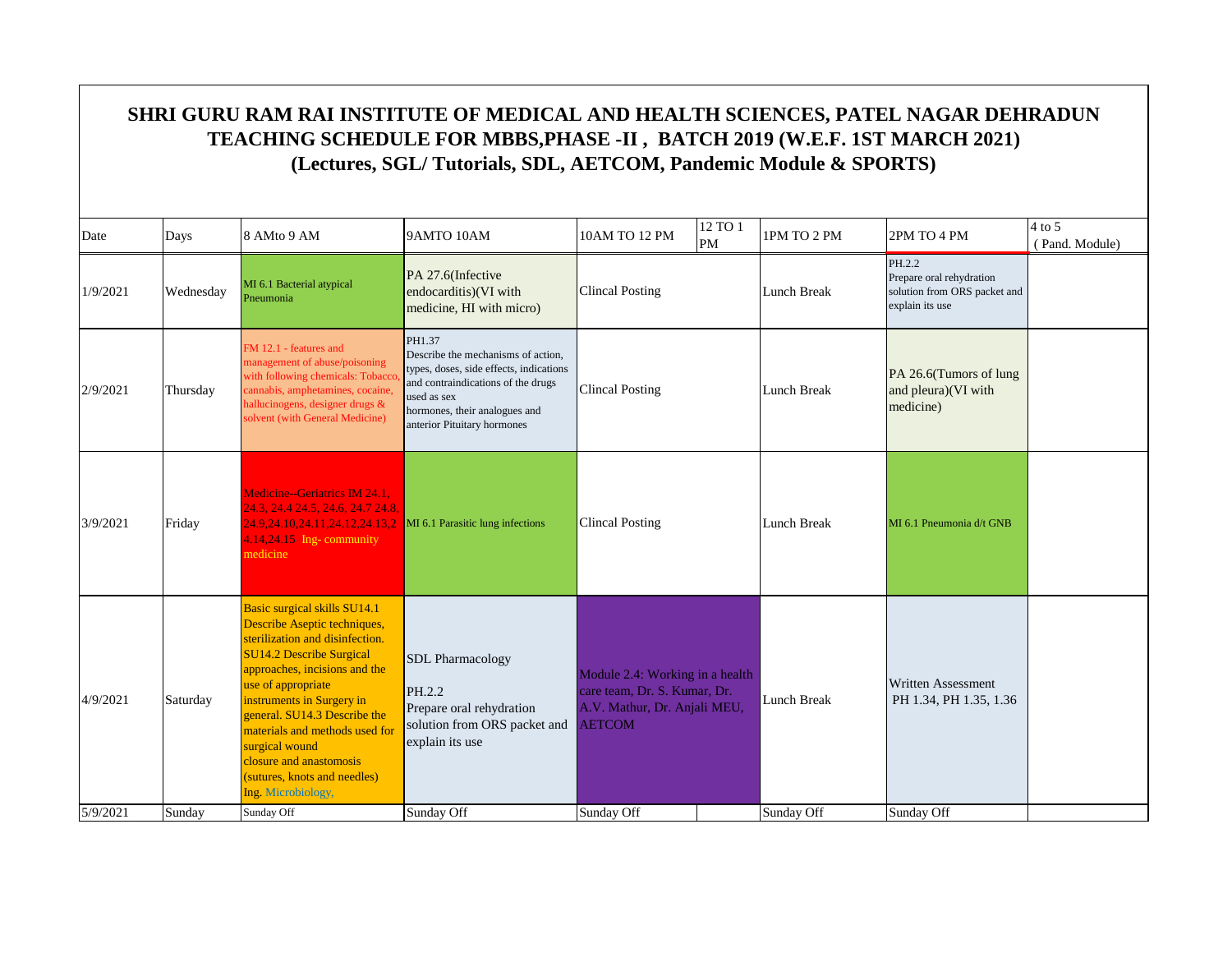|                         | SHRI GURU RAM RAI INSTITUTE OF MEDICAL AND HEALTH SCIENCES, PATEL NAGAR DEHRADUN<br>TEACHING SCHEDULE FOR MBBS, PHASE -II, BATCH 2019 (W.E.F. 1ST MARCH 2021)<br>(Lectures, SGL/Tutorials, SDL, AETCOM, Pandemic Module & SPORTS) |                                                                                                                                                                                                                                      |                                                                                                                                                                                                                                                                                                                                          |                        |               |                    |                                           |                                                                                                                                |  |  |  |
|-------------------------|-----------------------------------------------------------------------------------------------------------------------------------------------------------------------------------------------------------------------------------|--------------------------------------------------------------------------------------------------------------------------------------------------------------------------------------------------------------------------------------|------------------------------------------------------------------------------------------------------------------------------------------------------------------------------------------------------------------------------------------------------------------------------------------------------------------------------------------|------------------------|---------------|--------------------|-------------------------------------------|--------------------------------------------------------------------------------------------------------------------------------|--|--|--|
| Date                    | Days                                                                                                                                                                                                                              | 8 AMto 9 AM                                                                                                                                                                                                                          | 9AMTO 10AM                                                                                                                                                                                                                                                                                                                               | 10AM TO 12 PM          | 12 TO 1<br>PM | 1PM TO 2 PM        | 2PM TO 4 PM                               | $4$ to 5<br>(Pand. Module)                                                                                                     |  |  |  |
| 6/9/2021                | Monday                                                                                                                                                                                                                            | PA 26.7(mesothelioma)<br>Pathology                                                                                                                                                                                                   | <u> Obst &amp; Gynae-OG12.2 - (</u><br><b>Part 1)</b> Define, classify and<br>describe the etiology,<br>pathophysiology,<br>diagnosis, investigations,<br>adverse effects on the mother<br>and foetus<br>and the management during<br>pregnancy and labor, and<br>complications of anemia in<br>pregnancy Ing General<br><i>Aodicina</i> | <b>Clincal Posting</b> |               | <b>Lunch Break</b> | PA 27.8(acute coronary<br>syndrome)(DOAP) |                                                                                                                                |  |  |  |
| 7/9/2021                | Tuesday                                                                                                                                                                                                                           | PH1.37<br>Describe the mechanisms of action,<br>types, doses, side effects,<br>indications and contraindications of CM - 11.5 (Occupational<br>the drugs used as sex<br>hormones, their analogues and<br>anterior Pituitary hormones | (Occupational Health) SDL<br>Disorder of Health<br>Professionals)                                                                                                                                                                                                                                                                        | <b>Clincal Posting</b> |               | <b>Lunch Break</b> | MI 6.1 M. tuberculosis                    | Vaccination<br>strategies including<br>vaccine development<br><b>Implementation 2.4</b><br>CM/Biochemistry<br>Pendamics Module |  |  |  |
| 8/9/2021                | Wednesday                                                                                                                                                                                                                         | MI 6.1 Atypical Mycobacteria                                                                                                                                                                                                         | PA 27.7 (Pericarditis,<br>pericardial effusion)(VI with<br>medicine)Pathology                                                                                                                                                                                                                                                            | <b>Clincal Posting</b> |               | Lunch Break        | Tutorial PH:1.36                          |                                                                                                                                |  |  |  |
| 9/9/2021                | Thursday                                                                                                                                                                                                                          |                                                                                                                                                                                                                                      |                                                                                                                                                                                                                                                                                                                                          |                        |               |                    |                                           |                                                                                                                                |  |  |  |
| 10/9/2021               | Friday                                                                                                                                                                                                                            |                                                                                                                                                                                                                                      |                                                                                                                                                                                                                                                                                                                                          |                        |               |                    |                                           |                                                                                                                                |  |  |  |
| 11/9/2021               | Saturday                                                                                                                                                                                                                          |                                                                                                                                                                                                                                      | 2nd TERMINAL EXAM, PATHOLOGY, PHARMACOLOGY,                                                                                                                                                                                                                                                                                              |                        |               |                    |                                           |                                                                                                                                |  |  |  |
| 12/9/2021<br>13/09/2021 | Sunday<br>Monday                                                                                                                                                                                                                  | <b>MICROBIOLOGY</b>                                                                                                                                                                                                                  |                                                                                                                                                                                                                                                                                                                                          |                        |               |                    |                                           |                                                                                                                                |  |  |  |
| 14/09/2021              | Tuesday                                                                                                                                                                                                                           |                                                                                                                                                                                                                                      |                                                                                                                                                                                                                                                                                                                                          |                        |               |                    |                                           |                                                                                                                                |  |  |  |
| 15/09/2021              | Wednesday                                                                                                                                                                                                                         |                                                                                                                                                                                                                                      |                                                                                                                                                                                                                                                                                                                                          |                        |               |                    |                                           |                                                                                                                                |  |  |  |
|                         |                                                                                                                                                                                                                                   |                                                                                                                                                                                                                                      |                                                                                                                                                                                                                                                                                                                                          |                        |               |                    |                                           |                                                                                                                                |  |  |  |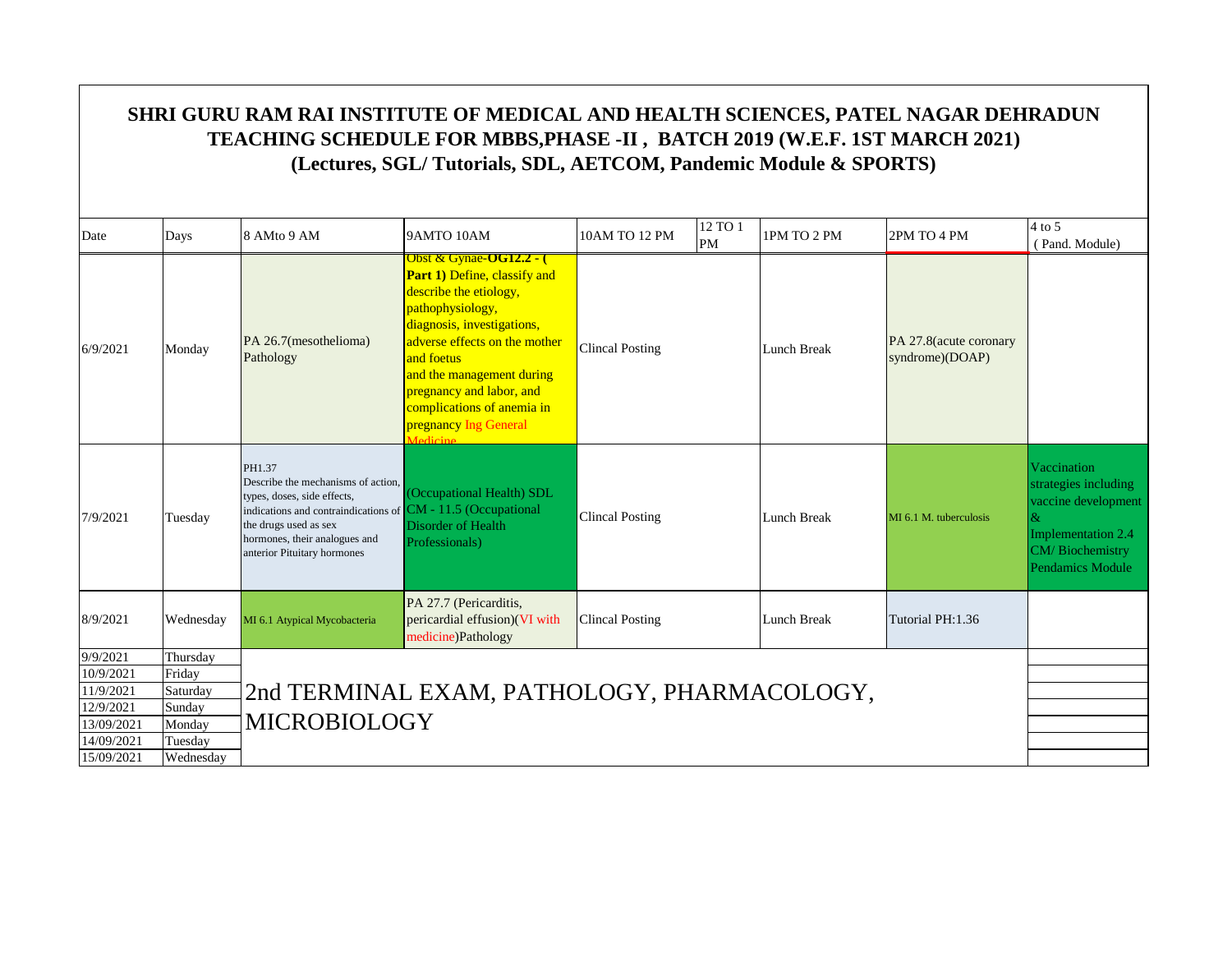| Date       | Days     | 8 AMto 9 AM                                                                                                                                                | 9AMTO 10AM                                                                                                                                                                                                                                                                                                                                                               | 10AM TO 12 PM<br>PM                                                                                              | 12 TO 1 | 1PM TO 2 PM        | 2PM TO 4 PM                                                                           | $4$ to 5<br>(Pand. Module) |
|------------|----------|------------------------------------------------------------------------------------------------------------------------------------------------------------|--------------------------------------------------------------------------------------------------------------------------------------------------------------------------------------------------------------------------------------------------------------------------------------------------------------------------------------------------------------------------|------------------------------------------------------------------------------------------------------------------|---------|--------------------|---------------------------------------------------------------------------------------|----------------------------|
| 16/09/2021 | Thursday | (Occupational Health) CM -<br>11.2 (ESI, Factories Act)                                                                                                    | PH 1.39 Describe mechanism<br>of action, types, doses, side<br>effects, indications and<br>contraindications the drugs<br>used for contraception<br>PH1.40<br>Describe mechanism of action,<br>types, doses, side effects,<br>indications and<br>contraindications of<br>1. Drugs used in the treatment<br>of infertility, &<br>2. Drugs used in erectile<br>dysfunction | <b>Clincal Posting</b>                                                                                           |         | Lunch Break        | PA<br>27.9,27.10(cardiomyopat<br>hy, complications of<br>syphilis on<br>CVS)Pathology |                            |
| 17/09/2021 | Friday   | PA 29.5 (Prostatitis)                                                                                                                                      | MI 6.1 Influenza virus                                                                                                                                                                                                                                                                                                                                                   | <b>Clincal Posting</b>                                                                                           |         | Lunch Break        | MI 6.1 Other respiratory viral<br>infections                                          |                            |
| 18/09/2021 | Saturday | PH1.41<br>Describe the mechanisms of<br>action, types, doses, side<br>effects, indications and<br>contraindications of uterine<br>relaxants and stimulants | PA 28.1 (Urinary tract)                                                                                                                                                                                                                                                                                                                                                  | Module 2.4: Working in a health<br>care team, Dr. S. Kumar, Dr.<br>A.V. Mathur, Dr. Anjali MEU,<br><b>AETCOM</b> |         | <b>Lunch Break</b> | Tutorial: PH1.37, 1.39                                                                |                            |
| 19/09/2021 | Sunday   | Sunday Off                                                                                                                                                 | Sunday Off                                                                                                                                                                                                                                                                                                                                                               | Sunday Off                                                                                                       |         | Sunday Off         | Sunday Off                                                                            |                            |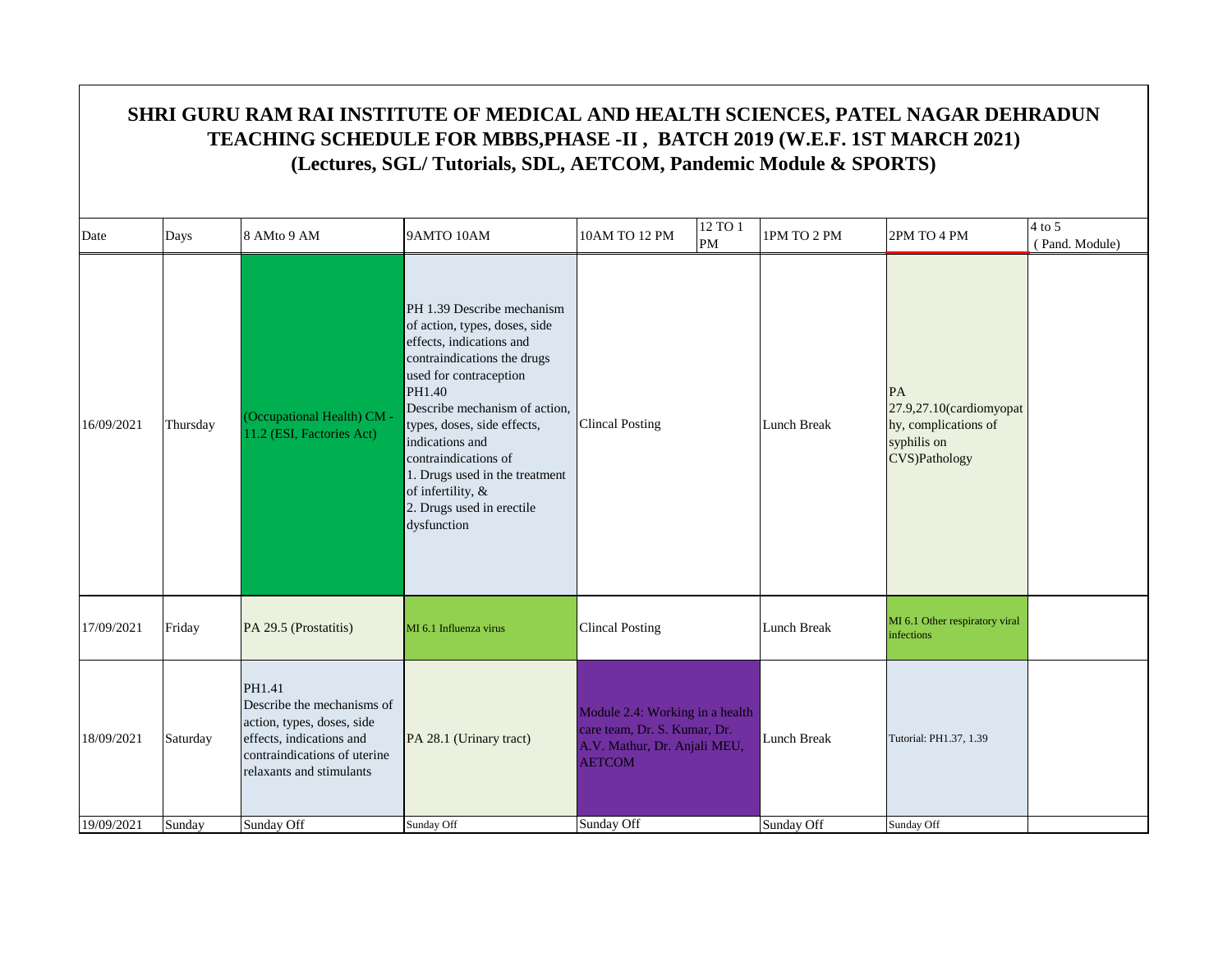| Date       | Days      | 8 AMto 9 AM                                                                                                                                                                                                                                                                                                                                                                   | 9AMTO 10AM                                                                                                                                                                                                                                  | 10AM TO 12 PM          | 12 TO 1<br>PM | 1PM TO 2 PM        | 2PM TO 4 PM                                                                         | $4$ to 5<br>(Pand. Module)                                                                                               |
|------------|-----------|-------------------------------------------------------------------------------------------------------------------------------------------------------------------------------------------------------------------------------------------------------------------------------------------------------------------------------------------------------------------------------|---------------------------------------------------------------------------------------------------------------------------------------------------------------------------------------------------------------------------------------------|------------------------|---------------|--------------------|-------------------------------------------------------------------------------------|--------------------------------------------------------------------------------------------------------------------------|
| 20/09/2021 | Monday    | PA 28.2 (Renal failure)                                                                                                                                                                                                                                                                                                                                                       | PH 1.38<br>Describe the mechanism of action.<br>types, doses, side effects, indications<br>and contraindications of<br>corticosteroids                                                                                                      | <b>Clincal Posting</b> |               | Lunch Break        | PA 29.1 (Testicular<br>tumors) (VI with surgrey)                                    |                                                                                                                          |
| 21/09/2021 | Tuesday   | PH 1.42<br>Describe general principles<br>of chemotherapy                                                                                                                                                                                                                                                                                                                     | FM 13.1- toxic pollution of<br>environment, its medico-legal aspects<br>& toxic hazards of occupation and<br>industry (with General Medicine) FM<br>13.2 - medico-legal aspects of<br>poisoning in Workman's<br><b>Compensation Act SDL</b> | <b>Clincal Posting</b> |               | Lunch Break        | MI 6.2 & 6.3 Identify<br>respiratory tract pathogens<br>(Gram & ZN stain, DOAP)     | <b>Therapeutic</b><br><b>strategies</b><br>including new drug<br>development, 2.5<br>Medicine<br><b>Pendamics Module</b> |
| 22/09/2021 | Wednesday | MI 6.1 Coronavirus                                                                                                                                                                                                                                                                                                                                                            | PA 28.3 (Acute renal failure)<br>(VI with medicine)                                                                                                                                                                                         | <b>Clincal Posting</b> |               | Lunch Break        | PH 3.5<br>To prepare and explain a list of<br>P-drugs for a given<br>case/condition |                                                                                                                          |
| 23/09/2021 | Thursday  | FM 3.5 - Mechanical injuries and<br>wounds:<br>Describe accidental, suicidal and<br>homicidal injuries. Simple,<br>grievous and dangerous injuries.<br>Describe ante-mortem and post-<br>mortem injuries<br>FM 3.6 - Mechanical injuries and<br>wounds:<br>Describe healing of injury and<br>fracture of bones with its medico-<br>legal importance (With General<br>Surgery) | PH 1.42<br>Describe general principles of<br>chemotherapy                                                                                                                                                                                   | <b>Clincal Posting</b> |               | <b>Lunch Break</b> | PA 29.3 (BPH) (VI with<br>Surgrey)                                                  |                                                                                                                          |
| 24/09/2021 | Friday    | PA 29.5 (Prostatitis)                                                                                                                                                                                                                                                                                                                                                         | MI 6.1 Fungal infections of RT                                                                                                                                                                                                              | <b>Clincal Posting</b> |               | <b>Lunch Break</b> | MI 6.2 & 6.3 Identify<br>respiratory tract pathogens<br>(Gram & ZN stain, DOAP)     |                                                                                                                          |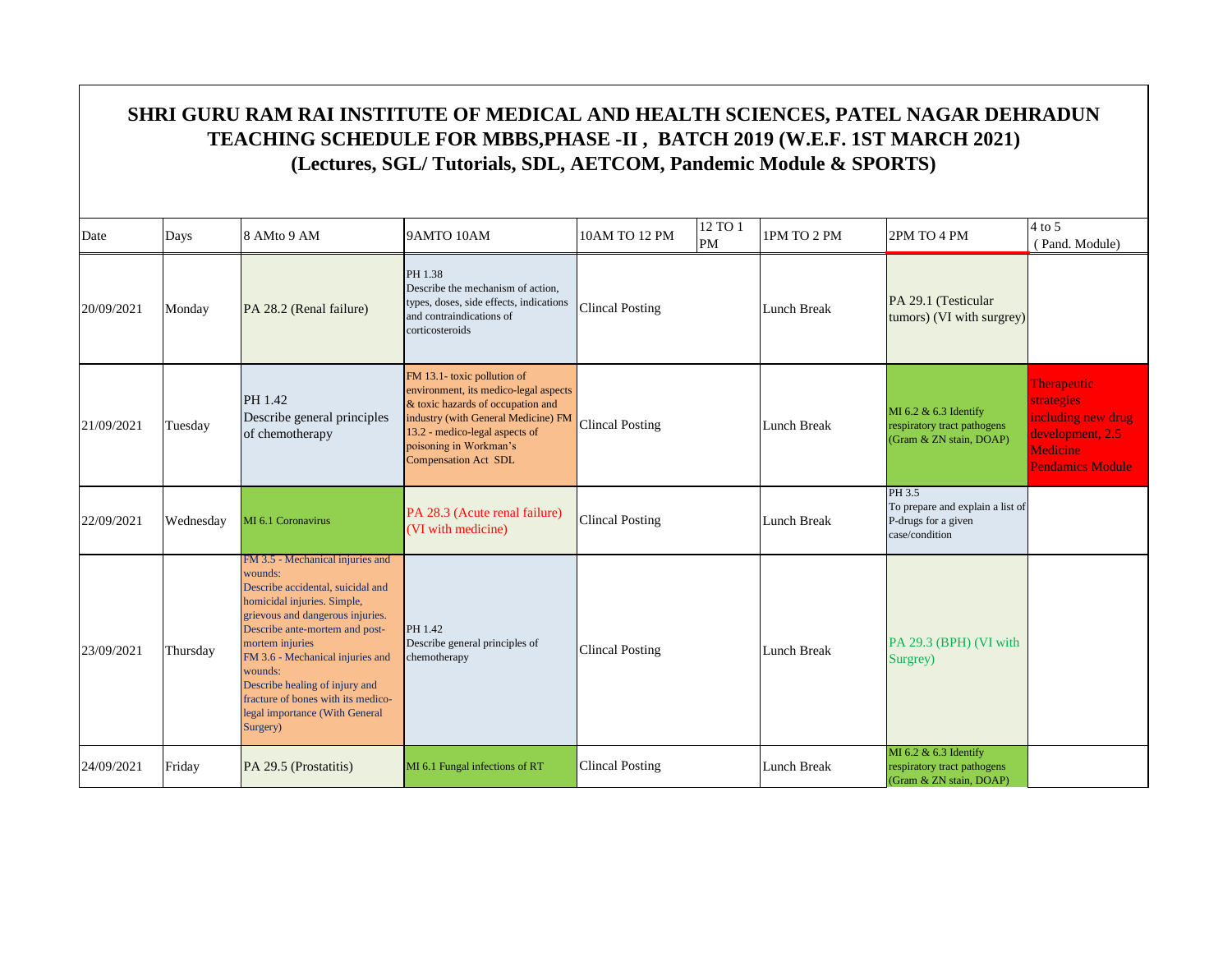| Date       | Days      | 8 AMto 9 AM                                                                                                       | 9AMTO 10AM                                                | 10AM TO 12 PM                                                                                               | 12 TO 1<br>PM | 1PM TO 2 PM        | 2PM TO 4 PM                                                                                                                                                                                                                                                                                                                                                                                                                                          | $4$ to 5<br>(Pand. Module)                                                                                                          |
|------------|-----------|-------------------------------------------------------------------------------------------------------------------|-----------------------------------------------------------|-------------------------------------------------------------------------------------------------------------|---------------|--------------------|------------------------------------------------------------------------------------------------------------------------------------------------------------------------------------------------------------------------------------------------------------------------------------------------------------------------------------------------------------------------------------------------------------------------------------------------------|-------------------------------------------------------------------------------------------------------------------------------------|
| 25/09/2021 | Saturday  | PH 1.42<br>Describe general principles of<br>chemotherapy                                                         | PA 28.4 (Chronic renal failure)<br>(VI with Medicine)     | Module 2.5: Bioethics continued<br>Case studies on patient<br>autonomy and decision making,<br>FMT (AETCOM) |               | <b>Lunch Break</b> | $2 - 3 PM$<br>[Integrated Learning]<br><b>DR10.3</b><br>Enumerate the indications and<br>describe the pharmacology,<br>administration and adverse<br>reaction of pharmacotherapies<br>for syphilis<br>(Intergration with<br>Dermatology)<br>$3 - 4 PM$<br>[Integrated Learning]<br>IM1.27<br>Describe and discuss the role<br>of penicillin prophylaxis in the<br>prevention of rheumatic heart<br>disease(Intergration with<br>General<br>Medicine) |                                                                                                                                     |
| 26/09/2021 | Sunday    | Sunday Off                                                                                                        | Sunday Off                                                | Sunday Off                                                                                                  |               | Sunday Off         | Sunday Off                                                                                                                                                                                                                                                                                                                                                                                                                                           |                                                                                                                                     |
| 27/09/2021 | Monday    | PA 29.2 (Carcinoma penis)<br>(VI with Surgrey)                                                                    | MI 7.1 Etiopatho & infections of<br>genito-urinary system | <b>Clincal Posting</b>                                                                                      |               | Lunch Break        | PA 28.5<br>(Glomerulonephritis) (VI<br>with Medicine)                                                                                                                                                                                                                                                                                                                                                                                                |                                                                                                                                     |
| 28/09/2021 | Tuesday   | PH 1.43<br>Describe and discuss the rational<br>use of antimicrobials including<br>antibiotic stewardship program |                                                           | <b>Clincal Posting</b>                                                                                      |               | Lunch Break        | MI 6.2 & 6.3 Identify<br>respiratory tract pathogens<br>(Gram & ZN stain, DOAP)<br>(VI with GM)                                                                                                                                                                                                                                                                                                                                                      | Vaccination<br>strategies including<br>vaccine development<br>$\alpha$<br>Implementation 2.4<br>CM/Biochemistry<br>Pendamics Module |
| 29/09/2021 | Wednesday | MI 7.2 Ulcerative lesions of genital PA 28.6 (IGA nephropathy)<br>tract (syphilis)                                | (VI with Medicine)                                        | Clincal Posting                                                                                             |               | <b>Lunch Break</b> | PH 1.42 (SGD)<br>Describe general principles of<br>chemotherapy                                                                                                                                                                                                                                                                                                                                                                                      |                                                                                                                                     |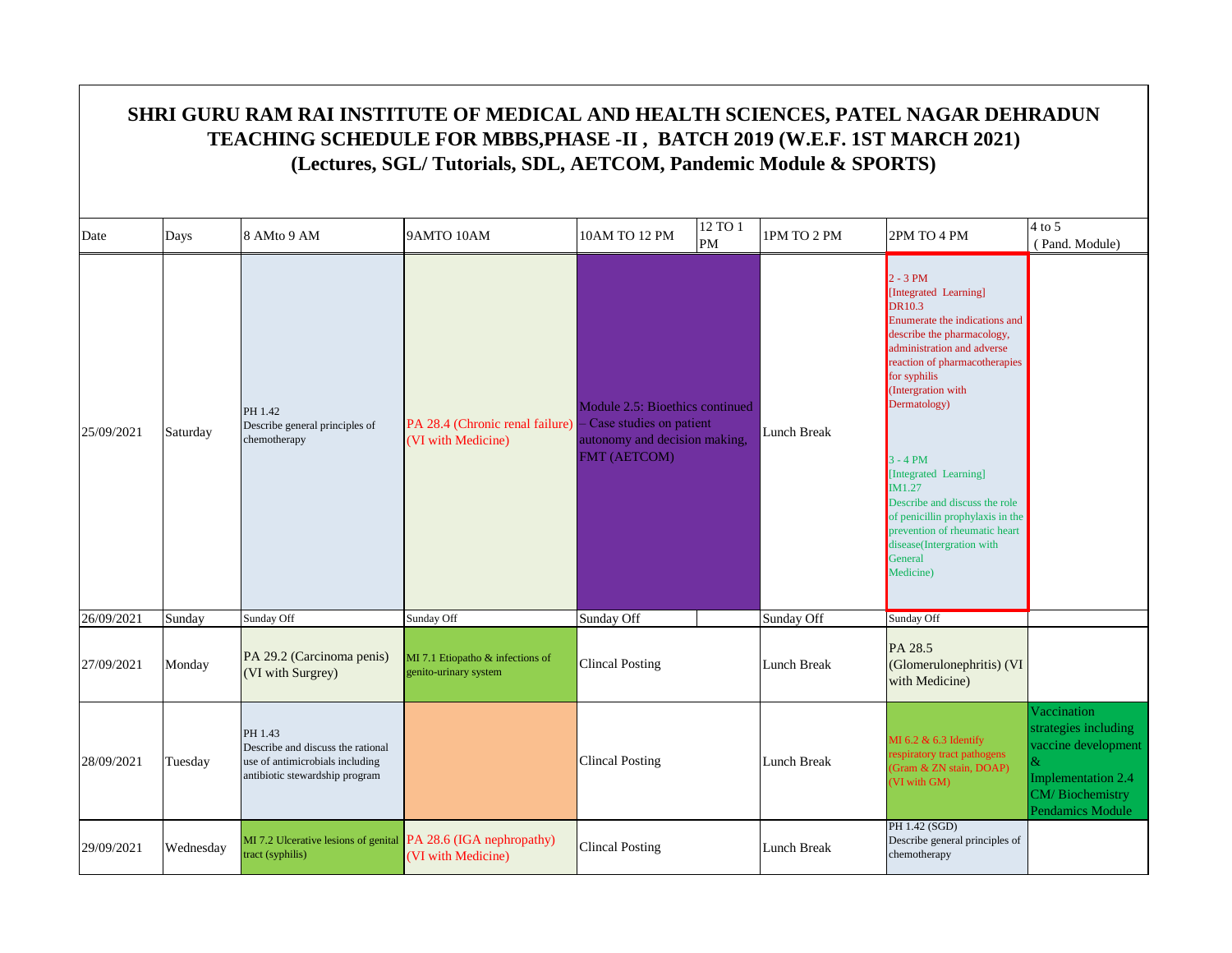| Date       | Days     | 8 AMto 9 AM                                                                                                                                    | 9AMTO 10AM                                                                                                                                                                                      | 10AM TO 12 PM          | 12 TO 1<br>PM | 1PM TO 2 PM    | 2PM TO 4 PM                                                            | $4$ to 5<br>(Pand. Module) |
|------------|----------|------------------------------------------------------------------------------------------------------------------------------------------------|-------------------------------------------------------------------------------------------------------------------------------------------------------------------------------------------------|------------------------|---------------|----------------|------------------------------------------------------------------------|----------------------------|
| 30/09/2021 | Thursday | (Occupational Health) CM -<br>11.3 (Preventive Measures)<br>for Workers)                                                                       | PH 1.44<br>Describe the first line antitubercular<br>drugs, their mechanisms of action,<br>side effects and doses.<br>&PH 1.45<br>Describe the drugs used in MDR and<br><b>XDR</b> Tuberculosis | <b>Clincal Posting</b> |               | Lunch Break    | PA 29.4 (Carcinoma<br>prostate) (VI with<br>Surgrey)                   |                            |
| 1/10/2021  | Friday   | PA 28.7 (Glomerular<br>manifestation of systemic<br>diseases) (VI with Medicine)                                                               | I 7.2 Ulcerative lesions of genital<br>ct (others) (VI with DVL)                                                                                                                                | <b>Clincal Posting</b> |               | Lunch Break    | <b>MI 7.3 UTI I</b>                                                    |                            |
| 2/10/2021  | Saturday | Gandhi Jayanti                                                                                                                                 | Gandhi Jayanti                                                                                                                                                                                  | Gandhi Jayanti         |               | Gandhi Jayanti | Gandhi Jayanti                                                         |                            |
| 3/10/2021  | Sunday   | Sunday Off                                                                                                                                     | Sunday Off                                                                                                                                                                                      | Sunday Off             |               | Sunday Off     | <b>Sports and Other Activities</b>                                     |                            |
| 4/10/2021  | Monday   | PA 30.6 (Cervicitis)                                                                                                                           | MI 7.2 Gonococcal urethritis                                                                                                                                                                    | <b>Clincal Posting</b> |               | Lunch Break    | PA 28.8, 28.9<br>(Tubulointerstital<br>diseases) (VI with<br>Medicine) |                            |
| 5/10/2021  | Tuesday  | PH 1.46<br>Describe the mechanisms of action.<br>types, doses, side<br>effects, indications and<br>contraindications of anti-leprotic<br>drugs | MI 7.2 Preventive measures in STI<br>(SDL)                                                                                                                                                      | <b>Clincal Posting</b> |               | Lunch Break    | MI 7.3 UTI II (VI with GM)                                             |                            |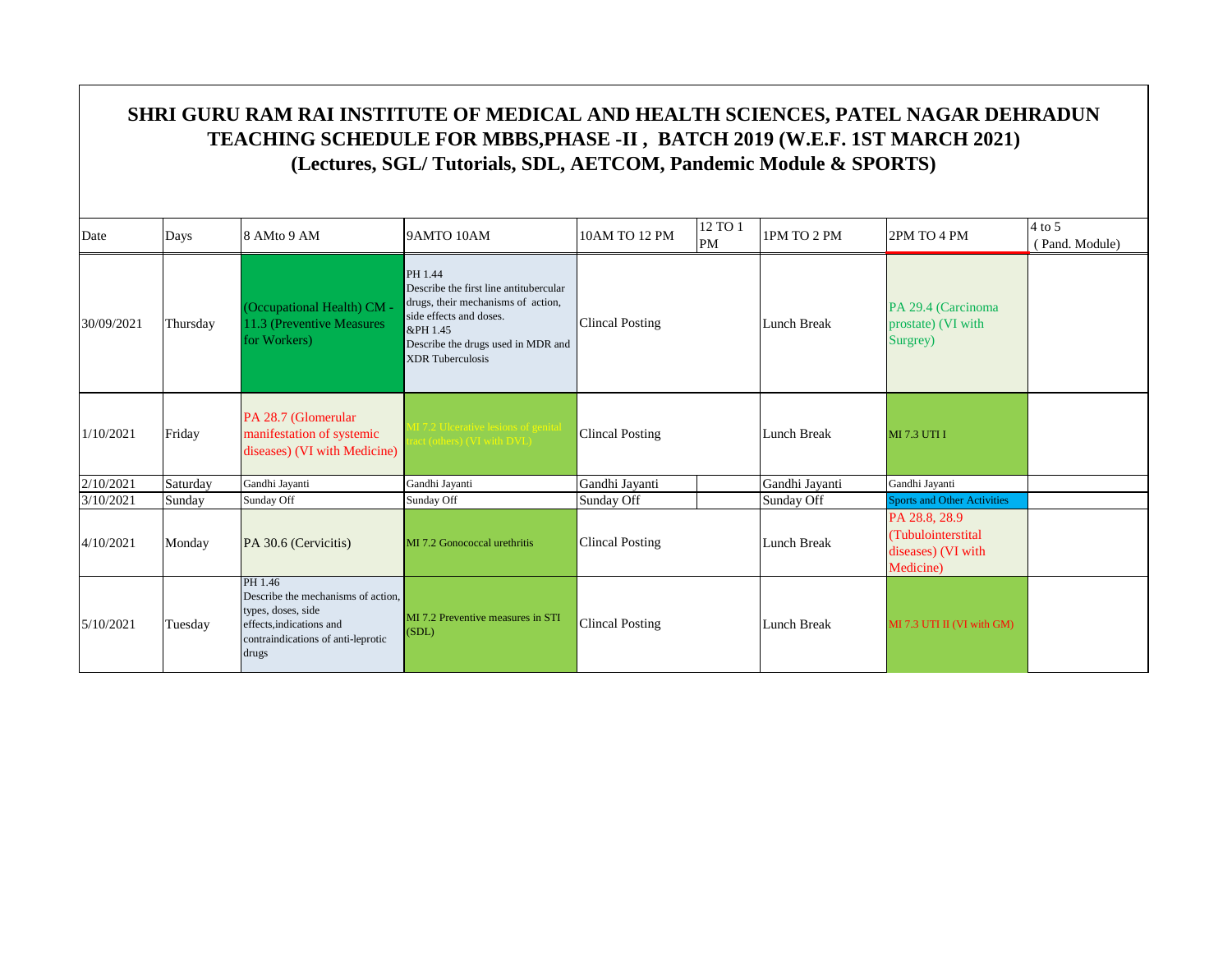|           | SHRI GURU RAM RAI INSTITUTE OF MEDICAL AND HEALTH SCIENCES, PATEL NAGAR DEHRADUN<br>TEACHING SCHEDULE FOR MBBS, PHASE -II, BATCH 2019 (W.E.F. 1ST MARCH 2021)<br>(Lectures, SGL/Tutorials, SDL, AETCOM, Pandemic Module & SPORTS) |                                                                                                                                                                                                                                                                                                                                                            |                                                                                                                                                                                                            |                        |               |             |                                                                                                                                                                                                                                                                                                                                                                                                                                                        |                            |  |  |
|-----------|-----------------------------------------------------------------------------------------------------------------------------------------------------------------------------------------------------------------------------------|------------------------------------------------------------------------------------------------------------------------------------------------------------------------------------------------------------------------------------------------------------------------------------------------------------------------------------------------------------|------------------------------------------------------------------------------------------------------------------------------------------------------------------------------------------------------------|------------------------|---------------|-------------|--------------------------------------------------------------------------------------------------------------------------------------------------------------------------------------------------------------------------------------------------------------------------------------------------------------------------------------------------------------------------------------------------------------------------------------------------------|----------------------------|--|--|
| Date      | Days                                                                                                                                                                                                                              | 8 AMto 9 AM                                                                                                                                                                                                                                                                                                                                                | 9AMTO 10AM                                                                                                                                                                                                 | 10AM TO 12 PM          | 12 TO 1<br>PM | 1PM TO 2 PM | 2PM TO 4 PM                                                                                                                                                                                                                                                                                                                                                                                                                                            | $4$ to 5<br>(Pand. Module) |  |  |
| 6/10/2021 | Wednesday                                                                                                                                                                                                                         | MI 7.2 Non gonococcal urethritis                                                                                                                                                                                                                                                                                                                           | PA 28.10, 28.13<br>(Pyelonephritis) (VI with<br>Surgrey)                                                                                                                                                   | <b>Clincal Posting</b> |               | Lunch Break | $2 - 3 PM$<br>[Integrated Learning]<br>CT 1.14Describe and discuss<br>the pharmacology of various<br>antituberculous agents, their<br>indications, contraindication,<br>interactions and adverse<br>reactions (Integration with<br><b>Respiratory medicine)</b><br>$3 - 4 PM$<br>[Integrated Learning]<br>PE 34.3<br>Discuss the various regimens<br>for management of<br>Tuberculosis as<br>per National Guidelines<br>(Integration with Paediatrics) |                            |  |  |
| 7/10/2021 | Thursday                                                                                                                                                                                                                          | FM3.10 Firearm injuries:<br>Describe and discuss wound<br>ballistics-different types of firearm<br>injuries, blast injuries and their<br>interpretation, preservation and<br>dispatch of trace evidences in cases<br>of firearm and blast injuries,<br>various tests related to confirmation<br>of use of firearms (With General<br>Surgery, Orthopaedics) | PH 1.47<br>Describe the mechanisms of action,<br>types, doses, side effects, indications<br>and contraindications of the drugs<br>used in Malaria, Kala-Azar,<br>Amebiasis and Intestinal<br>helminthiasis | <b>Clincal Posting</b> |               | Lunch Break | PA 30.1 (Carcinoma<br>cervix) (VI with Gynae)                                                                                                                                                                                                                                                                                                                                                                                                          |                            |  |  |
| 8/10/2021 | Friday                                                                                                                                                                                                                            | PA 28.12 (Cystic diseases of<br>kidney) (VI with Medicine,<br>Pedia)                                                                                                                                                                                                                                                                                       | MI 7.2 Pathogens causing white<br>discharge PV (VI with OBG)                                                                                                                                               | <b>Clincal Posting</b> |               | Lunch Break | MI 8.2 Fungal & viral<br>opportunistic infections (HI<br>with Path)                                                                                                                                                                                                                                                                                                                                                                                    |                            |  |  |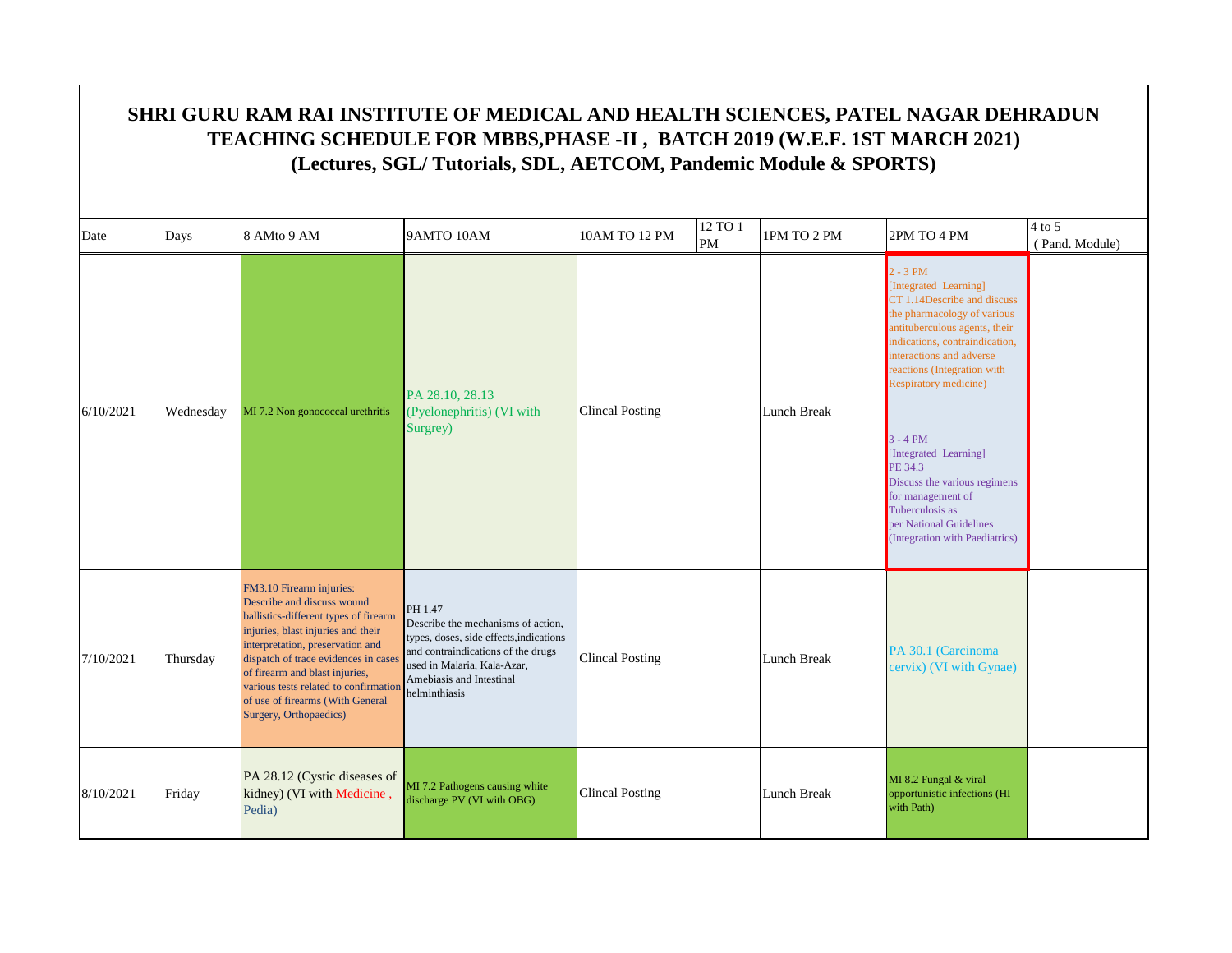| Date       | Days      | 8 AMto 9 AM                                                                                                                                                                                                | 9AMTO 10AM                                                                      | 10AM TO 12 PM                                                                                               | 12 TO 1<br>PM | 1PM TO 2 PM        | 2PM TO 4 PM                                                                                                                                                                                                               | $4$ to 5<br>(Pand. Module) |
|------------|-----------|------------------------------------------------------------------------------------------------------------------------------------------------------------------------------------------------------------|---------------------------------------------------------------------------------|-------------------------------------------------------------------------------------------------------------|---------------|--------------------|---------------------------------------------------------------------------------------------------------------------------------------------------------------------------------------------------------------------------|----------------------------|
| 9/10/2021  | Saturday  | PH 1.47<br>Describe the mechanisms of action.<br>types, doses, side<br>effects, indications and<br>contraindications of the drugs used<br>in Malaria, Kala-Azar, Amebiasis<br>and Intestinal helminthiasis | PA 28.11, 28.15 (Vascular<br>diseases of kidney) (VI with<br>Medicine)          | Module 2.5: Bioethics continued<br>Case studies on patient<br>autonomy and decision making,<br>FMT (AETCOM) |               | Lunch Break        | (SGD)<br>PH 1.47<br>Describe the mechanisms<br>of action, types, doses,<br>side effects, indications<br>and contraindications of<br>the drugs used in<br>Malaria, Kala-Azar,<br>Amebiasis and Intestinal<br>helminthiasis |                            |
| 10/10/2021 | Sunday    | Sunday Off                                                                                                                                                                                                 | Sunday Off                                                                      | Sunday Off                                                                                                  |               | Sunday Off         | <b>Sports and Other Activities</b>                                                                                                                                                                                        |                            |
| 11/10/2021 | Monday    | PA 30.3 (Leiomyoma) (VI<br>with Gynae)                                                                                                                                                                     | MI 8.1 Introduction to zoonotic<br>infections & anthrax                         | <b>Clincal Posting</b>                                                                                      |               | Lunch Break        | PA 28.14 (Renal tumors)<br>(VI with pedia)                                                                                                                                                                                |                            |
| 12/10/2021 | Tuesday   | PH 1.47<br>Describe the mechanisms of action,<br>types, doses, side<br>effects, indications and<br>contraindications of the drugs used<br>in Malaria, Kala-Azar, Amebiasis<br>and Intestinal helminthiasis | <b>SDL</b><br>FM 3.7<br><b>FM 3.8</b><br>(with General Surgery,<br>Orthopaedics | <b>Clincal Posting</b>                                                                                      |               | <b>Lunch Break</b> | MI 8.2 Opportunistic intestinal<br>parasitic infections (VI with<br>GM)                                                                                                                                                   |                            |
| 13/10/2021 | Wednesday | MI 8.1 Taeniasis (VI with GM)                                                                                                                                                                              | PA 30.7, 30.8 (Endometriosis,<br>Adenomyosis)                                   | <b>Clincal Posting</b>                                                                                      |               | <b>Lunch Break</b> | $2-4PM$<br>[integrated learning]<br>DR 7.3<br><b>Describe Pharmacology</b><br>& action<br>of antifungal system &<br>topical<br>agents side effect of<br>antifungal<br>therapy (integration with<br>dermatology)           |                            |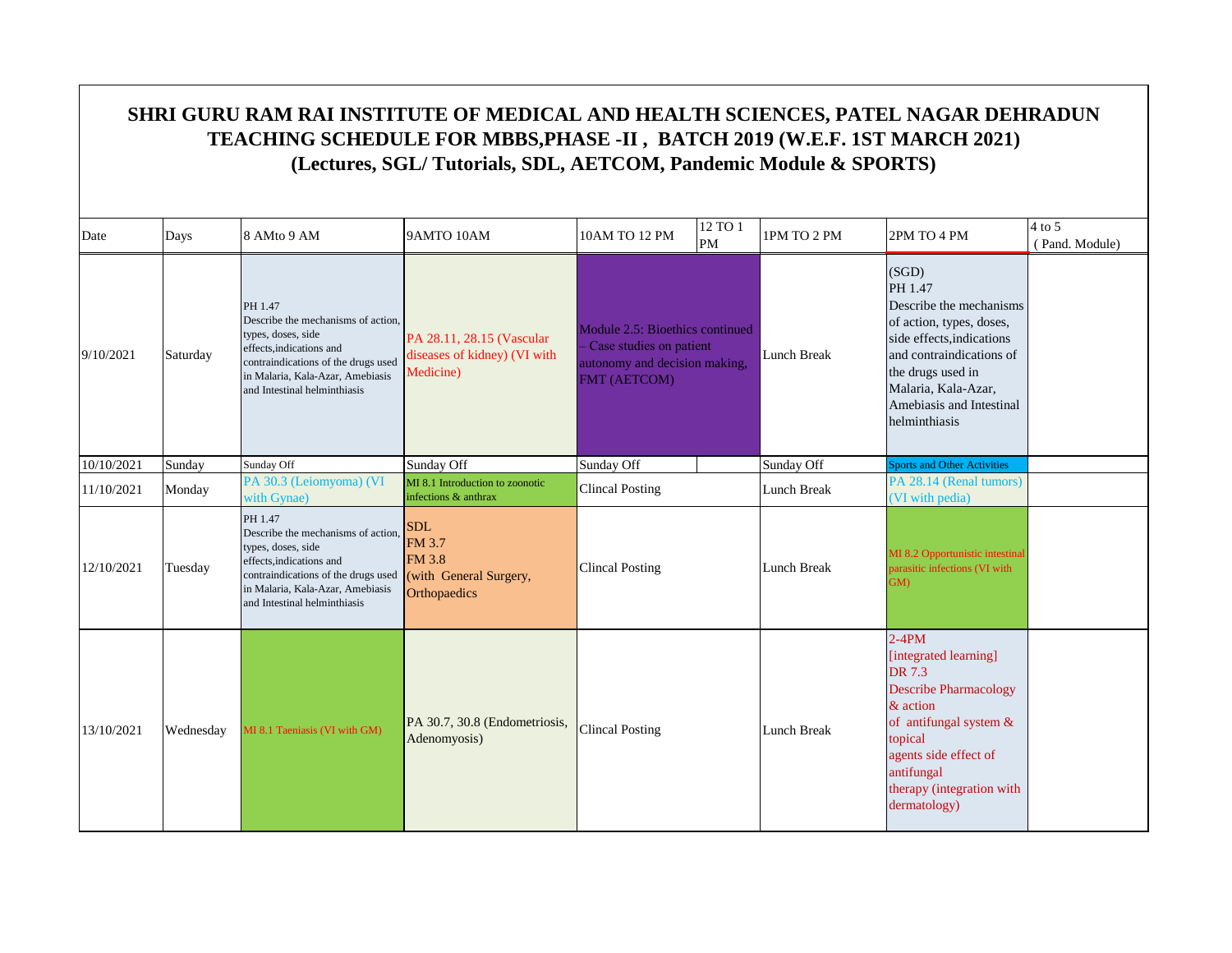|                          |                    | SHRI GURU RAM RAI INSTITUTE OF MEDICAL AND HEALTH SCIENCES, PATEL NAGAR DEHRADUN<br>TEACHING SCHEDULE FOR MBBS, PHASE -II, BATCH 2019 (W.E.F. 1ST MARCH 2021)                                        | (Lectures, SGL/Tutorials, SDL, AETCOM, Pandemic Module & SPORTS)                                                                                                                                              |                                                                                                             |               |             |                                                                                                                                                                                                                                                                                                                                                     |                            |
|--------------------------|--------------------|------------------------------------------------------------------------------------------------------------------------------------------------------------------------------------------------------|---------------------------------------------------------------------------------------------------------------------------------------------------------------------------------------------------------------|-------------------------------------------------------------------------------------------------------------|---------------|-------------|-----------------------------------------------------------------------------------------------------------------------------------------------------------------------------------------------------------------------------------------------------------------------------------------------------------------------------------------------------|----------------------------|
| Date                     | Days               | 8 AMto 9 AM                                                                                                                                                                                          | 9AMTO 10AM                                                                                                                                                                                                    | 10AM TO 12 PM                                                                                               | 12 TO 1<br>PM | 1PM TO 2 PM | 2PM TO 4 PM                                                                                                                                                                                                                                                                                                                                         | $4$ to 5<br>(Pand. Module) |
| 14/10/2021               | Thursday           | (Internationl Health) CM -<br>18.1 (Define, concept)                                                                                                                                                 | PH 1.47<br>Describe the mechanisms of<br>action, types, doses, side<br>effects, indications and<br>contraindications of the drugs<br>used in Malaria, Kala-Azar,<br>Amebiasis and Intestinal<br>helminthiasis | Clincal Posting                                                                                             |               | Lunch Break | PA 28.16 (Urothelial<br>tumors)                                                                                                                                                                                                                                                                                                                     |                            |
| 15/10/2022               | Friday             | Dushehra                                                                                                                                                                                             | Dushehra                                                                                                                                                                                                      | Dushehra                                                                                                    |               | Dushehra    | Dushehra                                                                                                                                                                                                                                                                                                                                            |                            |
| 16/10/2021               | Saturday           | PH1.48<br>Describe the mechanisms of<br>action, types, doses, side<br>effects, indications and<br>contraindications of the drugs hyperplasia)<br>used in UTI/STD and viral<br>diseases including HIV | PA 30.9 (Endometrial                                                                                                                                                                                          | Module 2.6: Bioethics continued<br>Case studies on patient<br>autonomy and decision making,<br>FMT (AETCOM) |               | Lunch Break | $2-4$ PM<br>[Integrated Learning]<br>IM 6.17<br>Discuss and describe the<br>principles of HAART,<br>the classes of<br>antiretrovirals used,<br>adverse reactions and<br><i>interactions</i><br>$\&$<br>IM 6.18<br>Discuss and describe the<br>principles and regimens<br>used in post exposure<br>prophylaxis (Integration<br>with General medicine |                            |
| 17/10/2021               | Sunday             | Sunday Off                                                                                                                                                                                           | Sunday Off                                                                                                                                                                                                    | Sunday Off                                                                                                  |               | Sunday Off  | Sunday Off                                                                                                                                                                                                                                                                                                                                          |                            |
| 18/10/2021               | Monday             | PA 30.2 (Carcinoma of<br>endometrium) (VI with<br>Gynae)                                                                                                                                             | <b>SDL</b> Pathology                                                                                                                                                                                          | <b>Clincal Posting</b>                                                                                      |               | Lunch Break | PA 30.5 (GTN) (VI with<br>Gynae)                                                                                                                                                                                                                                                                                                                    |                            |
| 19/10/2021               | Tuesday            |                                                                                                                                                                                                      |                                                                                                                                                                                                               |                                                                                                             |               |             |                                                                                                                                                                                                                                                                                                                                                     |                            |
| 20/10/2021               | Wednesday          |                                                                                                                                                                                                      |                                                                                                                                                                                                               |                                                                                                             |               |             |                                                                                                                                                                                                                                                                                                                                                     |                            |
| 21/10/2021               | Thursday           |                                                                                                                                                                                                      |                                                                                                                                                                                                               |                                                                                                             |               |             |                                                                                                                                                                                                                                                                                                                                                     |                            |
| 22/10/2021               | Friday             |                                                                                                                                                                                                      |                                                                                                                                                                                                               |                                                                                                             |               |             |                                                                                                                                                                                                                                                                                                                                                     |                            |
| 23/10/2021<br>24/10/2021 | Saturday<br>Sunday |                                                                                                                                                                                                      |                                                                                                                                                                                                               |                                                                                                             |               |             |                                                                                                                                                                                                                                                                                                                                                     |                            |
| 25/10/2021               | Monday             |                                                                                                                                                                                                      | TERMINAL EXAMINATION IN MEDICINE, SURGERY, OBG, CM & FMT                                                                                                                                                      |                                                                                                             |               |             |                                                                                                                                                                                                                                                                                                                                                     |                            |
|                          |                    |                                                                                                                                                                                                      |                                                                                                                                                                                                               |                                                                                                             |               |             |                                                                                                                                                                                                                                                                                                                                                     |                            |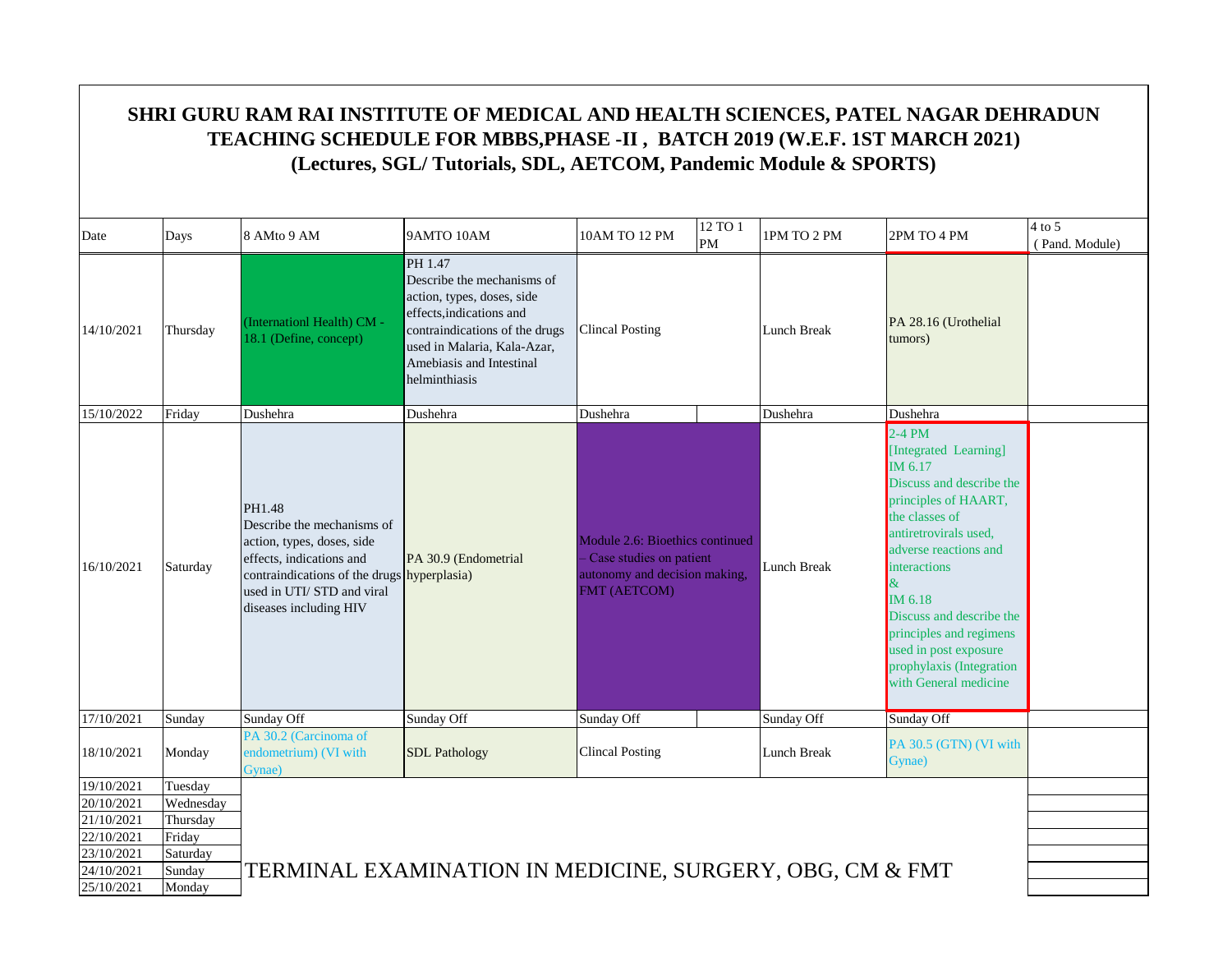| Date       | Days      | 8 AMto 9 AM                                                                                                                                                                                                        | 9AMTO 10AM                   | 10AM TO 12 PM                                                                                                               | 12 TO 1<br>PM                                 | 1PM TO 2 PM | 2PM TO 4 PM                                               | $4$ to 5<br>(Pand. Module) |
|------------|-----------|--------------------------------------------------------------------------------------------------------------------------------------------------------------------------------------------------------------------|------------------------------|-----------------------------------------------------------------------------------------------------------------------------|-----------------------------------------------|-------------|-----------------------------------------------------------|----------------------------|
| 26/10/2021 | Tuesday   |                                                                                                                                                                                                                    |                              |                                                                                                                             |                                               |             |                                                           |                            |
| 27/10/2021 | Wednesday |                                                                                                                                                                                                                    |                              |                                                                                                                             |                                               |             |                                                           |                            |
| 28/10/2021 | Thursday  |                                                                                                                                                                                                                    |                              |                                                                                                                             |                                               |             |                                                           |                            |
| 29/10/2021 | Friday    |                                                                                                                                                                                                                    |                              |                                                                                                                             |                                               |             |                                                           |                            |
| 30/10/2021 | Saturday  | PH1.48<br>Describe the mechanisms of<br>action, types, doses, side<br>effects, indications and<br>contraindications of the drugs with Medicine, Physiology)<br>used in UTI/STD and viral<br>diseases including HIV | PA 32.2 (Thyrotoxicosis) (VI | Module 2.6:<br><b>Bioethics continued</b><br>Case studies on<br>patient<br>autonomy and<br>decision making,<br>FMT (AETCOM) | (Levels of<br>Interventio<br>$n)$ CM -<br>1.5 | Lunch Break | Written Assessment:<br>PH 1.42, 1.43, 1.44,<br>1.45, 1.47 |                            |
| 31/10/2021 | Sunday    |                                                                                                                                                                                                                    |                              |                                                                                                                             |                                               |             |                                                           |                            |
| 1/11/2021  | Monday    |                                                                                                                                                                                                                    |                              |                                                                                                                             |                                               |             |                                                           |                            |
| 2/11/2021  | Tuesday   |                                                                                                                                                                                                                    |                              |                                                                                                                             |                                               |             |                                                           |                            |
| 3/11/2021  | Wednesday |                                                                                                                                                                                                                    | Deepawali Vacation           |                                                                                                                             |                                               |             |                                                           |                            |
| 4/11/2021  | Thursday  |                                                                                                                                                                                                                    |                              |                                                                                                                             |                                               |             |                                                           |                            |
| 5/11/2021  | Friday    |                                                                                                                                                                                                                    |                              |                                                                                                                             |                                               |             |                                                           |                            |
| 6/11/2021  | Saturday  |                                                                                                                                                                                                                    |                              |                                                                                                                             |                                               |             |                                                           |                            |
| 7/11/2021  | Sunday    |                                                                                                                                                                                                                    |                              |                                                                                                                             |                                               |             |                                                           |                            |
| 8/11/2021  | Monday    | PA 31.1 (Benign breast<br>disease) (VI with Surgrey)                                                                                                                                                               | <b>SDL</b> Pathology         | <b>Clincal Posting</b>                                                                                                      |                                               | Lunch Break | PA 30.4 (Ovarian<br>tumors) (VI with Gynae)               |                            |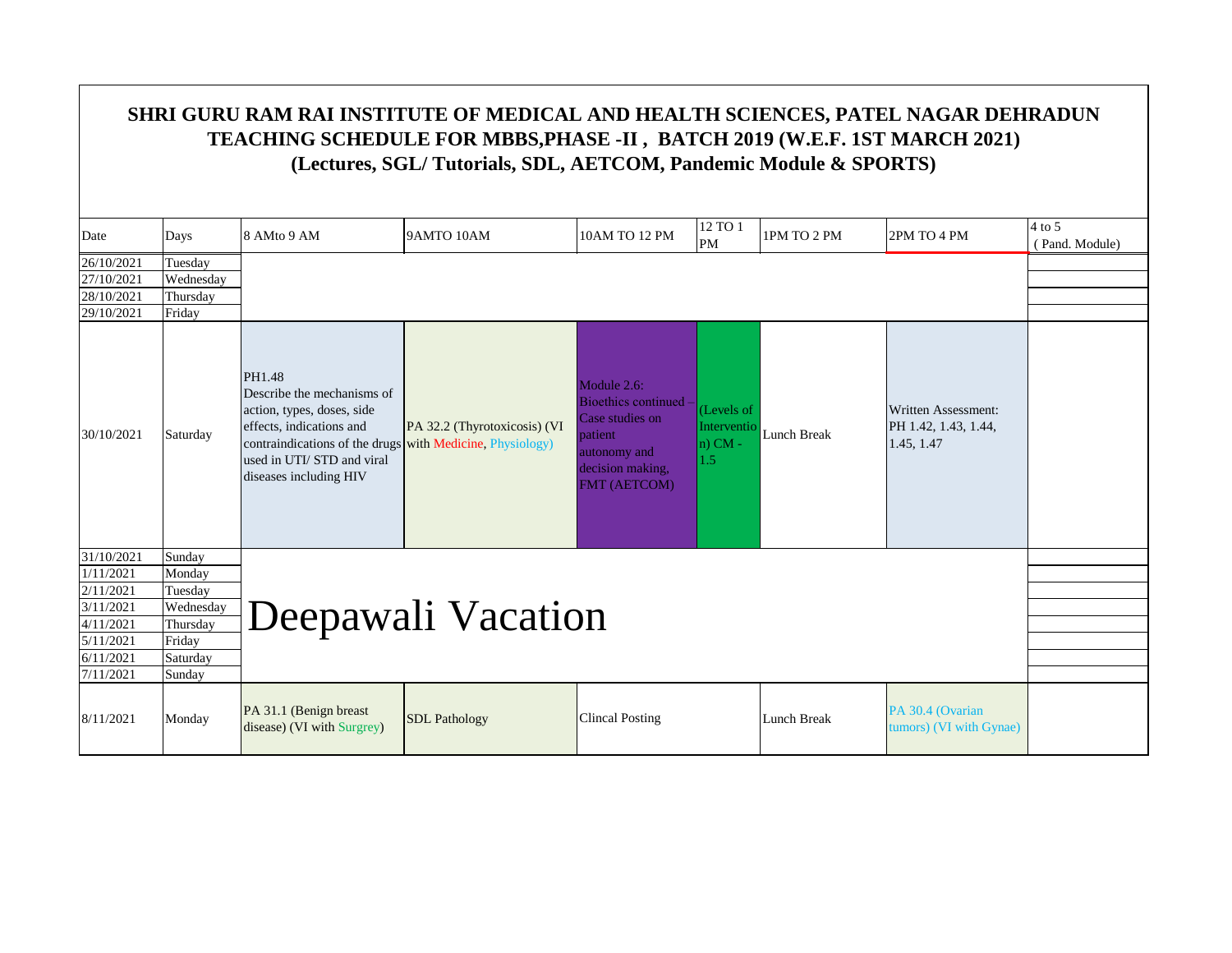|            | SHRI GURU RAM RAI INSTITUTE OF MEDICAL AND HEALTH SCIENCES, PATEL NAGAR DEHRADUN<br>TEACHING SCHEDULE FOR MBBS, PHASE -II, BATCH 2019 (W.E.F. 1ST MARCH 2021)<br>(Lectures, SGL/Tutorials, SDL, AETCOM, Pandemic Module & SPORTS) |                                                                                                                                                                                         |                                                                                                                                   |                        |                      |                    |                                                                                                                                                                                                                                                    |                            |  |  |  |  |  |
|------------|-----------------------------------------------------------------------------------------------------------------------------------------------------------------------------------------------------------------------------------|-----------------------------------------------------------------------------------------------------------------------------------------------------------------------------------------|-----------------------------------------------------------------------------------------------------------------------------------|------------------------|----------------------|--------------------|----------------------------------------------------------------------------------------------------------------------------------------------------------------------------------------------------------------------------------------------------|----------------------------|--|--|--|--|--|
| Date       | Days                                                                                                                                                                                                                              | 8 AMto 9 AM                                                                                                                                                                             | 9AMTO 10AM                                                                                                                        | 10AM TO 12 PM          | 12 TO 1<br><b>PM</b> | 1PM TO 2 PM        | 2PM TO 4 PM                                                                                                                                                                                                                                        | $4$ to 5<br>(Pand. Module) |  |  |  |  |  |
| 9/11/2021  | Tuesday                                                                                                                                                                                                                           | PH1.48<br>Describe the mechanisms of<br>action, types, doses, side<br>effects, indications and<br>contraindications of the drugs<br>used in UTI/STD and viral<br>diseases including HIV | <b>SDL</b><br>FM3.11<br>FM 3.12 Regional Injuries<br>(with General Surgery,<br>Orthopaedics)                                      | <b>Clincal Posting</b> |                      | Lunch Break        | MI 8.1 Arboviruses (VI with<br><b>GM</b>                                                                                                                                                                                                           |                            |  |  |  |  |  |
| 10/11/2021 | Wednesday                                                                                                                                                                                                                         | <b>MI 8.1 VHF</b>                                                                                                                                                                       | PA 31.4 (Gynaecomastia)                                                                                                           | <b>Clincal Posting</b> |                      | <b>Lunch Break</b> | PH5.1 2-3 PM<br>Communicate with the patient<br>with empathy and ethics on all<br>aspects of drug use<br>PH3.6 3-4 PM Demonstrate<br>how to optimize interaction<br>with pharmaceutical<br>representative to get authentic<br>information on drugs |                            |  |  |  |  |  |
| 11/11/2021 | Thursday                                                                                                                                                                                                                          | (International Health) CM -<br>18.2 (Various International<br>Agencise)                                                                                                                 | PH 1.49<br>Describe mechanism of action,<br>classes, side effects,<br>indications and<br>contraindications of anticancer<br>drugs | <b>Clincal Posting</b> |                      | Lunch Break        | PA 32.4 (Diabetes<br>mellitus) (VI with<br>Medicine, Physiology)                                                                                                                                                                                   |                            |  |  |  |  |  |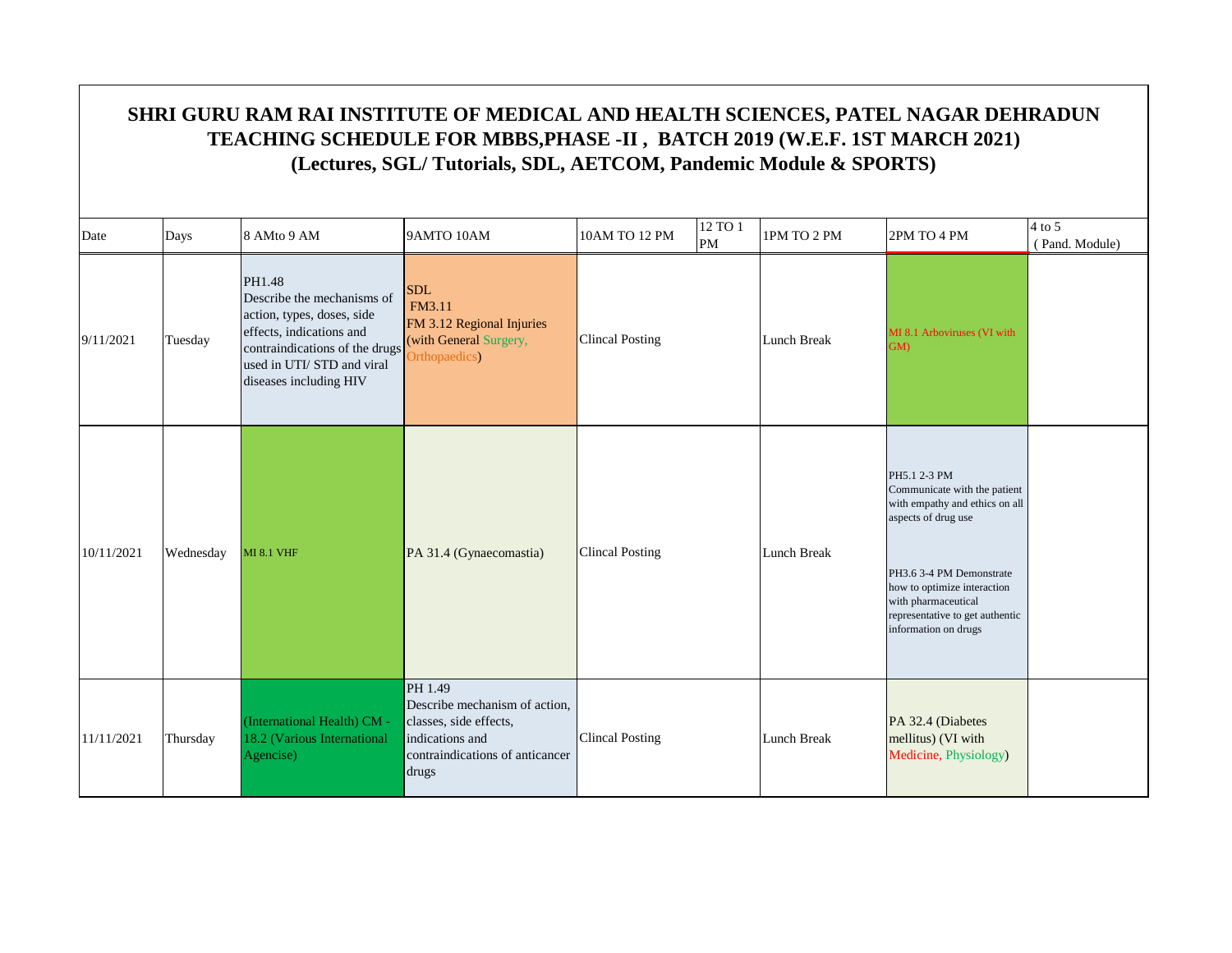| Date       | Days      | 8 AMto 9 AM                                                                                                                                                                               | 9AMTO 10AM                             | 10AM TO 12 PM                                                                                                   | 12 TO 1<br>PM | 1PM TO 2 PM        | 2PM TO 4 PM                                                                                                                                                                                                                                          | $4$ to 5<br>(Pand. Module) |
|------------|-----------|-------------------------------------------------------------------------------------------------------------------------------------------------------------------------------------------|----------------------------------------|-----------------------------------------------------------------------------------------------------------------|---------------|--------------------|------------------------------------------------------------------------------------------------------------------------------------------------------------------------------------------------------------------------------------------------------|----------------------------|
| 12/11/2021 | Friday    | PA 32.5 (<br>Hyperparathyroidism)                                                                                                                                                         | MI 8.1 Plague (SDL)                    | <b>Clincal Posting</b>                                                                                          |               | Lunch Break        | MI 8.1 Leptospirosis &<br>borreliosis                                                                                                                                                                                                                |                            |
| 13/11/2021 | Saturday  | PH 1.49<br>Describe mechanism of action,<br>classes, side effects, indications and PA 31.2 (Carcinoma breast)<br>contraindications of anticancer<br>drugs                                 | (VI with Surgrey)                      | Module 2.7: Bioethics continued<br>$-$ Case studies on patient<br>autonomy and decision making,<br>FMT (AETCOM) |               | <b>Lunch Break</b> | Tutorial PH 1.48, 1.49                                                                                                                                                                                                                               |                            |
| 14/11/2021 | Sunday    | Sunday Off                                                                                                                                                                                | Sunday Off                             | autonomy and                                                                                                    |               | Sunday Off         | <b>Sports and Other Activities</b>                                                                                                                                                                                                                   |                            |
| 15/11/2022 | Monday    | PA 31.2 (Carcinoma breast)<br>(VI with Surgrey)                                                                                                                                           | (Health Indicators)<br>$CM - 1.7, 3.4$ | <b>Clincal Posting</b>                                                                                          |               | Lunch Break        | PA 31.3 (DOAP)                                                                                                                                                                                                                                       |                            |
| 16/11/2021 | Tuesday   | PH 1.50<br>Describe mechanisms of action,<br>types, doses, side<br>effects, indications and<br>contraindications of immune-<br>modulators and management of<br>organ transplant rejection | (Health Indicators)<br>$CM - 1.7, 3.4$ | <b>Clincal Posting</b>                                                                                          |               | Lunch Break        | MI 8.1 Rickettsia (VI with<br>GM)                                                                                                                                                                                                                    |                            |
| 17/11/2021 | Wednesday | MI 8.5 Health care associated<br>infections (VI with GM $&$ CM)                                                                                                                           | PA 32.6 (Pancreatic cancer)            | <b>Clincal Posting</b>                                                                                          |               | Lunch Break        | $2-4PM$<br>PH 5.3 Motivate patients with<br>chronic diseases to adhere to<br>the prescribed<br>management by the health care<br>provider<br>PH 5.4 Explain to the patient<br>the relationship between cost<br>of treatment and patient<br>compliance |                            |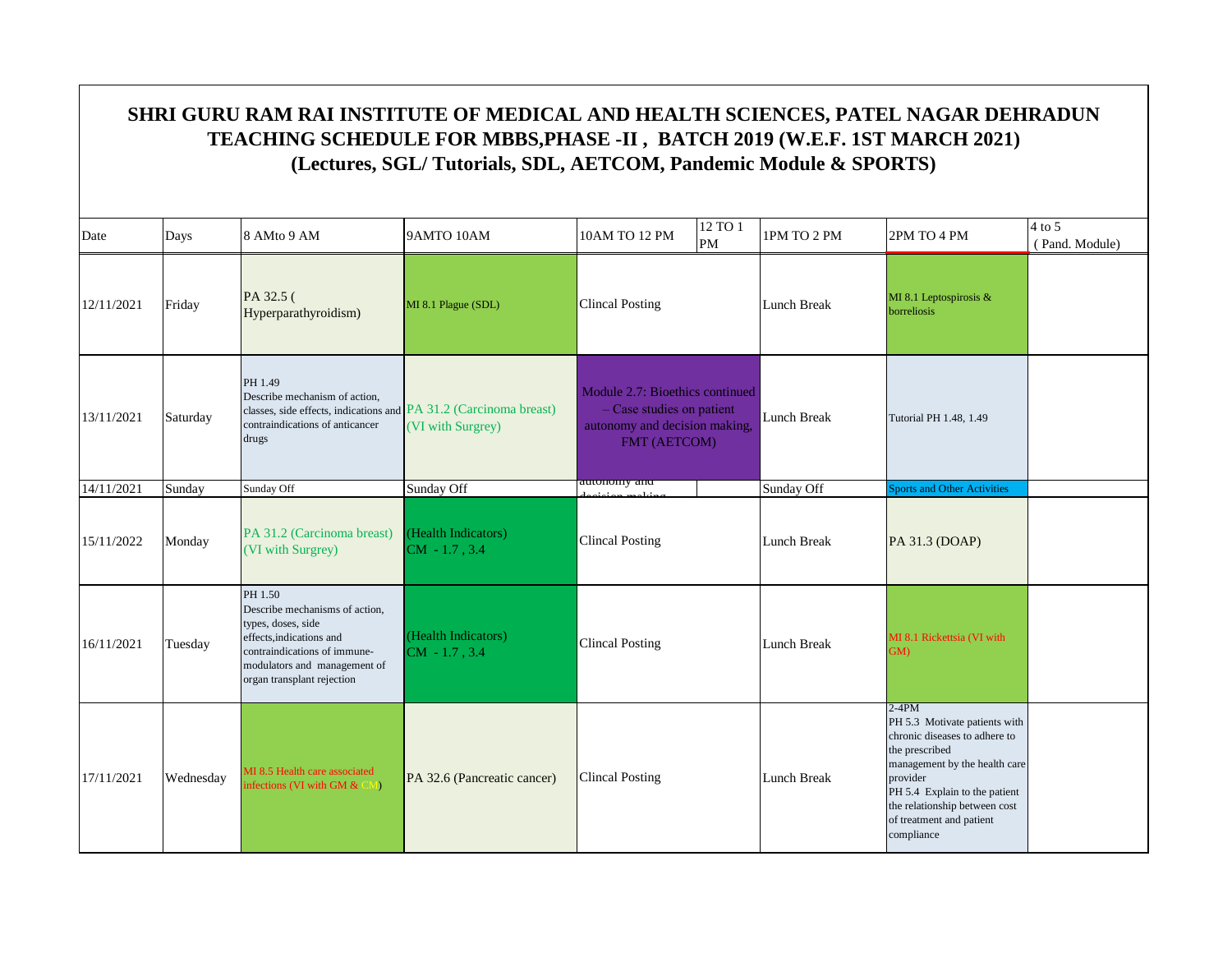|            |           |                                                                                                                                                                                                                                                                                                             | SHRI GURU RAM RAI INSTITUTE OF MEDICAL AND HEALTH SCIENCES, PATEL NAGAR DEHRADUN<br>TEACHING SCHEDULE FOR MBBS, PHASE -II, BATCH 2019 (W.E.F. 1ST MARCH 2021)<br>(Lectures, SGL/Tutorials, SDL, AETCOM, Pandemic Module & SPORTS) |                                                                                                                      |                                                                               |                               |                                                                                         |                            |
|------------|-----------|-------------------------------------------------------------------------------------------------------------------------------------------------------------------------------------------------------------------------------------------------------------------------------------------------------------|-----------------------------------------------------------------------------------------------------------------------------------------------------------------------------------------------------------------------------------|----------------------------------------------------------------------------------------------------------------------|-------------------------------------------------------------------------------|-------------------------------|-----------------------------------------------------------------------------------------|----------------------------|
| Date       | Days      | 8 AMto 9 AM                                                                                                                                                                                                                                                                                                 | 9AMTO 10AM                                                                                                                                                                                                                        | 10AM TO 12 PM                                                                                                        | 12 TO 1<br><b>PM</b>                                                          | 1PM TO 2 PM                   | 2PM TO 4 PM                                                                             | $4$ to 5<br>(Pand. Module) |
| 18/11/2021 | Thursday  | (Epidemiology of<br><b>Communicable Disease</b><br>Measles) CM - 8.1                                                                                                                                                                                                                                        | PH 1.50<br>Describe mechanisms of<br>action, types, doses, side<br>effects, indications and<br>contraindications of immune-<br>modulators and management<br>of organ transplant rejection                                         | <b>Clincal Posting</b>                                                                                               |                                                                               | Lunch Break                   | PA 33.1(Osteomyelitis)<br>(VI with orthopaedics,<br>anatomy, HI with<br>micro)Pathology |                            |
| 19/11/2021 | Friday    | Guru Nanak Jayanti                                                                                                                                                                                                                                                                                          | Guru Nanak Jayanti                                                                                                                                                                                                                | Guru Nanak Jayanti                                                                                                   |                                                                               | Guru Nanak Jayanti            | Guru Nanak Jayanti                                                                      |                            |
| 20/11/2021 | Saturday  | PH1.53<br>Describe heavy metal poisoning<br>and chelating agents<br>PH 1.54<br>Describe vaccines and their uses                                                                                                                                                                                             | MI 8.1 Brucellosis (SDL)                                                                                                                                                                                                          | Module 2.7:<br>Bioethics continued<br>Case studies on<br>patient<br>autonomy and<br>decision making,<br>FMT (AETCOM) | (Family<br>typs and<br>its role in<br>Disease)<br>$CM - 2.2$<br>$3.6^{\circ}$ | <b>Health and Lunch Break</b> | Tutorial: 1.18, 1.19                                                                    |                            |
| 21/11/2021 | Sunday    | Sunday Off                                                                                                                                                                                                                                                                                                  | Sunday Off                                                                                                                                                                                                                        |                                                                                                                      |                                                                               | Sunday Off                    | Sunday Off                                                                              |                            |
| 22/11/2021 | Monday    | PA 32.7, 32.8 (Adernal<br>disorders)                                                                                                                                                                                                                                                                        | (Family typs and its role in<br><b>Health and Disease)</b><br>$CM - 2.2, 3.6$                                                                                                                                                     | <b>Clincal Posting</b>                                                                                               |                                                                               | Lunch Break                   | PA 33.2 (Bone tumors)<br>(VI with Ortho)                                                |                            |
| 23/11/2021 | Tuesday   | PH 1.55<br>Describe and discuss the following<br>National Health Programmes<br>including Immunisation,<br>Tuberculosis, Leprosy, Malaria,<br>HIV, Filaria, Kala Azar, Diarrhoeal<br>diseases, Anaemia & nutritional<br>disorders, Blindness, Non-<br>communicable diseases, cancer and<br>Iodine deficiency | (Social Psychology)<br>$CM - 2.4$ , 2.4                                                                                                                                                                                           | <b>Clincal Posting</b>                                                                                               |                                                                               | <b>Lunch Break</b>            | MI 8.7 PPE and hand hygeine<br>(DOAP)                                                   |                            |
| 24/11/2021 | Wednesday | MI 8.6 Basics of infection control<br>(HI with CM)                                                                                                                                                                                                                                                          | PA 32.8, 32.9 (Adernal<br>disorders)                                                                                                                                                                                              | <b>Clincal Posting</b>                                                                                               |                                                                               | Lunch Break                   | Revison<br>Tutorial: 1.18, 1.19                                                         |                            |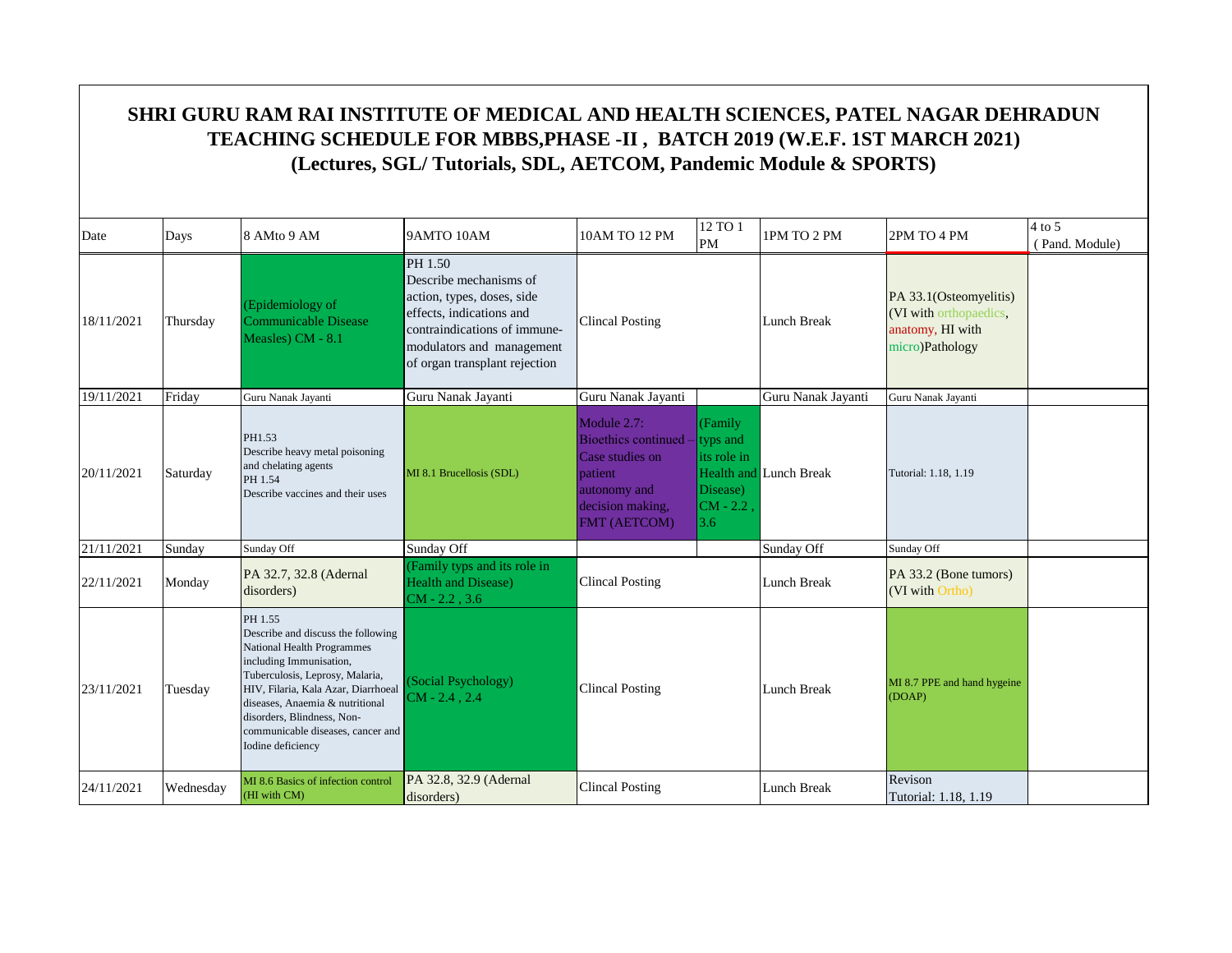|            | SHRI GURU RAM RAI INSTITUTE OF MEDICAL AND HEALTH SCIENCES, PATEL NAGAR DEHRADUN<br>TEACHING SCHEDULE FOR MBBS, PHASE -II, BATCH 2019 (W.E.F. 1ST MARCH 2021)<br>(Lectures, SGL/Tutorials, SDL, AETCOM, Pandemic Module & SPORTS) |                                                                                   |                                                                                                                                                                                                                                                                                                                   |                                                               |                                                                     |                    |                                                                                                                                                                                                                                              |                            |  |  |  |  |
|------------|-----------------------------------------------------------------------------------------------------------------------------------------------------------------------------------------------------------------------------------|-----------------------------------------------------------------------------------|-------------------------------------------------------------------------------------------------------------------------------------------------------------------------------------------------------------------------------------------------------------------------------------------------------------------|---------------------------------------------------------------|---------------------------------------------------------------------|--------------------|----------------------------------------------------------------------------------------------------------------------------------------------------------------------------------------------------------------------------------------------|----------------------------|--|--|--|--|
| Date       | Days                                                                                                                                                                                                                              | 8 AMto 9 AM                                                                       | 9AMTO 10AM                                                                                                                                                                                                                                                                                                        | 10AM TO 12 PM                                                 | 12 TO 1<br>PM                                                       | 1PM TO 2 PM        | 2PM TO 4 PM                                                                                                                                                                                                                                  | $4$ to 5<br>(Pand. Module) |  |  |  |  |
| 25/11/2021 | Thursday                                                                                                                                                                                                                          | (Epidemiology of<br><b>Communicable Disease</b><br>Tuberculosis - $1)$ CM - $8.1$ | PH 1.55<br>Describe and discuss the<br>following National Health<br>Programmes<br>including Immunisation,<br>Tuberculosis, Leprosy,<br>Malaria, HIV, Filaria, Kala<br>Azar, Diarrhoeal diseases,<br>Anaemia & nutritional<br>disorders, Blindness, Non-<br>communicable diseases, cancer<br>and Iodine deficiency |                                                               |                                                                     | Lunch Break        | PA 33.3 (Soft tissue)<br>tumor) (VI with Ortho)                                                                                                                                                                                              |                            |  |  |  |  |
| 26/11/2021 | Friday                                                                                                                                                                                                                            | PA 33.4, 33.5 (Rheumatoid<br>arthritis)                                           | MI 8.3 Oncogenic Viruses (HI with<br>Path)                                                                                                                                                                                                                                                                        | (Nutrition Related<br><b>Health Disorders</b> )<br>$CM - 5.3$ | (Hospital<br>Waste<br>Manageme<br>nt)<br>$CM - 14.1$<br>14.2        | <b>Lunch Break</b> | MI 8.7 PPE and hand hygeine<br>(DOAP) (HI with CM)                                                                                                                                                                                           |                            |  |  |  |  |
| 27/11/2021 | Saturday                                                                                                                                                                                                                          | PH1.56<br>Describe basic aspects of Geriatric<br>and Pediatric pharmacology       | MI 8.4 Emerging and reemerging<br>nfections infections (VI with GM &                                                                                                                                                                                                                                              | (Water)<br>$CM - 3.2, 3.3$                                    | (Air,<br>Water,<br>Nocie,<br>Radiation,<br>Pollution)<br>$CM - 3.1$ | Lunch Break        | $2-3PM$<br>[Integrated Learning]<br>CM:19.3<br>Describe counterfeit medicine<br>and its prevention<br>3-4 PM<br>PH5.2 Communicate with the<br>patient regarding optimal use<br>of a) drug therapy, b) devices<br>and c) storage of medicines |                            |  |  |  |  |
| 28/11/2021 | Sunday                                                                                                                                                                                                                            | Sunday Off                                                                        | Sunday Off                                                                                                                                                                                                                                                                                                        |                                                               |                                                                     | Sunday Off         | Sunday Off                                                                                                                                                                                                                                   |                            |  |  |  |  |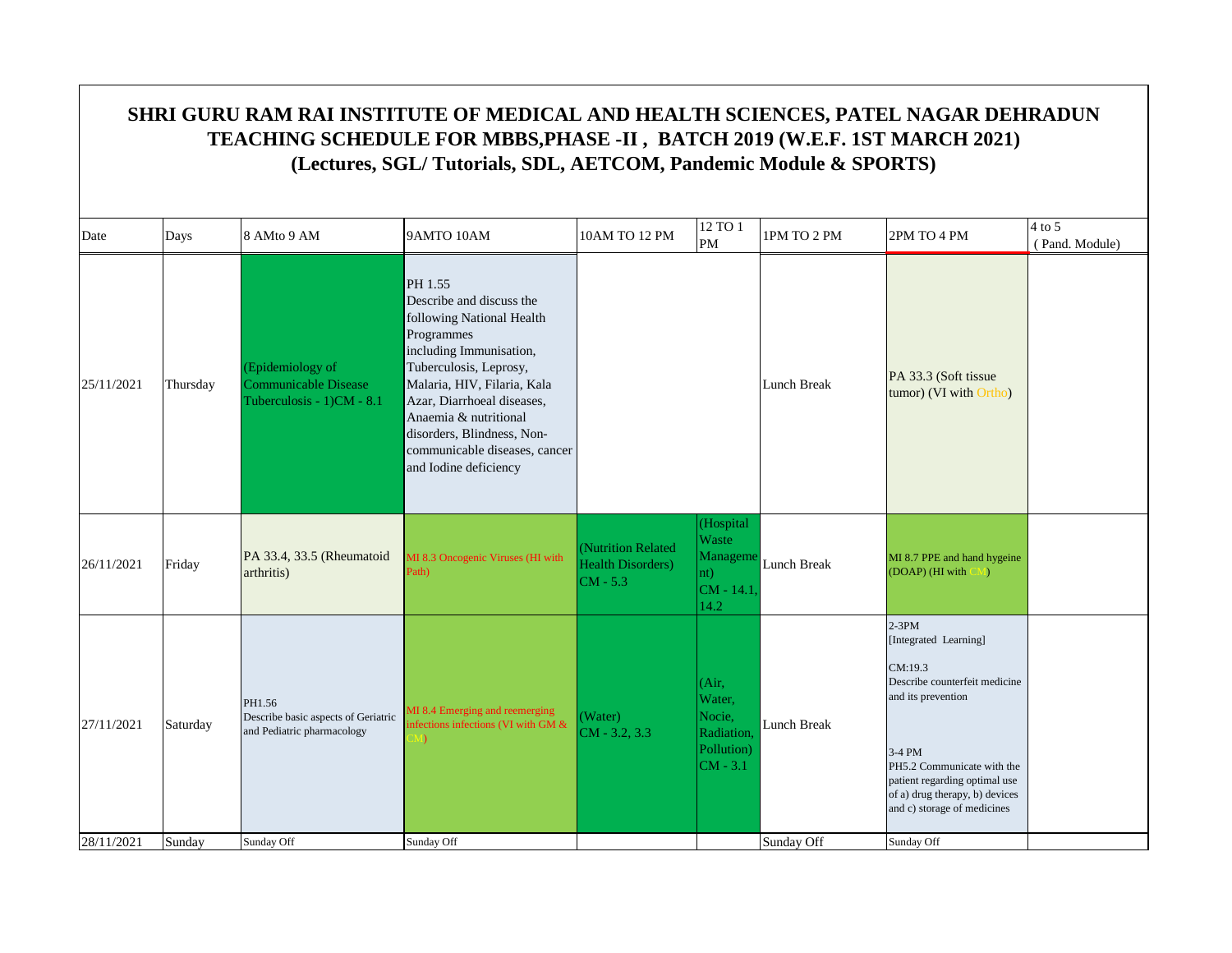| Date       | Days      | 8 AMto 9 AM                                                                                                          | 9AMTO 10AM                                                                                                                                                                                                                             | 10AM TO 12 PM                                                                                                                 | 12 TO 1<br>PM                                                       | 1PM TO 2 PM | 2PM TO 4 PM                                                                                                                                              | $4$ to 5<br>(Pand. Module) |
|------------|-----------|----------------------------------------------------------------------------------------------------------------------|----------------------------------------------------------------------------------------------------------------------------------------------------------------------------------------------------------------------------------------|-------------------------------------------------------------------------------------------------------------------------------|---------------------------------------------------------------------|-------------|----------------------------------------------------------------------------------------------------------------------------------------------------------|----------------------------|
| 29/11/2021 | Monday    | PA 34.1 (Skin) (VI with<br>Skin)                                                                                     | (Demography)<br>$CM - 9.1, 9.2, 9.3$                                                                                                                                                                                                   | (Infectious Disease)<br>Epidemiology) CM -<br>7.1, 7.2                                                                        | (Air,<br>Water,<br>Nocie.<br>Radiation,<br>Pollution)<br>$CM - 3.1$ | Lunch Break | PA 35.2 (CNS tumors)<br>(VI with Pedia)                                                                                                                  |                            |
| 30/11/2021 | Tuesday   | PH 1.57<br>Describe drugs used in skin<br>disorders<br>$\&$<br>PH 1.58<br>Describe drugs used in Ocular<br>disorders | (Demography)<br>$CM - 9.1, 9.2, 9.3$                                                                                                                                                                                                   | (Epidemiological<br><b>Study Designs)</b><br>$CM - 7.5$                                                                       | (Housing<br>and its<br>Standards)<br>$CM - 3.5$                     | Lunch Break | MI 8.7 PPE and hand hygeine<br>(DOAP) (VI with Surg)                                                                                                     |                            |
| 1/12/2021  | Wednesday | MI 8.8 Bacteriology of water, air<br>and food                                                                        | PA 35.1 (Meningitis) (VI with<br>Medicine) (HI with Micro)                                                                                                                                                                             | MI 8.9 Discuss sample<br>collection 12 to 1<br><b>ATCOM</b>                                                                   | (Housing<br>and its<br>Standards)<br>$CM - 3.5$                     | Lunch Break | PH 5.5<br>Demonstrate an understanding<br>of the caution in prescribing<br>drugs likely to produce<br>dependence and recommend<br>the line of management |                            |
| 2/12/2021  | Thursday  | (Epidemiology of<br>Communicable Disease<br>Tuberculosis - 2)CM - 8.1                                                | PH 1.59<br>Describe and discuss the following:<br>Essential medicines. Fixed dose<br>combinations. Over the counter<br>drugs, Herbal medicines<br>$\&$<br>PH 1.60<br>Describe and discuss<br>Pharmacogenomics and<br>Pharmacoeconomics | MI 8.12 Discuss<br>confidentiality to patient<br>identity<br>12 to 1 ATCOM                                                    | (Housing<br>and its<br>Standards)<br>$CM - 3.5$                     | Lunch Break | PA 34.4 (DOAP)                                                                                                                                           |                            |
| 3/12/2021  | Friday    | PA 34.2 (Skin) (VI with<br>skin)                                                                                     | MI Congenital infections                                                                                                                                                                                                               | MI 8.13 and 8.15 Choose<br>appropriate lab test and<br>interpret the result of lab<br>test (Case discussion)<br>12 to 1 ATCOM | (Housing<br>and its<br>Standards)<br>$CM - 3.5$                     | Lunch Break | MI 8.10 Demonstrate sample<br>collection & 8.11 demonstrate<br>respect to patient sample<br>(DOAP)                                                       |                            |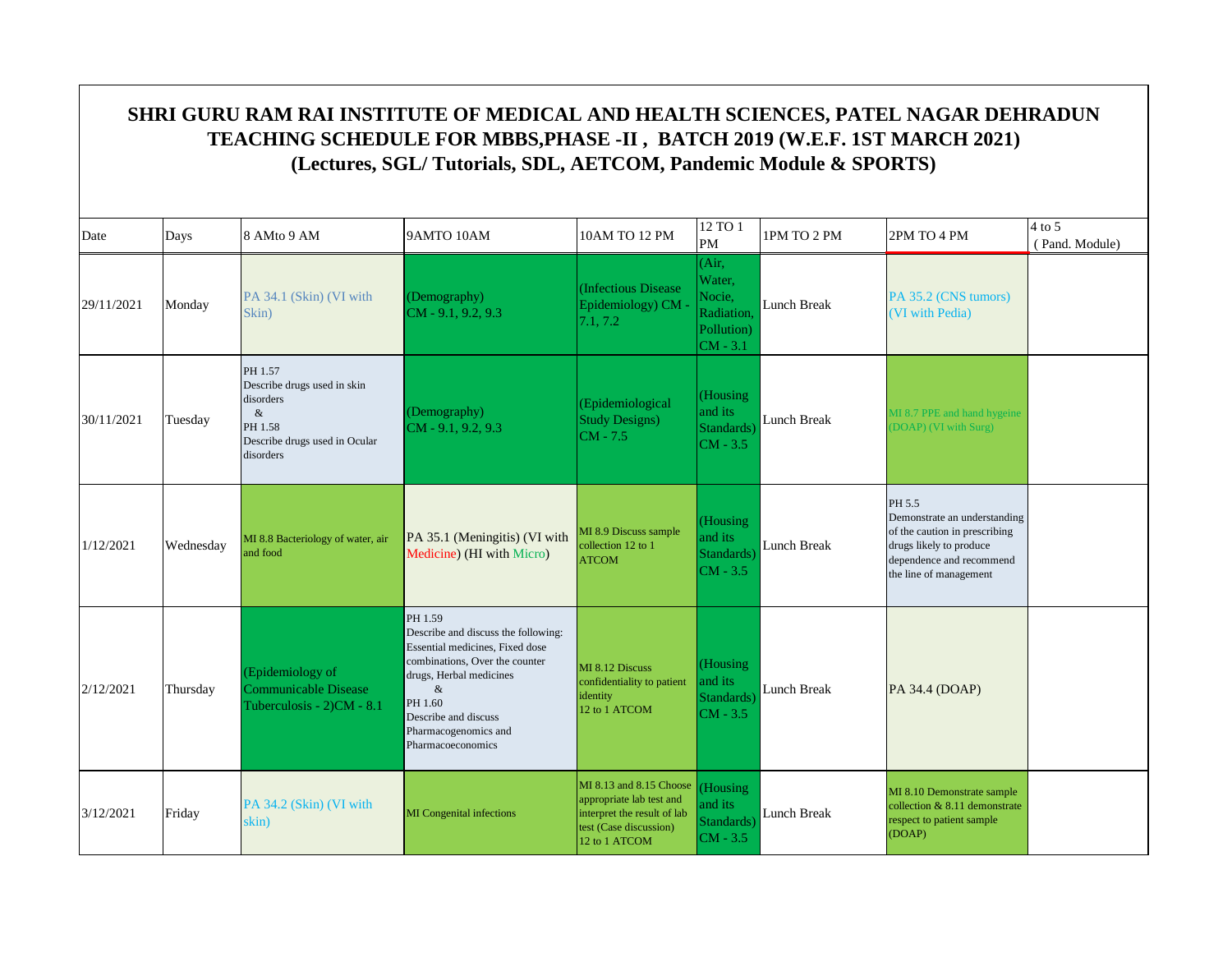| $4$ to 5<br>12 TO 1<br>8 AMto 9 AM<br>9AMTO 10AM<br>10AM TO 12 PM<br>1PM TO 2 PM<br>2PM TO 4 PM<br>Days<br>PM<br>(Pand. Module)<br>PH 1.61<br>(Housing<br>Describe and discuss dietary<br>and its<br>Tutorial: 1.27, 1.28,<br>supplements and nutraceuticals<br>MI 8.2 Infections associated with<br>Lunch Break<br>Saturday<br>Tutorial: 1.27, 1.28, 1.29<br>transplantation (SDL)<br>1.29<br>Standards)<br>$CM - 3.5$<br>Sunday Off<br>Sunday Off<br>Sunday<br>Sunday Off<br>Sunday Off<br>(Food Fortification, Additives and Adulteration)<br><b>Lunch Break</b><br>Monday<br>PA 36.1 (Retinoblastoma)<br>PA 35.3 (DOAP)<br>$CM - 5.8$<br>PH1.63<br>Describe Drug Regulations, acts<br>and other legal aspects<br>(Social)<br>$\&$<br>MI 8.14 Demonstrate<br>Psycholog<br>(Nutritional Requirement and Balance Diet)<br>PH1.64<br>confidentiality to patient<br>Lunch Break<br>Tuesday<br>V)<br>Describe overview of drug<br>$CM - 5.1$<br>identity (DOAP) (VI with<br>$CM - 2.4$<br>development, Phases of clinical<br><b>AETCOM</b> )<br>2.4<br>trials<br>and Good Clinical Practice<br>Module 2.8: What does it mean<br>to be family member of<br>Tutorial: Tutorial: 1.27,<br>MI 8.16 National health prog (HI<br>a sick patient, Dr. S. Kumar Dr.<br>PA 34.3 (Melanoma)<br>Lunch Break<br>Wednesday<br>with CM)<br>1.28, 1.29<br>A.V. Mathur, Dr. Anjali METU<br>(AETCOM)<br>Module 2.8: What does it mean<br>PH1.62<br>to be family member of<br>(Epidemiology of<br><b>REVISION</b><br>Describe and discuss<br>a sick patient, Dr. S. Kumar Dr.<br>Communicable Disease<br>Lunch Break<br>Tutorial: Tutorial: 1.27,<br>Thursday<br>antiseptics and disinfectants<br>A.V. Mathur, Dr. Anjali METU<br>Tuberculosis - 2)CM - 8.1<br>1.28, 1.29<br>(AETCOM)<br>Friday |            |  |  |  |  |  |  |
|-----------------------------------------------------------------------------------------------------------------------------------------------------------------------------------------------------------------------------------------------------------------------------------------------------------------------------------------------------------------------------------------------------------------------------------------------------------------------------------------------------------------------------------------------------------------------------------------------------------------------------------------------------------------------------------------------------------------------------------------------------------------------------------------------------------------------------------------------------------------------------------------------------------------------------------------------------------------------------------------------------------------------------------------------------------------------------------------------------------------------------------------------------------------------------------------------------------------------------------------------------------------------------------------------------------------------------------------------------------------------------------------------------------------------------------------------------------------------------------------------------------------------------------------------------------------------------------------------------------------------------------------------------------------------------------------------------------------------------------------------------------------------------|------------|--|--|--|--|--|--|
|                                                                                                                                                                                                                                                                                                                                                                                                                                                                                                                                                                                                                                                                                                                                                                                                                                                                                                                                                                                                                                                                                                                                                                                                                                                                                                                                                                                                                                                                                                                                                                                                                                                                                                                                                                             | Date       |  |  |  |  |  |  |
|                                                                                                                                                                                                                                                                                                                                                                                                                                                                                                                                                                                                                                                                                                                                                                                                                                                                                                                                                                                                                                                                                                                                                                                                                                                                                                                                                                                                                                                                                                                                                                                                                                                                                                                                                                             | 4/12/2021  |  |  |  |  |  |  |
|                                                                                                                                                                                                                                                                                                                                                                                                                                                                                                                                                                                                                                                                                                                                                                                                                                                                                                                                                                                                                                                                                                                                                                                                                                                                                                                                                                                                                                                                                                                                                                                                                                                                                                                                                                             | 5/12/2021  |  |  |  |  |  |  |
|                                                                                                                                                                                                                                                                                                                                                                                                                                                                                                                                                                                                                                                                                                                                                                                                                                                                                                                                                                                                                                                                                                                                                                                                                                                                                                                                                                                                                                                                                                                                                                                                                                                                                                                                                                             | 6/12/2021  |  |  |  |  |  |  |
|                                                                                                                                                                                                                                                                                                                                                                                                                                                                                                                                                                                                                                                                                                                                                                                                                                                                                                                                                                                                                                                                                                                                                                                                                                                                                                                                                                                                                                                                                                                                                                                                                                                                                                                                                                             | 7/12/2021  |  |  |  |  |  |  |
|                                                                                                                                                                                                                                                                                                                                                                                                                                                                                                                                                                                                                                                                                                                                                                                                                                                                                                                                                                                                                                                                                                                                                                                                                                                                                                                                                                                                                                                                                                                                                                                                                                                                                                                                                                             | 8/12/2021  |  |  |  |  |  |  |
|                                                                                                                                                                                                                                                                                                                                                                                                                                                                                                                                                                                                                                                                                                                                                                                                                                                                                                                                                                                                                                                                                                                                                                                                                                                                                                                                                                                                                                                                                                                                                                                                                                                                                                                                                                             | 9/12/2021  |  |  |  |  |  |  |
|                                                                                                                                                                                                                                                                                                                                                                                                                                                                                                                                                                                                                                                                                                                                                                                                                                                                                                                                                                                                                                                                                                                                                                                                                                                                                                                                                                                                                                                                                                                                                                                                                                                                                                                                                                             | 10/12/2021 |  |  |  |  |  |  |